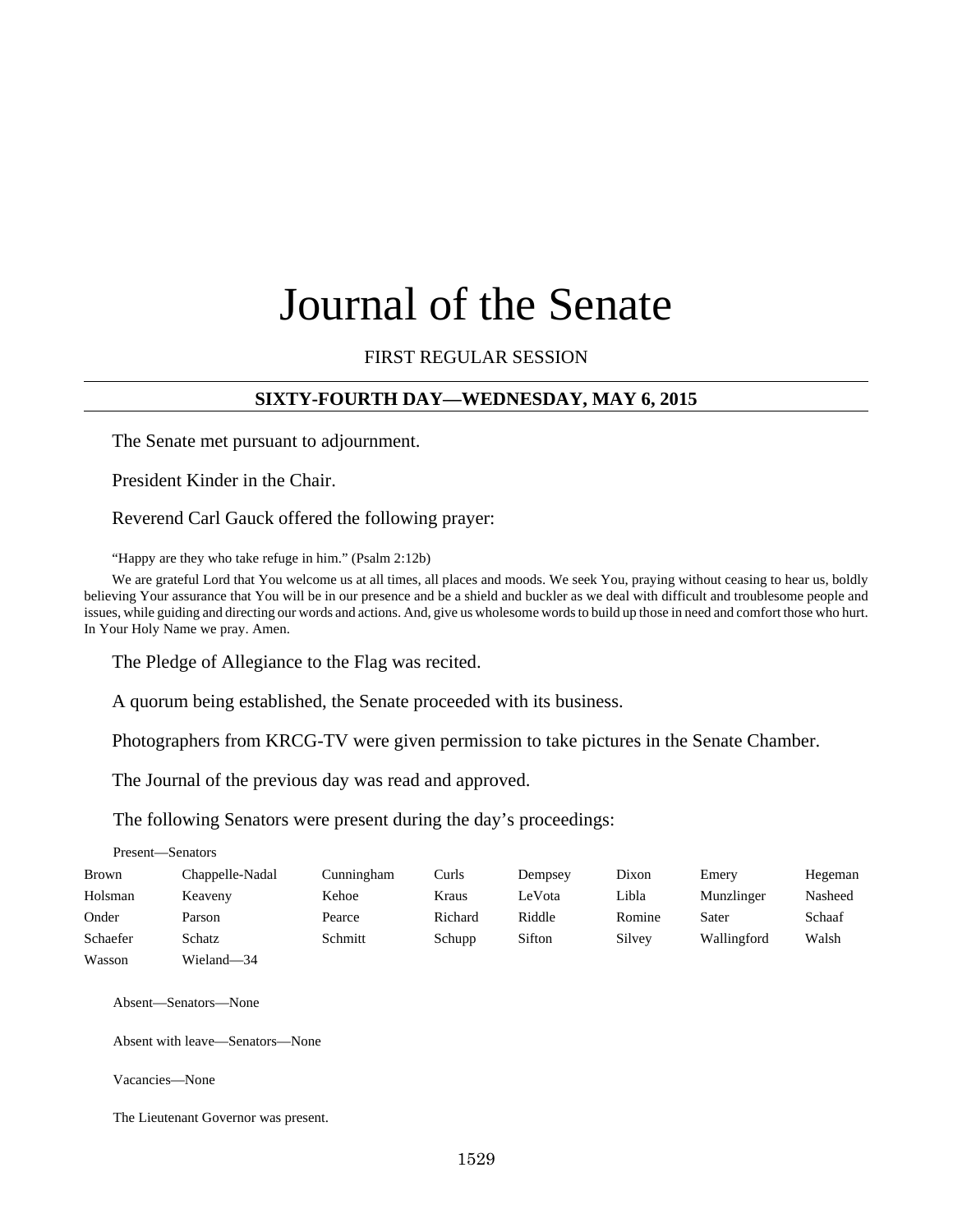#### **RESOLUTIONS**

Senator Wieland offered Senate Resolution No. 1049, regarding the Rock Township Ambulance District, Jefferson City, which was adopted.

Senator Romine offered Senate Resolution No. 1050, regarding Donna Hughes, Park Hills, which was adopted.

Senator Romine offered Senate Resolution No. 1051, regarding Cathy Ruble, Park Hills, which was adopted.

Senator Romine offered Senate Resolution No. 1052, regarding Patricia Pingel, Mineral Point, which was adopted.

Senator Romine offered Senate Resolution No. 1053, regarding Brian Asher, Granite City, Illinois, which was adopted.

Senator Romine offered Senate Resolution No. 1054, regarding Yvonne Nickless, Festus, which was adopted.

Senator Romine offered Senate Resolution No. 1055, regarding Linda Politte, Park Hills, which was adopted.

#### **REPORTS OF STANDING COMMITTEES**

Senator Cunningham, Chairman of the Committee on Governmental Accountability and Fiscal Oversight, submitted the following report:

Mr. President: Your Committee on Governmental Accountability and Fiscal Oversight, to which was referred **SCS** for **HB 799**, begs leave to report that it has considered the same and recommends that the bill do pass.

#### **HOUSE BILLS ON THIRD READING**

**HCS** for **HB 17**, with **SCS**, entitled:

An Act to appropriate money for capital improvement and other purposes for the several departments of state government and the divisions and programs thereof to be expended only as provided in Article IV, Section 28 of the Constitution of Missouri, from the funds herein designated for the period beginning July 1, 2015 and ending June 30, 2016.

Was taken up by Senator Schaefer.

**SCS** for **HCS** for **HB 17**, entitled:

# SENATE COMMITTEE SUBSTITUTE FOR HOUSE COMMITTEE SUBSTITUTE FOR HOUSE BILL NO. 17

An Act to appropriate money for capital improvement and other purposes for the several departments of state government and the divisions and programs thereof to be expended only as provided in Article IV, Section 28 of the Constitution of Missouri, from the funds herein designated for the period beginning July 1, 2015 and ending June 30, 2016.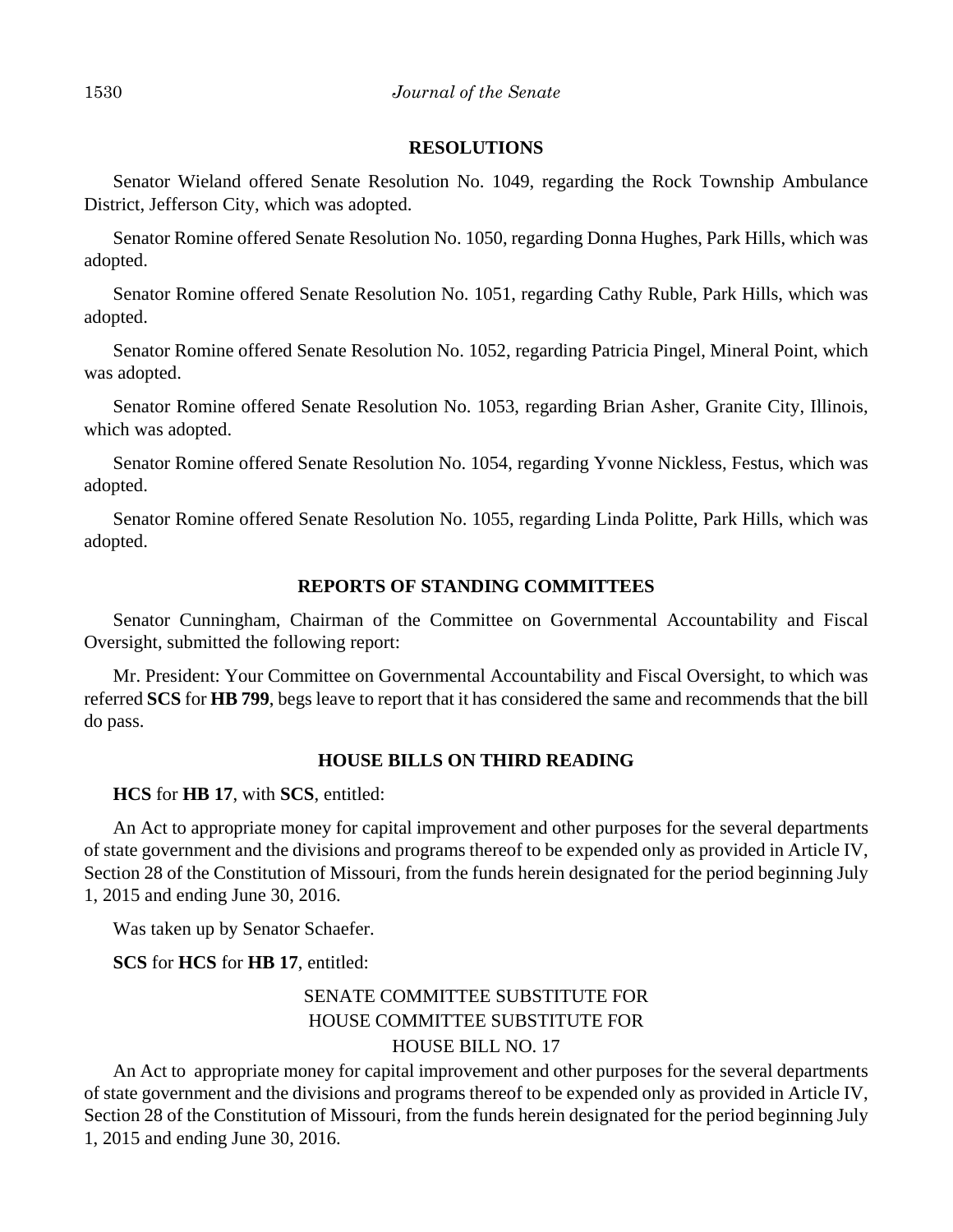Was taken up.

Senator Schaefer moved that **SCS** for **HCS** for **HB 17** be adopted.

Senator Schaefer offered **SS** for **SCS** for **HCS** for **HB 17**, entitled:

## SENATE SUBSTITUTE FOR SENATE COMMITTEE SUBSTITUTE FOR HOUSE COMMITTEE SUBSTITUTE FOR HOUSE BILL NO. 17

An Act to appropriate money for capital improvement and other purposes for the several departments of state government and the divisions and programs thereof to be expended only as provided in Article IV, Section 28 of the Constitution of Missouri, from the funds herein designated for the period beginning July 1, 2015 and ending June 30, 2016.

Senator Schaefer moved that **SS** for **SCS** for **HCS** for **HB 17** be adopted, which motion prevailed.

Senator Romine assumed the Chair.

On motion of Senator Schaefer, **SS** for **SCS** for **HCS** for **HB 17** was read the 3rd time and passed by the following vote:

| YEAS—Senators |                 |            |         |         |             |            |         |
|---------------|-----------------|------------|---------|---------|-------------|------------|---------|
| <b>Brown</b>  | Chappelle-Nadal | Cunningham | Curls   | Dempsey | Dixon       | Emery      | Hegeman |
| Holsman       | Keaveny         | Kehoe      | Kraus   | LeVota  | Libla       | Munzlinger | Nasheed |
| Onder         | Parson          | Pearce     | Richard | Riddle  | Romine      | Sater      | Schaaf  |
| Schaefer      | Schatz          | Schupp     | Sifton  | Silvey  | Wallingford | Walsh      | Wasson  |
| Wieland-33    |                 |            |         |         |             |            |         |

NAYS—Senator Schmitt—1

Absent—Senators—None

Absent with leave—Senators—None

Vacancies—None

The President declared the bill passed.

On motion of Senator Schaefer, title to the bill was agreed to.

Senator Schaefer moved that the vote by which the bill passed be reconsidered.

Senator Richard moved that motion lay on the table, which motion prevailed.

**HCS** for **HB 18**, with **SCS**, entitled:

An Act to appropriate money for purposes for the several departments and offices of state government; for the purchase of equipment; for planning, expenses, and for capital improvement projects involving the maintenance, repair, replacement, and improvement of state buildings and facilities, including installation, modification, and renovation of facility components, equipment or systems; for grants, refunds, distributions, planning, expenses, and capital improvements including but not limited to major additions and renovations, new structures, and land improvements or acquisitions; and to transfer money among certain funds, from the funds designated for the fiscal period beginning July 1, 2015 and ending June 30, 2016.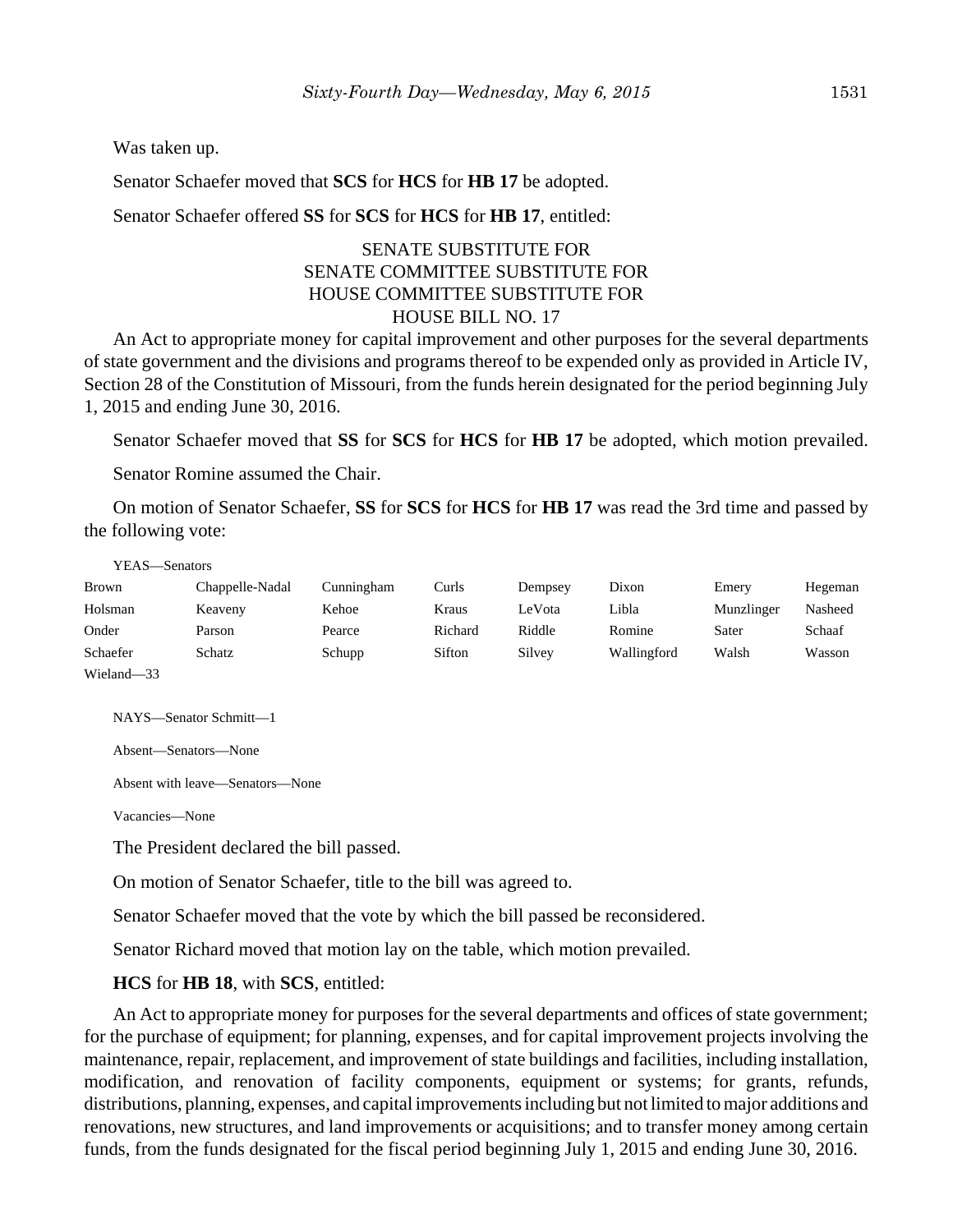Was taken up by Senator Schaefer.

**SCS** for **HCS** for **HB 18**, entitled:

# SENATE COMMITTEE SUBSTITUTE FOR HOUSE COMMITTEE SUBSTITUTE FOR HOUSE BILL NO. 18

An Act to appropriate money for purposes for the several departments and offices of state government; for the purchase of equipment; for planning, expenses, and for capital improvement projects involving the maintenance, repair, replacement, and improvement of state buildings and facilities, including installation, modification, and renovation of facility components, equipment or systems; for grants, refunds, distributions, planning, expenses, and capital improvements including but not limited to major additions and renovations, new structures, and land improvements or acquisitions; and to transfer money among certain funds, from the funds designated for the fiscal period beginning July 1, 2015 and ending June 30, 2016.

Was taken up.

Senator Schaefer moved that **SCS** for **HCS** for **HB 18** be adopted, which motion prevailed.

On motion of Senator Schaefer, **SCS** for **HCS** for **HB 18** was read the 3rd time and passed by the following vote:

#### YEAS—Senators

| Brown    | Chappelle-Nadal | Cunningham | Curls   | Dempsey | Dixon  | Emery       | Hegeman |
|----------|-----------------|------------|---------|---------|--------|-------------|---------|
| Holsman  | Keaveny         | Kehoe      | Kraus   | LeVota  | Libla  | Munzlinger  | Nasheed |
| Onder    | Parson          | Pearce     | Richard | Riddle  | Romine | Sater       | Schaaf  |
| Schaefer | Schatz          | Schmitt    | Schupp  | Sifton  | Silvey | Wallingford | Walsh   |
| Wasson   | Wieland—34      |            |         |         |        |             |         |

NAYS—Senators—None

Absent—Senators—None

Absent with leave—Senators—None

Vacancies—None

The President declared the bill passed.

On motion of Senator Schaefer, title to the bill was agreed to.

Senator Schaefer moved that the vote by which the bill passed be reconsidered.

Senator Richard moved that motion lay on the table, which motion prevailed.

**HCS** for **HB 19**, with **SCS**, entitled:

An Act to appropriate money for purposes for the several departments and offices of state government; for the purchase of equipment; for planning, expenses, and for capital improvement projects involving the maintenance, repair, replacement, and improvement of state buildings and facilities, including installation, modification, and renovation of facility components, equipment or systems; for grants, refunds, distributions, planning, expenses, and capital improvements including but not limited to major additions and renovations, new structures, and land improvements or acquisitions; and to transfer money among certain funds, from the funds designated for the fiscal period beginning July 1, 2015 and ending June 30, 2016.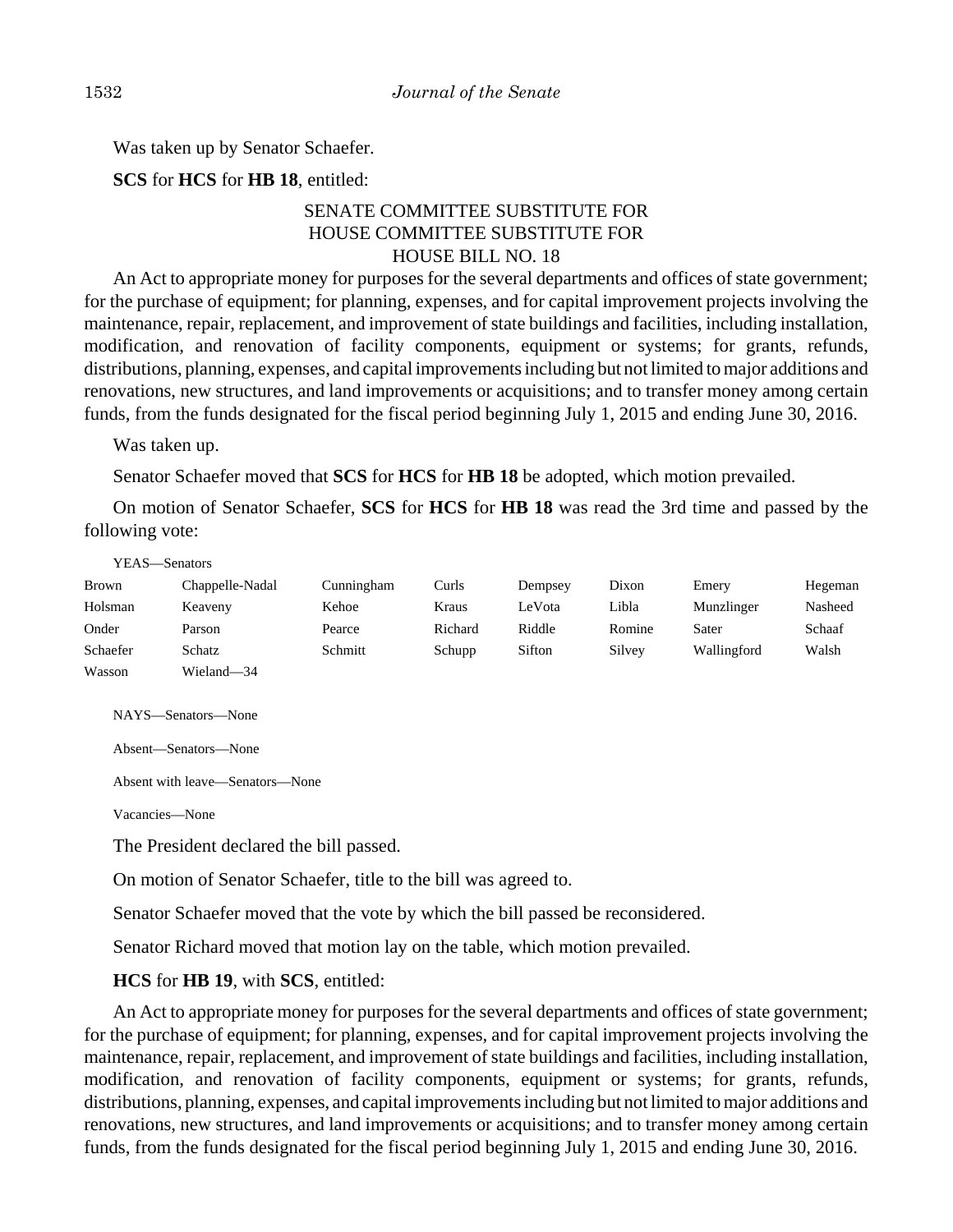Was taken up by Senator Schaefer.

**SCS** for **HCS** for **HB 19**, entitled:

## SENATE COMMITTEE SUBSTITUTE FOR HOUSE COMMITTEE SUBSTITUTE FOR HOUSE BILL NO. 19

An Act to appropriate money for planning and capital improvements including but not limited to major additions and renovations, new structures, and land improvements or acquisitions; and to transfer money among certain funds, from the funds herein designated for the fiscal period beginning July 1, 2015 and ending June 30, 2016.

Was taken up.

Senator Schaefer moved that **SCS** for **HCS** for **HB 19** be adopted.

Senator Schaefer offered **SA 1**:

#### SENATE AMENDMENT NO. 1

Amend Senate Committee Substitute for House Committee Substitute for House Bill No. 19, Page 8, Section 19.235, Line 7, by inserting immediately after the word "Section" the following: "19.135,"; and further amend bill totals accordingly.

Senator Schaefer moved that the above amendment be adopted, which motion prevailed.

Senator Schaefer moved that **SCS** for **HCS** for **HB 19**, as amended, be adopted, which motion prevailed.

On motion of Senator Schaefer, **SCS** for **HCS** for **HB 19**, as amended, was read the 3rd time and passed by the following vote:

| YEAS—Senators |                 |            |        |             |            |         |            |  |  |  |
|---------------|-----------------|------------|--------|-------------|------------|---------|------------|--|--|--|
| <b>Brown</b>  | Chappelle-Nadal | Cunningham | Curls  | Dempsey     | Dixon      | Emery   | Hegeman    |  |  |  |
| Holsman       | Keaveny         | Kehoe      | LeVota | Libla       | Munzlinger | Nasheed | Onder      |  |  |  |
| Parson        | Pearce          | Richard    | Riddle | Romine      | Sater      | Schaaf  | Schaefer   |  |  |  |
| Schatz        | Schupp          | Sifton     | Silvey | Wallingford | Walsh      | Wasson  | Wieland-32 |  |  |  |

NAYS—Senators

Kraus Schmitt—2

Absent—Senators—None

Absent with leave—Senators—None

Vacancies—None

The President declared the bill passed.

On motion of Senator Schaefer, title to the bill was agreed to.

Senator Schaefer moved that the vote by which the bill passed be reconsidered.

Senator Richard moved that motion lay on the table, which motion prevailed.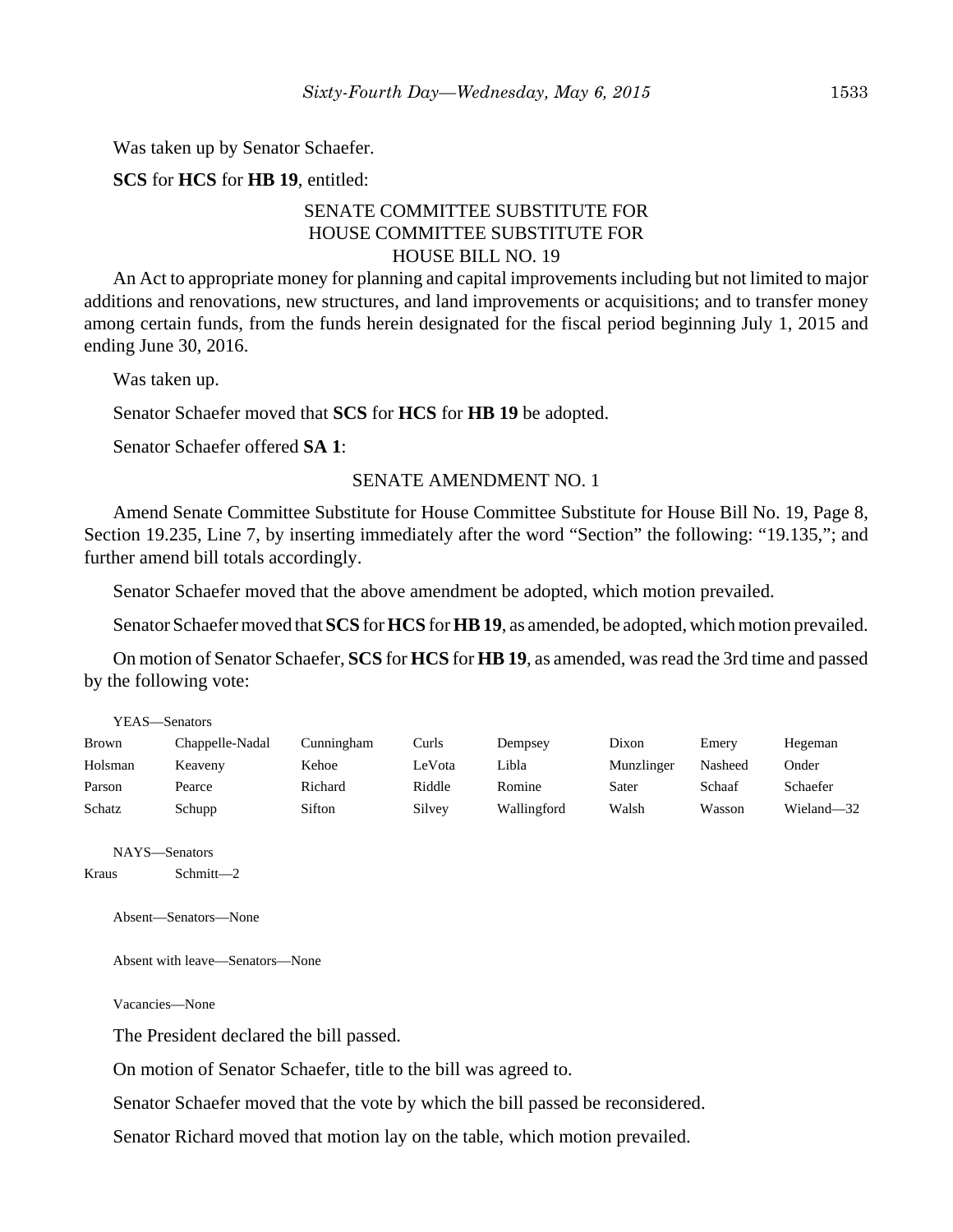## **MESSAGES FROM THE HOUSE**

The following messages were received from the House of Representatives through its Chief Clerk:

Mr. President: I am instructed by the House of Representatives to inform the Senate that the House has taken up and passed **SB 426**.

Bill ordered enrolled.

Also,

Mr. President: I am instructed by the House of Representatives to inform the Senate that the House has taken up and passed **SB 334**.

Bill ordered enrolled.

Also,

Mr. President: I am instructed by the House of Representatives to inform the Senate that the House refuses to recede from its position on **HCS** for **SCS** for **SB 35**, as amended, and grants the Senate a conference thereon.

Also,

Mr. President: I am instructed by the House of Representatives to inform the Senate that the House has taken up and adopted **SA 1** and taken up and passed **HB 514**, as amended.

On motion of Senator Richard, the Senate recessed until 3:00 p.m.

# **RECESS**

The time of recess having expired, the Senate was called to order by Senator Pearce.

# **REFERRALS**

President Pro Tem Dempsey referred **HCS** for **HB 117**; **HB 101**; **HB 1305**; **HCS** for **HB 1002**, with **SCS**; **HB 218**, with **SCS**; and **HB 675** to the Committee on Governmental Accountability and Fiscal Oversight.

# **PRIVILEGED MOTIONS**

Senator Schmitt moved that **SB 244**, with **HCS**, be taken up for 3rd reading and final passage, which motion prevailed.

**HCS** for **SB 244**, entitled:

# HOUSE COMMITTEE SUBSTITUTE FOR SENATE BILL NO. 244

An Act to amend chapter 409, RSMo, by adding thereto seven new sections relating to the financial exploitation of certain elderly and disabled individuals.

Was taken up.

Senator Schmitt moved that **HCS** for **SB 244** be adopted, which motion prevailed by the following vote:

YEAS—Senators

| Brown   | Chappelle-Nadal Cunningham |       | Curls | Dempsey | Dixon | Emery              | Hegeman |
|---------|----------------------------|-------|-------|---------|-------|--------------------|---------|
| Holsman | Keaveny                    | Kehoe | Kraus | LeVota  | Libla | Munzlinger Nasheed |         |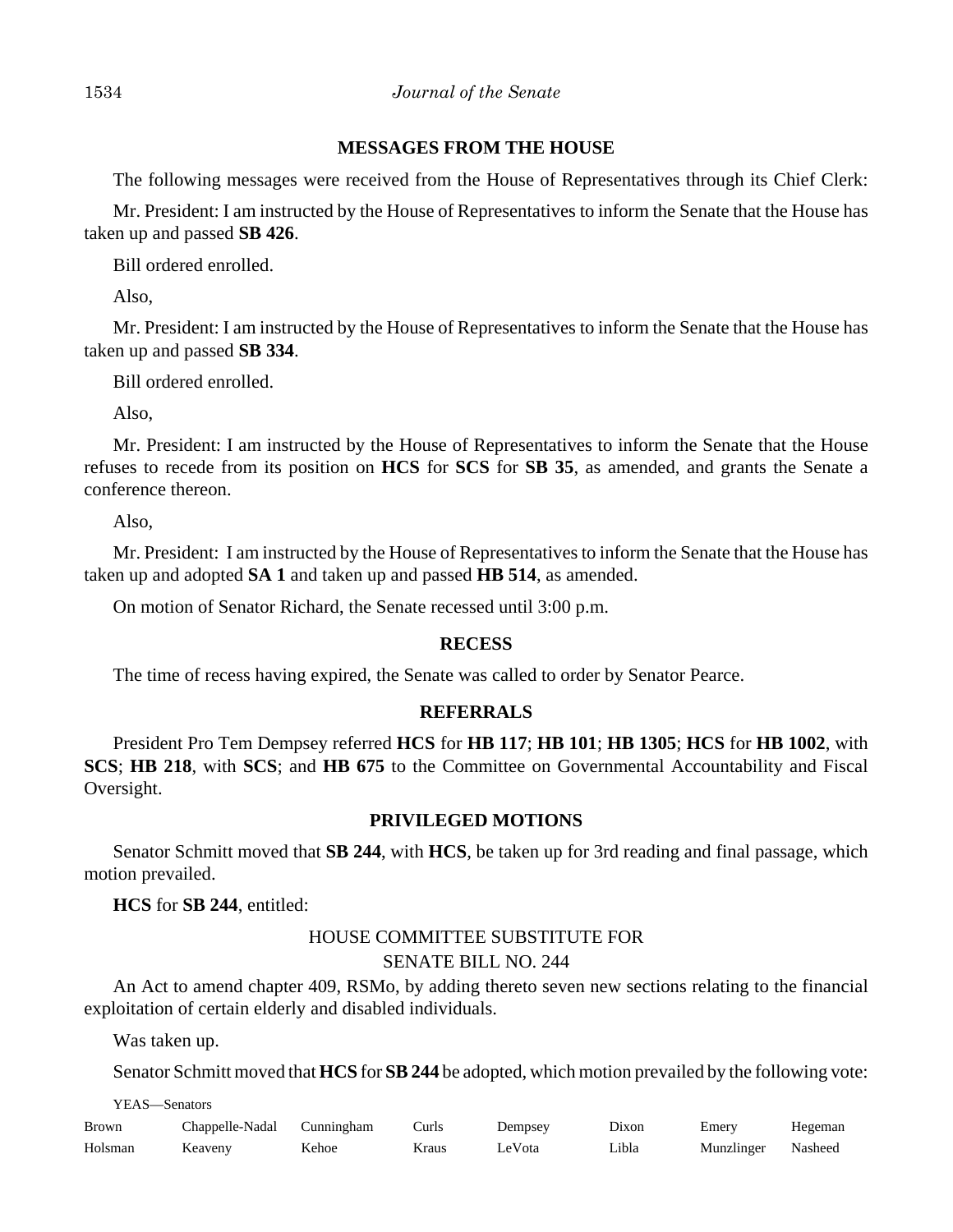| Onder<br>Schatz                 | Parson<br>Schmitt                                                                                    | Pearce<br>Schupp | Richard<br>Sifton | Riddle<br>Silvey | Romine<br>Wallingford | Sater<br>Walsh | Schaefer<br>Wasson |  |  |  |
|---------------------------------|------------------------------------------------------------------------------------------------------|------------------|-------------------|------------------|-----------------------|----------------|--------------------|--|--|--|
| Wieland-33                      |                                                                                                      |                  |                   |                  |                       |                |                    |  |  |  |
|                                 |                                                                                                      |                  |                   |                  |                       |                |                    |  |  |  |
|                                 | NAYS-Senator Schaaf-1                                                                                |                  |                   |                  |                       |                |                    |  |  |  |
| Absent-Senators-None            |                                                                                                      |                  |                   |                  |                       |                |                    |  |  |  |
| Absent with leave—Senators—None |                                                                                                      |                  |                   |                  |                       |                |                    |  |  |  |
| Vacancies-None                  |                                                                                                      |                  |                   |                  |                       |                |                    |  |  |  |
|                                 | On motion of Senator Schmitt, HCS for SB 244 was read the 3rd time and passed by the following vote: |                  |                   |                  |                       |                |                    |  |  |  |
| YEAS-Senators                   |                                                                                                      |                  |                   |                  |                       |                |                    |  |  |  |
| <b>Brown</b>                    | Chappelle-Nadal                                                                                      | Cunningham       | Curls             | Dempsey          | Dixon                 | Emery          | Hegeman            |  |  |  |
| Holsman                         | Keaveny                                                                                              | Kehoe            | Kraus             | LeVota           | Libla                 | Munzlinger     | Nasheed            |  |  |  |
| Onder                           | Parson                                                                                               | Pearce           | Richard           | Riddle           | Romine                | Sater          | Schaefer           |  |  |  |
| Schatz                          | Schmitt                                                                                              | Schupp           | Sifton            | Silvey           | Wallingford           | Walsh          | Wasson             |  |  |  |
| Wieland-33                      |                                                                                                      |                  |                   |                  |                       |                |                    |  |  |  |
|                                 |                                                                                                      |                  |                   |                  |                       |                |                    |  |  |  |
|                                 | NAYS-Senator Schaaf-1                                                                                |                  |                   |                  |                       |                |                    |  |  |  |
|                                 | Absent-Senators-None                                                                                 |                  |                   |                  |                       |                |                    |  |  |  |
|                                 | Absent with leave—Senators—None                                                                      |                  |                   |                  |                       |                |                    |  |  |  |
| Vacancies—None                  |                                                                                                      |                  |                   |                  |                       |                |                    |  |  |  |

The President declared the bill passed.

On motion of Senator Schmitt, title to the bill was agreed to.

Senator Schmitt moved that the vote by which the bill passed be reconsidered.

Senator Richard moved that motion lay on the table, which motion prevailed.

Bill ordered enrolled.

## **CONFERENCE COMMITTEE APPOINTMENTS**

President Pro Tem Dempsey appointed the following conference committee to act with a like committee from the House on **HCS** for **SCS** for **SB 35**, as amended: Senators Wallingford, Romine, Brown, Keaveny and Schupp.

## **PRIVILEGED MOTIONS**

Senator Wallingford moved that the Senate conferees on **HCS** for **SCS** for **SB 35**, as amended, be allowed to exceed the differences to include optometrists as providers of telehealth services, which motion prevailed.

Senator Wasson moved that **SCS** for **SB 345**, with **HA 1**, be taken up for 3rd reading and final passage, which motion prevailed.

**HA 1** was taken up.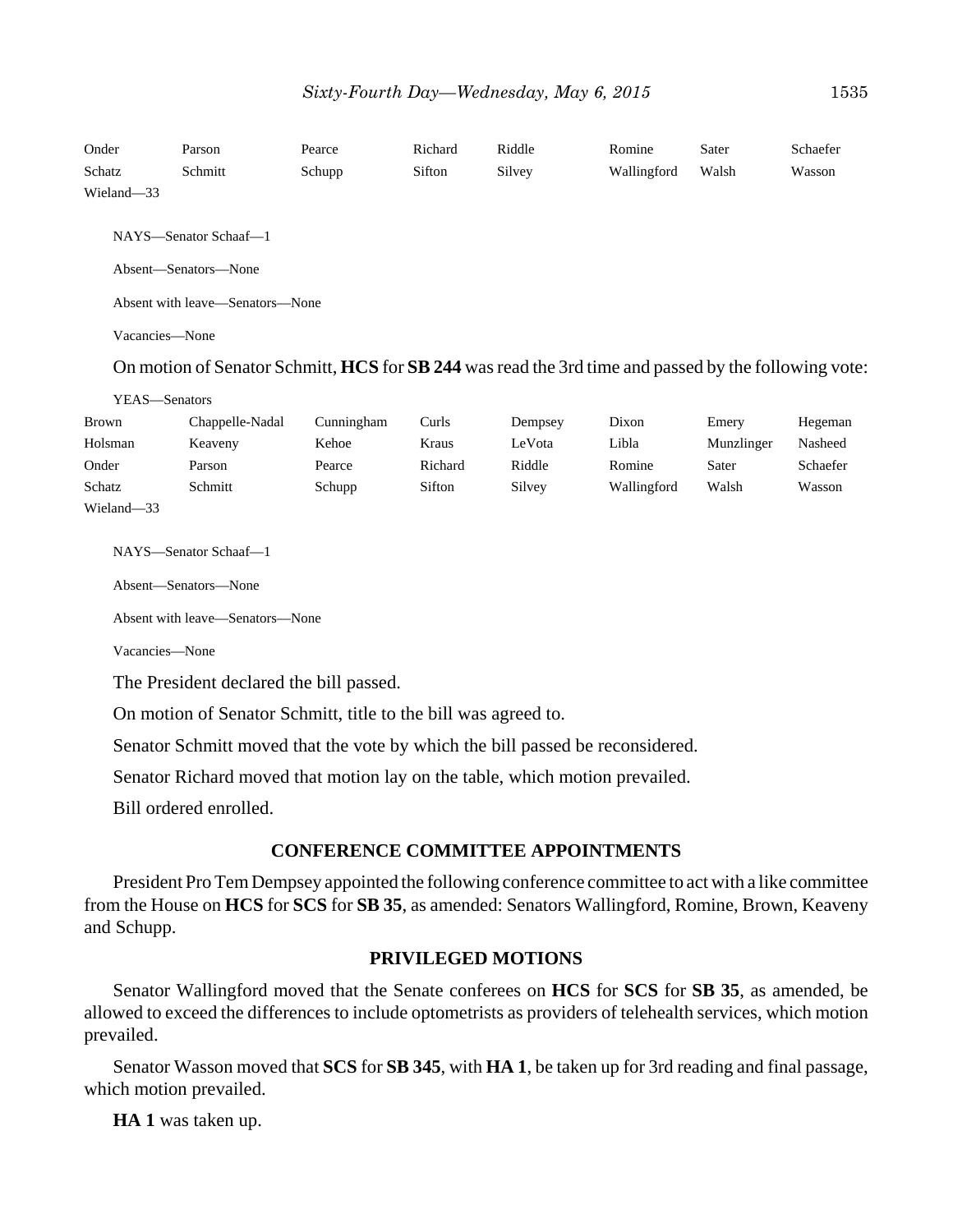Senator Wasson moved that **HA 1** to **SCS** for **SB 345** be adopted, which motion prevailed by the following vote:

|         | YEAS—Senators                                         |                      |                      |               |                                                                 |          |                                                     |
|---------|-------------------------------------------------------|----------------------|----------------------|---------------|-----------------------------------------------------------------|----------|-----------------------------------------------------|
| Brown   | Chappelle-Nadal                                       | Cunningham           | Curls                | Dempsey       | Dixon                                                           | Emery    | Hegeman                                             |
| Holsman | Keaveny                                               | Kehoe                | LeVota               | Libla         | Munzlinger                                                      | Nasheed  | Onder                                               |
| Parson  | Pearce                                                | Richard              | Riddle               | Romine        | Sater                                                           | Schaefer | Schatz                                              |
| Schmitt | Schupp                                                | Sifton               | Silvey               | Wallingford   | Walsh                                                           | Wasson   | Wieland-32                                          |
| Kraus   | NAYS-Senators<br>$Schaaf - 2$<br>Absent-Senators-None |                      |                      |               |                                                                 |          |                                                     |
|         | Absent with leave—Senators—None                       |                      |                      |               |                                                                 |          |                                                     |
|         | Vacancies—None                                        |                      |                      |               |                                                                 |          |                                                     |
|         | $\sim$ $\sim$ $\sim$ $\sim$ $\sim$<br>$T$ $T$         | $\sim$ $\sim$ $\sim$ | $\sim$ $\sim$ $\sim$ | $\sim$ $\sim$ | $\mathbf{A}$ and $\mathbf{A}$ and $\mathbf{A}$ and $\mathbf{A}$ |          | $\mathbf{1}$ $\mathbf{1}$ $\mathbf{1}$ $\mathbf{1}$ |

On motion of Senator Wasson, **SCS** for **SB 345**, as amended, was read the 3rd time and passed by the following vote:

YEAS—Senators

| Brown   | Chappelle-Nadal | Cunningham | Curls       | Dempsey | Dixon      | Emery           | Hegeman |
|---------|-----------------|------------|-------------|---------|------------|-----------------|---------|
| Holsman | Keaveny         | Kehoe      | LeVota      | Libla   | Munzlinger | Nasheed         | Onder   |
| Parson  | Pearce          | Richard    | Riddle      | Romine  | Sater      | <b>Schaefer</b> | Schatz  |
| Schmitt | Schupp          | Silvey     | Wallingford | Walsh   | Wasson     | Wieland—31      |         |

NAYS—Senators

Kraus Schaaf Sifton—3

Absent—Senators—None

Absent with leave—Senators—None

Vacancies—None

The President declared the bill passed.

On motion of Senator Wasson, title to the bill was agreed to.

Senator Wasson moved that the vote by which the bill passed be reconsidered.

Senator Richard moved that motion lay on the table, which motion prevailed.

Bill ordered enrolled.

Senator Schaefer moved that the Senate refuse to concur in **HCS** for **SCS** for **SB 210**, as amended, and request the House to recede from its position or, failing to do so, grant the Senate a conference thereon, which motion prevailed.

Senator Kraus, on behalf of the conference committee appointed to act with a like committee from the House on **HCS** for **SB 104**, as amended, moved that the following conference committee report be taken up, which motion prevailed.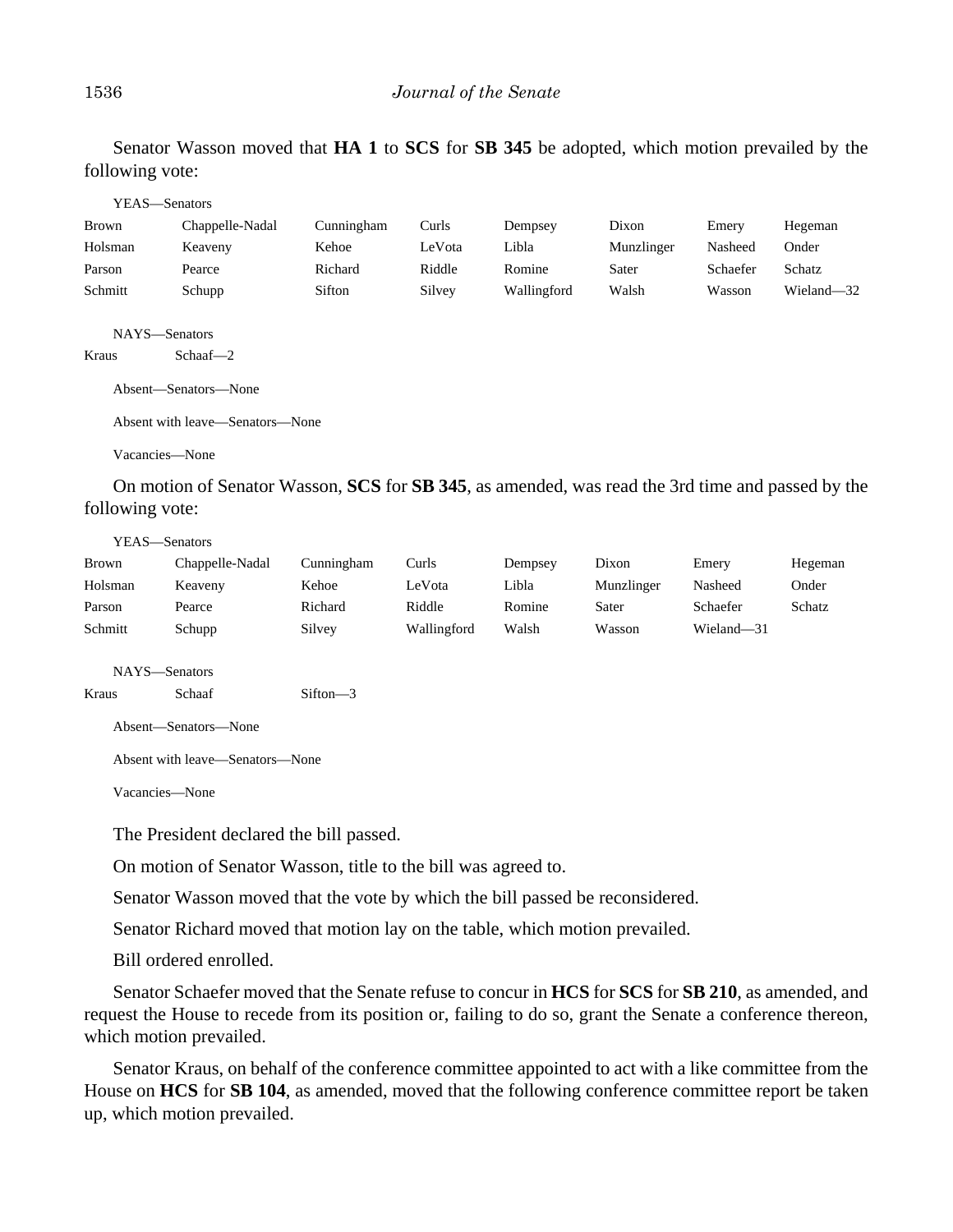# CONFERENCE COMMITTEE REPORT NO. 2 ON HOUSE COMMITTEE SUBSTITUTE FOR SENATE BILL NO. 104

The Conference Committee appointed on House Committee Substitute for Senate Bill No. 104, with House Amendments Nos. 1, 2 & 3, begs leave to report that we, after free and fair discussion of the differences, have agreed to recommend and do recommend to the respective bodies as follows:

- 1. That the House recede from its position on House Committee Substitute for Senate Bill No. 104, as amended;
- 2. That the Senate recede from its position on Senate Bill No. 104;
- 3. That the attached Conference Committee Substitute No. 2 for House Committee Substitute for Senate Bill No. 104, be Third Read and Finally Passed.

FOR THE SENATE: FOR THE HOUSE: /s/ Will Kraus /s/ Tony Dugger /s/ Jay Wasson /s/ Sue Entlicher /s/ Dan Hegeman /s/ Justin Alferman Joseph Keaveny /s/ Pat Conway, 10th Jill Schupp Stacey Newman

Senator Kraus moved that the above conference committee report be adopted, which motion prevailed by the following vote:

YEAS—Senators

| Brown   | Chappelle-Nadal | Cunningham | Curls       | Dempsey    | Dixon   | Emery      | Hegeman |
|---------|-----------------|------------|-------------|------------|---------|------------|---------|
| Keaveny | Kehoe           | Kraus      | Libla       | Munzlinger | Nasheed | Onder      | Parson  |
| Pearce  | Richard         | Riddle     | Romine      | Sater      | Schaaf  | Schaefer   | Schatz  |
| Schmitt | Sifton          | Silvey     | Wallingford | Walsh      | Wasson  | Wieland-31 |         |

NAYS—Senators

LeVota Schupp—2

Absent—Senator Holsman—1

Absent with leave—Senators—None

Vacancies—None

On motion of Senator Kraus, **CCS No. 2** for **HCS** for **SB 104**, entitled:

# CONFERENCE COMMITTEE SUBSTITUTE NO. 2 FOR HOUSE COMMITTEE SUBSTITUTE FOR SENATE BILL NO. 104

An Act to repeal sections 115.342, 115.348, 115.350, 116.190, 162.481, 162.491, 178.820, RSMo, and sections 162.025 and 162.491 as enacted by house bill no. 63, ninety-eighth general assembly, first regular session, and to enact in lieu thereof seven new sections relating to elections.

Was read the 3rd time and passed by the following vote: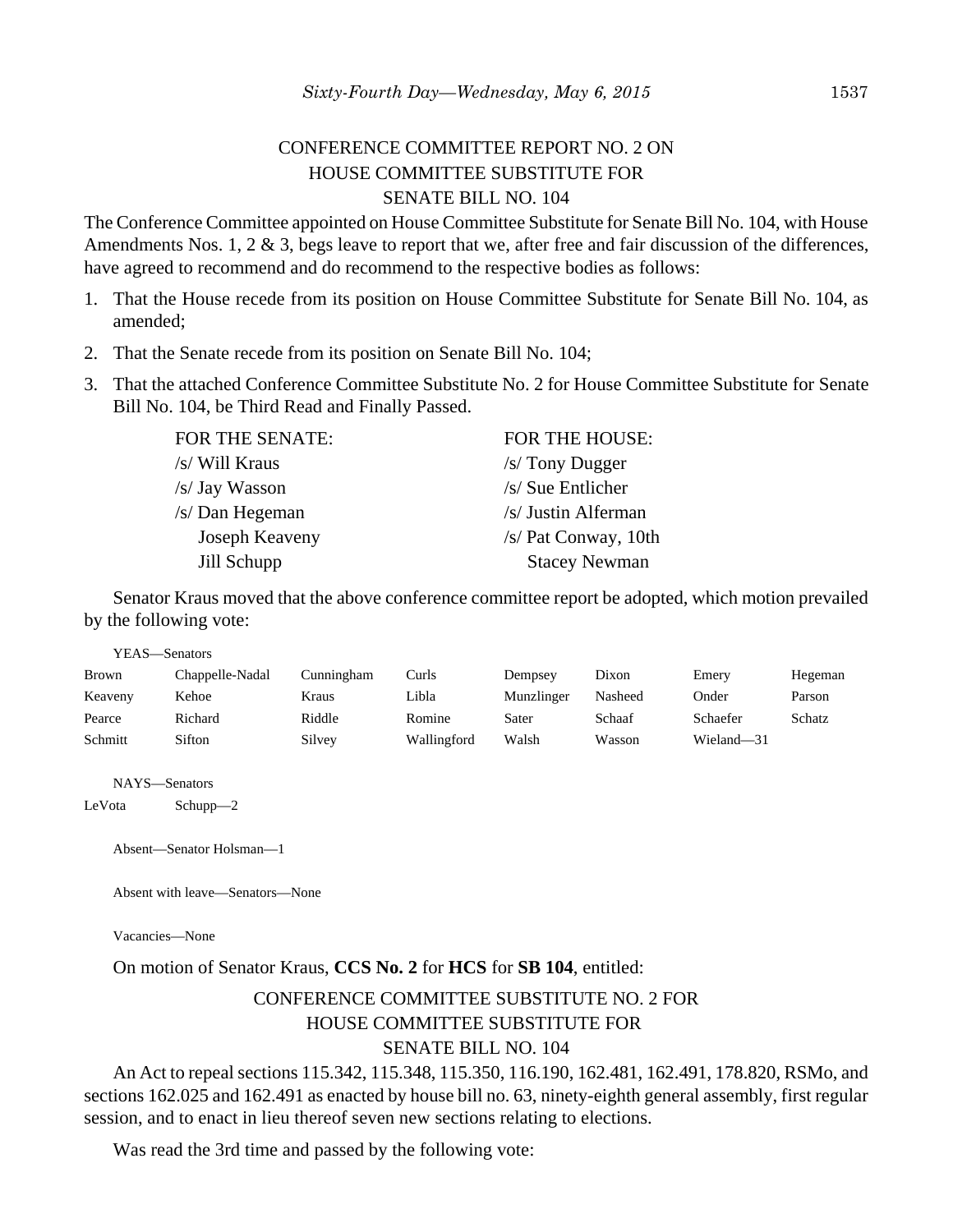| Brown         | Chappelle-Nadal | Cunningham  | Dempsey    | Dixon      | Emery    | Hegeman | Holsman |
|---------------|-----------------|-------------|------------|------------|----------|---------|---------|
| Kehoe         | Kraus           | Libla       | Munzlinger | Nasheed    | Onder    | Parson  | Pearce  |
| Richard       | Riddle          | Romine      | Sater      | Schaaf     | Schaefer | Schatz  | Schmitt |
| Sifton        | Silvey          | Wallingford | Wasson     | Wieland-29 |          |         |         |
| NAYS-Senators |                 |             |            |            |          |         |         |
| Curls         | Keaveny         | LeVota      | Schupp     | Walsh-5    |          |         |         |

Absent—Senators—None

Absent with leave—Senators—None

Vacancies—None

YEAS—Senators

The President declared the bill passed.

On motion of Senator Kraus, title to the bill was agreed to.

Senator Kraus moved that the vote by which the bill passed be reconsidered.

Senator Richard moved that motion lay on the table, which motion prevailed.

Senator Nasheed moved that **SB 156**, with **HCS**, as amended, be taken up for 3rd reading and final passage, which motion prevailed.

**HCS** for **SB 156**, as amended, entitled:

## HOUSE COMMITTEE SUBSTITUTE FOR SENATE BILL NO. 156

An Act to amend chapter 227, RSMo, by adding thereto three new sections relating to highway designation.

Was taken up.

Senator Nasheed moved that **HCS** for **SB 156**, as amended, be adopted, which motion prevailed by the following vote:

| YEAS—Senators |                 |            |         |         |        |             |         |
|---------------|-----------------|------------|---------|---------|--------|-------------|---------|
| <b>Brown</b>  | Chappelle-Nadal | Cunningham | Curls   | Dempsey | Dixon  | Emery       | Hegeman |
| Holsman       | Keaveny         | Kehoe      | Kraus   | LeVota  | Libla  | Munzlinger  | Nasheed |
| Onder         | Parson          | Pearce     | Richard | Riddle  | Romine | Sater       | Schaaf  |
| Schaefer      | Schatz          | Schmitt    | Schupp  | Sifton  | Silvey | Wallingford | Walsh   |
| Wasson        | Wieland-34      |            |         |         |        |             |         |

NAYS—Senators—None

Absent—Senators—None

Absent with leave—Senators—None

Vacancies—None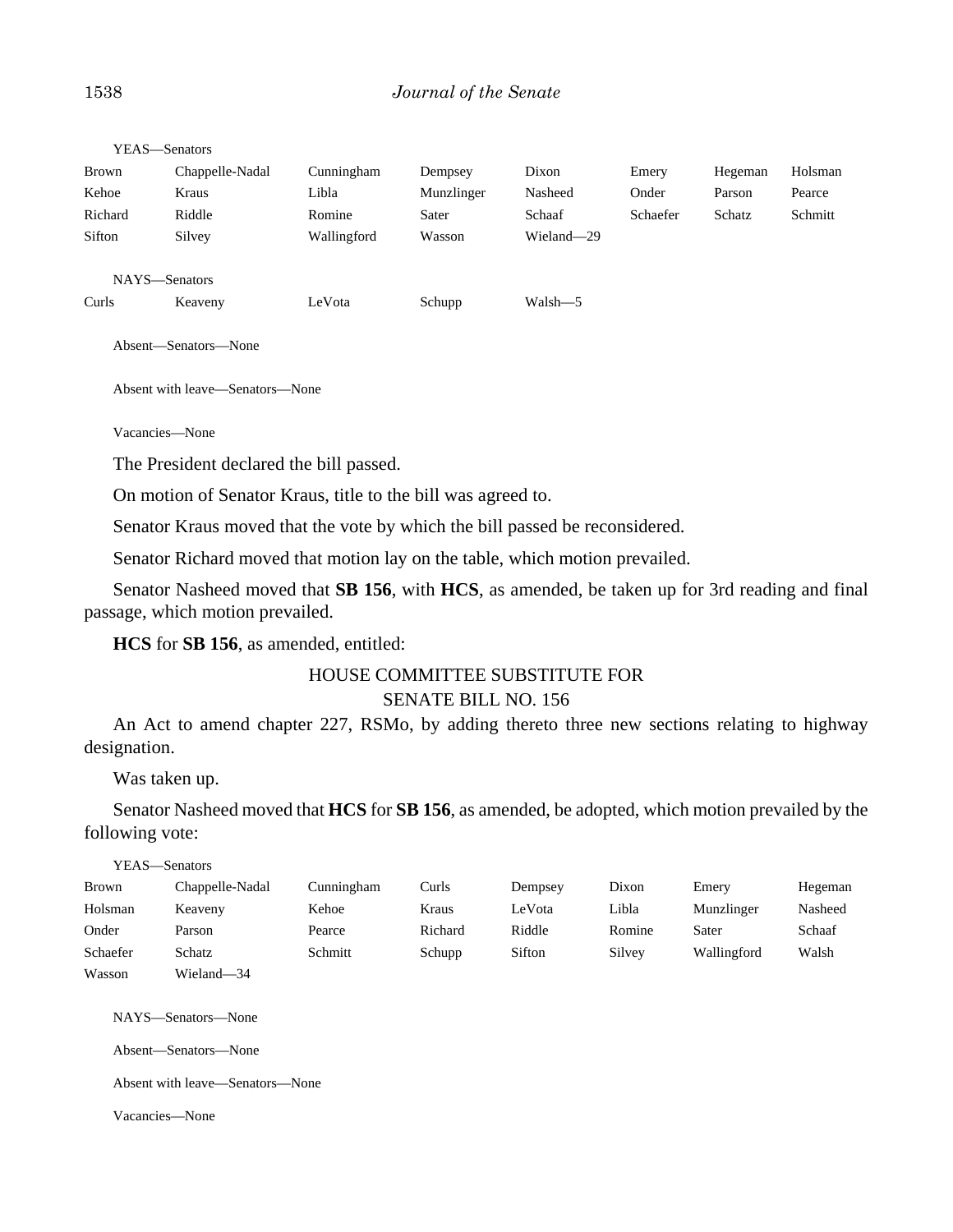On motion of Senator Nasheed, **HCS** for **SB 156**, as amended, was read the 3rd time and passed by the following vote:

#### YEAS—Senators

| Brown    | Chappelle-Nadal | Cunningham | Curls   | Dempsey | Dixon  | Emery       | Hegeman |
|----------|-----------------|------------|---------|---------|--------|-------------|---------|
| Holsman  | Keaveny         | Kehoe      | Kraus   | LeVota  | Libla  | Munzlinger  | Nasheed |
| Onder    | Parson          | Pearce     | Richard | Riddle  | Romine | Sater       | Schaaf  |
| Schaefer | Schatz          | Schmitt    | Schupp  | Sifton  | Silvey | Wallingford | Walsh   |
| Wasson   | Wieland-34      |            |         |         |        |             |         |

NAYS—Senators—None

Absent—Senators—None

Absent with leave—Senators—None

Vacancies—None

The President declared the bill passed.

On motion of Senator Nasheed, title to the bill was agreed to.

Senator Nasheed moved that the vote by which the bill passed be reconsidered.

Senator Richard moved that motion lay on the table, which motion prevailed.

Bill ordered enrolled.

Senator Riddle moved that **SCS** for **SB 341**, with **HCS**, be taken up for 3rd reading and final passage, which motion prevailed.

**HCS** for **SCS** for **SB 341**, entitled:

# HOUSE COMMITTEE SUBSTITUTE FOR SENATE COMMITTEE SUBSTITUTE FOR SENATE BILL NO. 341

An Act to repeal sections 210.003, 210.221, 210.861, 455.010, 455.020, 455.032, 455.040, 455.045, 455.050, 455.080, 455.503, 455.505, 455.513, 455.520, and 455.523, RSMo, section 455.085 as enacted by senate bill no. 491, ninety-seventh general assembly, second regular session, section 455.085 as enacted by house bill no. 215, ninety-seventh general assembly, first regular session, section 455.538 as enacted by senate bill no. 491, ninety-seventh general assembly, second regular session, and section 455.538 as enacted by house bill no. 215, ninety-seventh general assembly, first regular session, and to enact in lieu thereof twenty-one new sections relating to the protection of vulnerable persons, with penalty provisions.

Was taken up.

YEAS—Senators

Senator Riddle moved that **HCS** for **SCS** for **SB 341** be adopted, which motion prevailed by the following vote:

| <b>Brown</b> | Chappelle-Nadal | Cunningham | Curls   | Dempsey | Dixon  | Emery      | Hegeman  |
|--------------|-----------------|------------|---------|---------|--------|------------|----------|
| Holsman      | Keaveny         | Kehoe      | Kraus   | LeVota  | Libla  | Munzlinger | Nasheed  |
| Onder        | Parson          | Pearce     | Richard | Riddle  | Romine | Sater      | Schaefer |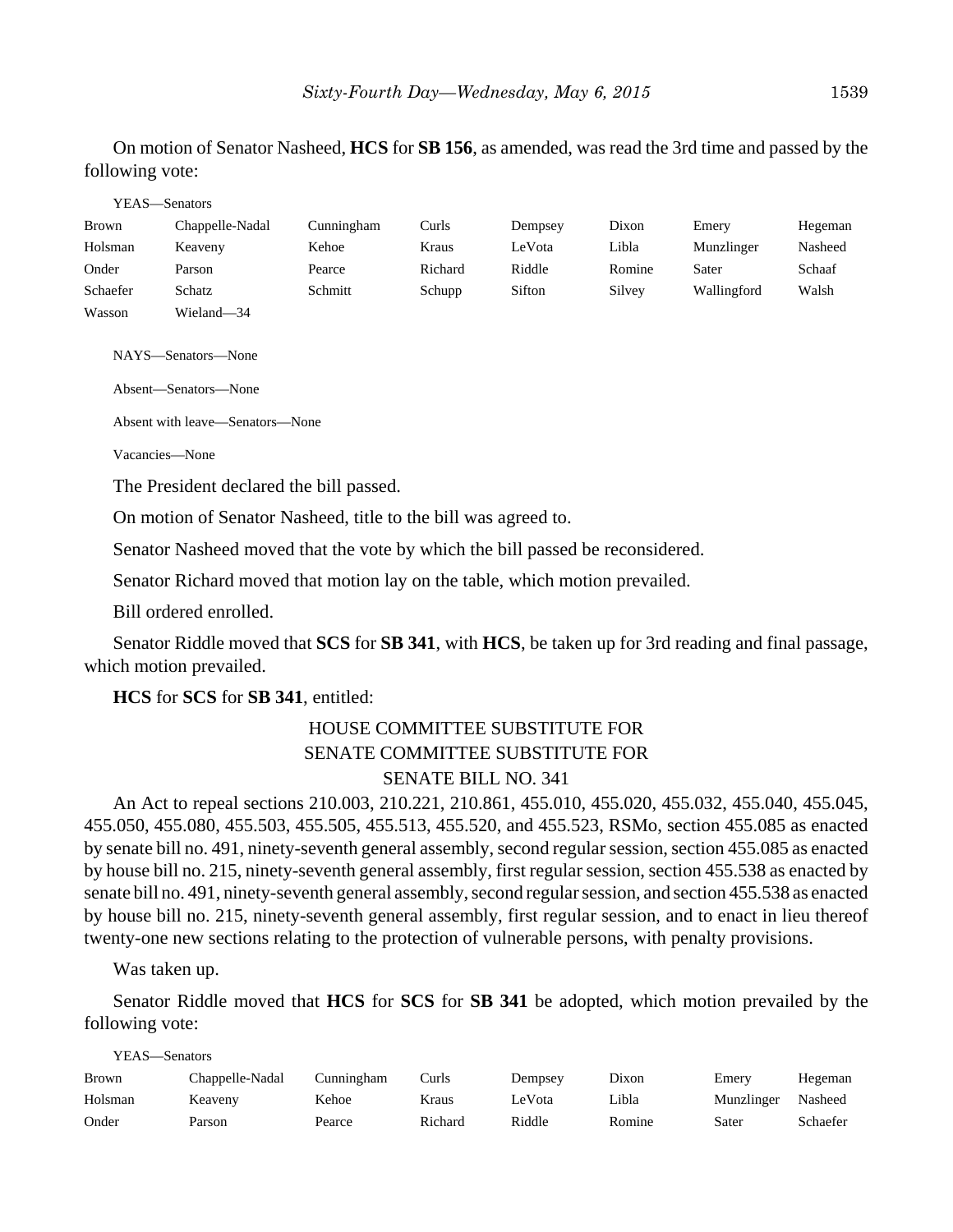| Schatz<br>Wieland-33 | Schmitt                         | Schupp | Sifton | Silvey | Wallingford | Walsh | Wasson |  |  |
|----------------------|---------------------------------|--------|--------|--------|-------------|-------|--------|--|--|
|                      | NAYS—Senator Schaaf—1           |        |        |        |             |       |        |  |  |
| Absent—Senators—None |                                 |        |        |        |             |       |        |  |  |
|                      | Absent with leave—Senators—None |        |        |        |             |       |        |  |  |

Vacancies—None

On motion of Senator Riddle, **HCS** for **SCS** for **SB 341**, as amended, was read the 3rd time and passed by the following vote:

| YEAS—Senators |                 |            |         |         |             |            |          |  |  |
|---------------|-----------------|------------|---------|---------|-------------|------------|----------|--|--|
| <b>Brown</b>  | Chappelle-Nadal | Cunningham | Curls   | Dempsey | Dixon       | Emery      | Hegeman  |  |  |
| Holsman       | Keaveny         | Kehoe      | Kraus   | LeVota  | Libla       | Munzlinger | Nasheed  |  |  |
| Onder         | Parson          | Pearce     | Richard | Riddle  | Romine      | Sater      | Schaefer |  |  |
| Schatz        | Schmitt         | Schupp     | Sifton  | Silvey  | Wallingford | Walsh      | Wasson   |  |  |
| Wieland-33    |                 |            |         |         |             |            |          |  |  |

NAYS—Senator Schaaf—1

Absent—Senators—None

Absent with leave—Senators—None

Vacancies—None

The President declared the bill passed.

On motion of Senator Riddle, title to the bill was agreed to.

Senator Riddle moved that the vote by which the bill passed be reconsidered.

Senator Richard moved that motion lay on the table, which motion prevailed.

Bill ordered enrolled.

Senator Cunningham, on behalf of the conference committee appointed to act with a like committee from the House on **HCS** for **SCS** for **SB 67**, as amended, moved that the following conference committee report be taken up, which motion prevailed.

# CONFERENCE COMMITTEE REPORT ON HOUSE COMMITTEE SUBSTITUTE FOR SENATE COMMITTEE SUBSTITUTE FOR SENATE BILL NO. 67

The Conference Committee appointed on House Committee Substitute for Senate Committee Substitute for Senate Bill No. 67, with House Amendment Nos. 2, 3, 4, and 5, begs leave to report that we, after free and fair discussion of the differences, have agreed to recommend and do recommend to the respective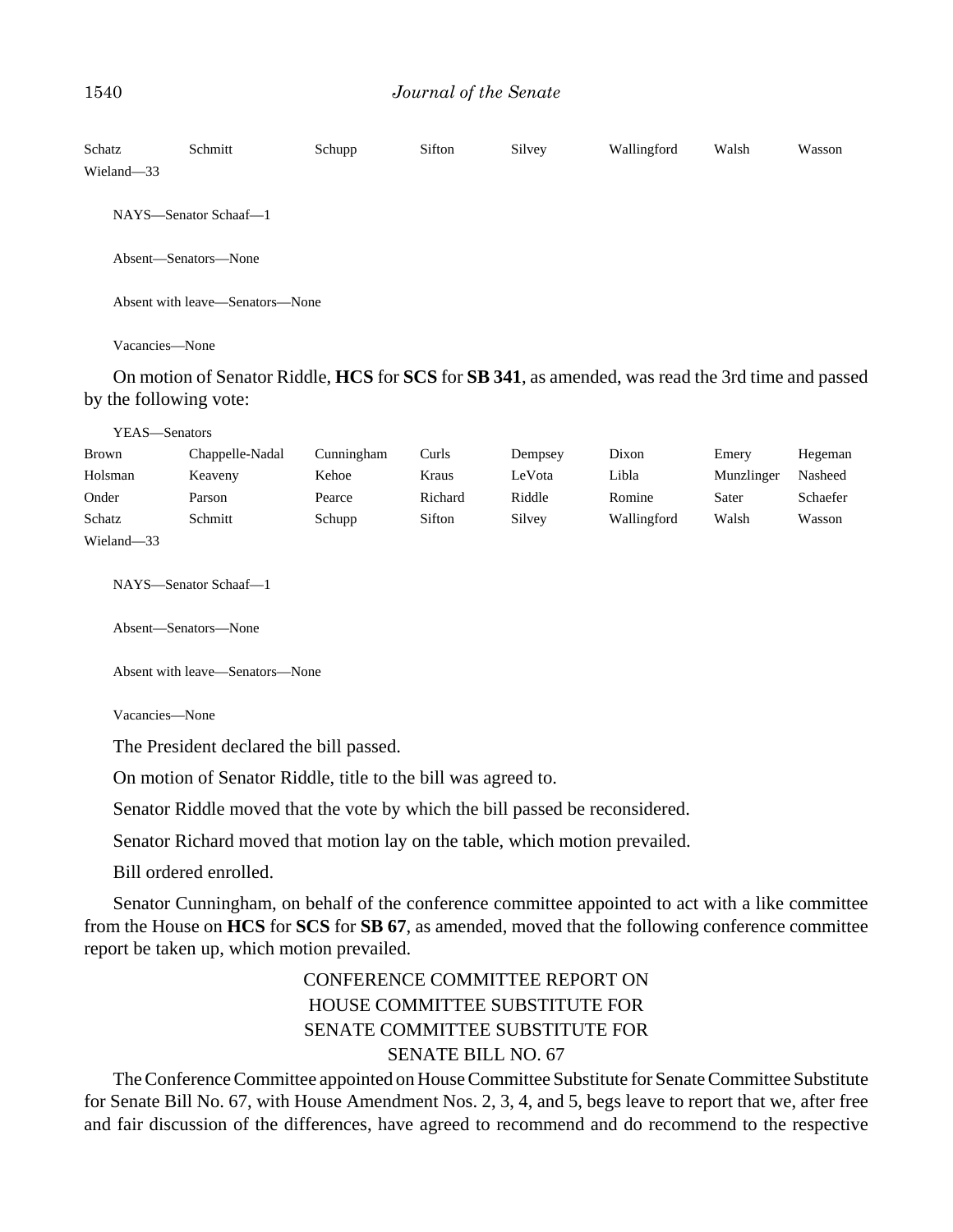bodies as follows:

- 1. That the House recede from its position on House Committee Substitute for Senate Committee Substitute for Senate Bill No. 67, as amended;
- 2. That the Senate recede from its position on Senate Committee Substitute for Senate Bill No. 67;
- 3. That the attached Conference Committee Substitute for House Committee Substitute for Senate Committee Substitute for Senate Bill No. 67 be Third Read and Finally Passed.

| FOR THE HOUSE:           |
|--------------------------|
| /s/ Shawn Rhoads         |
| /s/ Travis Fitzwater     |
| /s/ Galen Higdon         |
| /s/ Kevin McManus        |
| <b>Brandon Ellington</b> |
|                          |

Senator Cunningham moved that the above conference committee report be adopted, which motion prevailed by the following vote:

YEAS—Senators

| Brown   | Chappelle-Nadal | Cunningham | Curls       | Dempsey | Dixon    | Holsman    | Keaveny |
|---------|-----------------|------------|-------------|---------|----------|------------|---------|
| Kehoe   | LeVota          | ∟ibla      | Munzlinger  | Nasheed | Onder    | Parson     | Pearce  |
| Richard | Riddle          | Romine     | Sater       | Schaaf  | Schaefer | Schatz     | Schmitt |
| Schupp  | Sifton          | Silvey     | Wallingford | Walsh   | Wasson   | Wieland-31 |         |

NAYS—Senators

```
Emery Hegeman Kraus—3
```
Absent—Senators—None

Absent with leave—Senators—None

Vacancies—None

On motion of Senator Cunningham, **CCS** for **HCS** for **SCS** for **SB 67**, entitled:

# CONFERENCE COMMITTEE SUBSTITUTE FOR HOUSE COMMITTEE SUBSTITUTE FOR SENATE COMMITTEE SUBSTITUTE FOR SENATE BILL NO. 67

An Act to repeal sections 67.320, 476.083, 534.350, 534.360, 535.030, 535.110, and 535.160, RSMo, and to enact in lieu thereof ten new sections relating to courts.

Was read the 3rd time and passed by the following vote:

YEAS—Senators

| Brown   | Chappelle-Nadal | Cunningham | Curls       | Dempsey | Dixon    | Holsman    | Keaveny |
|---------|-----------------|------------|-------------|---------|----------|------------|---------|
| Kehoe   | LeVota          | Libla      | Munzlinger  | Nasheed | Onder    | Parson     | Pearce  |
| Richard | Riddle          | Romine     | Sater       | Schaaf  | Schaefer | Schatz     | Schmitt |
| Schupp  | Sifton          | Silvey     | Wallingford | Walsh   | Wasson   | Wieland-31 |         |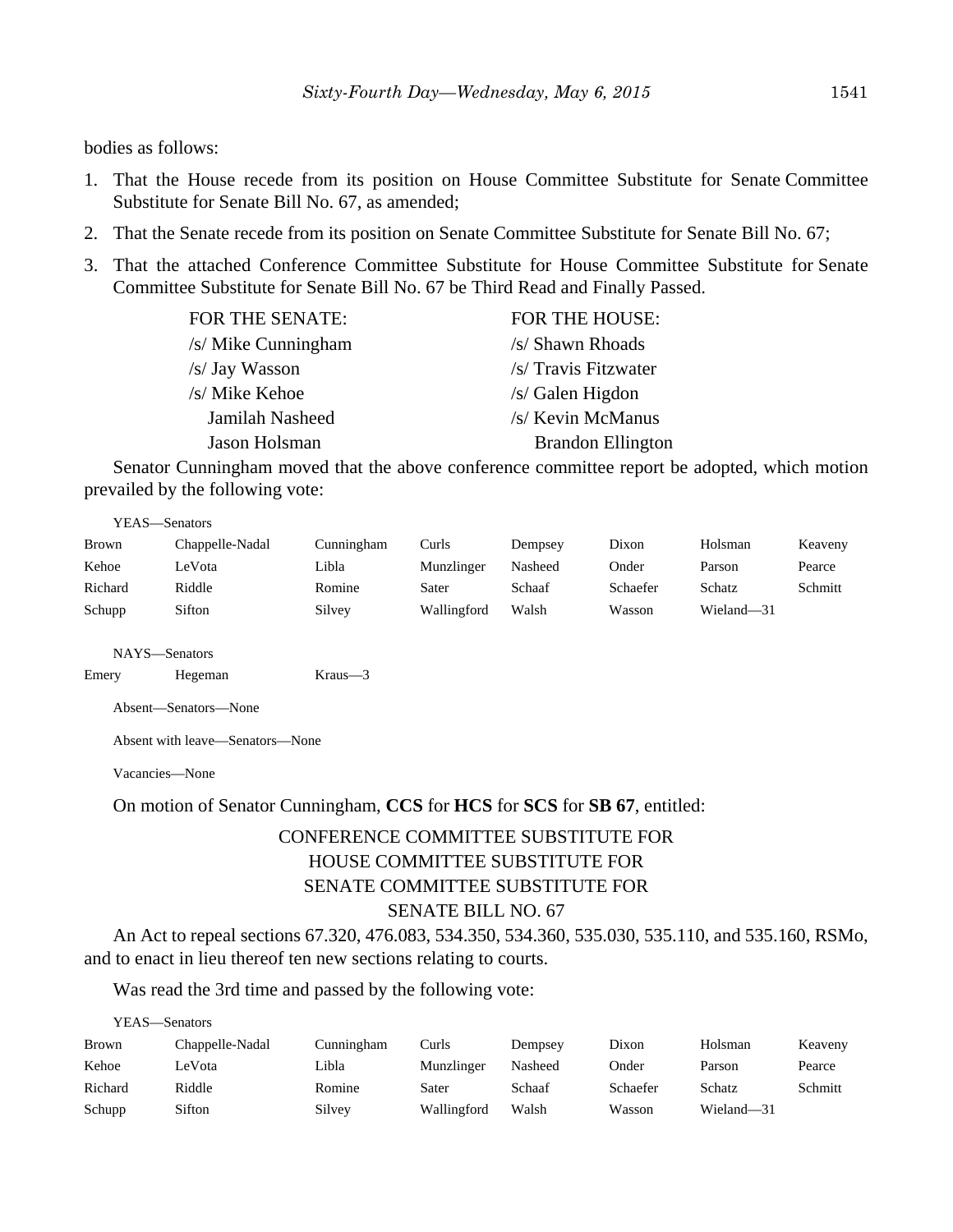NAYS—Senators

Emery Hegeman Kraus—3

Absent—Senators—None

Absent with leave—Senators—None

Vacancies—None

The President declared the bill passed.

On motion of Senator Cunningham, title to the bill was agreed to.

Senator Cunningham moved that the vote by which the bill passed be reconsidered.

Senator Richard moved that motion lay on the table, which motion prevailed.

#### **MESSAGES FROM THE HOUSE**

The following messages were received from the House of Representatives through its Chief Clerk:

Mr. President: I am instructed by the House of Representatives to inform the Senate that the House has taken up and passed **HCS** for **SCS** for **SB 322**, entitled:

An Act to repeal section 208.010, RSMo, and to enact in lieu thereof two new sections relating to public assistance.

With House Amendment No. 1.

#### HOUSE AMENDMENT NO. 1

Amend House Committee Substitute for Senate Committee Substitute for Senate Bill No. 322, Page 7, Section 208.065, Line 5, by deleting all of said line and inserting in lieu thereof the following:

#### "**program; child care**"; and

Further amend said bill by amending the title, enacting clause, and intersectional references accordingly.

In which the concurrence of the Senate is respectfully requested.

Also,

Mr. President: I am instructed by the House of Representatives to inform the Senate that the House has taken up and passed **SCS** for **SB 328** with **HA 1**, **HA 2**.

#### HOUSE AMENDMENT NO. 1

Amend Senate Committee Substitute for Senate Bill No. 328, Page 1, In the Title, Lines 2 through 3, by deleting the words "youth suicide awareness and prevention education" and inserting in lieu thereof the words "mental health"; and

Further amend said bill and page, Section A, Line 2, by inserting immediately after said line the following:

"**9.154. 1. August 28, 2015, and thereafter the date designated by the show-me compassionate medical education research project committee established in section 191.596, shall be designated as "Show-Me Compassionate Medical Education Day" in Missouri. The citizens of the state of Missouri are encouraged to participate in appropriate activities and events to increase awareness regarding**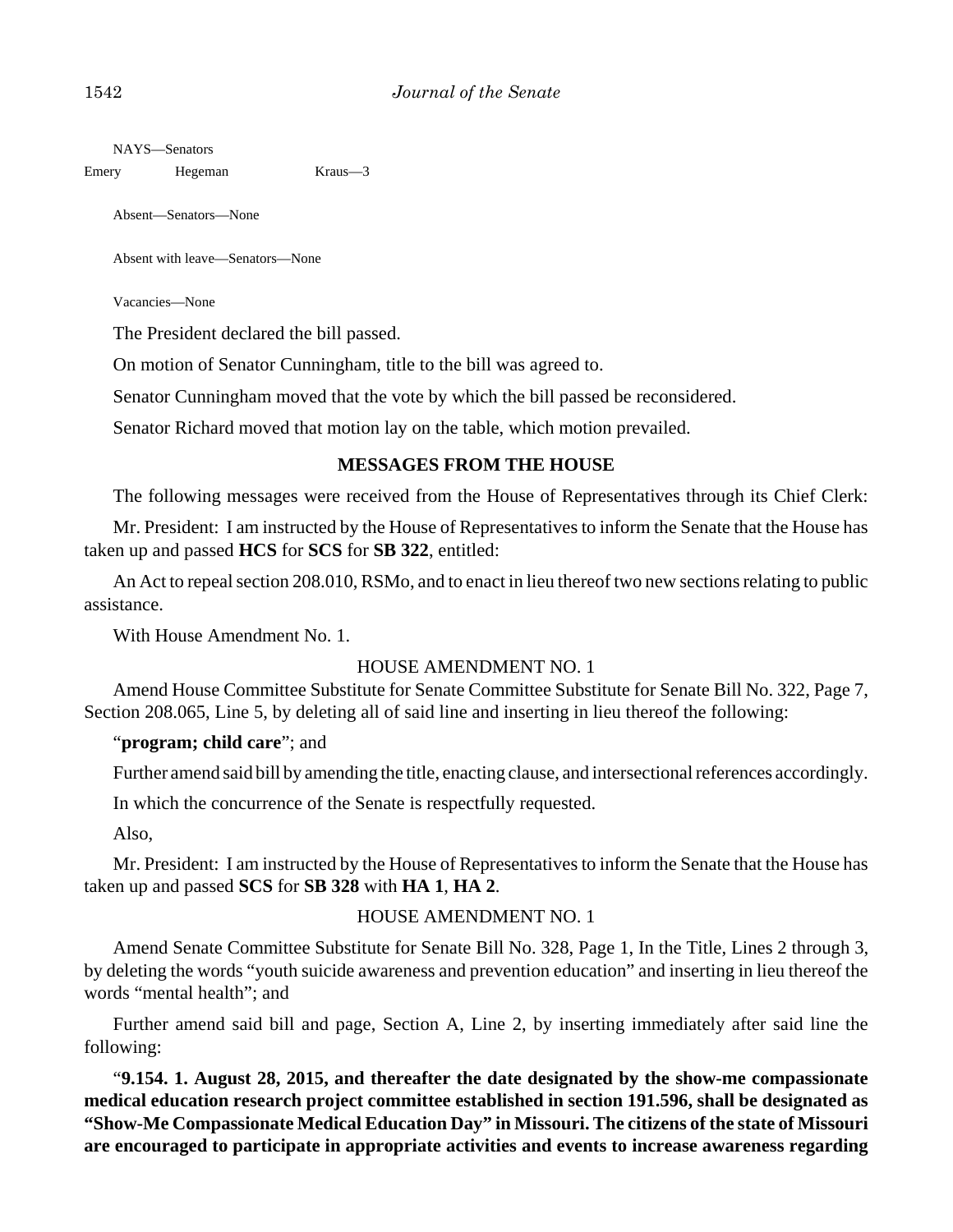**medical education, medical student well-being, and measures that have been shown to be effective, are currently being evaluated for effectiveness, and are being proposed for effectiveness in positively impacting medical student well-being and education.**

**2. The director of the department of mental health shall notify the revisor of statutes of the date selected by the show-me compassionate medical education research project committee for the showme compassionate medical education day.**"; and

Further amend said bill, Page 2, Section 170.048, Line 23, by inserting immediately after said line the following:

"**191.594. 1. Sections 191.594 to 191.596 shall be known and may be cited as the "Show-Me Compassionate Medical Education Act".**

**2. No medical school in this state shall prohibit, discourage, or otherwise restrict a medical student organization or medical organization from undertaking or conducting a study of the prevalence of depression and suicide or other mental health issues among medical students. No medical school in this state shall penalize, discipline, or otherwise take any adverse action against a student or a medical student organization in connection with such student's or medical student organization's participation in, planning, or conducting a study of the prevalence of depression and suicide or other mental health issues among medical students.**

**3. For purposes of this section, the following terms shall mean:**

**(1) "Medical organization" includes, but is not limited to, organizations such as the Missouri State Medical Association and the Missouri Association of Osteopathic Physicians and Surgeons;**

**(2) "Medical school", any allopathic or osteopathic school of medicine in this state;**

**(3) "Medical student organization" includes, but is not limited to, organizations such as the American Medical Student Association, the Student Osteopathic Medical Association, and any medical student section of a medical organization.**

**191.596. 1. Medical schools in this state may, in collaboration with the Show-Me Compassionate Medical Education Research Project Committee, conduct a single center or multicenter study or studies, which, if conducted, shall be known as the "Show-Me Compassionate Medical Education Research Project", in order to facilitate the collection of data and implement practices and protocols to minimize stress and reduce the risk of depression and suicide for medical students in this state.**

**2. There is hereby established the "Show-Me Compassionate Medical Education Research Project Committee", which shall consist of representatives from each of the medical schools in this state and the director of the department of mental health, or the director's designee. The committee shall:**

**(1) Conduct an initial meeting on August 28, 2015, to organize, and meet as necessary thereafter to implement any research project conducted; and**

**(2) Set the date for the show-me compassionate medical education day designated under section 9.154. The date selected shall be for 2016 and every year thereafter.**

**3. Any single center or multicenter study undertaken by the committee or its member schools may include, but need not be limited to, the following:**

**(1) Development of study protocols designed to identify the root causes that contribute to the risk**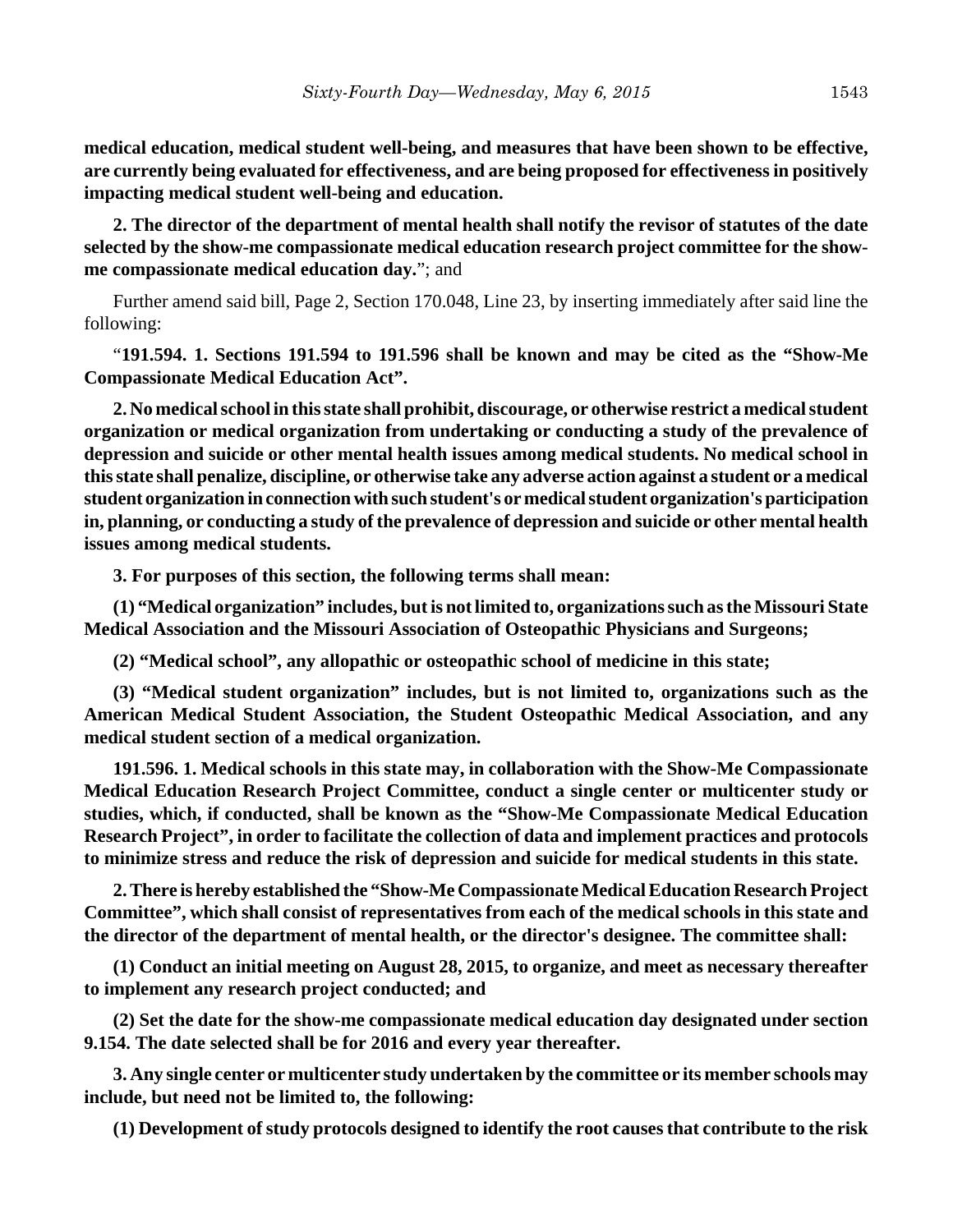**of depression and suicide for medical students;**

**(2) Examine the culture and academic program of medical schools that may contribute to the risk of depression and suicide for medical students;**

**(3) Collection of any relevant additional data, including but not limited to consultation and collaboration with mental health professionals and mental health resources in the communities where medical schools are located;**

**(4) Collaboration between the medical schools in this state in order to share information, and to identify and make recommendations under subdivision (5) of this subsection; and**

**(5) Based on the data and findings under subdivisions (1) to (3) of this subsection:**

**(a) Identify the best practices to be implemented at each medical school designed to address the root causes and changes in medical school culture in order to minimize stress and reduce the risk of depression and suicide for medical students;**

**(b) Recommend any statutory or regulatory changes regarding licensure of medical professionals and recommend any changes to common practices associated with medical training or medical practice that the committee believes will accomplish the goals set out in this section.**

**4. The committee shall prepare an annual report which shall include any information under subdivision (5) of subsection 3 of this section and any measures reported by any medical school as a result of the findings under this section. The report shall be made available annually on each medical school's website and to the Missouri general assembly.**"; and

Further amend said bill by amending the title, enacting clause, and intersectional references accordingly.

#### HOUSE AMENDMENT NO. 2

Amend Senate Committee Substitute for Senate Bill No. 328, Page 1, Section A, Line 2, by inserting immediately after said line and section the following:

"160.775. 1. Every district shall adopt an antibullying policy by September 1, 2007.

2. "Bullying" means intimidation or harassment that causes a reasonable student to fear for his or her physical safety or property**; substantially interferes with the educational performance, opportunities, or benefits of any student without exception; or substantially disrupts the orderly operation of the school**. Bullying may consist of **but is not limited to** physical actions, including gestures, or oral, cyberbullying, electronic, or written communication, and any threat of retaliation for reporting of such acts. **Bullying, by students, is prohibited on school property, at any school function, or on a school bus. "Cyberbullying" is bullying as defined in this subsection through the transmission of a communication including, but not limited to, a message, text, sound, or image by means of an electronic device including, but not limited to, a telephone, wireless telephone, or other wireless communication device, computer, or pager**.

3. Each district's antibullying policy shall be founded on the assumption that all students need a safe learning environment. Policies shall treat **all** students equally and shall not contain specific lists of protected classes of students who are to receive special treatment. Policies may include age-appropriate differences for schools based on the grade levels at the school. Each such policy shall contain a statement of the consequences of bullying.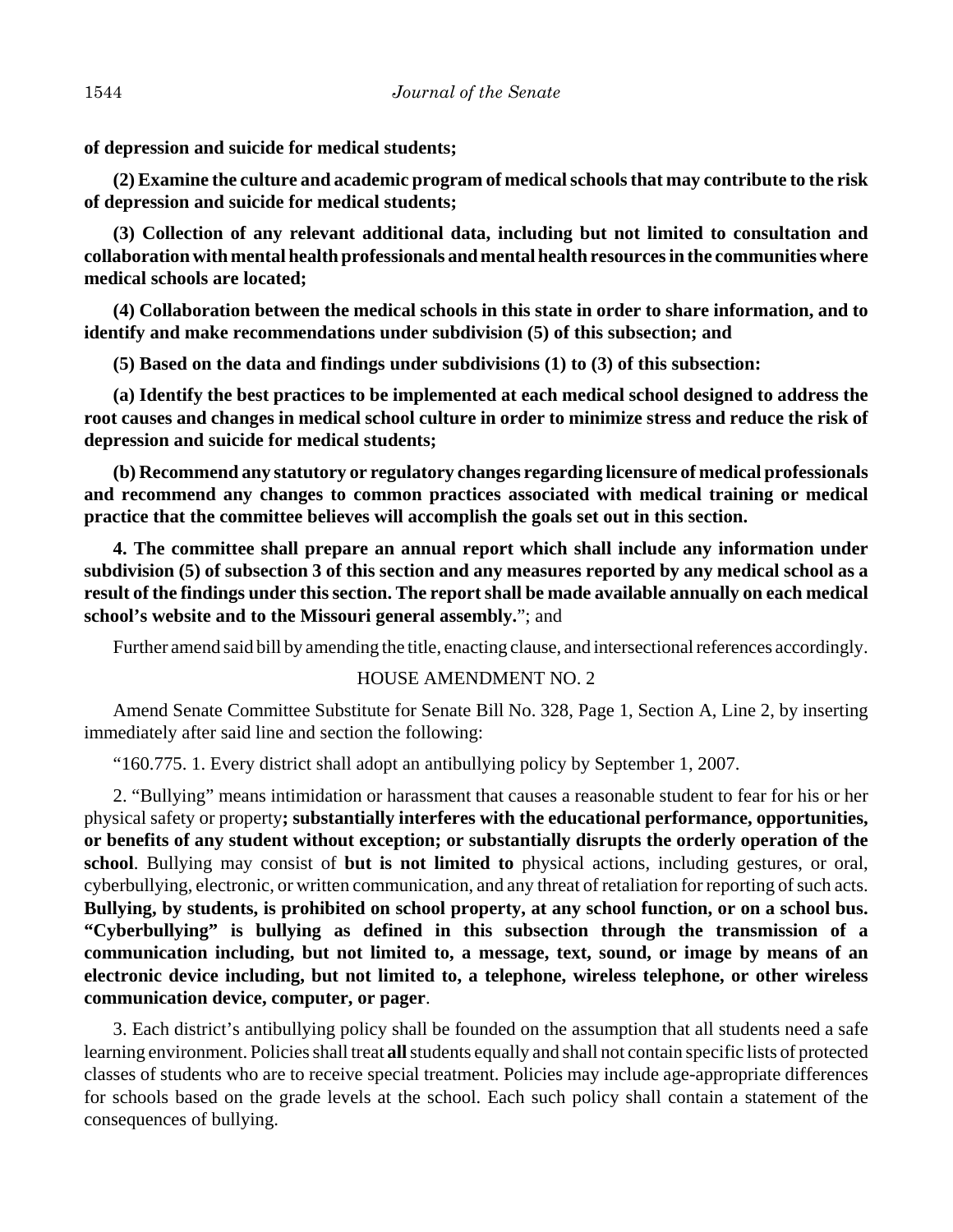4. Each district's antibullying policy shall **be included in the student handbook and shall** require**, at a minimum, the following components:**

**(1) A statement prohibiting bullying, defined no less inclusively than in subsection 2 of this section;**

**(2) A statement requiring** district employees to report any instance of bullying of which the employee has firsthand knowledge**[**. The district policy shall address training of employees in the requirements of the district policy.**], has reasonable cause to suspect that a student has been subject to bullying, or has received a report of bullying from a student. The policy shall require a district employee who witnesses an incident of bullying or has received reliable information that an incident of bullying has occurred to verbally report the incident to the district's designated individual at the school on the same day the employee witnessed or received the reliable information regarding the incident unless extenuating circumstances prohibit the employee from reporting until the next school day. The policy shall require such a district employee to report an incident of bullying in writing to the district's designated individual at the school within two school days. The policy shall require that the district maintain records of all incidents of bullying and their resolution. The policy shall also contain a description of the format that shall be used for a written report, which shall require, at a minimum, a listing of the offense and the outcome of any investigation;**

**(3) A procedure for reporting an act of bullying. The policy shall also include a statement requiring that the district designate an individual at each school in the district to receive verbal reports and written reports of incidents of bullying. Such individual shall be a district employee who is a school principal, school administrator, or school supervisor;**

**(4) A procedure for prompt investigation of reports of violations and complaints, identifying one or more employees responsible for the investigation including, at a minimum, the following requirements:**

**(a) Within one school day of a written report of an incident of bullying being received, the school principal, or his or her designee, shall initiate an investigation of the incident;**

**(b) The school principal may appoint other school staff to assist with the investigation;**

**(c) The investigation shall be completed within ten school days from the date of the written report;**

**(5) The range of ways in which a school will respond once an incident of bullying is confirmed;**

**(6) A statement that prohibits reprisal or retaliation against any person who reports an act of bullying and the consequence and appropriate remedial action for a person who engages in reprisal or retaliation;**

**(7) A statement of how the policy is to be publicized; and**

**(8) A process for discussing the district's antibullying policy with students and training school employees and volunteers who have significant contact with students in the requirements of the policy, including at a minimum the following statements:**

**(a) The school district shall provide information and appropriate training to the school district staff who have significant contact with students regarding the policy;**

**(b) The school district shall give annual notice of the policy to students, parents or guardians, and staff;**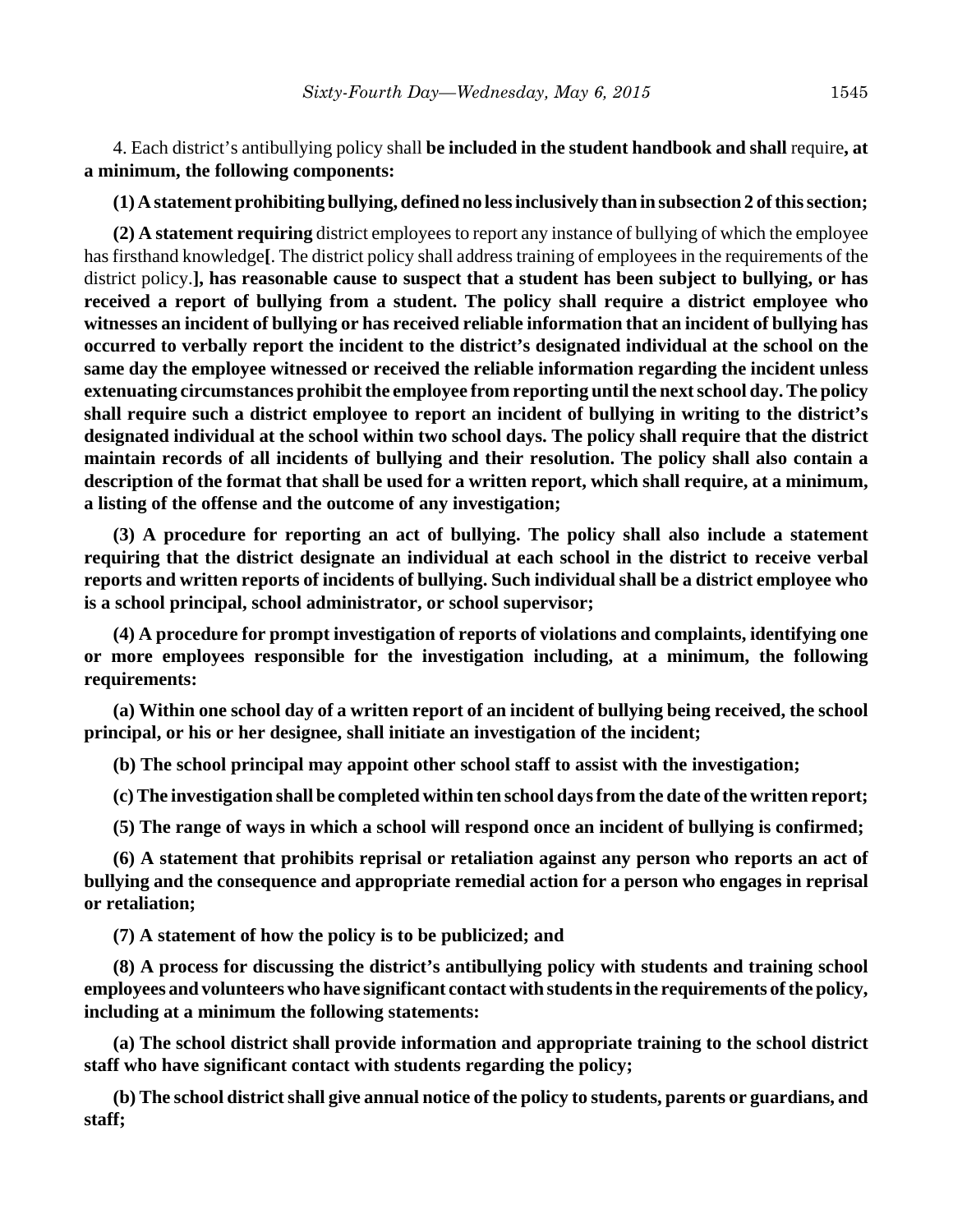**(c) The school district shall provide education and information to students regarding bullying, including information regarding the school district policy prohibiting bullying, the harmful effects of bullying, and other applicable initiatives to prevent bullying, including student peer-to-peer initiatives to provide accountability and policy enforcement for those found to have engaged in bullying, reprisal, or retaliation against any person who reports an act of bullying;**

**(d) The administration of the school district shall instruct its school counselors and school psychologists to educate students who are victims of bullying on techniques for students to overcome bullying's negative effects. Such techniques shall include but not be limited to cultivating the student's self-worth and self-esteem; teaching the student to defend himself or herself assertively and effectively; helping the student develop social skills; and encouraging the student to develop an internal locus of control. The provisions of this paragraph shall not be construed to contradict or limit any other provision of this section; and**

**(e) The administration of the school district shall implement programs and other initiatives to prevent bullying, to respond to such conduct in a manner that does not stigmatize the victim, and to make resources or referrals available to victims of bullying.**

**5. Notwithstanding any other provision of law, any school district may subject any student to discipline for cyberbullying. The district shall have jurisdiction to prohibit cyberbullying that originates on a school's campus if the electronic communication was made using the school's technological resources or the electronic communication was made on the school's campus using the student's own personal technological resources. The district shall have jurisdiction to prohibit cyberbullying that originates off the school's campus if:**

**(1) It was reasonably foreseeable that the electronic communication would reach the school's campus; or**

**(2) There is a sufficient nexus between the electronic communication and the school which includes, but is not limited to, speech that is directed at a school-specific audience, or the speech was brought onto or accessed on the school campus, even if it was not the student in question who did so.**

**6. In determining the appropriate disciplinary action for a cyberbullying offense under subsection 5 of this section, the district shall take into consideration the nature of the offense, the age of the student, and the following:**

**(1) For a first-time or minor cyberbullying offense, the district may mandate that the student attend counseling and education sessions;**

**(2) For a second or more serious cyberbullying offense, the district may prohibit the student from participating in school activities or events;**

**(3) For a serious incident of cyberbullying, the school may suspend or expel the student.**

**7. Each district shall annually review its antibullying policy and revise it as needed. The district's school board shall receive input from school personnel, students, and administrators when reviewing and revising the policy.**

**8. Each district shall develop a method to keep track of any correspondence between individuals and the district, or any school in the district, regarding an incident of bullying. Such correspondence shall be a closed record under chapter 610.**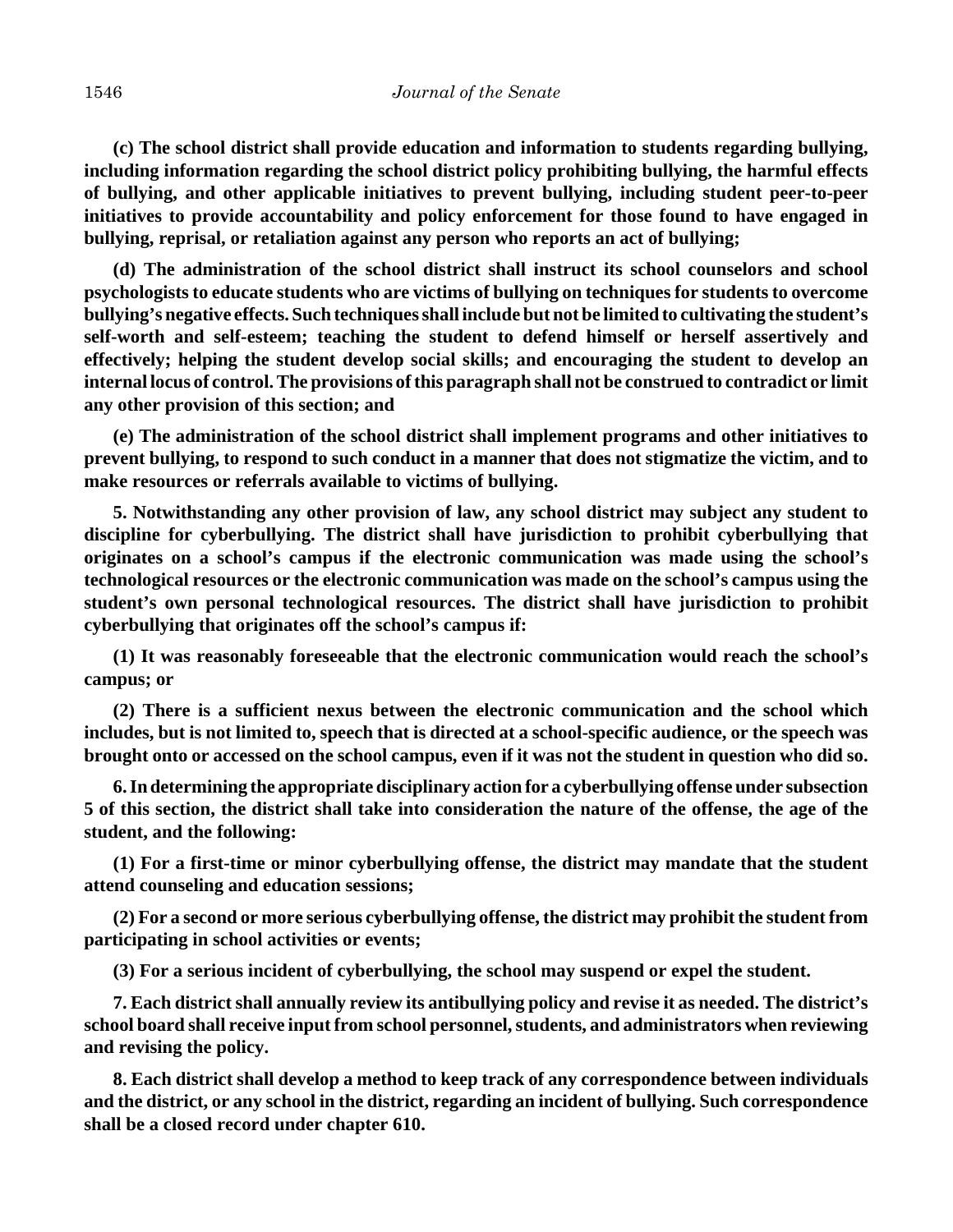**9. Each district shall annually report to the department of elementary and secondary education the number of confirmed reported bullying incidents in the district at the school level and the district level, and any action taken in response to an incident of bullying, including but not limited to expulsions and suspensions, for each school in the district. No district shall release any confidential information not authorized by state or federal law for public release. The department of elementary and secondary education shall post this information on its internet website within thirty days of receiving it but shall ensure that no personally identifiable information is posted.**"; and

Further amend said bill by amending the title, enacting clause, and intersectional references accordingly.

In which the concurrence of the Senate is respectfully requested.

Also,

Mr. President: I am instructed by the House of Representatives to inform the Senate that the House has taken up and passed **HCS** for **SCS** for **SB 380**, entitled:

An Act to repeal sections 192.020, 192.667, and 301.142, RSMo, and to enact in lieu thereof four new sections relating to health care.

With House Amendment Nos. 1, 2, 3, 4, 5, 6, 8, 9, House Amendment No. 1 to House Amendment No. 11, House Amendment No. 11, as amended, House Amendment Nos. 12, 13 and 14.

## HOUSE AMENDMENT NO. 1

Amend House Committee Substitute for Senate Committee Substitute for Senate Bill No. 380, Page 9, Section 192.926, Line 47, by inserting after all of said section and line the following:

"**197.130. 1. All hospitals licensed under this chapter shall require admission staff to provide written notice to each patient when the patient is admitted to the hospital under observational status:**

**(1) During the intake process;**

**(2) At any time the patient's status changes; and**

**(3) Upon discharge.**

**Upon discharge the hospital admission staff shall provide written notice to the patient regarding the duration of the patient's inpatient status, observational status, or both.**

**2. Each written notice shall include:**

**(1) A statement regarding whether the patient is being admitted to the hospital under inpatient status or observational status;**

**(2) A statement that observation status may affect the patient's Medicare, MO HealthNet, or private insurance coverage for hospital services including medications and pharmaceutical supplies and for home- and community-based care or rehabilitative services at a skilled nursing facility if needed upon discharge from the hospital; and**

**(3) A recommendation that the patient contact his or her health insurance provider to better understand the implications of a patient's placement in observation status.**

**3. The department of health and senior services shall promulgate rules to implement the provisions of this section and shall develop an acknowledgment form to meet the written notice**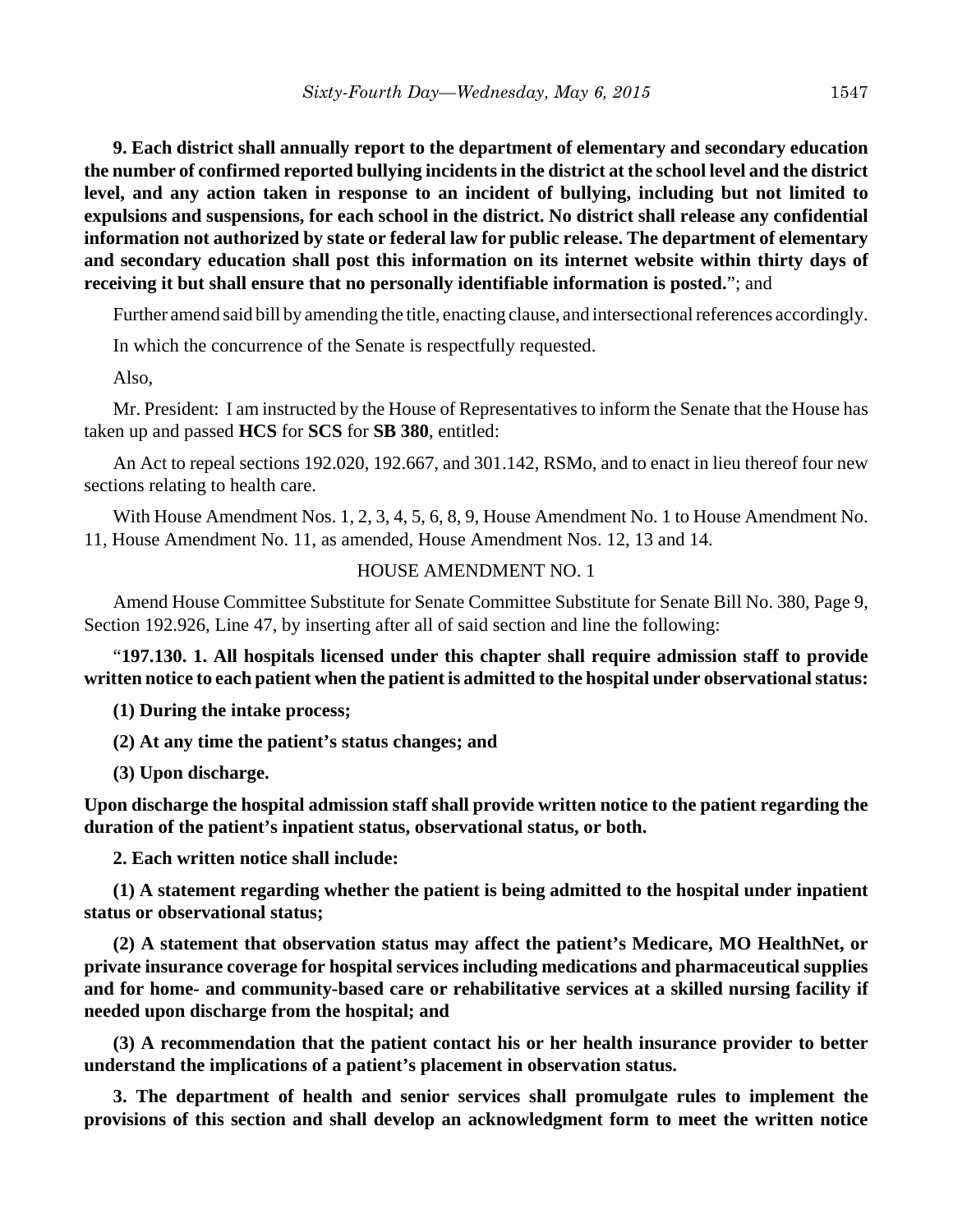**requirements of this section. Any rule or portion of a rule, as that term is defined in section 536.010, that is created under the authority delegated in this section shall become effective only if it complies with and is subject to all of the provisions of chapter 536 and, if applicable, section 536.028. This section and chapter 536 are nonseverable, and if any of the powers vested with the general assembly pursuant to chapter 536 to review, to delay the effective date, or to disapprove and annul a rule are subsequently held unconstitutional, then the grant of rulemaking authority and any rule proposed or adopted after August 28, 2015, shall be invalid and void.**"; and

Further amend said bill by amending the title, enacting clause, and intersectional references accordingly.

# HOUSE AMENDMENT NO. 2

Amend House Committee Substitute for Senate Committee Substitute for Senate Bill No. 380, Page 1, Section A, Line 3, by inserting immediately after said line the following:

"**191.1075. As used in sections 191.1075 to 191.1085, the following terms shall mean:**

**(1) "Department", the department of health and senior services;**

**(2) "Health care professional", a physician or other health care practitioner licensed, accredited, or certified by the state of Missouri to perform specified health services;**

**(3) "Hospital":**

**(a) A place devoted primarily to the maintenance and operation of facilities for the diagnosis, treatment, or care of not less than twenty-four consecutive hours in any week of three or more nonrelated individuals suffering from illness, disease, injury, deformity, or other abnormal physical conditions; or**

**(b) A place devoted primarily to provide for not less than twenty-four consecutive hours in any week medical or nursing care for three or more unrelated individuals. "Hospital" does not include convalescent, nursing, shelter, or boarding homes as defined in chapter 198.**

**191.1080. 1. There is hereby created within the department of health and senior services the "Missouri Palliative Care and Quality of Life Interdisciplinary Council", which shall be a palliative care consumer and professional information and education program to improve quality and delivery of patient-centered and family-focused care in this state.**

**2. On or before December 1, 2015, the following members shall be appointed to the council:**

**(1) Two members of the senate, appointed by the president pro tempore of the senate;**

**(2) Two members of the house of representatives, appointed by the speaker of the house of representatives;**

**(3) Two board-certified hospice and palliative medicine physicians licensed in this state, appointed by the governor with the advice and consent of the senate;**

**(4) Two certified hospice and palliative nurses licensed in this state, appointed by the governor with the advice and consent of the senate;**

**(5) A certified hospice and palliative social worker, appointed by the governor with the advice and consent of the senate;**

**(6) A patient and family caregiver advocate representative, appointed by the governor with the**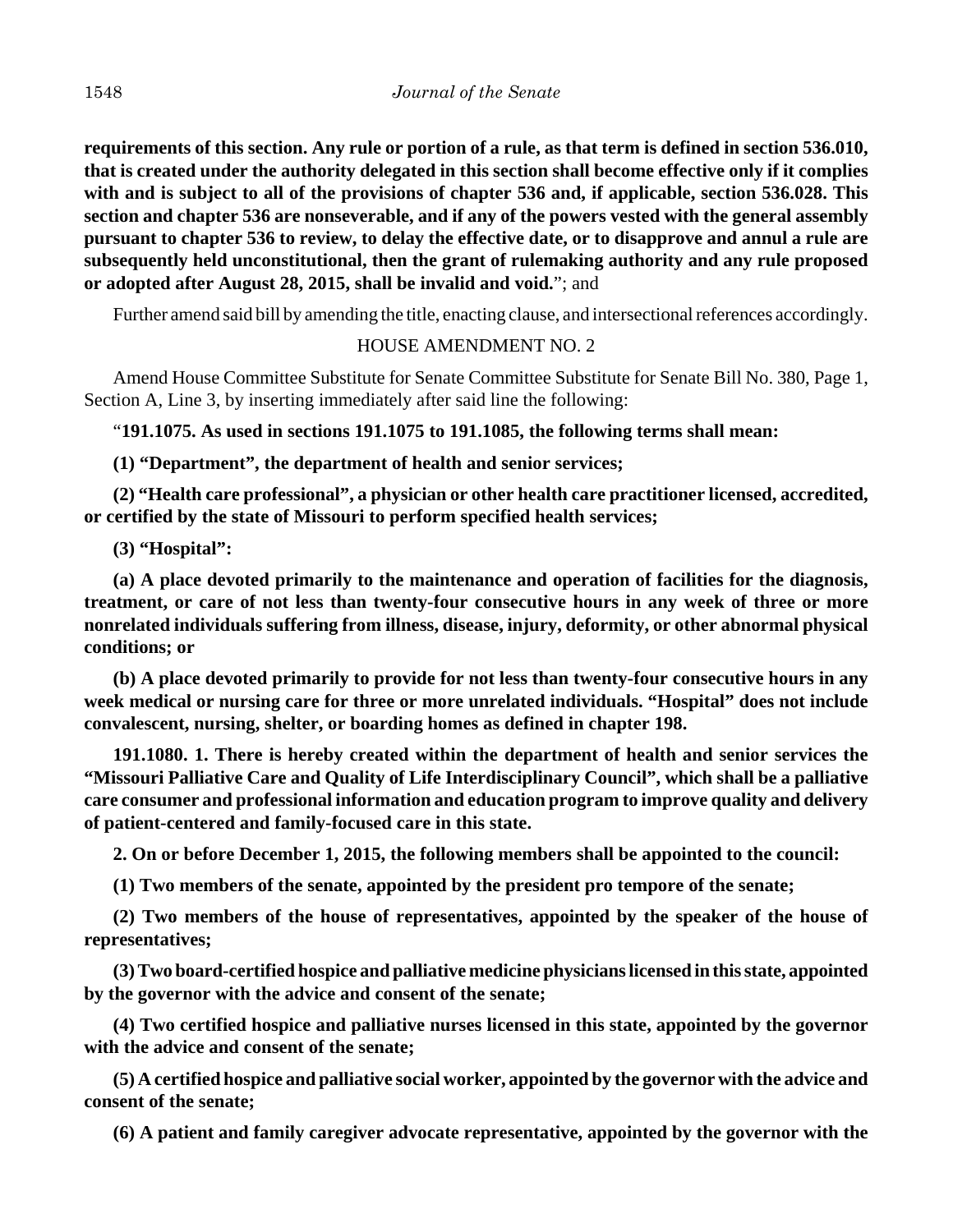**advice and consent of the senate;**

**(7) A spiritual professional with experience in palliative care and health care, appointed by the governor with the advice and consent of the senate.**

**3. Council members shall serve for a term of three years. The members of the council shall elect a chair and vice chair whose duties shall be established by the council. The department shall determine a time and place for regular meetings of the council, which shall meet at least biannually.**

**4. Members of the council shall serve without compensation, but shall, subject to appropriations, be reimbursed for their actual and necessary expenses incurred in the performance of their duties as members of the council.**

**5. The council shall consult with and advise the department on matters related to the establishment, maintenance, operation, and outcomes evaluation of palliative care initiatives in this state, including the palliative care consumer and professional information and education program established in section 191.1085.**

**6. The council shall submit an annual report to the general assembly which includes an assessment of the availability of palliative care in this state for patients at early stages of serious disease and an analysis of barriers to greater access to palliative care.**

**7. The council authorized under this section shall automatically expire August 28, 2021.**

**191.1085. 1. There is hereby established the "Palliative Care Consumer and Professional Information and Education Program" within the department of health and senior services.**

**2. The purpose of the program is to maximize the effectiveness of palliative care in this state by ensuring that comprehensive and accurate information and education about palliative care is available to the public, health care providers, and health care facilities.**

**3. The department shall publish on its website information and resources, including links to external resources, about palliative care for the public, health care providers, and health care facilities, including but not limited to:**

**(1) Continuing education opportunities for health care providers;**

**(2) Information about palliative care delivery in the home, primary, secondary, and tertiary environments; and**

**(3) Consumer educational materials and referral information for palliative care, including hospice.**

**4. Each hospital in this state is encouraged to have a palliative care presence on its intranet or internet website which provides links to one or more of the following organizations: the Institute of Medicine, the Center to Advance Palliative Care, the Supportive Care Coalition, the National Hospice and Palliative Care Organization, the American Academy of Hospice and Palliative Medicine, and the National Institute on Aging.**

**5. Each hospital in this state is encouraged to have patient education information about palliative care available for distribution to patients.**

**6. The department shall consult with the palliative care and quality of life interdisciplinary council**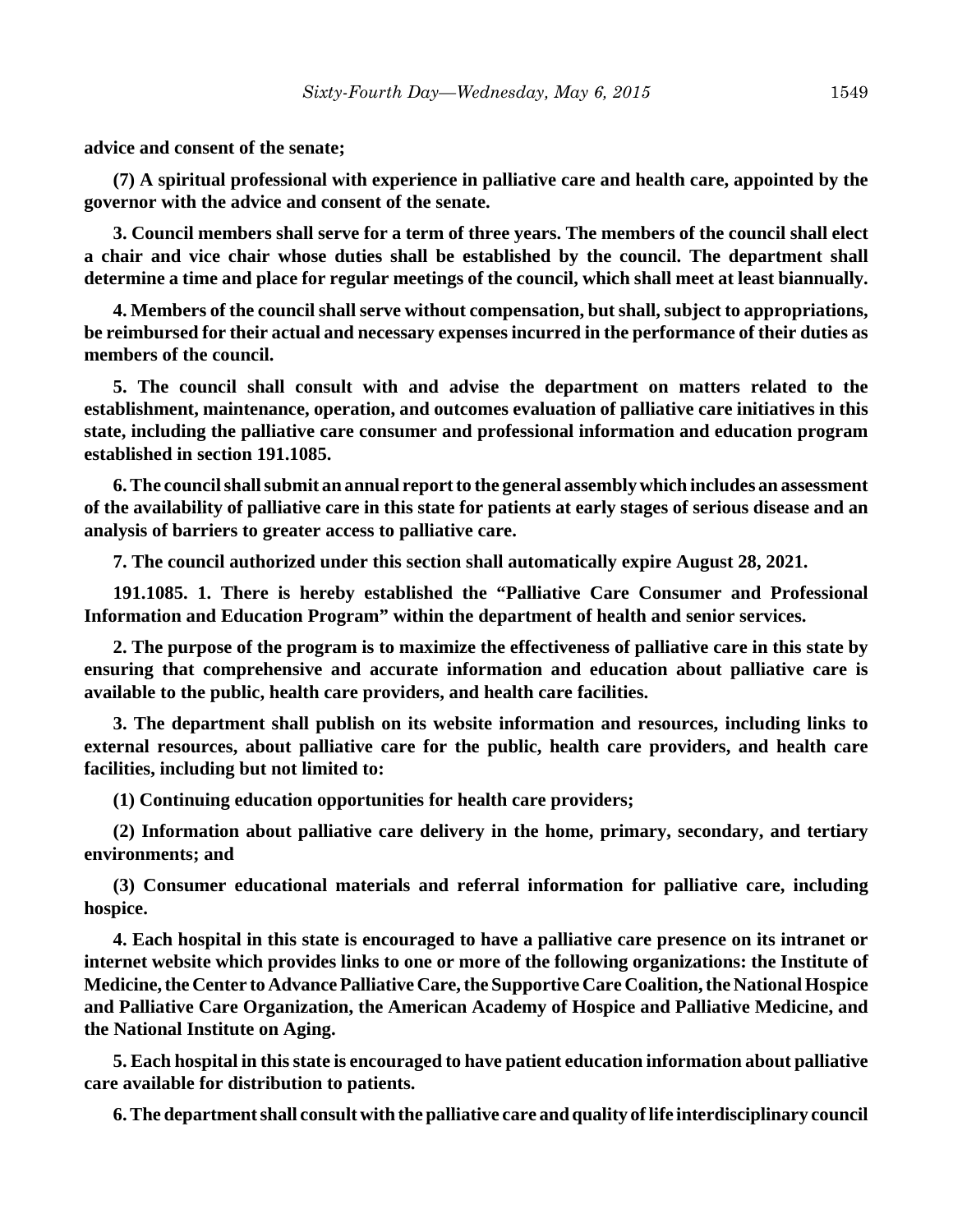**established in section 191.1080 in implementing the section.**

**7. The department may promulgate rules to implement the provisions of sections 191.1075 to 191.1085. Any rule or portion of a rule, as that term is defined in section 536.010, that is created under the authority delegated in sections 191.1075 to 191.1085 shall become effective only if it complies with and is subject to all of the provisions of chapter 536 and, if applicable, section 536.028. Sections 191.1075 to 191.1085 and chapter 536 are nonseverable and if any of the powers vested with the general assembly pursuant to chapter 536 to review, to delay the effective date, or to disapprove and annul a rule are subsequently held unconstitutional, then the grant of rulemaking authority and any rule proposed or adopted after August 28, 2015, shall be invalid and void.**

**8. Notwithstanding the provisions of section 23.253 to the contrary, the program authorized under this section shall automatically expire on August 28, 2021.**"; and

Further amend said bill by amending the title, enacting clause, and intersectional references accordingly.

## HOUSE AMENDMENT NO. 3

Amend House Committee Substitute for Senate Committee Substitute for Senate Bill No. 380, Page 9, Section 192.926, Line 47, by inserting after all of said section and line the following:

"195.070. 1. A physician, podiatrist, dentist, a registered optometrist certified to administer pharmaceutical agents as provided in section 336.220, or an assistant physician in accordance with section 334.037 or a physician assistant in accordance with section 334.747 in good faith and in the course of his or her professional practice only, may prescribe, administer, and dispense controlled substances or he or she may cause the same to be administered or dispensed by an individual as authorized by statute.

2. An advanced practice registered nurse, as defined in section 335.016, but not a certified registered nurse anesthetist as defined in subdivision (8) of section 335.016, who holds a certificate of controlled substance prescriptive authority from the board of nursing under section 335.019 and who is delegated the authority to prescribe controlled substances under a collaborative practice arrangement under section 334.104 may prescribe any controlled substances listed in Schedules III, IV, and V of section 195.017**, and may have restricted authority in Schedule II. Prescriptions for Schedule II medications prescribed by an advanced practice registered nurse who has a certificate of controlled substance prescriptive authority are restricted to only those medications containing hydrocodone**. However, no such certified advanced practice registered nurse shall prescribe controlled substance for his or her own self or family. Schedule III narcotic controlled substance **and Schedule II - hydrocodone** prescriptions shall be limited to a one hundred twenty-hour supply without refill.

3. A veterinarian, in good faith and in the course of the veterinarian's professional practice only, and not for use by a human being, may prescribe, administer, and dispense controlled substances and the veterinarian may cause them to be administered by an assistant or orderly under his or her direction and supervision.

4. A practitioner shall not accept any portion of a controlled substance unused by a patient, for any reason, if such practitioner did not originally dispense the drug.

5. An individual practitioner shall not prescribe or dispense a controlled substance for such practitioner's personal use except in a medical emergency."; and

Further amend said bill, Page 15, Section 301.142, Line 217, by inserting after all of said line the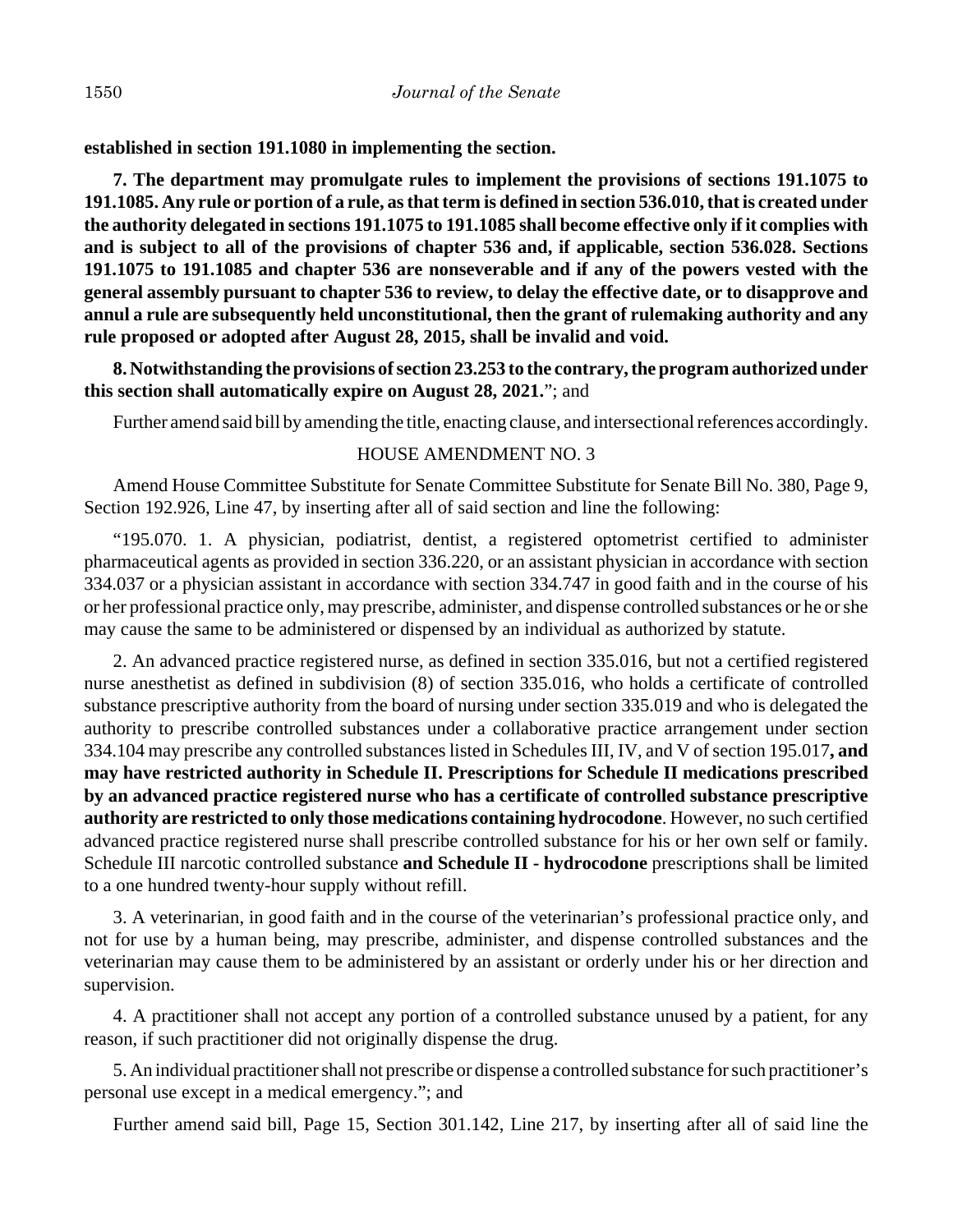following:

"334.037. 1. A physician may enter into collaborative practice arrangements with assistant physicians. Collaborative practice arrangements shall be in the form of written agreements, jointly agreed-upon protocols, or standing orders for the delivery of health care services. Collaborative practice arrangements, which shall be in writing, may delegate to an assistant physician the authority to administer or dispense drugs and provide treatment as long as the delivery of such health care services is within the scope of practice of the assistant physician and is consistent with that assistant physician's skill, training, and competence and the skill and training of the collaborating physician.

2. The written collaborative practice arrangement shall contain at least the following provisions:

(1) Complete names, home and business addresses, zip codes, and telephone numbers of the collaborating physician and the assistant physician;

(2) A list of all other offices or locations besides those listed in subdivision (1) of this subsection where the collaborating physician authorized the assistant physician to prescribe;

(3) A requirement that there shall be posted at every office where the assistant physician is authorized to prescribe, in collaboration with a physician, a prominently displayed disclosure statement informing patients that they may be seen by an assistant physician and have the right to see the collaborating physician;

(4) All specialty or board certifications of the collaborating physician and all certifications of the assistant physician;

(5) The manner of collaboration between the collaborating physician and the assistant physician, including how the collaborating physician and the assistant physician shall:

(a) Engage in collaborative practice consistent with each professional's skill, training, education, and competence;

(b) Maintain geographic proximity; except, the collaborative practice arrangement may allow for geographic proximity to be waived for a maximum of twenty-eight days per calendar year for rural health clinics as defined by P.L. 95-210, as long as the collaborative practice arrangement includes alternative plans as required in paragraph (c) of this subdivision. Such exception to geographic proximity shall apply only to independent rural health clinics, provider-based rural health clinics if the provider is a critical access hospital as provided in 42 U.S.C. Section 1395i-4, and provider-based rural health clinics if the main location of the hospital sponsor is greater than fifty miles from the clinic. The collaborating physician shall maintain documentation related to such requirement and present it to the state board of registration for the healing arts when requested; and

(c) Provide coverage during absence, incapacity, infirmity, or emergency by the collaborating physician;

(6) A description of the assistant physician's controlled substance prescriptive authority in collaboration with the physician, including a list of the controlled substances the physician authorizes the assistant physician to prescribe and documentation that it is consistent with each professional's education, knowledge, skill, and competence;

(7) A list of all other written practice agreements of the collaborating physician and the assistant physician;

(8) The duration of the written practice agreement between the collaborating physician and the assistant physician;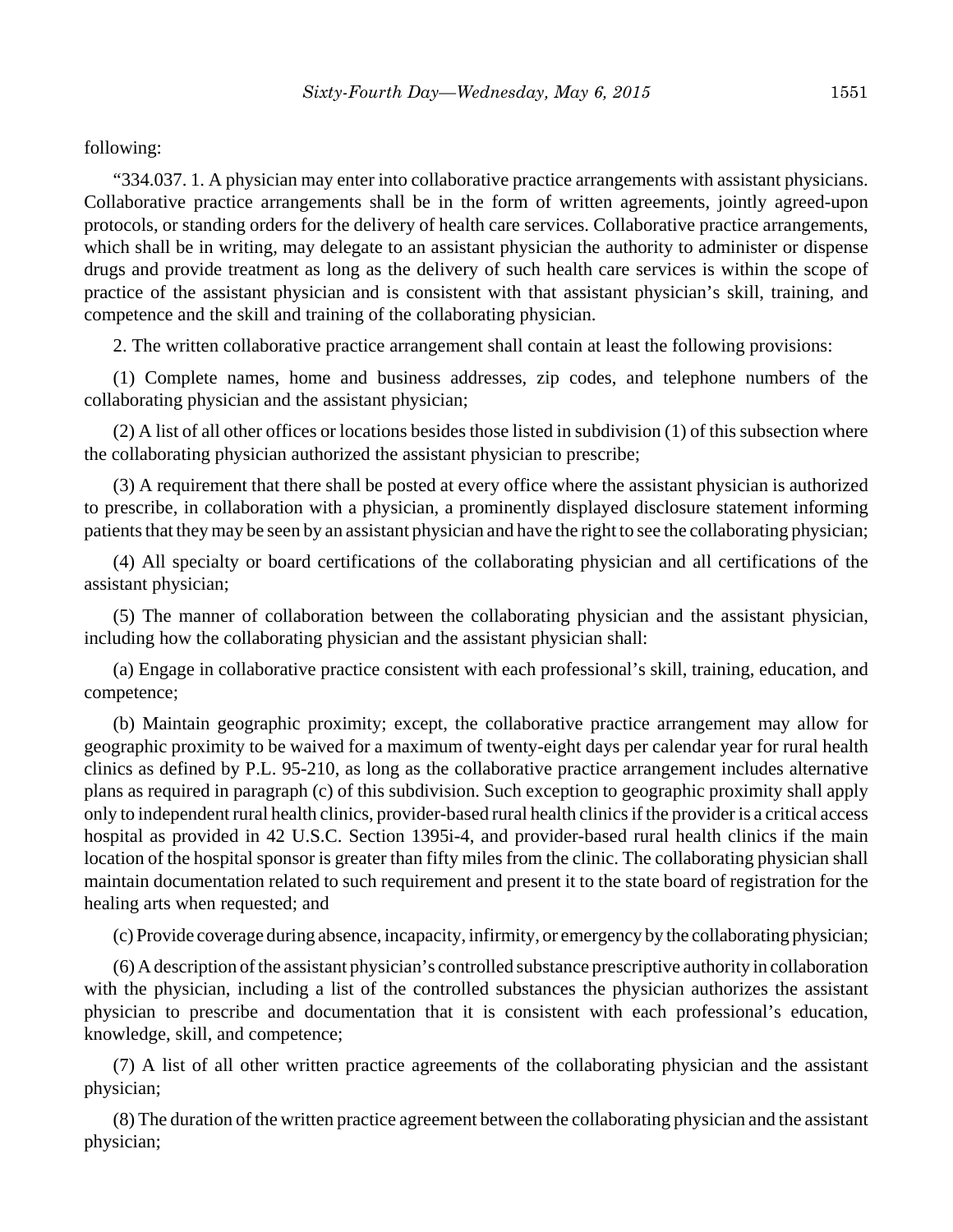(9) A description of the time and manner of the collaborating physician's review of the assistant physician's delivery of health care services. The description shall include provisions that the assistant physician shall submit a minimum of ten percent of the charts documenting the assistant physician's delivery of health care services to the collaborating physician for review by the collaborating physician, or any other physician designated in the collaborative practice arrangement, every fourteen days; and

(10) The collaborating physician, or any other physician designated in the collaborative practice arrangement, shall review every fourteen days a minimum of twenty percent of the charts in which the assistant physician prescribes controlled substances. The charts reviewed under this subdivision may be counted in the number of charts required to be reviewed under subdivision (9) of this subsection.

3. The state board of registration for the healing arts under section 334.125 shall promulgate rules regulating the use of collaborative practice arrangements for assistant physicians. Such rules shall specify:

(1) Geographic areas to be covered;

(2) The methods of treatment that may be covered by collaborative practice arrangements;

(3) In conjunction with deans of medical schools and primary care residency program directors in the state, the development and implementation of educational methods and programs undertaken during the collaborative practice service which shall facilitate the advancement of the assistant physician's medical knowledge and capabilities, and which may lead to credit toward a future residency program for programs that deem such documented educational achievements acceptable; and

(4) The requirements for review of services provided under collaborative practice arrangements, including delegating authority to prescribe controlled substances.

Any rules relating to dispensing or distribution of medications or devices by prescription or prescription drug orders under this section shall be subject to the approval of the state board of pharmacy. Any rules relating to dispensing or distribution of controlled substances by prescription or prescription drug orders under this section shall be subject to the approval of the department of health and senior services and the state board of pharmacy. The state board of registration for the healing arts shall promulgate rules applicable to assistant physicians that shall be consistent with guidelines for federally funded clinics. The rulemaking authority granted in this subsection shall not extend to collaborative practice arrangements of hospital employees providing inpatient care within hospitals as defined in chapter 197 or population-based public health services as defined by 20 CSR 2150-5.100 as of April 30, 2008.

4. The state board of registration for the healing arts shall not deny, revoke, suspend, or otherwise take disciplinary action against a collaborating physician for health care services delegated to an assistant physician provided the provisions of this section and the rules promulgated thereunder are satisfied.

5. Within thirty days of any change and on each renewal, the state board of registration for the healing arts shall require every physician to identify whether the physician is engaged in any collaborative practice arrangement, including collaborative practice arrangements delegating the authority to prescribe controlled substances, and also report to the board the name of each assistant physician with whom the physician has entered into such arrangement. The board may make such information available to the public. The board shall track the reported information and may routinely conduct random reviews of such arrangements to ensure that arrangements are carried out for compliance under this chapter.

6. A collaborating physician shall not enter into a collaborative practice arrangement with more than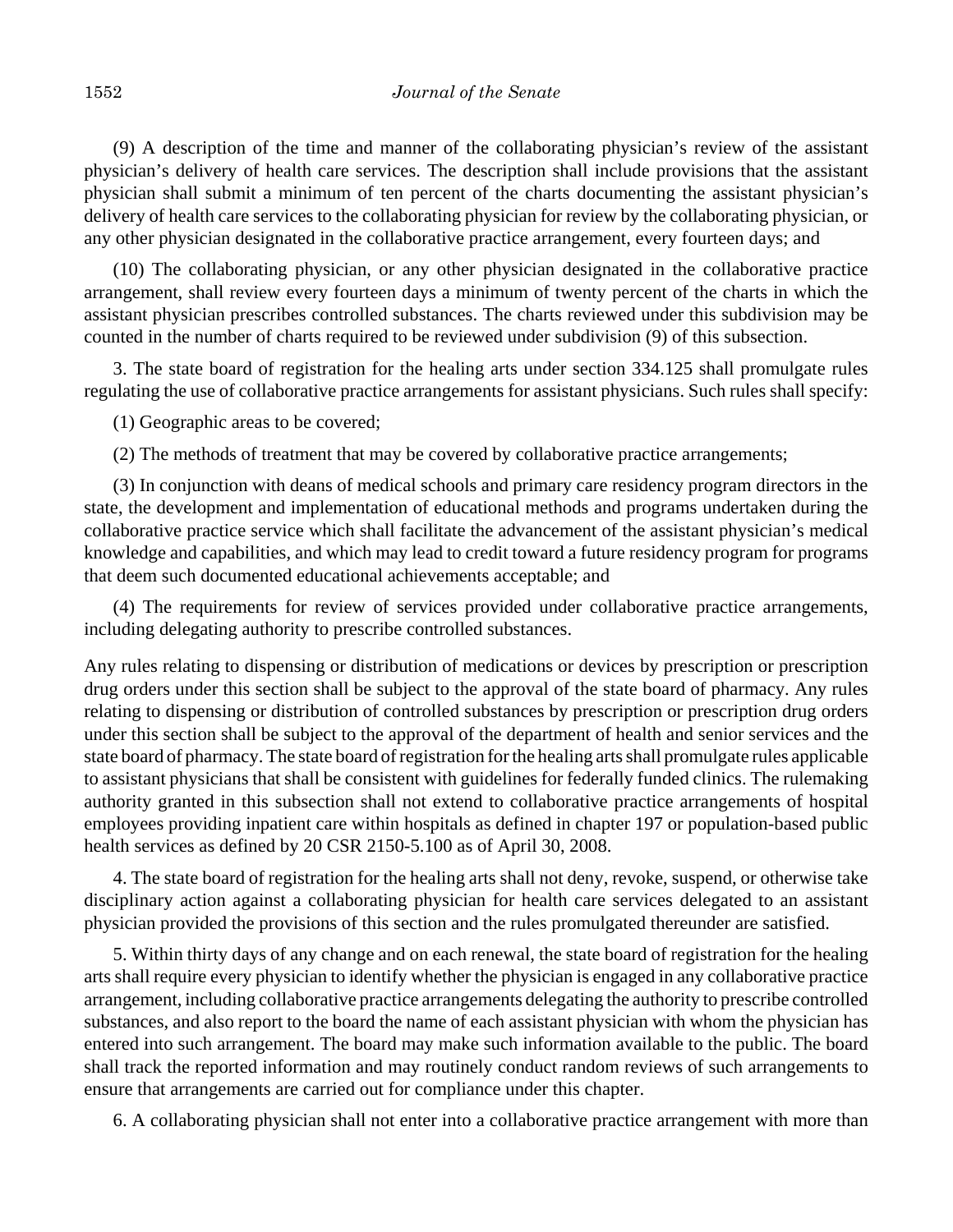three full-time equivalent assistant physicians. Such limitation shall not apply to collaborative arrangements of hospital employees providing inpatient care service in hospitals as defined in chapter 197 or populationbased public health services as defined by 20 CSR 2150-5.100 as of April 30, 2008.

7. The collaborating physician shall determine and document the completion of at least a one-month period of time during which the assistant physician shall practice with the collaborating physician continuously present before practicing in a setting where the collaborating physician is not continuously present. Such limitation shall not apply to collaborative arrangements of providers of population-based public health services as defined by 20 CSR 2150-5.100 as of April 30, 2008.

8. No agreement made under this section shall supersede current hospital licensing regulations governing hospital medication orders under protocols or standing orders for the purpose of delivering inpatient or emergency care within a hospital as defined in section 197.020 if such protocols or standing orders have been approved by the hospital's medical staff and pharmaceutical therapeutics committee.

9. No contract or other agreement shall require a physician to act as a collaborating physician for an assistant physician against the physician's will. A physician shall have the right to refuse to act as a collaborating physician, without penalty, for a particular assistant physician. No contract or other agreement shall limit the collaborating physician's ultimate authority over any protocols or standing orders or in the delegation of the physician's authority to any assistant physician, but such requirement shall not authorize a physician in implementing such protocols, standing orders, or delegation to violate applicable standards for safe medical practice established by a hospital's medical staff.

10. No contract or other agreement shall require any assistant physician to serve as a collaborating assistant physician for any collaborating physician against the assistant physician's will. An assistant physician shall have the right to refuse to collaborate, without penalty, with a particular physician.

11. All collaborating physicians and assistant physicians in collaborative practice arrangements shall wear identification badges while acting within the scope of their collaborative practice arrangement. The identification badges shall prominently display the licensure status of such collaborating physicians and assistant physicians.

12. (1) An assistant physician with a certificate of controlled substance prescriptive authority as provided in this section may prescribe any controlled substance listed in Schedule III, IV, or V of section 195.017**, and may have restricted authority in Schedule II,** when delegated the authority to prescribe controlled substances in a collaborative practice arrangement. **Prescriptions for Schedule II medications prescribed by an assistant physician who has a certificate of controlled substance prescriptive authority are restricted to only those medications containing hydrocodone.** Such authority shall be filed with the state board of registration for the healing arts. The collaborating physician shall maintain the right to limit a specific scheduled drug or scheduled drug category that the assistant physician is permitted to prescribe. Any limitations shall be listed in the collaborative practice arrangement. Assistant physicians shall not prescribe controlled substances for themselves or members of their families. Schedule III controlled substances **and Schedule II - hydrocodone prescriptions** shall be limited to a five-day supply without refill. Assistant physicians who are authorized to prescribe controlled substances under this section shall register with the federal Drug Enforcement Administration and the state bureau of narcotics and dangerous drugs, and shall include the Drug Enforcement Administration registration number on prescriptions for controlled substances.

(2) The collaborating physician shall be responsible to determine and document the completion of at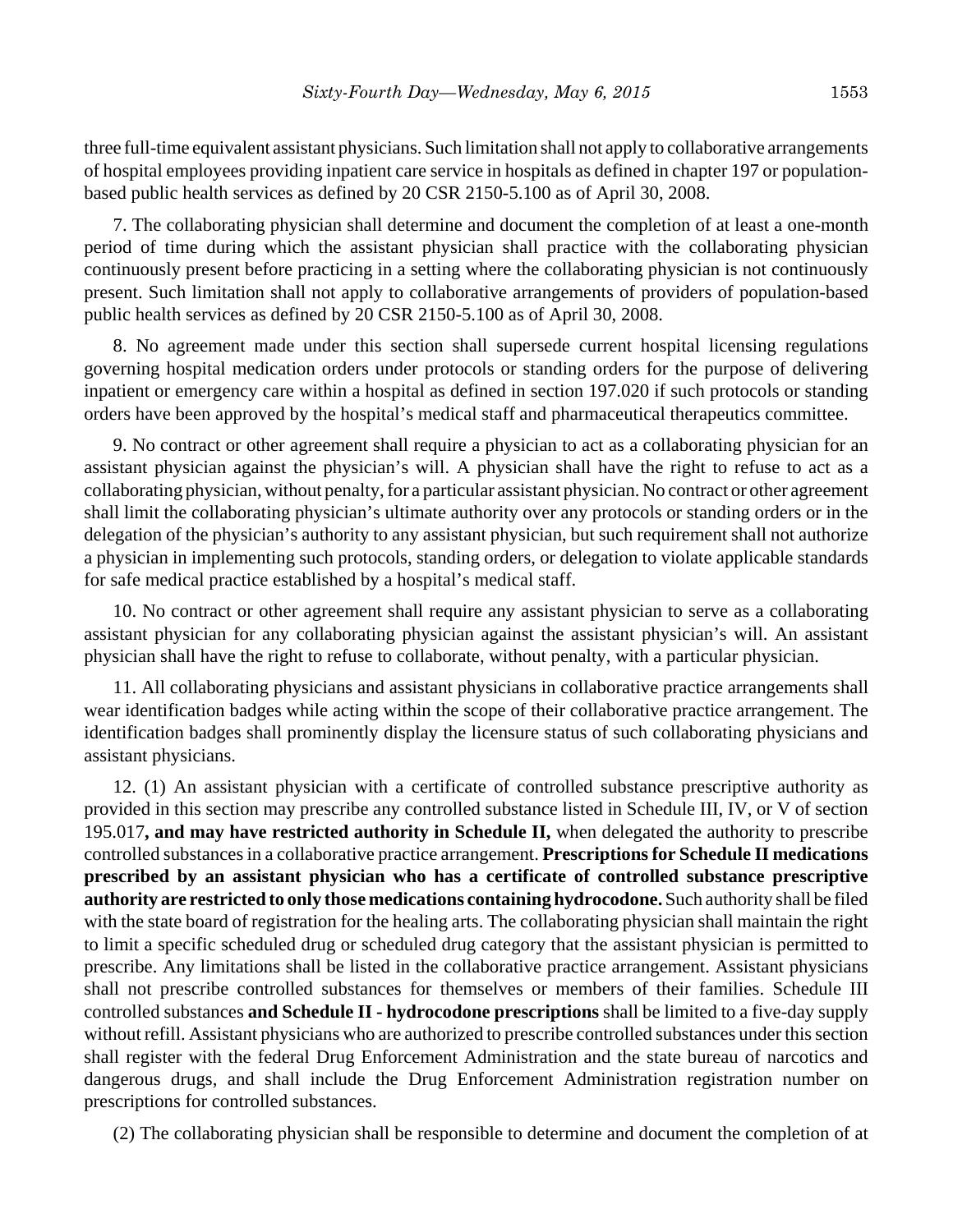least one hundred twenty hours in a four-month period by the assistant physician during which the assistant physician shall practice with the collaborating physician on-site prior to prescribing controlled substances when the collaborating physician is not on-site. Such limitation shall not apply to assistant physicians of population-based public health services as defined in 20 CSR 2150-5.100 as of April 30, 2009.

(3) An assistant physician shall receive a certificate of controlled substance prescriptive authority from the state board of registration for the healing arts upon verification of licensure under section 334.036.

334.104. 1. A physician may enter into collaborative practice arrangements with registered professional nurses. Collaborative practice arrangements shall be in the form of written agreements, jointly agreed-upon protocols, or standing orders for the delivery of health care services. Collaborative practice arrangements, which shall be in writing, may delegate to a registered professional nurse the authority to administer or dispense drugs and provide treatment as long as the delivery of such health care services is within the scope of practice of the registered professional nurse and is consistent with that nurse's skill, training and competence.

2. Collaborative practice arrangements, which shall be in writing, may delegate to a registered professional nurse the authority to administer, dispense or prescribe drugs and provide treatment if the registered professional nurse is an advanced practice registered nurse as defined in subdivision (2) of section 335.016. Collaborative practice arrangements may delegate to an advanced practice registered nurse, as defined in section 335.016, the authority to administer, dispense, or prescribe controlled substances listed in Schedules III, IV, and V of section 195.017**, and Schedule II - hydrocodone**; except that, the collaborative practice arrangement shall not delegate the authority to administer any controlled substances listed in schedules III, IV, and V of section 195.017**, or Schedule II - hydrocodone** for the purpose of inducing sedation or general anesthesia for therapeutic, diagnostic, or surgical procedures. Schedule III narcotic controlled substance **and Schedule II - hydrocodone** prescriptions shall be limited to a one hundred twenty-hour supply without refill. Such collaborative practice arrangements shall be in the form of written agreements, jointly agreed-upon protocols or standing orders for the delivery of health care services.

3. The written collaborative practice arrangement shall contain at least the following provisions:

(1) Complete names, home and business addresses, zip codes, and telephone numbers of the collaborating physician and the advanced practice registered nurse;

(2) A list of all other offices or locations besides those listed in subdivision (1) of this subsection where the collaborating physician authorized the advanced practice registered nurse to prescribe;

(3) A requirement that there shall be posted at every office where the advanced practice registered nurse is authorized to prescribe, in collaboration with a physician, a prominently displayed disclosure statement informing patients that they may be seen by an advanced practice registered nurse and have the right to see the collaborating physician;

(4) All specialty or board certifications of the collaborating physician and all certifications of the advanced practice registered nurse;

(5) The manner of collaboration between the collaborating physician and the advanced practice registered nurse, including how the collaborating physician and the advanced practice registered nurse will:

(a) Engage in collaborative practice consistent with each professional's skill, training, education, and competence;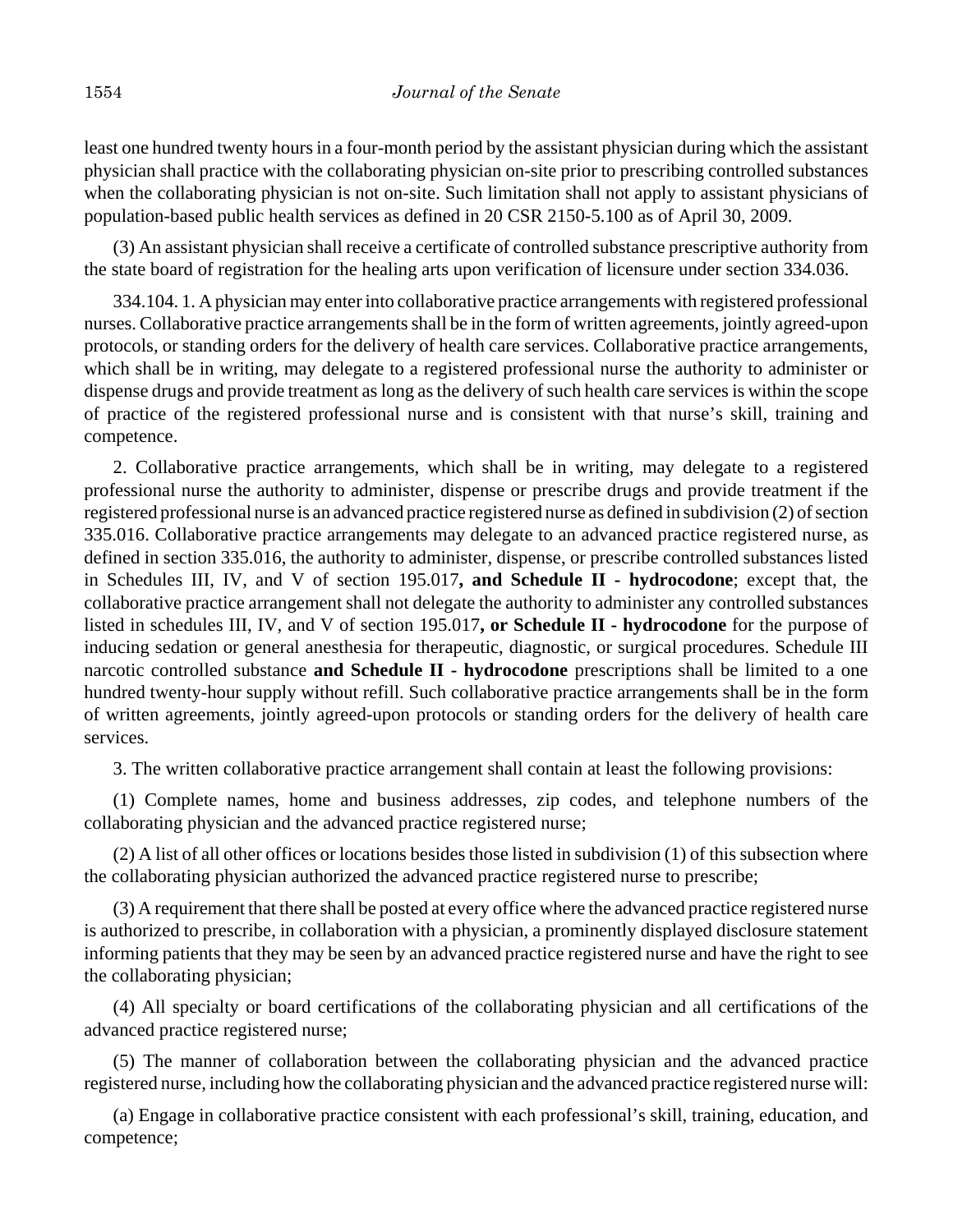(b) Maintain geographic proximity, except the collaborative practice arrangement may allow for geographic proximity to be waived for a maximum of twenty-eight days per calendar year for rural health clinics as defined by P.L. 95-210, as long as the collaborative practice arrangement includes alternative plans as required in paragraph (c) of this subdivision. This exception to geographic proximity shall apply only to independent rural health clinics, provider-based rural health clinics where the provider is a critical access hospital as provided in 42 U.S.C. 1395i-4, and provider-based rural health clinics where the main location of the hospital sponsor is greater than fifty miles from the clinic. The collaborating physician is required to maintain documentation related to this requirement and to present it to the state board of registration for the healing arts when requested; and

(c) Provide coverage during absence, incapacity, infirmity, or emergency by the collaborating physician;

(6) A description of the advanced practice registered nurse's controlled substance prescriptive authority in collaboration with the physician, including a list of the controlled substances the physician authorizes the nurse to prescribe and documentation that it is consistent with each professional's education, knowledge, skill, and competence;

(7) A list of all other written practice agreements of the collaborating physician and the advanced practice registered nurse;

(8) The duration of the written practice agreement between the collaborating physician and the advanced practice registered nurse;

(9) A description of the time and manner of the collaborating physician's review of the advanced practice registered nurse's delivery of health care services. The description shall include provisions that the advanced practice registered nurse shall submit a minimum of ten percent of the charts documenting the advanced practice registered nurse's delivery of health care services to the collaborating physician for review by the collaborating physician, or any other physician designated in the collaborative practice arrangement, every fourteen days; and

(10) The collaborating physician, or any other physician designated in the collaborative practice arrangement, shall review every fourteen days a minimum of twenty percent of the charts in which the advanced practice registered nurse prescribes controlled substances. The charts reviewed under this subdivision may be counted in the number of charts required to be reviewed under subdivision (9) of this subsection.

4. The state board of registration for the healing arts pursuant to section 334.125 and the board of nursing pursuant to section 335.036 may jointly promulgate rules regulating the use of collaborative practice arrangements. Such rules shall be limited to specifying geographic areas to be covered, the methods of treatment that may be covered by collaborative practice arrangements and the requirements for review of services provided pursuant to collaborative practice arrangements including delegating authority to prescribe controlled substances. Any rules relating to dispensing or distribution of medications or devices by prescription or prescription drug orders under this section shall be subject to the approval of the state board of pharmacy. Any rules relating to dispensing or distribution of controlled substances by prescription or prescription drug orders under this section shall be subject to the approval of the department of health and senior services and the state board of pharmacy. In order to take effect, such rules shall be approved by a majority vote of a quorum of each board. Neither the state board of registration for the healing arts nor the board of nursing may separately promulgate rules relating to collaborative practice arrangements. Such jointly promulgated rules shall be consistent with guidelines for federally funded clinics. The rulemaking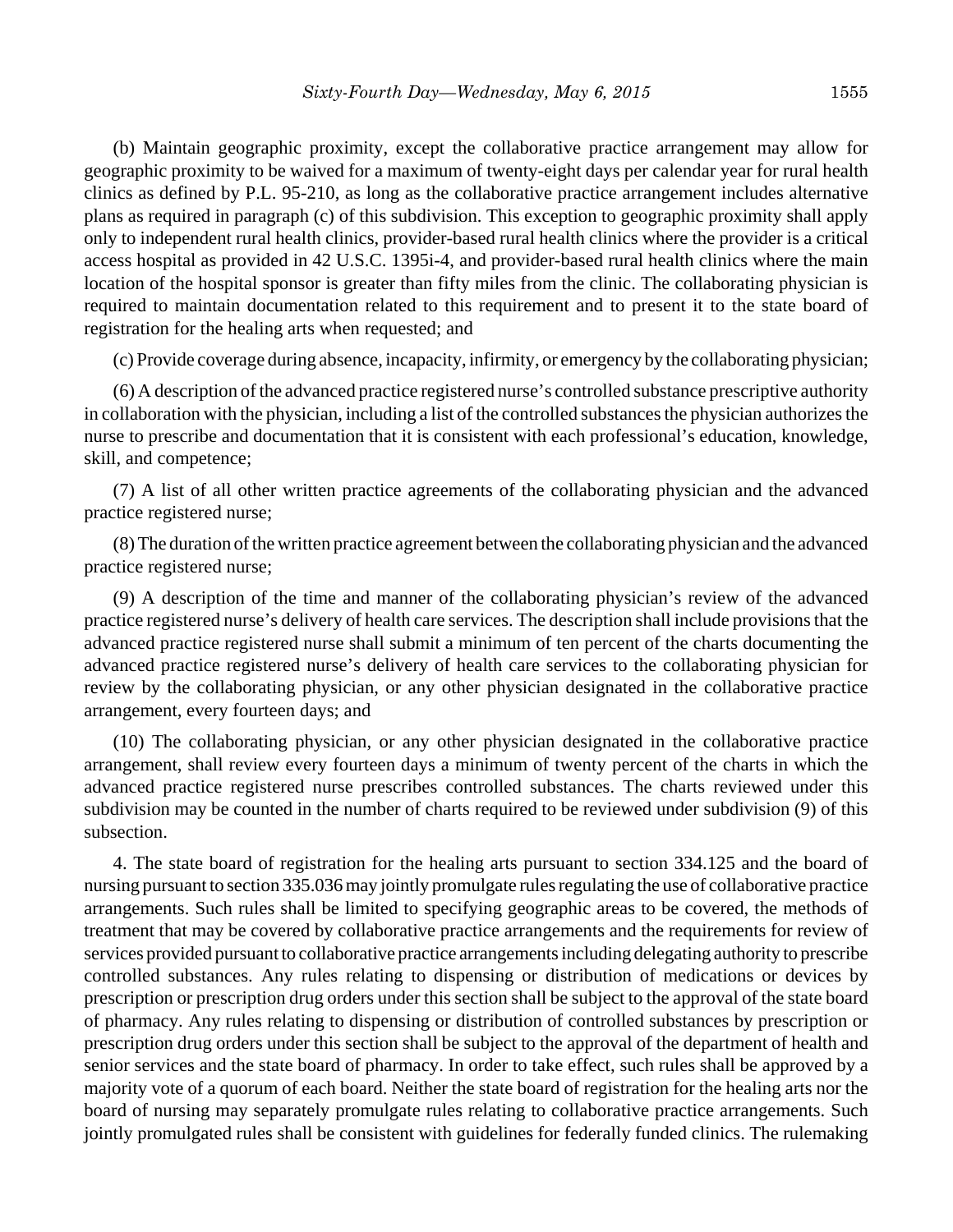authority granted in this subsection shall not extend to collaborative practice arrangements of hospital employees providing inpatient care within hospitals as defined pursuant to chapter 197 or population-based public health services as defined by 20 CSR 2150-5.100 as of April 30, 2008.

5. The state board of registration for the healing arts shall not deny, revoke, suspend or otherwise take disciplinary action against a physician for health care services delegated to a registered professional nurse provided the provisions of this section and the rules promulgated thereunder are satisfied. Upon the written request of a physician subject to a disciplinary action imposed as a result of an agreement between a physician and a registered professional nurse or registered physician assistant, whether written or not, prior to August 28, 1993, all records of such disciplinary licensure action and all records pertaining to the filing, investigation or review of an alleged violation of this chapter incurred as a result of such an agreement shall be removed from the records of the state board of registration for the healing arts and the division of professional registration and shall not be disclosed to any public or private entity seeking such information from the board or the division. The state board of registration for the healing arts shall take action to correct reports of alleged violations and disciplinary actions as described in this section which have been submitted to the National Practitioner Data Bank. In subsequent applications or representations relating to his medical practice, a physician completing forms or documents shall not be required to report any actions of the state board of registration for the healing arts for which the records are subject to removal under this section.

6. Within thirty days of any change and on each renewal, the state board of registration for the healing arts shall require every physician to identify whether the physician is engaged in any collaborative practice agreement, including collaborative practice agreements delegating the authority to prescribe controlled substances, or physician assistant agreement and also report to the board the name of each licensed professional with whom the physician has entered into such agreement. The board may make this information available to the public. The board shall track the reported information and may routinely conduct random reviews of such agreements to ensure that agreements are carried out for compliance under this chapter.

7. Notwithstanding any law to the contrary, a certified registered nurse anesthetist as defined in subdivision (8) of section 335.016 shall be permitted to provide anesthesia services without a collaborative practice arrangement provided that he or she is under the supervision of an anesthesiologist or other physician, dentist, or podiatrist who is immediately available if needed. Nothing in this subsection shall be construed to prohibit or prevent a certified registered nurse anesthetist as defined in subdivision (8) of section 335.016 from entering into a collaborative practice arrangement under this section, except that the collaborative practice arrangement may not delegate the authority to prescribe any controlled substances listed in Schedules III, IV, and V of section 195.017**, or Schedule II - hydrocodone**.

8. A collaborating physician shall not enter into a collaborative practice arrangement with more than three full-time equivalent advanced practice registered nurses. This limitation shall not apply to collaborative arrangements of hospital employees providing inpatient care service in hospitals as defined in chapter 197 or population-based public health services as defined by 20 CSR 2150-5.100 as of April 30, 2008.

9. It is the responsibility of the collaborating physician to determine and document the completion of at least a one-month period of time during which the advanced practice registered nurse shall practice with the collaborating physician continuously present before practicing in a setting where the collaborating physician is not continuously present. This limitation shall not apply to collaborative arrangements of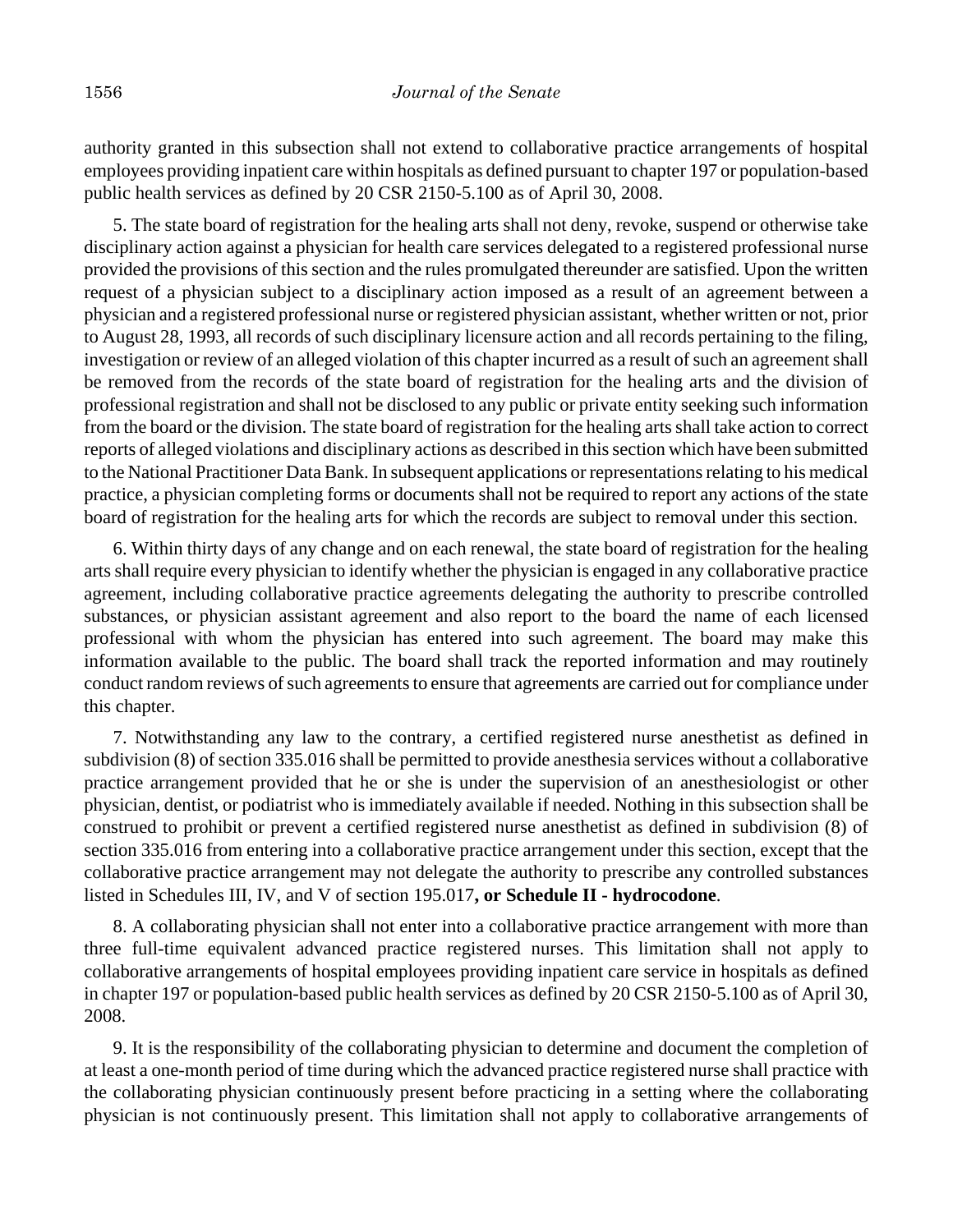providers of population-based public health services as defined by 20 CSR 2150-5.100 as of April 30, 2008.

10. No agreement made under this section shall supersede current hospital licensing regulations governing hospital medication orders under protocols or standing orders for the purpose of delivering inpatient or emergency care within a hospital as defined in section 197.020 if such protocols or standing orders have been approved by the hospital's medical staff and pharmaceutical therapeutics committee.

11. No contract or other agreement shall require a physician to act as a collaborating physician for an advanced practice registered nurse against the physician's will. A physician shall have the right to refuse to act as a collaborating physician, without penalty, for a particular advanced practice registered nurse. No contract or other agreement shall limit the collaborating physician's ultimate authority over any protocols or standing orders or in the delegation of the physician's authority to any advanced practice registered nurse, but this requirement shall not authorize a physician in implementing such protocols, standing orders, or delegation to violate applicable standards for safe medical practice established by hospital's medical staff.

12. No contract or other agreement shall require any advanced practice registered nurse to serve as a collaborating advanced practice registered nurse for any collaborating physician against the advanced practice registered nurse's will. An advanced practice registered nurse shall have the right to refuse to collaborate, without penalty, with a particular physician.

334.747. 1. A physician assistant with a certificate of controlled substance prescriptive authority as provided in this section may prescribe any controlled substance listed in schedule III, IV, or V of section 195.017**, and may have restricted authority in Schedule II,** when delegated the authority to prescribe controlled substances in a supervision agreement. Such authority shall be listed on the supervision verification form on file with the state board of healing arts. The supervising physician shall maintain the right to limit a specific scheduled drug or scheduled drug category that the physician assistant is permitted to prescribe. Any limitations shall be listed on the supervision form. **Prescriptions for Schedule II medications prescribed by a physician assistant with authority to prescribe delegated in a supervision agreement are restricted to only those medications containing hydrocodone.** Physician assistants shall not prescribe controlled substances for themselves or members of their families. Schedule III controlled substances **and Schedule II - hydrocodone prescriptions** shall be limited to a five-day supply without refill. Physician assistants who are authorized to prescribe controlled substances under this section shall register with the federal Drug Enforcement Administration and the state bureau of narcotics and dangerous drugs, and shall include the Drug Enforcement Administration registration number on prescriptions for controlled substances.

2. The supervising physician shall be responsible to determine and document the completion of at least one hundred twenty hours in a four-month period by the physician assistant during which the physician assistant shall practice with the supervising physician on-site prior to prescribing controlled substances when the supervising physician is not on-site. Such limitation shall not apply to physician assistants of population-based public health services as defined in 20 CSR 2150-5.100 as of April 30, 2009.

3. A physician assistant shall receive a certificate of controlled substance prescriptive authority from the board of healing arts upon verification of the completion of the following educational requirements:

(1) Successful completion of an advanced pharmacology course that includes clinical training in the prescription of drugs, medicines, and therapeutic devices. A course or courses with advanced pharmacological content in a physician assistant program accredited by the Accreditation Review Commission on Education for the Physician Assistant (ARC-PA) or its predecessor agency shall satisfy such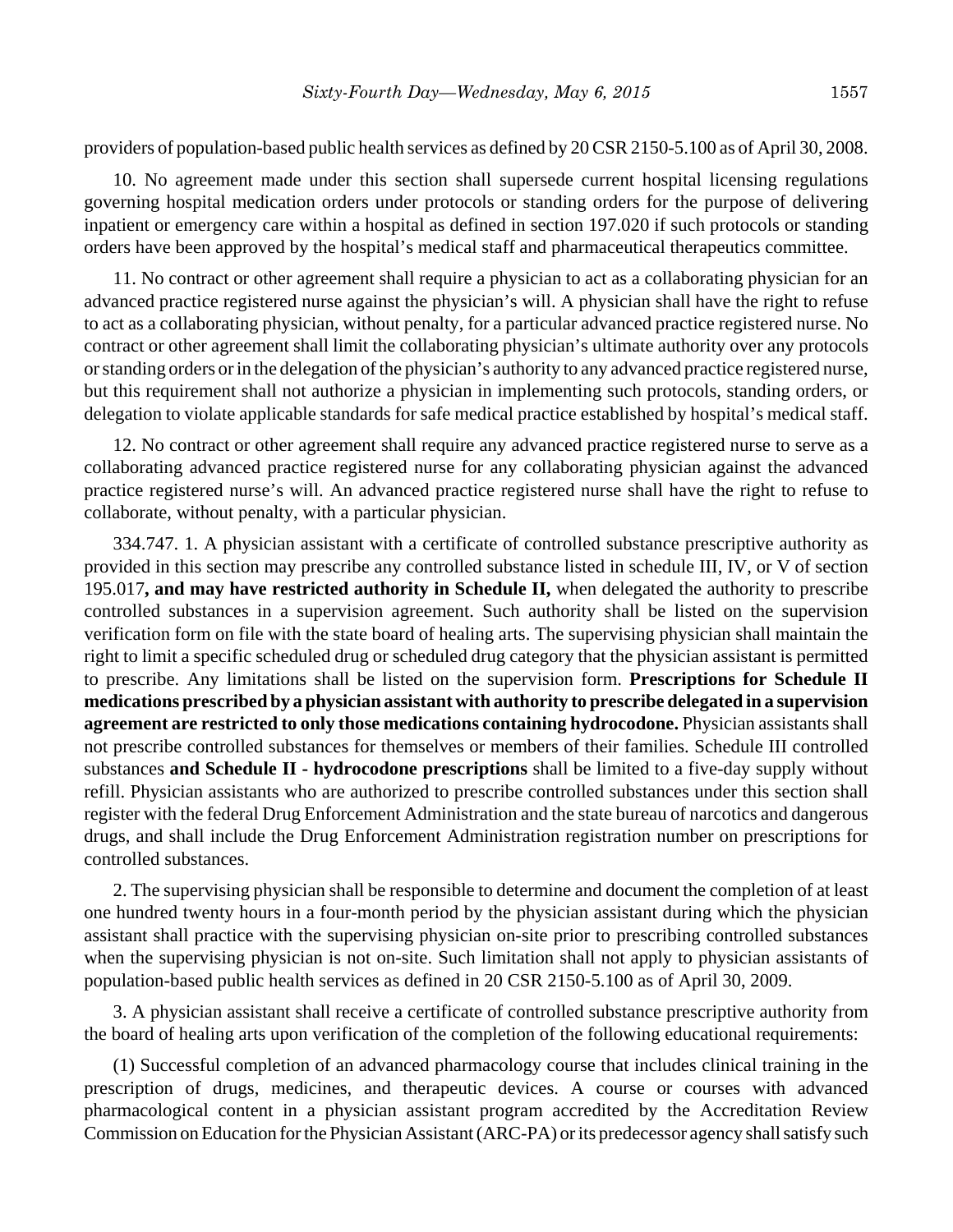requirement;

(2) Completion of a minimum of three hundred clock hours of clinical training by the supervising physician in the prescription of drugs, medicines, and therapeutic devices;

(3) Completion of a minimum of one year of supervised clinical practice or supervised clinical rotations. One year of clinical rotations in a program accredited by the Accreditation Review Commission on Education for the Physician Assistant (ARC-PA) or its predecessor agency, which includes pharmacotherapeutics as a component of its clinical training, shall satisfy such requirement. Proof of such training shall serve to document experience in the prescribing of drugs, medicines, and therapeutic devices;

(4) A physician assistant previously licensed in a jurisdiction where physician assistants are authorized to prescribe controlled substances may obtain a state bureau of narcotics and dangerous drugs registration if a supervising physician can attest that the physician assistant has met the requirements of subdivisions (1) to (3) of this subsection and provides documentation of existing federal Drug Enforcement Agency registration."; and

Further amend said bill by amending the title, enacting clause, and intersectional references accordingly.

## HOUSE AMENDMENT NO. 4

Amend House Committee Substitute for Senate Committee Substitute for Senate Bill No. 380, Page 1, Section 192.020, Line 13, by inserting after all of said line and section the following:

## "**192.500. 1. For purposes of this section, the following terms shall mean:**

**(1) "Cone beam computed tomography system", a medical imaging device using x-ray computed tomography to capture data using a cone-shaped x-ray beam;**

**(2) "Panoramic x-ray system", an imaging device that captures the entire mouth in a single, twodimensional image including the teeth, upper and lower jaws, and surrounding structures and tissues.**

**2. Cone beam computed tomography systems and panoramic x-ray systems shall not be required to be inspected more frequently than every six years.**

**3. Under section 23.253 of the Missouri sunset act:**

**(1) The provisions of the new program authorized under this section shall automatically sunset on December thirty-first two years after August 28, 2015, unless reauthorized by an act of the general assembly;**

**(2) If such program is reauthorized, the program authorized under this section shall automatically sunset on December thirty-first twelve years after the effective date of the reauthorization of this section; and**

**(3) This section shall terminate on September first of the calendar year immediately following the calendar year in which the program authorized under this section is sunset.**"; and

Further amend said bill by amending the title, enacting clause, and intersectional references accordingly.

## HOUSE AMENDMENT NO. 5

Amend House Committee Substitute for Senate Committee Substitute for Senate Bill No. 380, Page 15, Section 301.142, Line 217, by inserting immediately after said line the following:

"324.001. 1. For the purposes of this section, the following terms mean: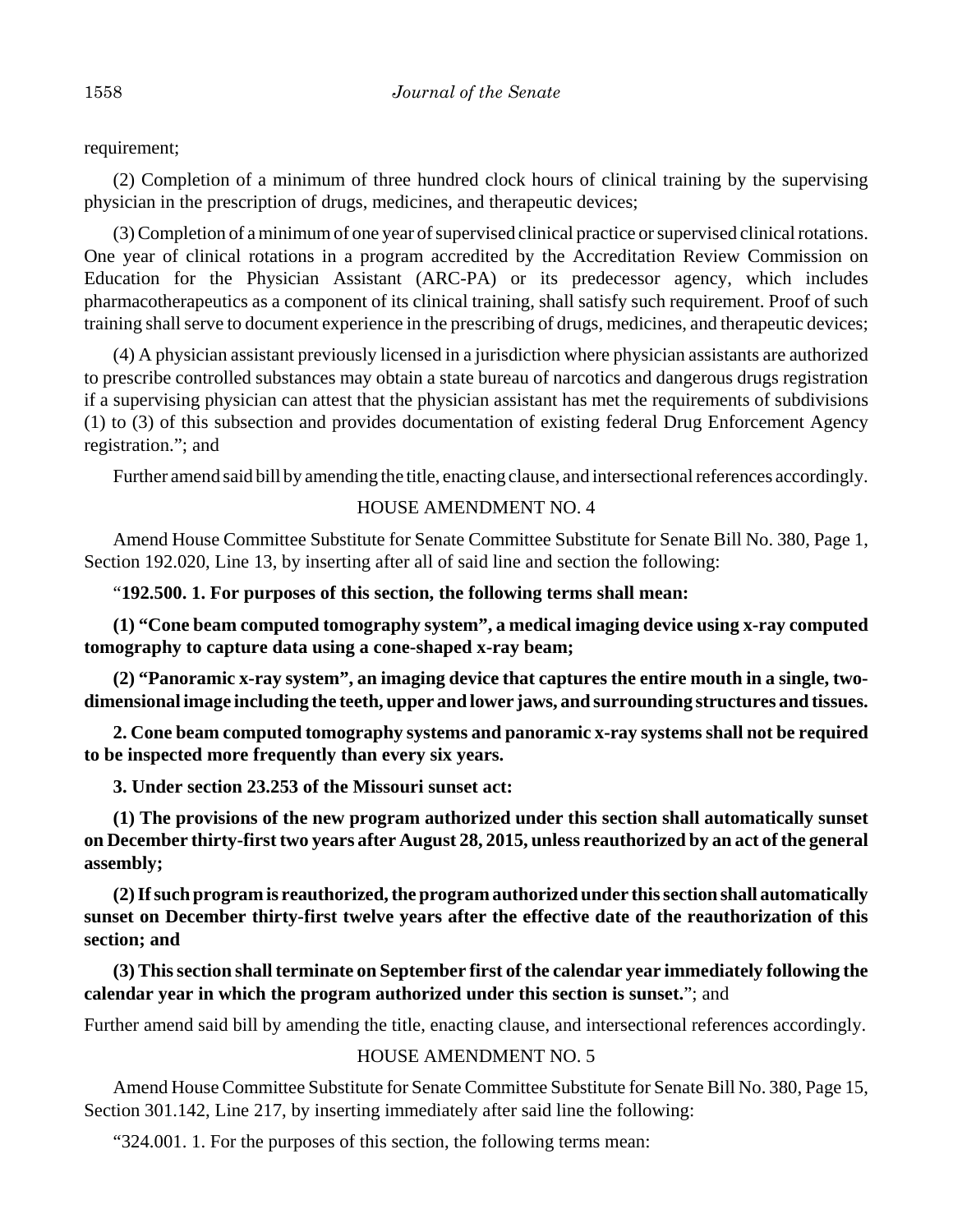- (1) "Department", the department of insurance, financial institutions and professional registration;
- (2) "Director", the director of the division of professional registration; and
- (3) "Division", the division of professional registration.

2. There is hereby established a "Division of Professional Registration" assigned to the department of insurance, financial institutions and professional registration as a type III transfer, headed by a director appointed by the governor with the advice and consent of the senate. All of the general provisions, definitions and powers enumerated in section 1 of the Omnibus State Reorganization Act of 1974 and Executive Order 06-04 shall apply to this department and its divisions, agencies, and personnel.

3. The director of the division of professional registration shall promulgate rules and regulations which designate for each board or commission assigned to the division the renewal date for licenses or certificates. After the initial establishment of renewal dates, no director of the division shall promulgate a rule or regulation which would change the renewal date for licenses or certificates if such change in renewal date would occur prior to the date on which the renewal date in effect at the time such new renewal date is specified next occurs. Each board or commission shall by rule or regulation establish licensing periods of one, two, or three years. Registration fees set by a board or commission shall be effective for the entire licensing period involved, and shall not be increased during any current licensing period. Persons who are required to pay their first registration fees shall be allowed to pay the pro rata share of such fees for the remainder of the period remaining at the time the fees are paid. Each board or commission shall provide the necessary forms for initial registration, and thereafter the director may prescribe standard forms for renewal of licenses and certificates. Each board or commission shall by rule and regulation require each applicant to provide the information which is required to keep the board's records current. Each board or commission shall have the authority to collect and analyze information required to support workforce planning and policy development. Such information shall not be publicly disclosed so as to identify a specific health care provider, as defined in section 376.1350. Each board or commission shall issue the original license or certificate.

4. The division shall provide clerical and other staff services relating to the issuance and renewal of licenses for all the professional licensing and regulating boards and commissions assigned to the division. The division shall perform the financial management and clerical functions as they each relate to issuance and renewal of licenses and certificates. "Issuance and renewal of licenses and certificates" means the ministerial function of preparing and delivering licenses or certificates, and obtaining material and information for the board or commission in connection with the renewal thereof. It does not include any discretionary authority with regard to the original review of an applicant's qualifications for licensure or certification, or the subsequent review of licensee's or certificate holder's qualifications, or any disciplinary action contemplated against the licensee or certificate holder. The division may develop and implement microfilming systems and automated or manual management information systems.

5. The director of the division shall maintain a system of accounting and budgeting, in cooperation with the director of the department, the office of administration, and the state auditor's office, to ensure proper charges are made to the various boards for services rendered to them. The general assembly shall appropriate to the division and other state agencies from each board's funds moneys sufficient to reimburse the division and other state agencies for all services rendered and all facilities and supplies furnished to that board.

6. For accounting purposes, the appropriation to the division and to the office of administration for the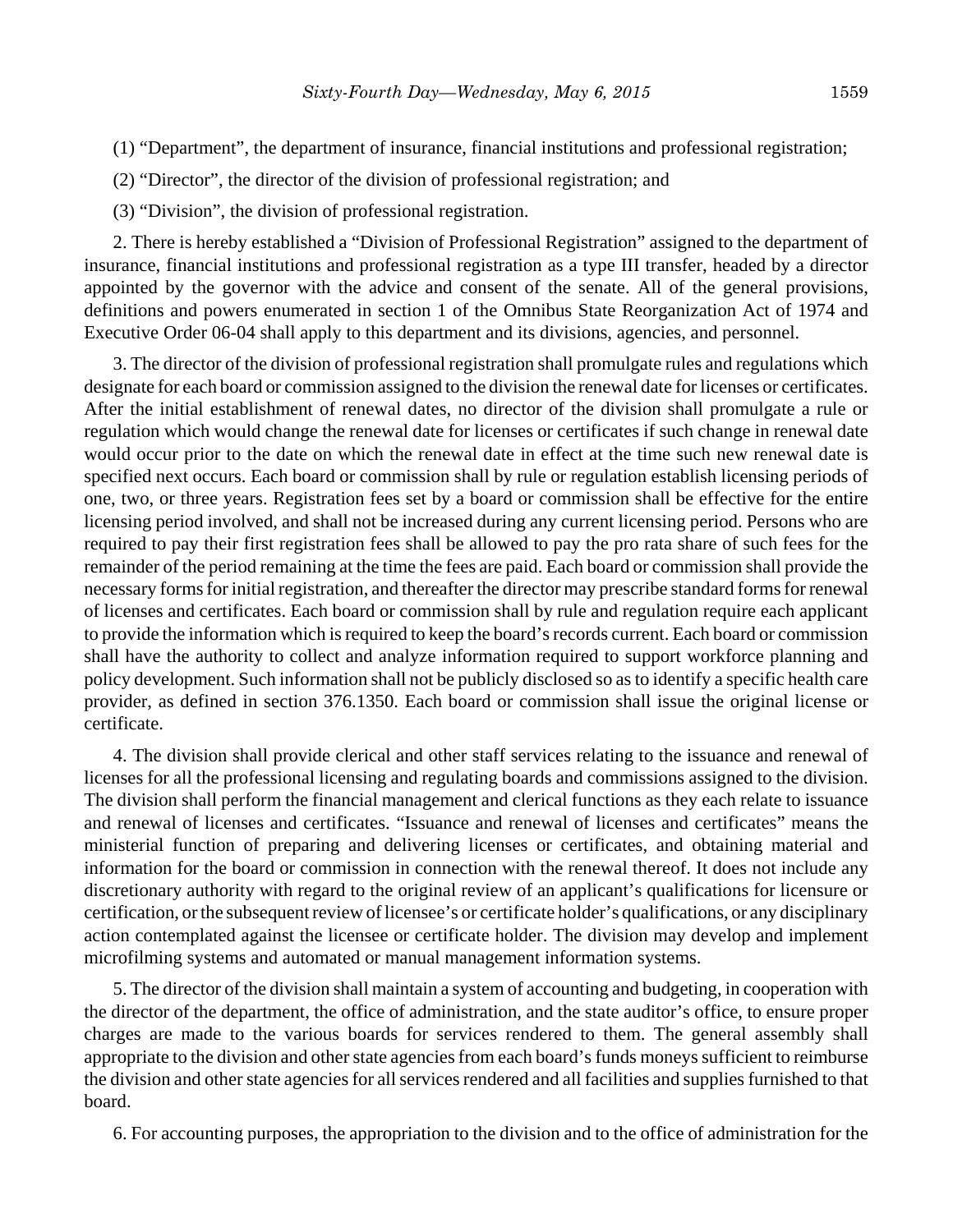payment of rent for quarters provided for the division shall be made from the "Professional Registration Fees Fund", which is hereby created, and is to be used solely for the purpose defined in subsection 5 of this section. The fund shall consist of moneys deposited into it from each board's fund. Each board shall contribute a prorated amount necessary to fund the division for services rendered and rent based upon the system of accounting and budgeting established by the director of the division as provided in subsection 5 of this section. Transfers of funds to the professional registration fees fund shall be made by each board on July first of each year; provided, however, that the director of the division may establish an alternative date or dates of transfers at the request of any board. Such transfers shall be made until they equal the prorated amount for services rendered and rent by the division. The provisions of section 33.080 to the contrary notwithstanding, money in this fund shall not be transferred and placed to the credit of general revenue.

7. The director of the division shall be responsible for collecting and accounting for all moneys received by the division or its component agencies. Any money received by a board or commission shall be promptly given, identified by type and source, to the director. The director shall keep a record by board and state accounting system classification of the amount of revenue the director receives. The director shall promptly transmit all receipts to the department of revenue for deposit in the state treasury to the credit of the appropriate fund. The director shall provide each board with all relevant financial information in a timely fashion. Each board shall cooperate with the director by providing necessary information.

8. All educational transcripts, test scores, complaints, investigatory reports, and information pertaining to any person who is an applicant or licensee of any agency assigned to the division of professional registration by statute or by the department are confidential and may not be disclosed to the public or any member of the public, except with the written consent of the person whose records are involved. The agency which possesses the records or information shall disclose the records or information if the person whose records or information is involved has consented to the disclosure. Each agency is entitled to the attorneyclient privilege and work-product privilege to the same extent as any other person. Provided, however, that any board may disclose confidential information without the consent of the person involved in the course of voluntary interstate exchange of information, or in the course of any litigation concerning that person, or pursuant to a lawful request, or to other administrative or law enforcement agencies acting within the scope of their statutory authority. Information regarding identity, including names and addresses, registration, and currency of the license of the persons possessing licenses to engage in a professional occupation and the names and addresses of applicants for such licenses is not confidential information.

9. Any deliberations conducted and votes taken in rendering a final decision after a hearing before an agency assigned to the division shall be closed to the parties and the public. Once a final decision is rendered, that decision shall be made available to the parties and the public.

10. A compelling governmental interest shall be deemed to exist for the purposes of section 536.025 for licensure fees to be reduced by emergency rule, if the projected fund balance of any agency assigned to the division of professional registration is reasonably expected to exceed an amount that would require transfer from that fund to general revenue.

11. (1) The following boards and commissions are assigned by specific type transfers to the division of professional registration: Missouri state board of accountancy, chapter 326; board of cosmetology and barber examiners, chapters 328 and 329; Missouri board for architects, professional engineers, professional land surveyors and landscape architects, chapter 327; Missouri state board of chiropractic examiners, chapter 331; state board of registration for the healing arts, chapter 334; Missouri dental board, chapter 332;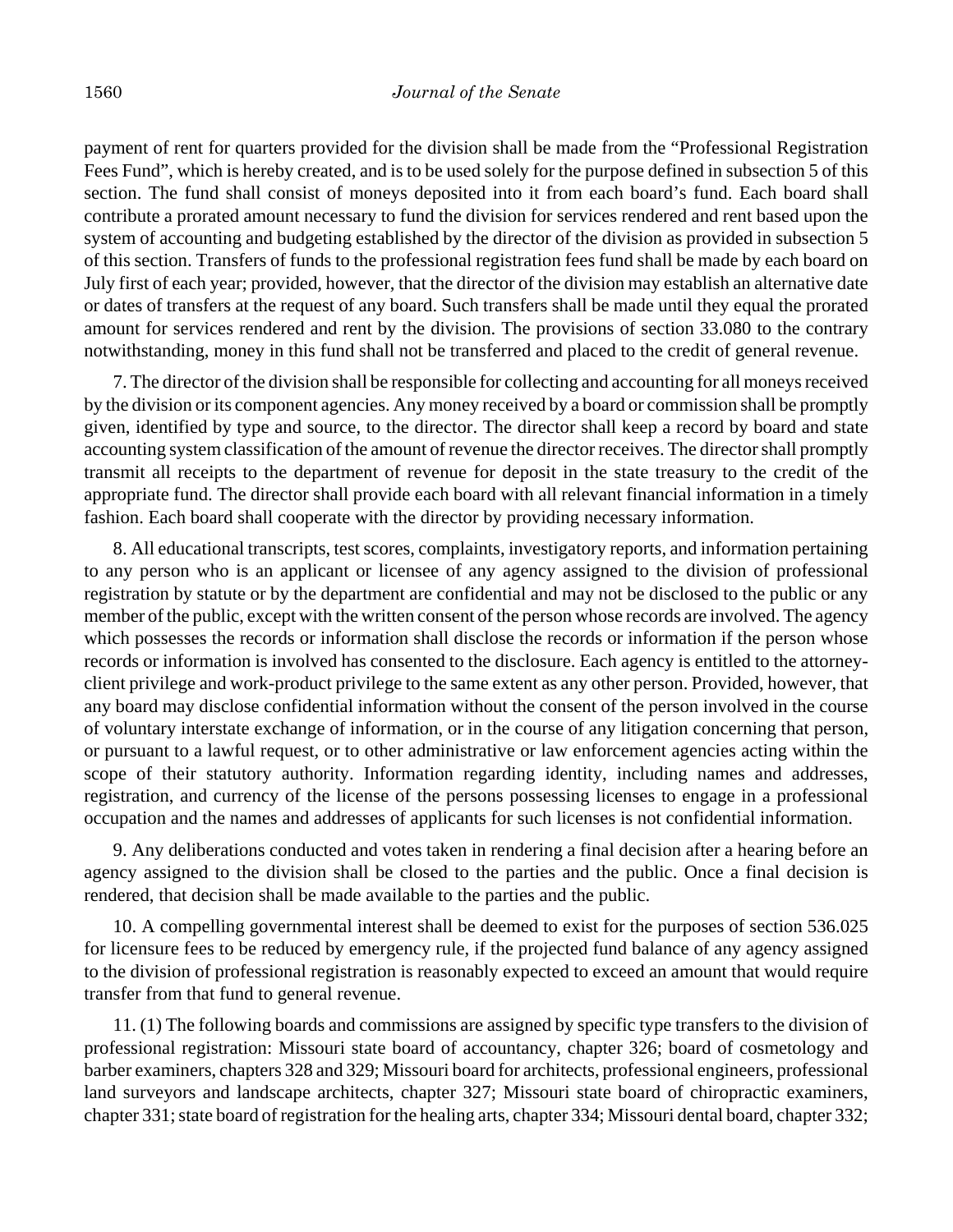state board of embalmers and funeral directors, chapter 333; state board of optometry, chapter 336; Missouri state board of nursing, chapter 335; board of pharmacy, chapter 338; state board of podiatric medicine, chapter 330; Missouri real estate appraisers commission, chapter 339; and Missouri veterinary medical board, chapter 340. The governor shall appoint members of these boards by and with the advice and consent of the senate.

(2) The boards and commissions assigned to the division shall exercise all their respective statutory duties and powers, except those clerical and other staff services involving collecting and accounting for moneys and financial management relating to the issuance and renewal of licenses, which services shall be provided by the division, within the appropriation therefor. Nothing herein shall prohibit employment of professional examining or testing services from professional associations or others as required by the boards or commissions on contract. Nothing herein shall be construed to affect the power of a board or commission to expend its funds as appropriated. However, the division shall review the expense vouchers of each board. The results of such review shall be submitted to the board reviewed and to the house and senate appropriations committees annually.

(3) Notwithstanding any other provisions of law, the director of the division shall exercise only those management functions of the boards and commissions specifically provided in the Reorganization Act of 1974, and those relating to the allocation and assignment of space, personnel other than board personnel, and equipment.

(4) "Board personnel", as used in this section or chapters 317, 326, 327, 328, 329, 330, 331, 332, 333, 334, 335, 336, 337, 338, 339, 340, and 345, shall mean personnel whose functions and responsibilities are in areas not related to the clerical duties involving the issuance and renewal of licenses, to the collecting and accounting for moneys, or to financial management relating to issuance and renewal of licenses; specifically included are executive secretaries (or comparable positions), consultants, inspectors, investigators, counsel, and secretarial support staff for these positions; and such other positions as are established and authorized by statute for a particular board or commission. Boards and commissions may employ legal counsel, if authorized by law, and temporary personnel if the board is unable to meet its responsibilities with the employees authorized above. Any board or commission which hires temporary employees shall annually provide the division director and the appropriation committees of the general assembly with a complete list of all persons employed in the previous year, the length of their employment, the amount of their remuneration, and a description of their responsibilities.

(5) Board personnel for each board or commission shall be employed by and serve at the pleasure of the board or commission, shall be supervised as the board or commission designates, and shall have their duties and compensation prescribed by the board or commission, within appropriations for that purpose, except that compensation for board personnel shall not exceed that established for comparable positions as determined by the board or commission pursuant to the job and pay plan of the department of insurance, financial institutions and professional registration. Nothing herein shall be construed to permit salaries for any board personnel to be lowered except by board action.

12. All the powers, duties, and functions of the division of athletics, chapter 317, and others, are assigned by type I transfer to the division of professional registration.

13. Wherever the laws, rules, or regulations of this state make reference to the "division of professional registration of the department of economic development", such references shall be deemed to refer to the division of professional registration.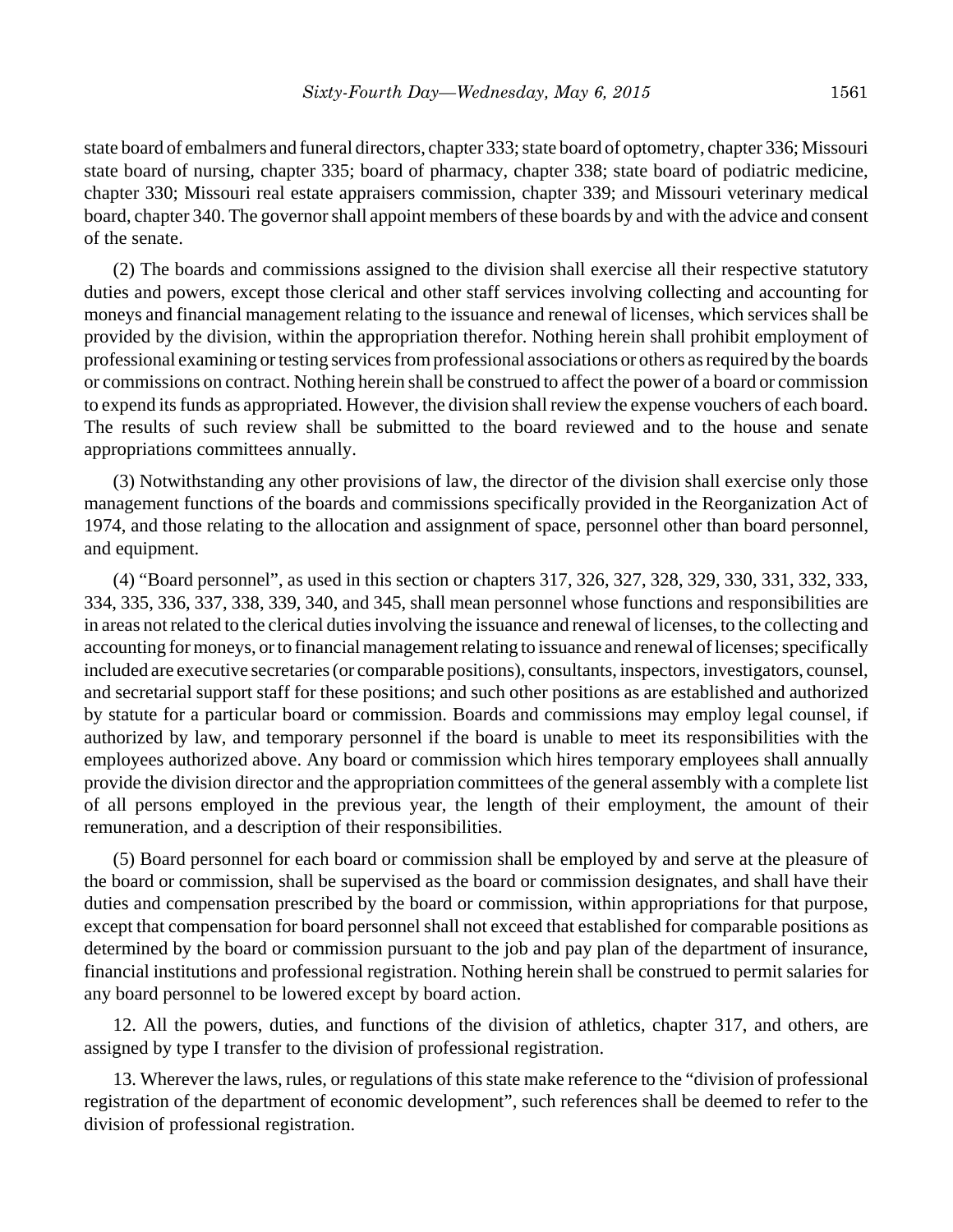**14. (1) The state board of nursing, board of pharmacy, Missouri dental board, state committee of psychologists, or state board of registration for the healing arts may individually or collectively enter into a contractual agreement with the department of health and senior services, a public institution of higher education, or a nonprofit entity for the purpose of collecting and analyzing workforce data from its licensees, registrants, or permit holders for future workforce planning and to assess the accessibility and availability of qualified health care services and practitioners in Missouri. The boards shall work collaboratively with other state governmental entities to ensure coordination and avoid duplication of efforts.**

**(2) The boards may expend appropriated funds necessary for operational expenses of the program formed under this subsection. Each board is authorized to accept grants to fund the collection or analysis authorized in this subsection. Any such funds shall be deposited in the respective board's fund.**

**(3) Data collection shall be controlled and approved by the applicable state board conducting or requesting the collection. Notwithstanding the provisions of sections 324.010 and 334.001, the boards may release identifying data to the contractor to facilitate data analysis of the health care workforce including, but not limited to, geographic, demographic, and practice or professional characteristics of licensees. The state board shall not request or be authorized to collect income or other financial earnings data.**

**(4) Data collected under this subsection shall be deemed the property of the state board requesting the data. Data shall be maintained by the state board in accordance with chapter 610, provided any information deemed closed or confidential under subsection 8 of this section or any other provision of state law shall not be disclosed without consent of the applicable licensee or entity or as otherwise authorized by law. Data shall only be released in an aggregate form in a manner that cannot be used to identify a specific individual or entity.**

**(5) Contractors shall maintain the confidentiality of data received or collected under this subsection and shall not use, disclose, or release any data without approval of the applicable state board.**

**(6) Each board may promulgate rules subject to the provisions of this subsection and chapter 536 to effectuate and implement the workforce data collection and analysis authorized by this subsection. Any rule or portion of a rule, as that term is defined in section 536.010, that is created under the authority delegated in this section shall become effective only if it complies with and is subject to all of the provisions of chapter 536 and, if applicable, section 536.028. This section and chapter 536 are nonseverable, and if any of the powers vested with the general assembly under chapter 536 to review, to delay the effective date, or to disapprove and annul a rule are subsequently held unconstitutional, then the grant of rulemaking authority and any rule proposed or adopted after August 28, 2015, shall be invalid and void.**"; and

Further amend said bill by amending the title, enacting clause, and intersectional references accordingly.

## HOUSE AMENDMENT NO. 6

Amend House Committee Substitute for Senate Committee Substitute for Senate Bill No. 380, Page 15, Section 301.142, Line 217, by inserting after all of said section and line the following:

## "**376.685. 1. No agreement between a health carrier or other insurer that writes vision insurance**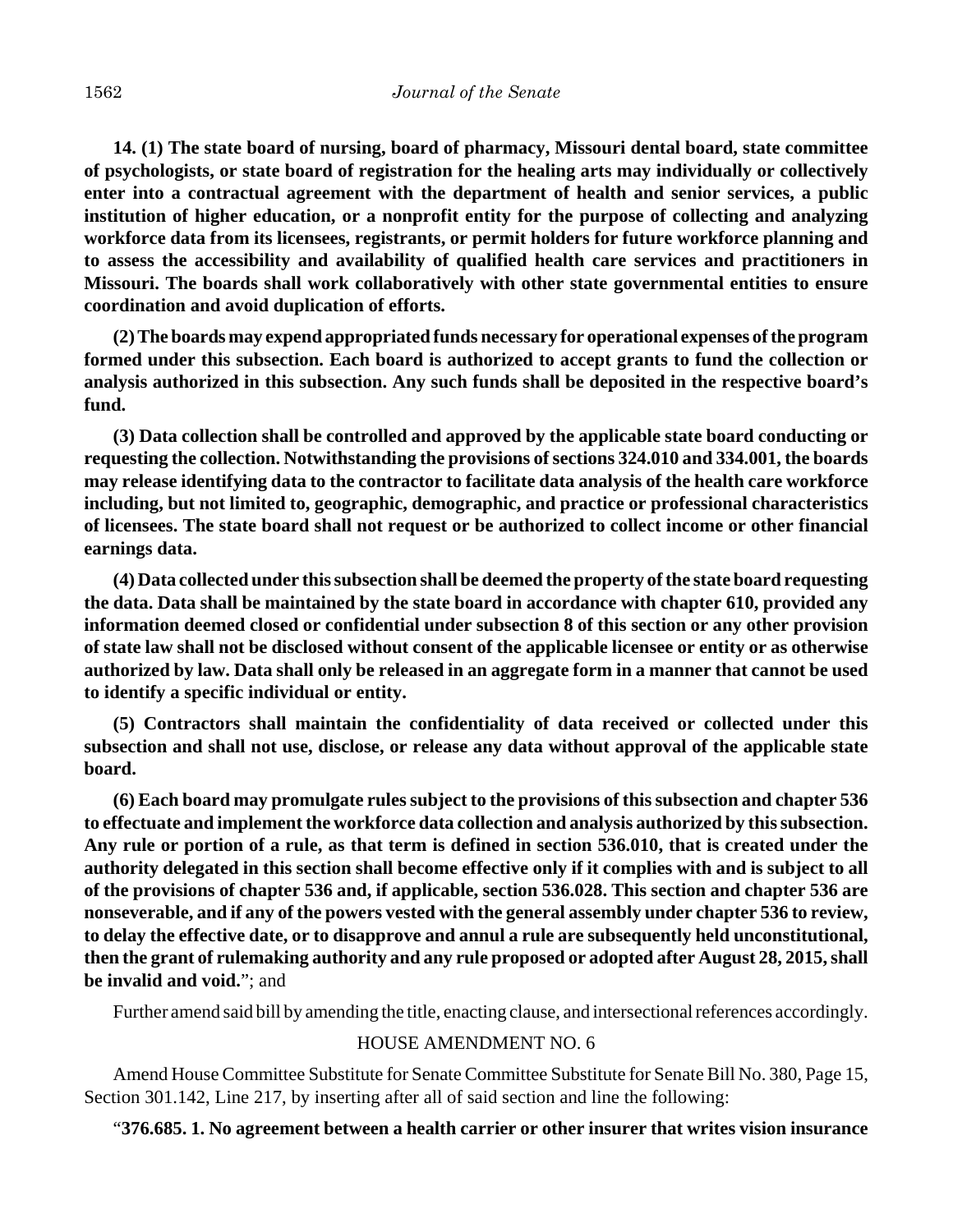**and an optometrist for the provision of vision services on a preferred or in-network basis to plan members or insurance subscribers in connection with coverage under a stand-alone vision plan, medical plan, health benefit plan, or health insurance policy shall require that an optometrist provide optometric or ophthalmic services or materials at a fee limited or set by the plan or health carrier unless the services or materials are reimbursed as covered services under the contract.**

**2. No provider shall charge more for services or materials that are not covered under a health benefit or vision plan than his or her usual and customary rate for those services or materials.**

**3. Reimbursement paid by the health benefit or vision plan for covered services or materials shall be reasonable and shall not provide nominal reimbursement in order to claim that services or materials are covered services. No health carrier shall provide de minimis reimbursement or coverage in an effort to avoid the requirements of this section.**

**4. No vision care insurance policy or vision care discount plan that provides covered services for materials shall have the effect, directly or indirectly, of limiting the choice of sources and suppliers of materials by a patient of a vision care provider.**

**5. For the purposes of this section, the following terms shall mean:**

**(1) "Covered services", optometric or ophthalmic services or materials for which reimbursement from the health benefit or vision plan is provided for by an enrollee's plan contract, or for which a reimbursement would be available but for the application of the enrollee's contractual limitations of deductibles, co-payments, coinsurance, waiting periods, annual or lifetime maximums, alternative benefit payments, or frequency limitations;**

**(2) "Health benefit plan", the same meaning as such term is defined in section 376.1350;**

**(3) "Health carrier", the same meaning as such term is defined in section 376.1350;**

**(4) "Materials", includes, but is not limited to, lenses, frames, devices containing lenses, prisms, lens treatment and coatings, contact lenses, orthoptics, vision training devices, and prosthetic devices to correct, relieve, or treat defects or abnormal conditions of the human eye or its adnexa;**

**(5) "Optometric services", any services within the scope of optometric practice under chapter 336;**

**(6) "Vision plan", any policy, contract of insurance, or discount plan issued by a health carrier, health benefit plan, or company which provides coverage or a discount for optometric or ophthalmic services or materials.**"; and

Further amend said bill by amending the title, enacting clause, and intersectional references accordingly.

# HOUSE AMENDMENT NO. 8

Amend House Committee Substitute for Senate Committee Substitute for Senate Bill No. 380, Page 9, Section 192.926, Line 47, by inserting after all of said section and line the following:

"208.152. 1. MO HealthNet payments shall be made on behalf of those eligible needy persons as defined in section 208.151 who are unable to provide for it in whole or in part, with any payments to be made on the basis of the reasonable cost of the care or reasonable charge for the services as defined and determined by the MO HealthNet division, unless otherwise hereinafter provided, for the following:

(1) Inpatient hospital services, except to persons in an institution for mental diseases who are under the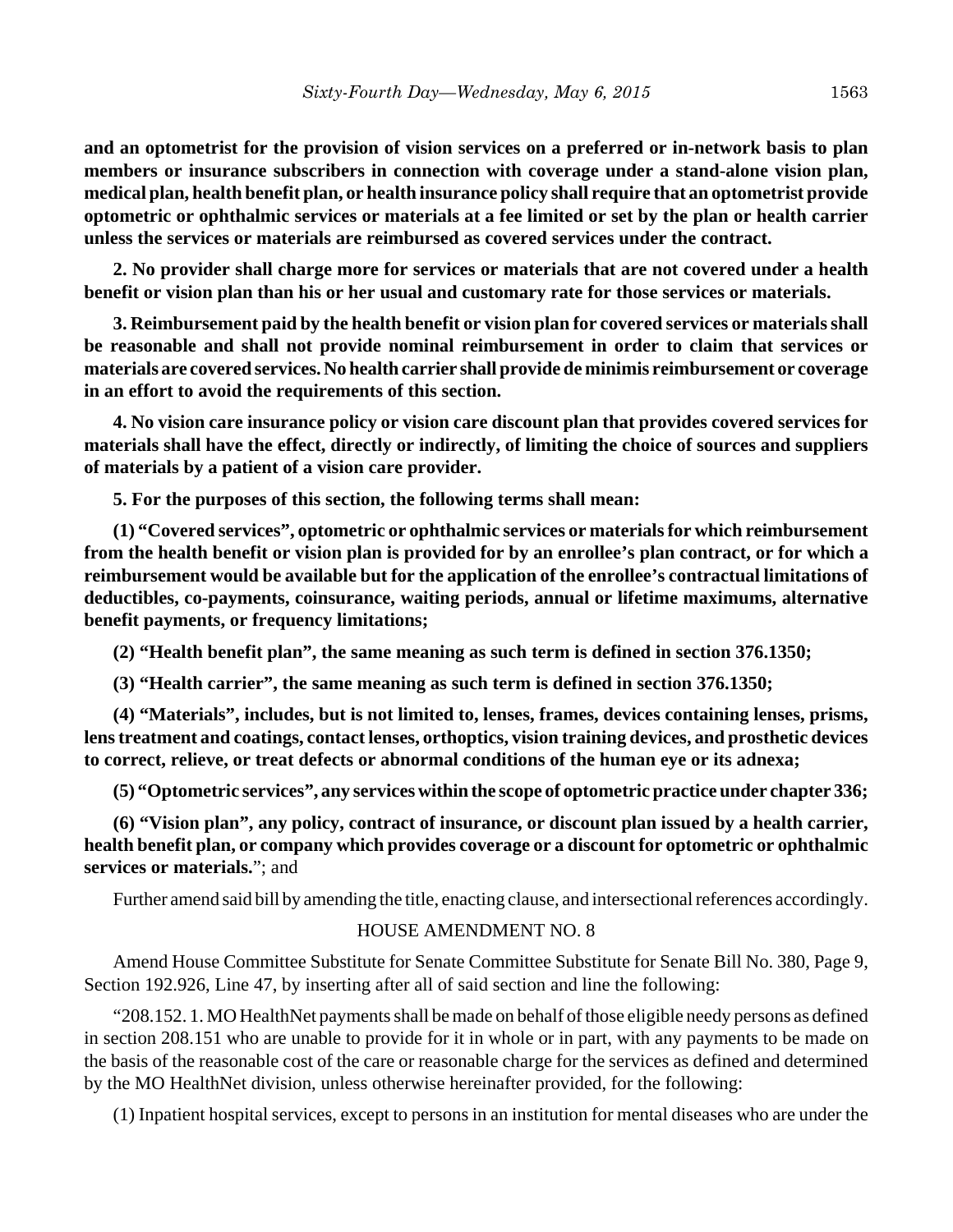age of sixty-five years and over the age of twenty-one years; provided that the MO HealthNet division shall provide through rule and regulation an exception process for coverage of inpatient costs in those cases requiring treatment beyond the seventy-fifth percentile professional activities study (PAS) or the MO HealthNet children's diagnosis length-of-stay schedule; and provided further that the MO HealthNet division shall take into account through its payment system for hospital services the situation of hospitals which serve a disproportionate number of low-income patients;

(2) All outpatient hospital services, payments therefor to be in amounts which represent no more than eighty percent of the lesser of reasonable costs or customary charges for such services, determined in accordance with the principles set forth in Title XVIII A and B, Public Law 89-97, 1965 amendments to the federal Social Security Act (42 U.S.C. Section 301, et seq.), but the MO HealthNet division may evaluate outpatient hospital services rendered under this section and deny payment for services which are determined by the MO HealthNet division not to be medically necessary, in accordance with federal law and regulations;

(3) Laboratory and X-ray services;

(4) Nursing home services for participants, except to persons with more than five hundred thousand dollars equity in their home or except for persons in an institution for mental diseases who are under the age of sixty-five years, when residing in a hospital licensed by the department of health and senior services or a nursing home licensed by the department of health and senior services or appropriate licensing authority of other states or government-owned and -operated institutions which are determined to conform to standards equivalent to licensing requirements in Title XIX of the federal Social Security Act (42 U.S.C. Section 301, et seq.), as amended, for nursing facilities. The MO HealthNet division may recognize through its payment methodology for nursing facilities those nursing facilities which serve a high volume of MO HealthNet patients. The MO HealthNet division when determining the amount of the benefit payments to be made on behalf of persons under the age of twenty-one in a nursing facility may consider nursing facilities furnishing care to persons under the age of twenty-one as a classification separate from other nursing facilities;

(5) Nursing home costs for participants receiving benefit payments under subdivision (4) of this subsection for those days, which shall not exceed twelve per any period of six consecutive months, during which the participant is on a temporary leave of absence from the hospital or nursing home, provided that no such participant shall be allowed a temporary leave of absence unless it is specifically provided for in his plan of care. As used in this subdivision, the term "temporary leave of absence" shall include all periods of time during which a participant is away from the hospital or nursing home overnight because he is visiting a friend or relative;

(6) Physicians' services, whether furnished in the office, home, hospital, nursing home, or elsewhere;

(7) Drugs and medicines when prescribed by a licensed physician, dentist, podiatrist, or an advanced practice registered nurse; except that no payment for drugs and medicines prescribed on and after January 1, 2006, by a licensed physician, dentist, podiatrist, or an advanced practice registered nurse may be made on behalf of any person who qualifies for prescription drug coverage under the provisions of P.L. 108-173;

(8) Emergency ambulance services and, effective January 1, 1990, medically necessary transportation to scheduled, physician-prescribed nonelective treatments;

(9) Early and periodic screening and diagnosis of individuals who are under the age of twenty-one to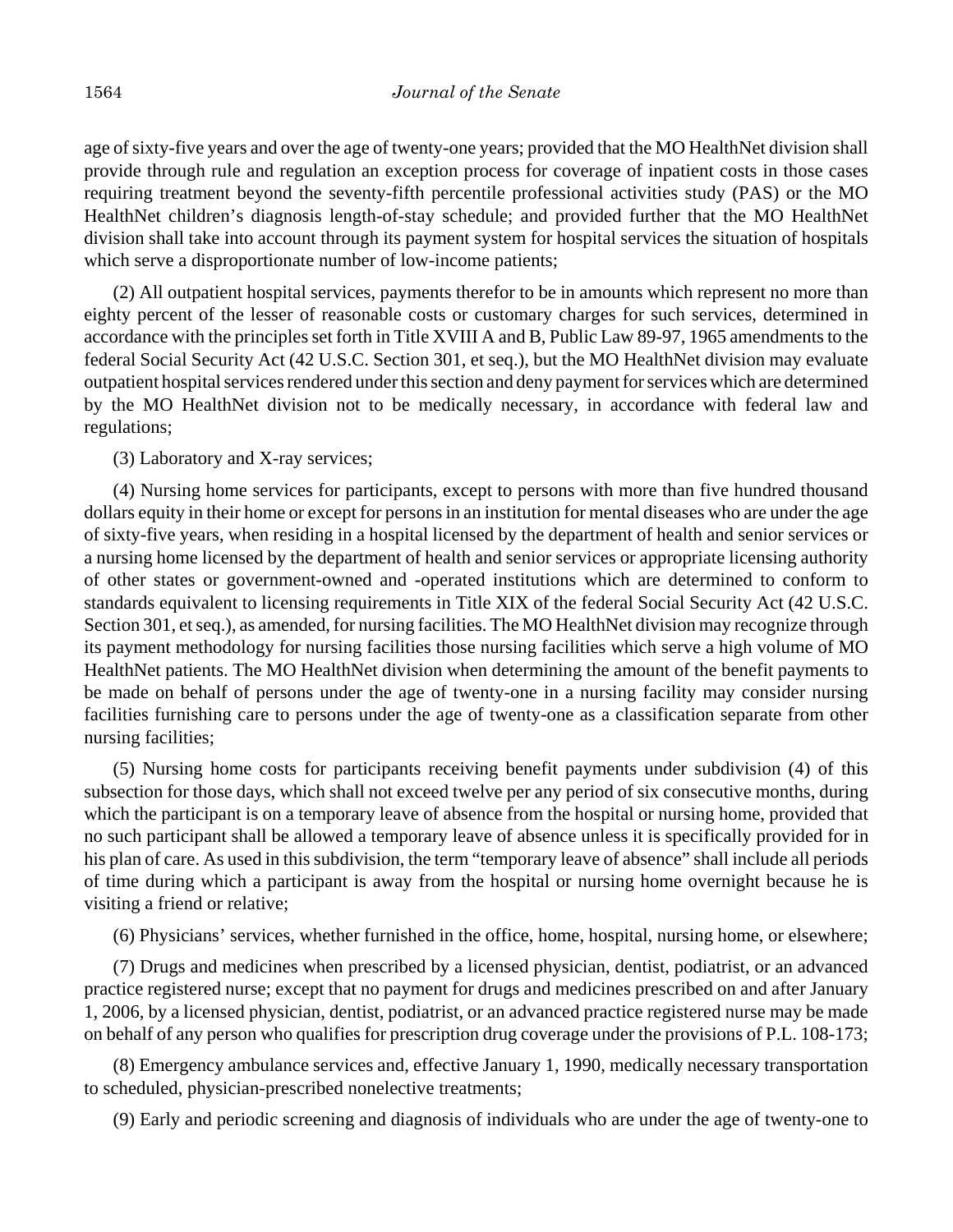ascertain their physical or mental defects, and health care, treatment, and other measures to correct or ameliorate defects and chronic conditions discovered thereby. Such services shall be provided in accordance with the provisions of Section 6403 of P.L. 101-239 and federal regulations promulgated thereunder;

(10) Home health care services;

(11) Family planning as defined by federal rules and regulations; provided, however, that such family planning services shall not include abortions unless such abortions are certified in writing by a physician to the MO HealthNet agency that, in the physician's professional judgment, the life of the mother would be endangered if the fetus were carried to term;

(12) Inpatient psychiatric hospital services for individuals under age twenty-one as defined in Title XIX of the federal Social Security Act (42 U.S.C. Section 1396d, et seq.);

(13) Outpatient surgical procedures, including presurgical diagnostic services performed in ambulatory surgical facilities which are licensed by the department of health and senior services of the state of Missouri; except, that such outpatient surgical services shall not include persons who are eligible for coverage under Part B of Title XVIII, Public Law 89-97, 1965 amendments to the federal Social Security Act, as amended, if exclusion of such persons is permitted under Title XIX, Public Law 89-97, 1965 amendments to the federal Social Security Act, as amended;

(14) Personal care services which are medically oriented tasks having to do with a person's physical requirements, as opposed to housekeeping requirements, which enable a person to be treated by his or her physician on an outpatient rather than on an inpatient or residential basis in a hospital, intermediate care facility, or skilled nursing facility. Personal care services shall be rendered by an individual not a member of the participant's family who is qualified to provide such services where the services are prescribed by a physician in accordance with a plan of treatment and are supervised by a licensed nurse. Persons eligible to receive personal care services shall be those persons who would otherwise require placement in a hospital, intermediate care facility, or skilled nursing facility. Benefits payable for personal care services shall not exceed for any one participant one hundred percent of the average statewide charge for care and treatment in an intermediate care facility for a comparable period of time. Such services, when delivered in a residential care facility or assisted living facility licensed under chapter 198 shall be authorized on a tier level based on the services the resident requires and the frequency of the services. A resident of such facility who qualifies for assistance under section 208.030 shall, at a minimum, if prescribed by a physician, qualify for the tier level with the fewest services. The rate paid to providers for each tier of service shall be set subject to appropriations. Subject to appropriations, each resident of such facility who qualifies for assistance under section 208.030 and meets the level of care required in this section shall, at a minimum, if prescribed by a physician, be authorized up to one hour of personal care services per day. Authorized units of personal care services shall not be reduced or tier level lowered unless an order approving such reduction or lowering is obtained from the resident's personal physician. Such authorized units of personal care services or tier level shall be transferred with such resident if he or she transfers to another such facility. Such provision shall terminate upon receipt of relevant waivers from the federal Department of Health and Human Services. If the Centers for Medicare and Medicaid Services determines that such provision does not comply with the state plan, this provision shall be null and void. The MO HealthNet division shall notify the revisor of statutes as to whether the relevant waivers are approved or a determination of noncompliance is made;

(15) Mental health services. The state plan for providing medical assistance under Title XIX of the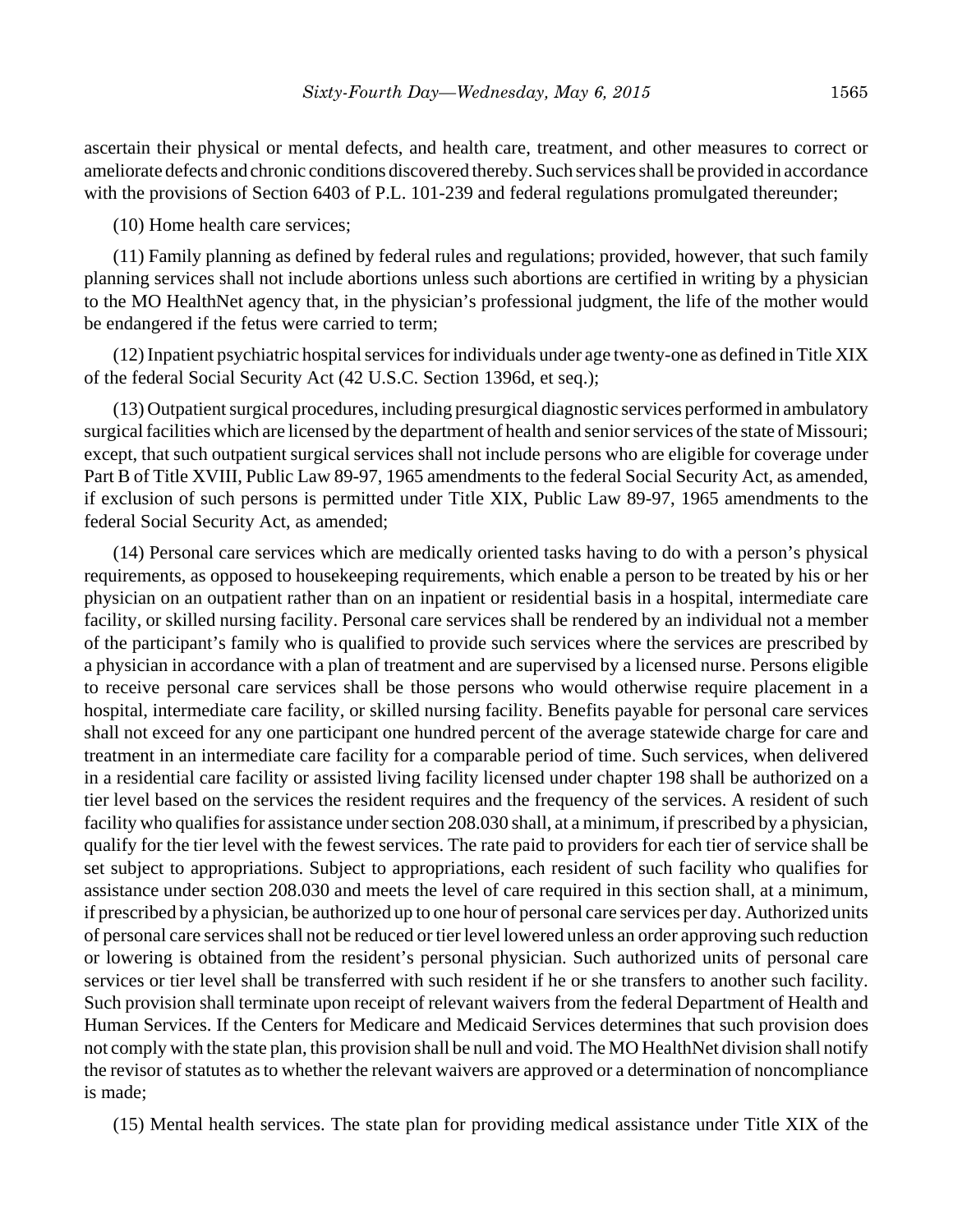Social Security Act, 42 U.S.C. Section 301, as amended, shall include the following mental health services when such services are provided by community mental health facilities operated by the department of mental health or designated by the department of mental health as a community mental health facility or as an alcohol and drug abuse facility or as a child-serving agency within the comprehensive children's mental health service system established in section 630.097. The department of mental health shall establish by administrative rule the definition and criteria for designation as a community mental health facility and for designation as an alcohol and drug abuse facility. Such mental health services shall include:

(a) Outpatient mental health services including preventive, diagnostic, therapeutic, rehabilitative, and palliative interventions rendered to individuals in an individual or group setting by a mental health professional in accordance with a plan of treatment appropriately established, implemented, monitored, and revised under the auspices of a therapeutic team as a part of client services management;

(b) Clinic mental health services including preventive, diagnostic, therapeutic, rehabilitative, and palliative interventions rendered to individuals in an individual or group setting by a mental health professional in accordance with a plan of treatment appropriately established, implemented, monitored, and revised under the auspices of a therapeutic team as a part of client services management;

(c) Rehabilitative mental health and alcohol and drug abuse services including home and communitybased preventive, diagnostic, therapeutic, rehabilitative, and palliative interventions rendered to individuals in an individual or group setting by a mental health or alcohol and drug abuse professional in accordance with a plan of treatment appropriately established, implemented, monitored, and revised under the auspices of a therapeutic team as a part of client services management. As used in this section, mental health professional and alcohol and drug abuse professional shall be defined by the department of mental health pursuant to duly promulgated rules. With respect to services established by this subdivision, the department of social services, MO HealthNet division, shall enter into an agreement with the department of mental health. Matching funds for outpatient mental health services, clinic mental health services, and rehabilitation services for mental health and alcohol and drug abuse shall be certified by the department of mental health to the MO HealthNet division. The agreement shall establish a mechanism for the joint implementation of the provisions of this subdivision. In addition, the agreement shall establish a mechanism by which rates for services may be jointly developed;

(16) Such additional services as defined by the MO HealthNet division to be furnished under waivers of federal statutory requirements as provided for and authorized by the federal Social Security Act (42 U.S.C. Section 301, et seq.) subject to appropriation by the general assembly;

(17) The services of an advanced practice registered nurse with a collaborative practice agreement to the extent that such services are provided in accordance with chapters 334 and 335, and regulations promulgated thereunder;

(18) Nursing home costs for participants receiving benefit payments under subdivision (4) of this subsection to reserve a bed for the participant in the nursing home during the time that the participant is absent due to admission to a hospital for services which cannot be performed on an outpatient basis, subject to the provisions of this subdivision:

(a) The provisions of this subdivision shall apply only if:

a. The occupancy rate of the nursing home is at or above ninety-seven percent of MO HealthNet certified licensed beds, according to the most recent quarterly census provided to the department of health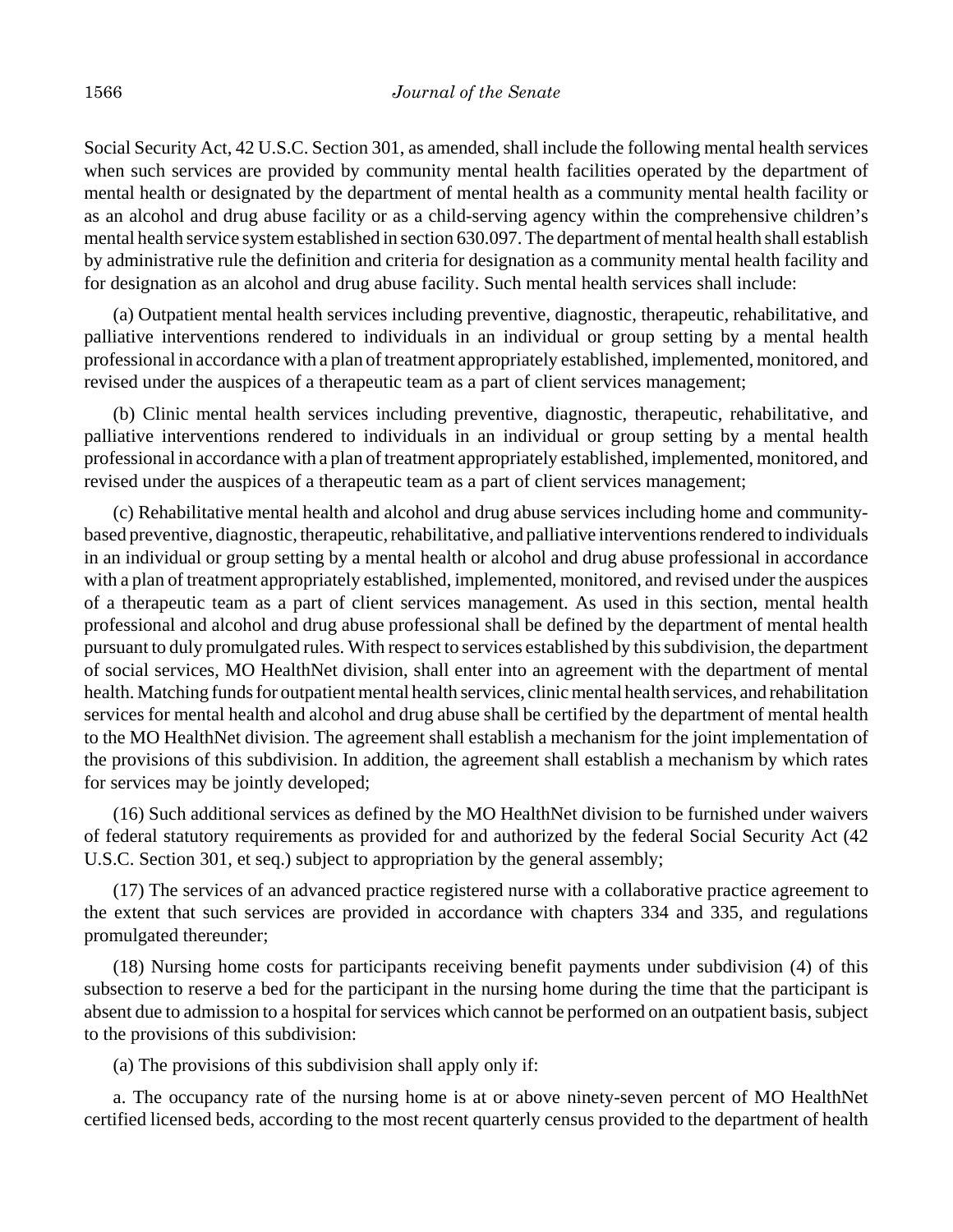and senior services which was taken prior to when the participant is admitted to the hospital; and

b. The patient is admitted to a hospital for a medical condition with an anticipated stay of three days or less;

(b) The payment to be made under this subdivision shall be provided for a maximum of three days per hospital stay;

(c) For each day that nursing home costs are paid on behalf of a participant under this subdivision during any period of six consecutive months such participant shall, during the same period of six consecutive months, be ineligible for payment of nursing home costs of two otherwise available temporary leave of absence days provided under subdivision (5) of this subsection; and

(d) The provisions of this subdivision shall not apply unless the nursing home receives notice from the participant or the participant's responsible party that the participant intends to return to the nursing home following the hospital stay. If the nursing home receives such notification and all other provisions of this subsection have been satisfied, the nursing home shall provide notice to the participant or the participant's responsible party prior to release of the reserved bed;

(19) Prescribed medically necessary durable medical equipment. An electronic web-based prior authorization system using best medical evidence and care and treatment guidelines consistent with national standards shall be used to verify medical need;

(20) Hospice care. As used in this subdivision, the term "hospice care" means a coordinated program of active professional medical attention within a home, outpatient and inpatient care which treats the terminally ill patient and family as a unit, employing a medically directed interdisciplinary team. The program provides relief of severe pain or other physical symptoms and supportive care to meet the special needs arising out of physical, psychological, spiritual, social, and economic stresses which are experienced during the final stages of illness, and during dying and bereavement and meets the Medicare requirements for participation as a hospice as are provided in 42 CFR Part 418. The rate of reimbursement paid by the MO HealthNet division to the hospice provider for room and board furnished by a nursing home to an eligible hospice patient shall not be less than ninety-five percent of the rate of reimbursement which would have been paid for facility services in that nursing home facility for that patient, in accordance with subsection (c) of Section 6408 of P.L. 101-239 (Omnibus Budget Reconciliation Act of 1989);

(21) Prescribed medically necessary dental services. Such services shall be subject to appropriations. An electronic web-based prior authorization system using best medical evidence and care and treatment guidelines consistent with national standards shall be used to verify medical need;

(22) Prescribed medically necessary optometric services. Such services shall be subject to appropriations. An electronic web-based prior authorization system using best medical evidence and care and treatment guidelines consistent with national standards shall be used to verify medical need;

(23) Blood clotting products-related services. For persons diagnosed with a bleeding disorder, as defined in section 338.400, reliant on blood clotting products, as defined in section 338.400, such services include:

(a) Home delivery of blood clotting products and ancillary infusion equipment and supplies, including the emergency deliveries of the product when medically necessary;

(b) Medically necessary ancillary infusion equipment and supplies required to administer the blood clotting products; and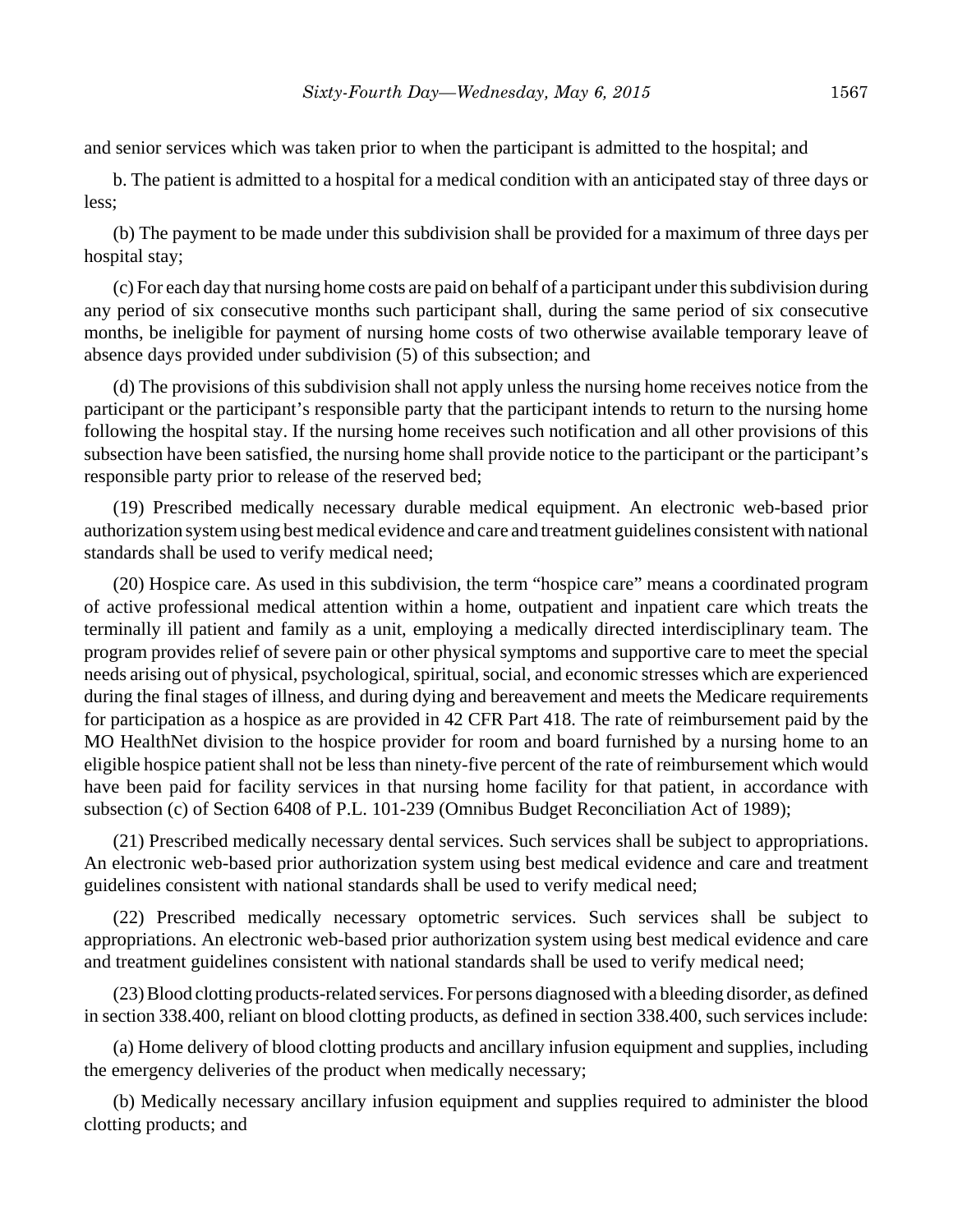(c) Assessments conducted in the participant's home by a pharmacist, nurse, or local home health care agency trained in bleeding disorders when deemed necessary by the participant's treating physician;

(24) The MO HealthNet division shall, by January 1, 2008, and annually thereafter, report the status of MO HealthNet provider reimbursement rates as compared to one hundred percent of the Medicare reimbursement rates and compared to the average dental reimbursement rates paid by third-party payors licensed by the state. The MO HealthNet division shall, by July 1, 2008, provide to the general assembly a four-year plan to achieve parity with Medicare reimbursement rates and for third-party payor average dental reimbursement rates. Such plan shall be subject to appropriation and the division shall include in its annual budget request to the governor the necessary funding needed to complete the four-year plan developed under this subdivision.

2. Additional benefit payments for medical assistance shall be made on behalf of those eligible needy children, pregnant women and blind persons with any payments to be made on the basis of the reasonable cost of the care or reasonable charge for the services as defined and determined by the MO HealthNet division, unless otherwise hereinafter provided, for the following:

(1) Dental services;

(2) Services of podiatrists as defined in section 330.010;

(3) Optometric services as defined in section 336.010;

(4) Orthopedic devices or other prosthetics, including eye glasses, dentures, hearing aids, and wheelchairs;

(5) Hospice care. As used in this subdivision, the term "hospice care" means a coordinated program of active professional medical attention within a home, outpatient and inpatient care which treats the terminally ill patient and family as a unit, employing a medically directed interdisciplinary team. The program provides relief of severe pain or other physical symptoms and supportive care to meet the special needs arising out of physical, psychological, spiritual, social, and economic stresses which are experienced during the final stages of illness, and during dying and bereavement and meets the Medicare requirements for participation as a hospice as are provided in 42 CFR Part 418. The rate of reimbursement paid by the MO HealthNet division to the hospice provider for room and board furnished by a nursing home to an eligible hospice patient shall not be less than ninety-five percent of the rate of reimbursement which would have been paid for facility services in that nursing home facility for that patient, in accordance with subsection (c) of Section 6408 of P.L. 101-239 (Omnibus Budget Reconciliation Act of 1989);

(6) Comprehensive day rehabilitation services beginning early posttrauma as part of a coordinated system of care for individuals with disabling impairments. Rehabilitation services must be based on an individualized, goal-oriented, comprehensive and coordinated treatment plan developed, implemented, and monitored through an interdisciplinary assessment designed to restore an individual to optimal level of physical, cognitive, and behavioral function. The MO HealthNet division shall establish by administrative rule the definition and criteria for designation of a comprehensive day rehabilitation service facility, benefit limitations and payment mechanism. Any rule or portion of a rule, as that term is defined in section 536.010, that is created under the authority delegated in this subdivision shall become effective only if it complies with and is subject to all of the provisions of chapter 536 and, if applicable, section 536.028. This section and chapter 536 are nonseverable and if any of the powers vested with the general assembly pursuant to chapter 536 to review, to delay the effective date, or to disapprove and annul a rule are subsequently held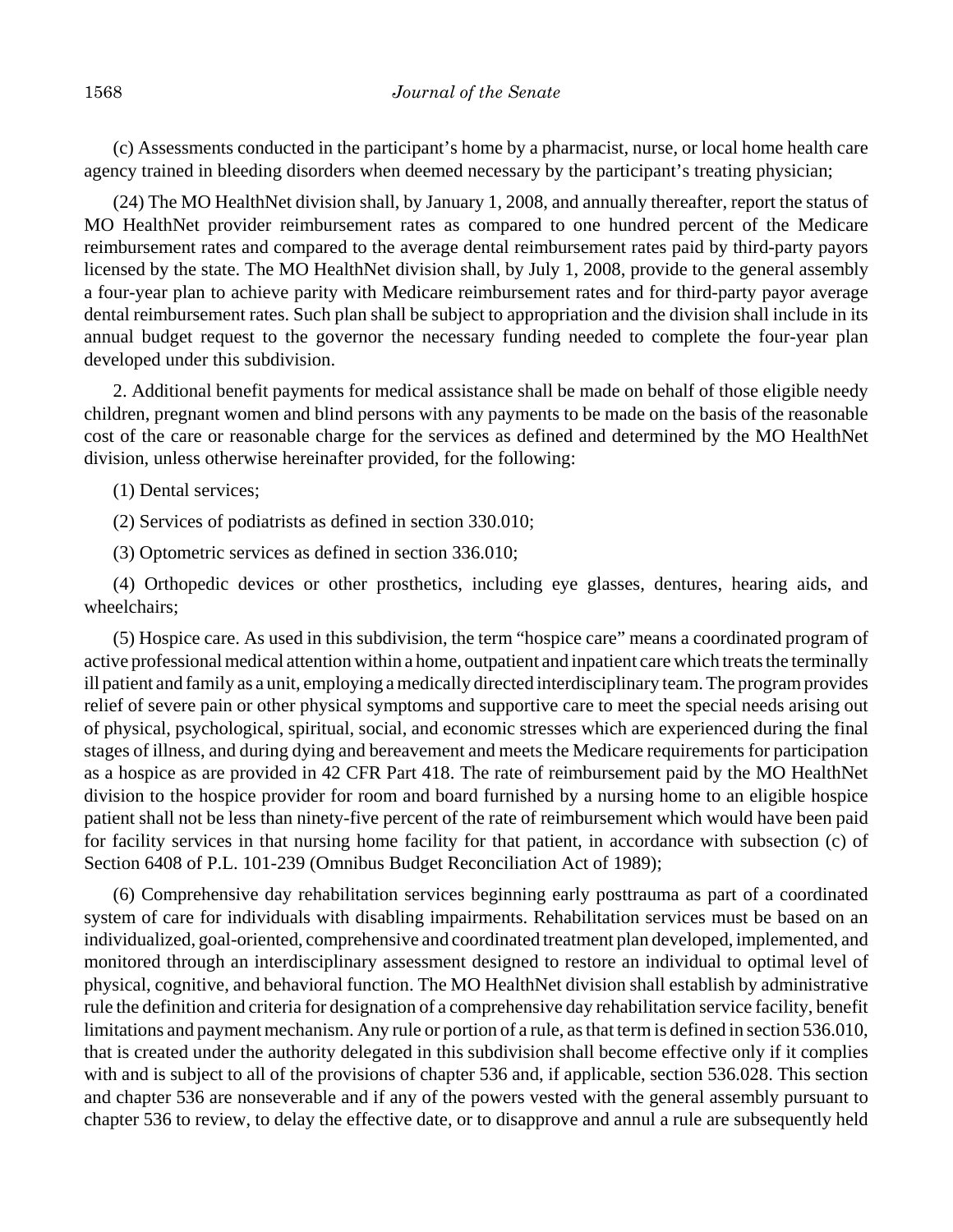unconstitutional, then the grant of rulemaking authority and any rule proposed or adopted after August 28, 2005, shall be invalid and void.

3. The MO HealthNet division may require any participant receiving MO HealthNet benefits to pay part of the charge or cost until July 1, 2008, and an additional payment after July 1, 2008, as defined by rule duly promulgated by the MO HealthNet division, for all covered services except for those services covered under subdivisions (14) and (15) of subsection 1 of this section and sections 208.631 to 208.657 to the extent and in the manner authorized by Title XIX of the federal Social Security Act (42 U.S.C. Section 1396, et seq.) and regulations thereunder. When substitution of a generic drug is permitted by the prescriber according to section 338.056, and a generic drug is substituted for a name-brand drug, the MO HealthNet division may not lower or delete the requirement to make a co-payment pursuant to regulations of Title XIX of the federal Social Security Act. A provider of goods or services described under this section must collect from all participants the additional payment that may be required by the MO HealthNet division under authority granted herein, if the division exercises that authority, to remain eligible as a provider. Any payments made by participants under this section shall be in addition to and not in lieu of payments made by the state for goods or services described herein except the participant portion of the pharmacy professional dispensing fee shall be in addition to and not in lieu of payments to pharmacists. A provider may collect the co-payment at the time a service is provided or at a later date. A provider shall not refuse to provide a service if a participant is unable to pay a required payment. If it is the routine business practice of a provider to terminate future services to an individual with an unclaimed debt, the provider may include uncollected copayments under this practice. Providers who elect not to undertake the provision of services based on a history of bad debt shall give participants advance notice and a reasonable opportunity for payment. A provider, representative, employee, independent contractor, or agent of a pharmaceutical manufacturer shall not make co-payment for a participant. This subsection shall not apply to other qualified children, pregnant women, or blind persons. If the Centers for Medicare and Medicaid Services does not approve the Missouri MO HealthNet state plan amendment submitted by the department of social services that would allow a provider to deny future services to an individual with uncollected co-payments, the denial of services shall not be allowed. The department of social services shall inform providers regarding the acceptability of denying services as the result of unpaid co-payments.

4. The MO HealthNet division shall have the right to collect medication samples from participants in order to maintain program integrity.

5. Reimbursement for obstetrical and pediatric services under subdivision (6) of subsection 1 of this section shall be timely and sufficient to enlist enough health care providers so that care and services are available under the state plan for MO HealthNet benefits at least to the extent that such care and services are available to the general population in the geographic area, as required under subparagraph  $(a)(30)(A)$ of 42 U.S.C. Section 1396a and federal regulations promulgated thereunder.

6. Beginning July 1, 1990, reimbursement for services rendered in federally funded health centers shall be in accordance with the provisions of subsection 6402(c) and Section 6404 of P.L. 101-239 (Omnibus Budget Reconciliation Act of 1989) and federal regulations promulgated thereunder.

7. Beginning July 1, 1990, the department of social services shall provide notification and referral of children below age five, and pregnant, breast-feeding, or postpartum women who are determined to be eligible for MO HealthNet benefits under section 208.151 to the special supplemental food programs for women, infants and children administered by the department of health and senior services. Such notification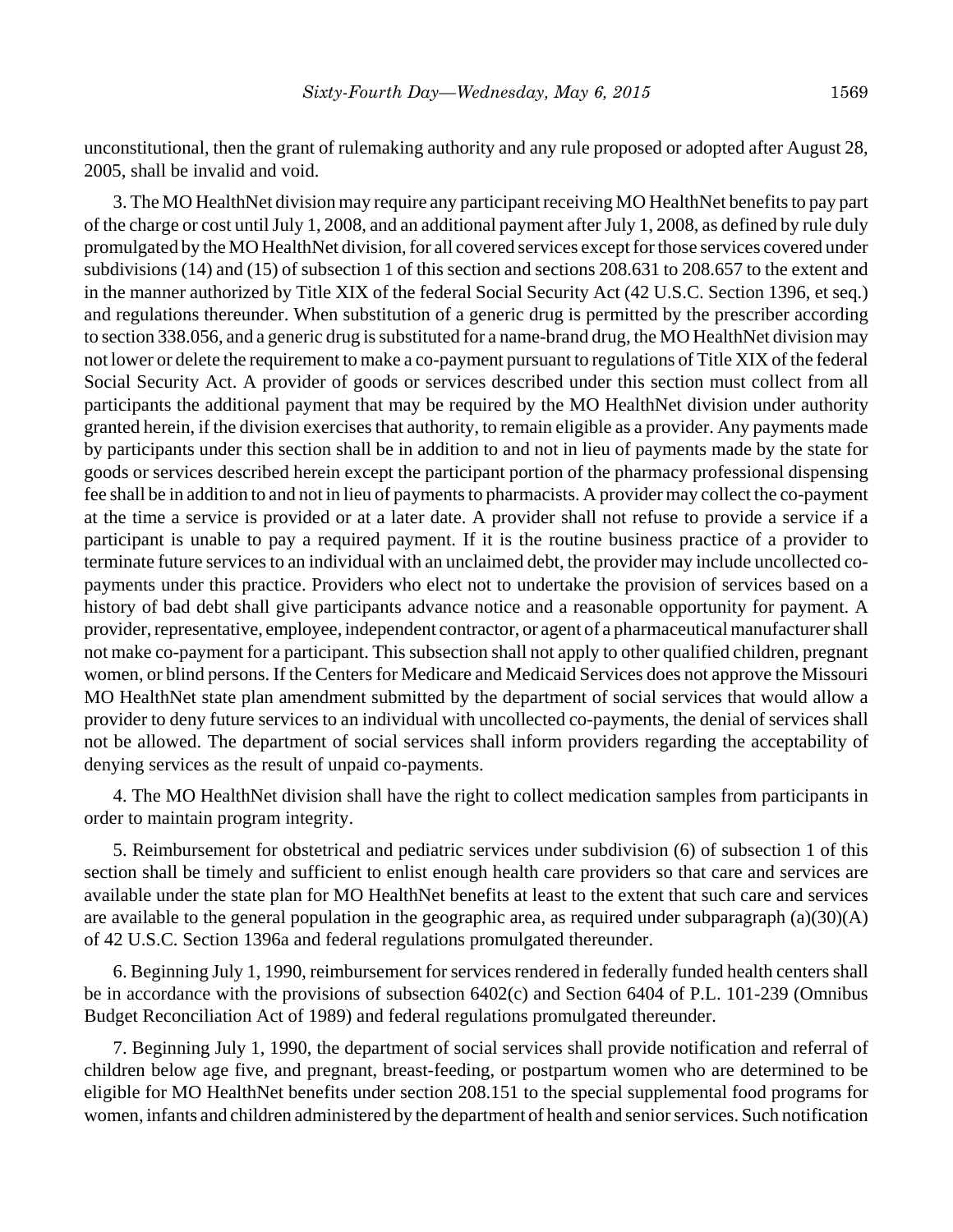and referral shall conform to the requirements of Section 6406 of P.L. 101-239 and regulations promulgated thereunder.

8. Providers of long-term care services shall be reimbursed for their costs in accordance with the provisions of Section 1902 (a)(13)(A) of the Social Security Act, 42 U.S.C. Section 1396a, as amended, and regulations promulgated thereunder.

9. Reimbursement rates to long-term care providers with respect to a total change in ownership, at arm's length, for any facility previously licensed and certified for participation in the MO HealthNet program shall not increase payments in excess of the increase that would result from the application of Section 1902  $(a)(13)(C)$  of the Social Security Act, 42 U.S.C. Section 1396a  $(a)(13)(C)$ .

10. The MO HealthNet division, may enroll qualified residential care facilities and assisted living facilities, as defined in chapter 198, as MO HealthNet personal care providers.

11. Any income earned by individuals eligible for certified extended employment at a sheltered workshop under chapter 178 shall not be considered as income for purposes of determining eligibility under this section.

**12. Subject to appropriations, providers of behavioral, social, and psychophysiological services for the prevention, treatment, or management of physical health problems shall be reimbursed utilizing the behavior assessment and intervention reimbursement codes 96150 to 96154 or their successor codes under the Current Procedural Terminology (CPT) coding system. Providers eligible for such reimbursement shall include psychologists.**"; and

Further amend said bill by amending the title, enacting clause, and intersectional references accordingly.

## HOUSE AMENDMENT NO. 9

Amend House Committee Substitute for Senate Committee Substitute for Senate Bill No. 380, Page 15, Section 301.142, Line 217, by inserting immediately after said line the following:

"**Section 1. No recommendation for a wage rate for any personal care attendant, as defined in section 208.900(6), shall be implemented unless there are specific annual appropriations made by the general assembly to fund such wage rate recommendations."; and Further amend said bill** by amending the title, enacting clause, and intersectional references accordingly.

## HOUSE AMENDMENT NO. 1 TO HOUSE AMENDMENT NO. 11

Amend House Amendment No. 11 to House Committee Substitute for Senate Committee Substitute for Senate Bill No. 380, Page 1, Line 30, by deleting the words "**and certifications**"; and

Further amend said bill by amending the title, enacting clause, and intersectional references accordingly.

## HOUSE AMENDMENT NO. 11

Amend House Committee Substitute for Senate Committee Substitute for Senate Bill No. 380, Page 9, Section 192.926, Line 47, by inserting immediately after said line the following:

"**197.600. 1. For purposes of this section, the term "pain management clinic" shall mean a privately owned clinic, facility, or office in which health care providers provide chronic nonmalignant pain treatment through pharmacotherapy to a majority of its patients for ninety days or more in a twelve-month period or a privately owned clinic, facility, or office which advertises in any medium**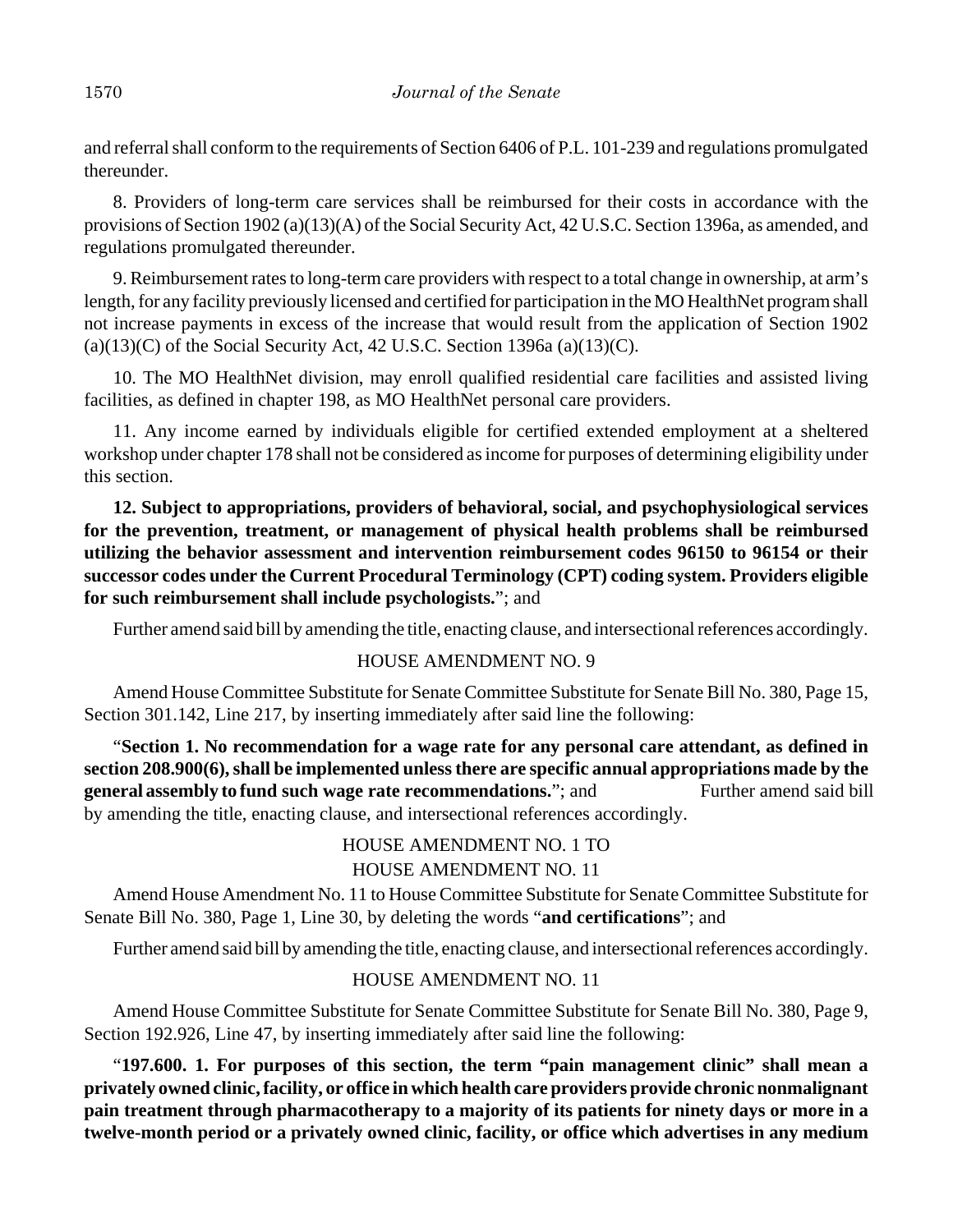**for chronic pain management services through pharmacotherapy. Chronic nonmalignant pain treatment through pharmacotherapy shall not include, and shall not be construed to include, surgical or obstetrical anesthesia services, postoperative pain control, or interventional pain management procedures and techniques. For purposes of determining if a clinic, facility, or office qualifies as a pain management clinic under this section, the entire clinic, facility, or office caseload of patients who received health care services from all physicians, advanced practice registered nurses, physician assistants, and assistant physicians who serve in the clinic, facility, or office shall be counted.**

**2. No owner or employee of a pain management clinic shall have previously been denied or had a restricted license to prescribe, dispense, administer, supply, or sell a controlled substance or been subject to disciplinary action by any licensing entity for conduct that was a result of inappropriately prescribing, dispensing, administering, supplying, or selling a controlled substance.**

**3. No pain management clinic as defined in this section shall operate in the state unless it has been issued a pain management clinic certificate by the department of health and senior services after a determination that the clinic meets the requirements of this section and any other requirements the department may require by regulation. Any pain management clinic operating on the effective date of this section shall have ninety days to obtain a certificate from the department.**

**4. The department of health and senior services shall promulgate rules and regulations to implement the provisions of this section pertaining to the operation and licensure of pain management clinics. Such rules and regulations shall include, but not be limited to:**

- **(1) The certification process and any required fees;**
- **(2) Required hours of operation;**
- **(3) Required licenses and certifications of staff and staffing levels;**
- **(4) Record keeping and patient chart requirements;**
- **(5) A requirement to participate in any prescription drug monitoring program in Missouri.**

**Any rule or portion of a rule, as that term is defined in section 536.010, that is created under the authority delegated in this section shall become effective only if it complies with and is subject to all of the provisions of chapter 536 and, if applicable, section 536.028. This section and chapter 536 are nonseverable, and if any of the powers vested with the general assembly pursuant to chapter 536 to review, to delay the effective date, or to disapprove and annul a rule are subsequently held unconstitutional, then the grant of rulemaking authority and any rule proposed or adopted after August 28, 2015, shall be invalid and void.**"; and

Further amend said bill, Page 15, Section 301.142, Line 217, by inserting immediately after said line the following:

" **Section 1. Certified music therapists who have completed the education and clinical training requirements established by the American Music Therapy Association and have passed the Certification Board for Music Therapists certification examination shall be deemed as licensed by the department of elementary and secondary education for the purposes of providing services to the first steps program under sections 160.900 to 160.925.**"; and

Further amend said bill by amending the title, enacting clause, and intersectional references accordingly.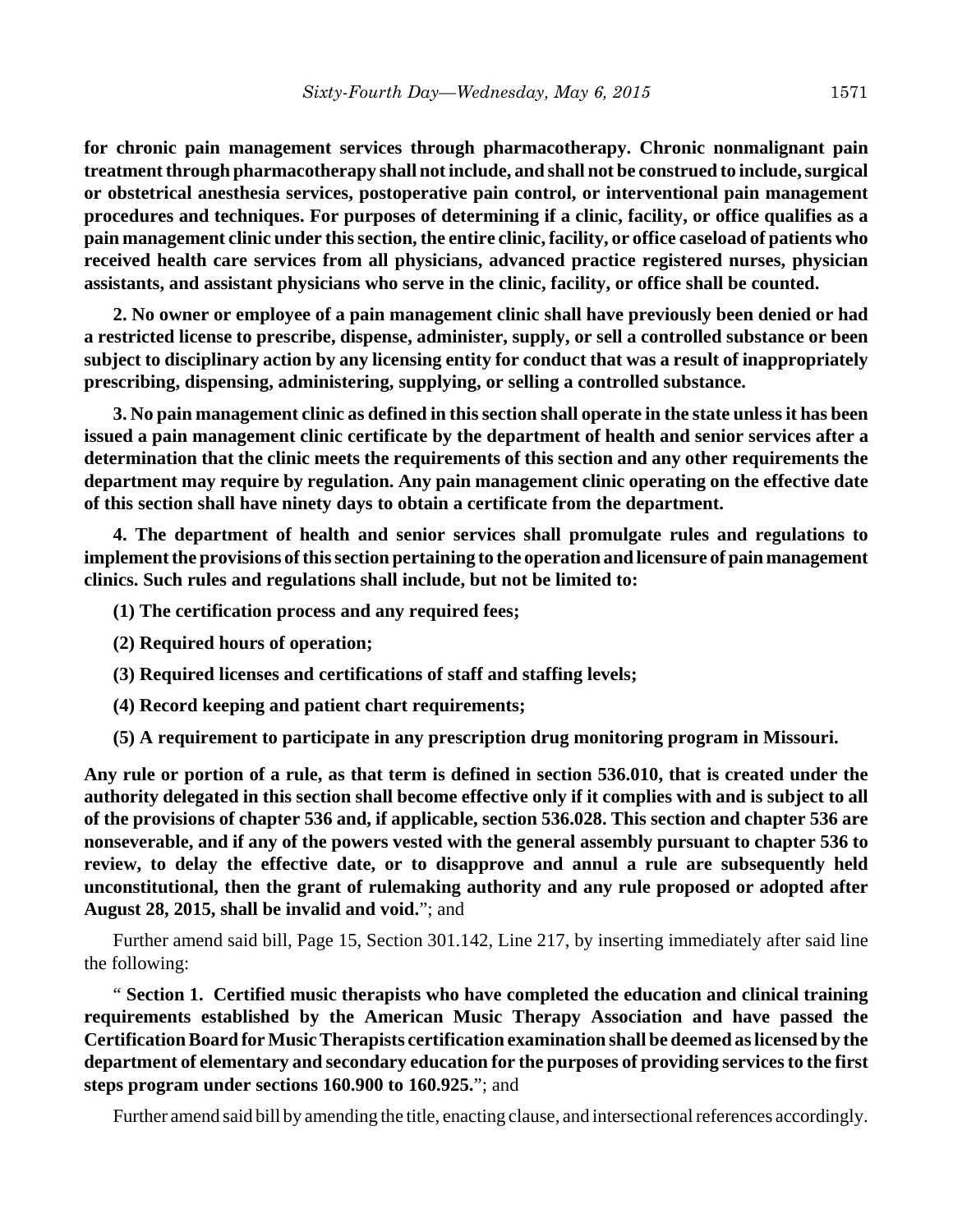#### HOUSE AMENDMENT NO. 12

Amend House Committee Substitute for Senate Committee Substitute for Senate Bill No. 380, Page 9, Section 192.926, Line 47, by inserting after all of said section and line the following:

"**208.065. 1. No later than January 1, 2016, the department of social services shall procure and enter into a competitively bid contract with a contractor to provide verification of initial and ongoing eligibility data for assistance under the supplemental nutrition assistance program (SNAP); temporary assistance for needy families (TANF) program; child care assistance program; and MO HealthNet program. The contractor shall conduct data matches using the name, date of birth, address, Social Security number of each applicant and recipient, and additional data provided by the applicant or recipient relevant to eligibility against public records and other data sources to verify eligibility data.**

**2. The contractor shall evaluate the income, resources, and assets of each applicant and recipient no less than quarterly. In addition to quarterly eligibility data verification, the contractor shall identify on a monthly basis any program participants who have died, moved out of state, or have been incarcerated longer than ninety days.**

**3. The contractor, upon completing an eligibility data verification of an applicant or recipient, shall notify the department of the results, except that the contractor shall not verify the eligibility data of persons residing in long-term care facilities whose income and resources were at or below the applicable financial eligibility standards at the time of their last review. Within twenty business days of such notification, the department shall make an eligibility determination. The department shall retain final authority over eligibility determinations. The contractor shall keep a record of all eligibility data verifications communicated to the department.**

**4. Within thirty days of the end of each calendar year, the department and contractor shall file a joint report on a yearly basis to the governor, the speaker of the house of representatives, and the president pro tempore of the senate. The report shall include, but shall not be limited to, the number of applicants and recipients determined ineligible for assistance programs based on the eligibility data verification by the contractor and the stated reasons for the determination of ineligibility by the department.**"; and

Further amend said bill by amending the title, enacting clause, and intersectional references accordingly.

### HOUSE AMENDMENT NO. 13

Amend House Committee Substitute for Senate Committee Substitute for Senate Bill No. 380, Page 9, Section 192.926, Line 47, by inserting after all of said section and line the following:

"208.670. 1. As used in this section, these terms shall have the following meaning:

(1) "Provider", any provider of medical services and mental health services, including all other medical disciplines;

(2) "Telehealth", the use of medical information exchanged from one site to another via electronic communications to improve the health status of a patient.

2. The department of social services, in consultation with the departments of mental health and health and senior services, shall promulgate rules governing the practice of telehealth in the MO HealthNet program. Such rules shall address, but not be limited to, appropriate standards for the use of telehealth,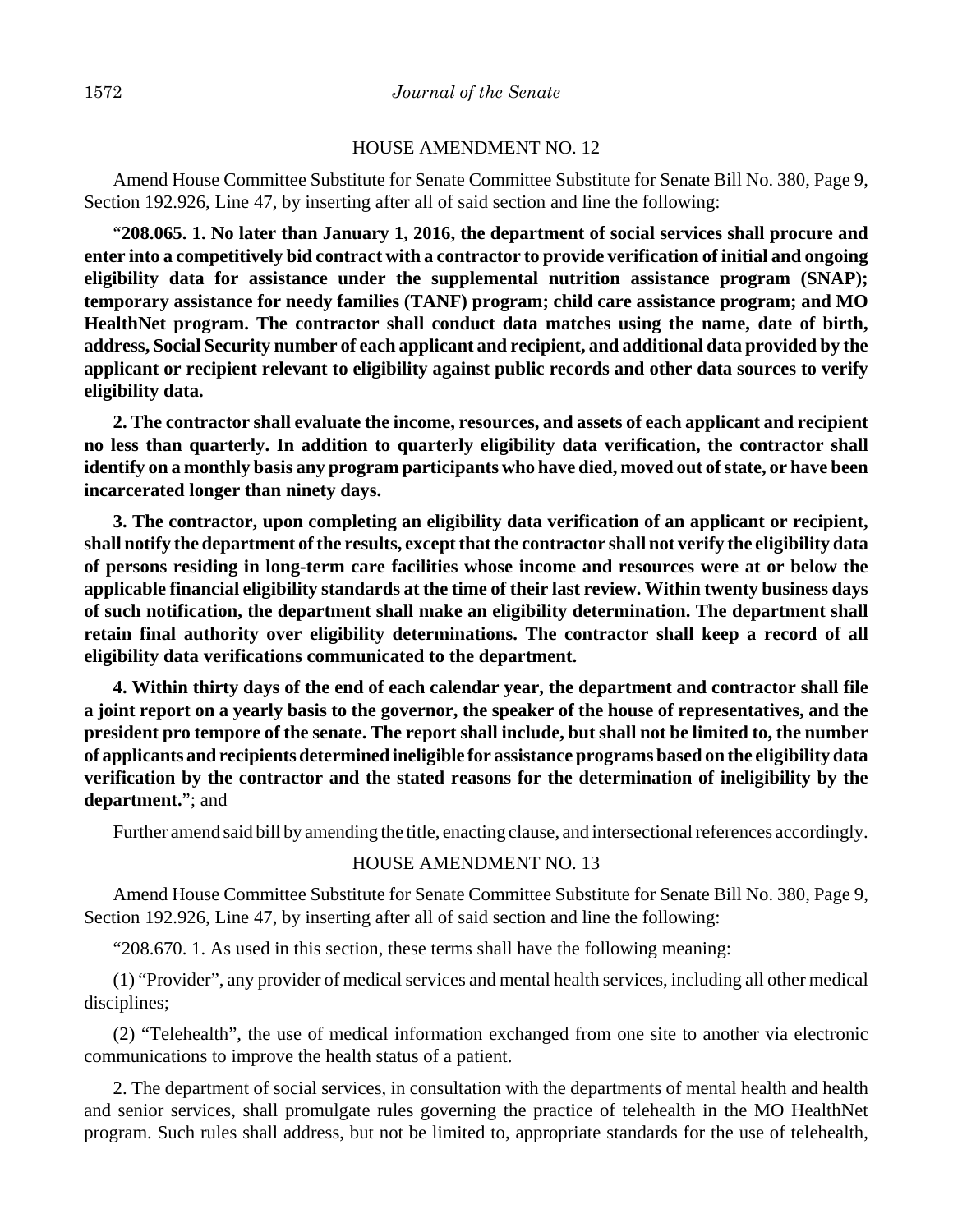certification of agencies offering telehealth, and payment for services by providers. Telehealth providers shall be required to obtain patient consent before telehealth services are initiated and to ensure confidentiality of medical information.

3. Telehealth may be utilized to service individuals who are qualified as MO HealthNet participants under Missouri law. Reimbursement for such services shall be made in the same way as reimbursement for in-person contacts.

**4. The provisions of section 208.671 shall apply to the use of asynchronous store-and-forward technology in the practice of telehealth.**

**208.671. 1. As used in this section and section 208.673, the following terms shall mean:**

**(1) "Asynchronous store-and-forward", the transfer of a patient's clinically important digital samples, such as still images, videos, audio, and text files, and relevant data from an originating site through the use of a camera or similar recording device that stores digital samples that are forwarded via telecommunication to a distant site for consultation by a consulting provider without requiring the simultaneous presence of the patient and the patient's treating provider;**

**(2) "Asynchronous store-and-forward technology", cameras or other recording devices that store images which may be forwarded via telecommunication devices at a later time;**

**(3) "Consultation", a type of evaluation and management service as defined by the most recent edition of the Current Procedural Terminology published annually by the American Medical Association;**

**(4) "Consulting provider", a provider who, upon referral by the treating provider, evaluates a patient and appropriate medical data or images delivered through asynchronous store-and-forward technology. If a consulting provider is unable to render an opinion due to insufficient information, the consulting provider may request additional information to facilitate the rendering of an opinion or decline to render an opinion;**

**(5) "Distant site", a site where the consulting provider is located at the time the consultation service is provided;**

**(6) "Originating site", the site where a MO HealthNet participant receiving services and such participant's treating provider are both physically located;**

**(7) "Provider", any provider of medical services, mental health services, or dental services, including all other medical disciplines, licensed in this state who has the authority to refer patients for medical services or mental health services within the scope of practice and licensure of the provider;**

**(8) "Telehealth", the same meaning as such term is defined in section 208.670. Telehealth shall include the use of asynchronous store-and-forward technology for orthopedics, dermatology, ophthalmology in cases of diabetic retinopathy, burn and wound care, and maternal-fetal medicine ultrasounds;**

**(9) "Treating provider", a provider who:**

**(a) Evaluates a patient;**

**(b) Determines the need for a consultation;**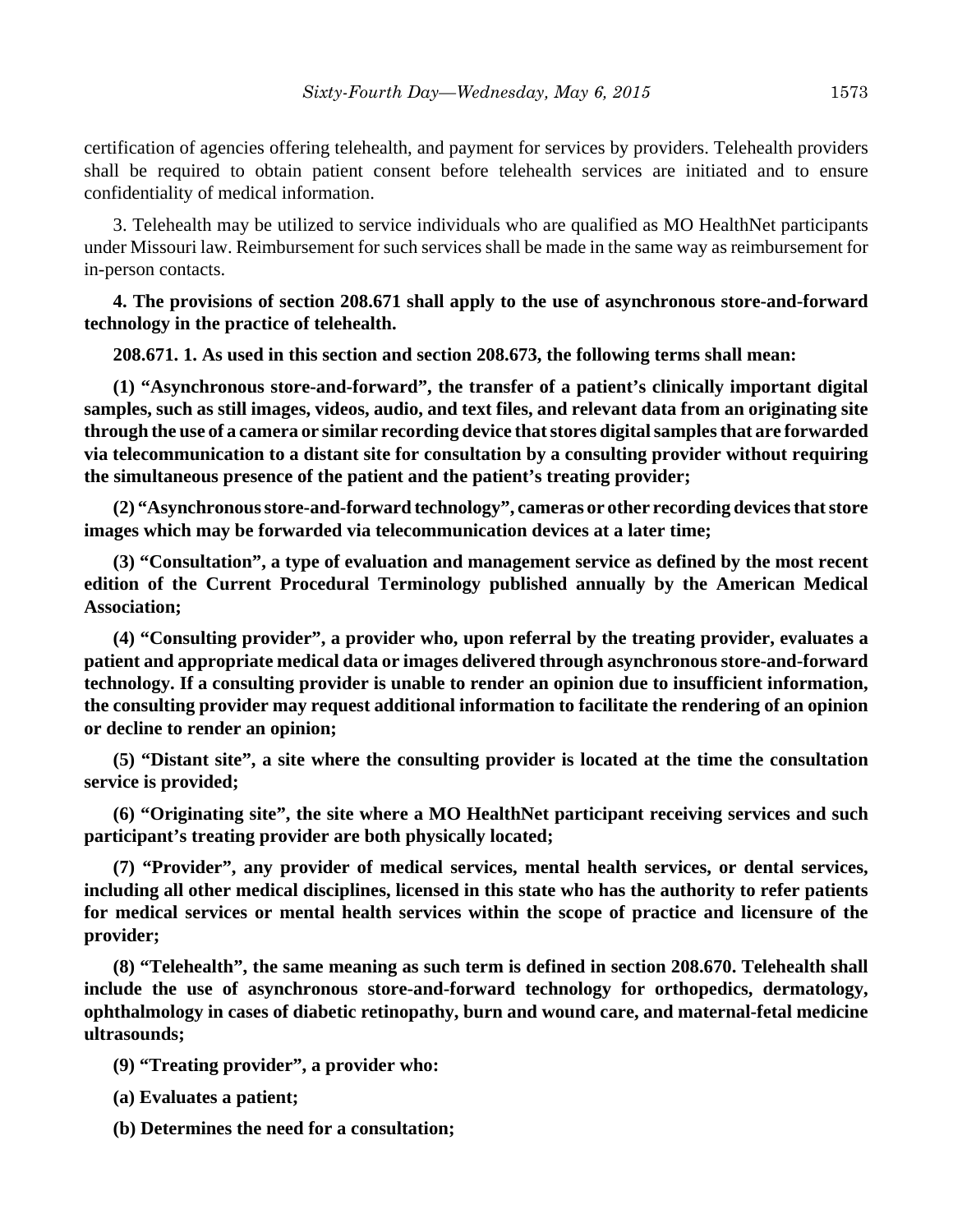**(c) Arranges the services of a consulting provider for the purpose of diagnosis and treatment;**

**(d) Provides or supplements the patient's history and provides pertinent physical examination findings and medical information to the consulting provider; and**

**(e) Is physically present in the same location as the patient during the time of the asynchronous store-and-forward services.**

**2. The department of social services, in consultation with the departments of mental health and health and senior services, shall promulgate rules governing the use of asynchronous store-andforward technology in the practice of telehealth in the MO HealthNet program. Such rules shall address, but not be limited to:**

**(1) Appropriate standards for the use of asynchronous store-and-forward technology in the practice of telehealth;**

**(2) Certification of agencies offering asynchronous store-and-forward technology in the practice of telehealth;**

**(3) Time lines for completion and communication of a consulting provider's consultation or opinion, or if the consulting provider is unable to render an opinion, time lines for communicating a request for additional information or that the consulting provider declines to render an opinion;**

**(4) Length of time digital files of such asynchronous store-and-forward services are to be maintained;**

**(5) Security and privacy of such digital files;**

**(6) Patient consent for asynchronous store-and-forward services; and**

**(7) Payment for services by providers; except that, consulting providers who decline to render an opinion shall not receive payment under this section unless and until an opinion is rendered.**

**Telehealth providers using asynchronous store-and-forward technology shall be required to obtain patient consent before asynchronous store-and-forward services are initiated and to ensure confidentiality of medical information.**

**3. Asynchronous store-and-forward technology in the practice of telehealth may be utilized to service individuals who are qualified as MO HealthNet participants under Missouri law. The total payment for both the treating provider and the consulting provider shall not exceed the payment for a face-to-face consultation of the same level.**

**4. The standard of care for the use of asynchronous store-and-forward technology in the practice of telehealth shall be the same as the standard of care for face-to-face care.**

**208.673. 1. There is hereby established the "Telehealth Services Advisory Committee" to advise the department of social services and propose rules regarding the coverage of telehealth services utilizing asynchronous store-and-forward technology.**

**2. The committee shall be comprised of the following members:**

**(1) The director of the MO HealthNet division, or the director's designee;**

**(2) The medical director of the MO HealthNet division;**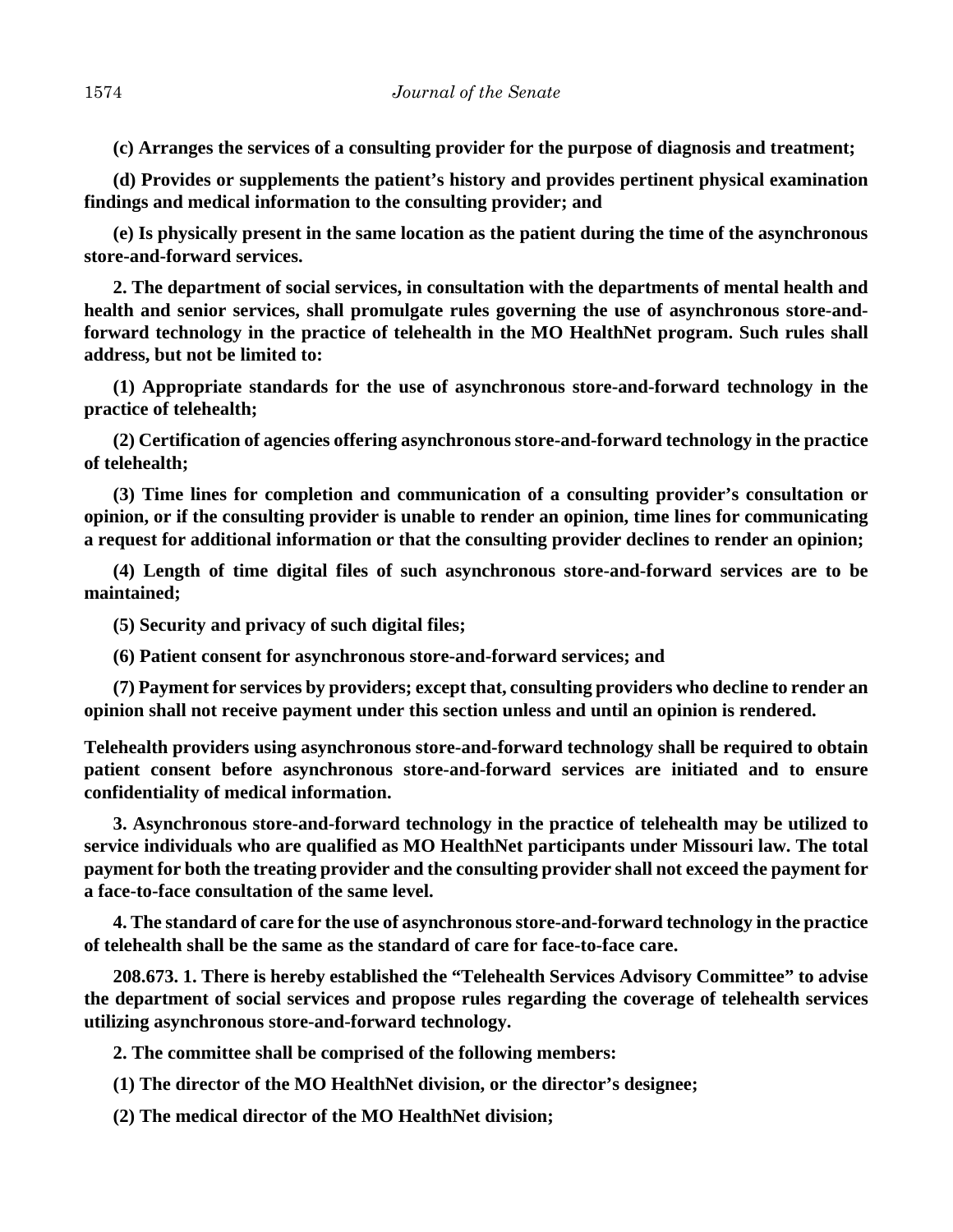**(3) A representative from a Missouri institution of higher education with expertise in telemedicine;**

**(4) A representative from the Missouri office of primary care and rural health;**

**(5) Two board-certified specialists licensed to practice medicine in this state;**

**(6) A representative from a hospital located in this state that utilizes telehealth medicine;**

**(7) A primary care provider from a federally qualified health center (FQHC) or rural health clinic; and**

**(8) A primary care provider from a rural setting other than from an FQHC or rural health clinic.**

**3. Members of the committee listed in subdivisions (3) to (8) of subsection 2 of this section shall be appointed by the governor, with the advice and consent of the senate. The first appointments to the committee shall consist of three members to serve three-year terms, two members to serve twoyear terms, and two members to serve one-year terms as designated by the governor. Each member of the committee shall serve for a term of three years thereafter.**

**4. Members of the committee shall not receive any compensation for their services but shall be reimbursed for any actual and necessary expenses incurred in the performance of their duties.**

**5. Any member appointed by the governor may be removed from office by the governor without cause. If there is a vacancy for any cause, the governor shall make an appointment to become effective immediately for the unexpired term.**

**6. Any rule or portion of a rule, as that term is defined in section 536.010, that is created under the authority delegated in this section shall become effective only if it complies with and is subject to all of the provisions of chapter 536 and, if applicable, section 536.028. This section and chapter 536 are nonseverable and if any of the powers vested with the general assembly pursuant to chapter 536 to review, to delay the effective date, or to disapprove and annul a rule are subsequently held unconstitutional, then the grant of rulemaking authority and any rule proposed or adopted after August 28, 2015, shall be invalid and void.**

**208.675. For purposes of the provision of telehealth services, the following individuals, licensed in Missouri, shall be considered eligible health care providers:**

**(1) Physicians, assistant physicians, and physician assistants;**

**(2) Advanced practice registered nurses;**

**(3) Dentists, oral surgeons, and dental hygienists under the supervision of a currently registered and licensed dentist;**

**(4) Psychologists and provisional licensees;**

**(5) Pharmacists;**

**(6) Speech, occupational, or physical therapists;**

- **(7) Clinical social workers;**
- **(8) Podiatrists;**
- **(9) Licensed professional counselors; or**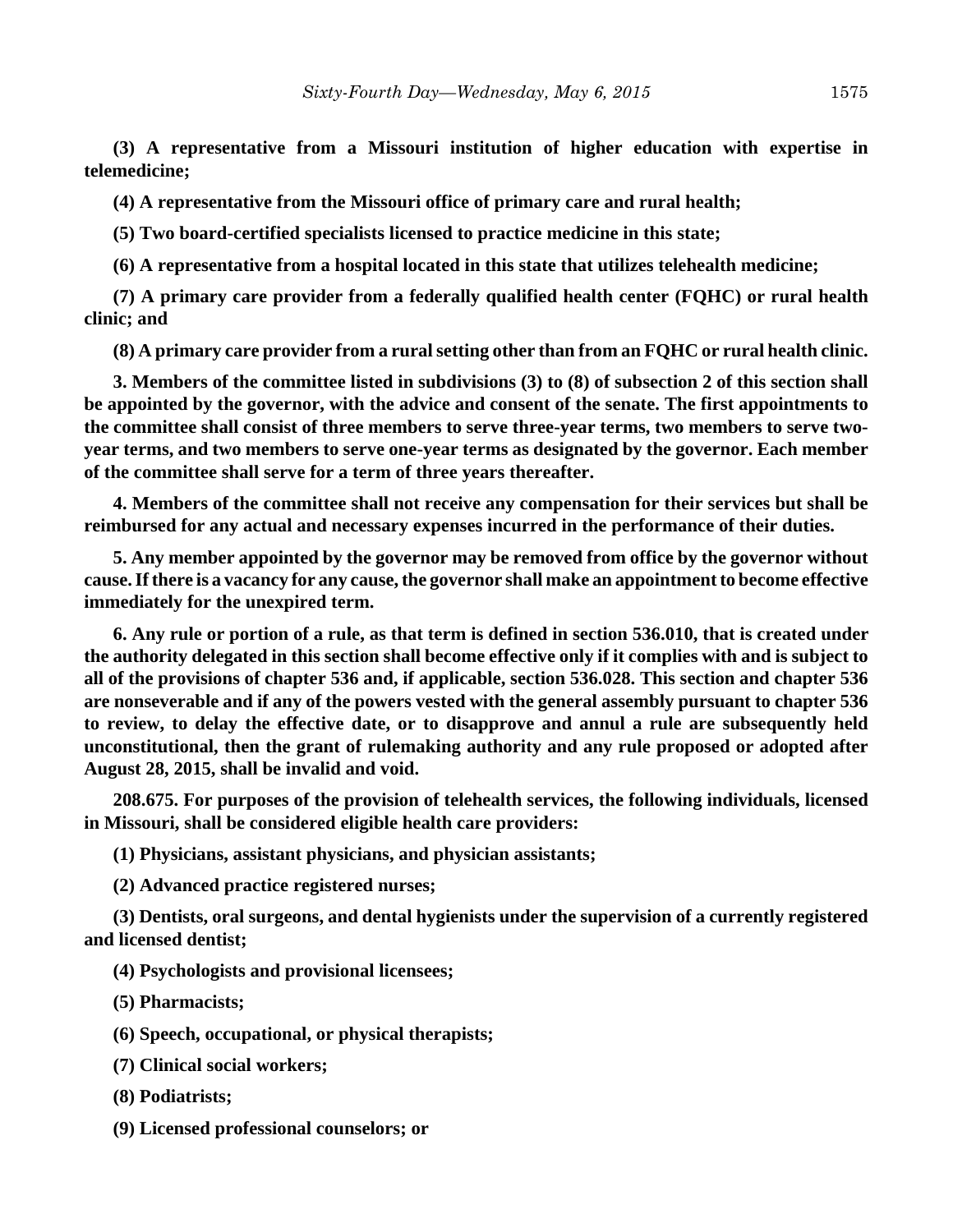**(10) Eligible health care providers under subdivisions (1) through (9) of this section practicing in a rural health clinic, federally qualified health center, or community mental health center.**

**208.677. 1. For purposes of the provision of telehealth services, the term "originating site" shall mean a telehealth site where the MO HealthNet participant receiving the telehealth service is located for the encounter, and the term "clinical staff" shall mean any health care provider licensed in this state. The originating site shall ensure immediate availability of clinical staff during a telehealth encounter if a participant requires assistance. No originating site for services or activities provided under section 208.686 shall be required to maintain immediate availability of on-site clinical staff during the telemonitoring services or activities. An originating site shall be one of the following locations:**

**(1) Office of a physician or health care provider;**

- **(2) Hospital;**
- **(3) Critical access hospital;**
- **(4) Rural health clinic;**
- **(5) Federally qualified health center;**
- **(6) Long-term care facility licensed under chapter 198;**
- **(7) Dialysis center;**
- **(8) Missouri state habilitation center or regional office;**
- **(9) Community mental health center;**
- **(10) Missouri state mental health facility;**
- **(11) Missouri state facility;**

**(12) Missouri residential treatment facility licensed by and under contract with the children's division (CD) that has a contract with the CD. Facilities shall have multiple campuses and have the ability to adhere to technology requirements. Only Missouri licensed psychiatrists, licensed psychologists, or provisionally licensed psychologists, and advanced practice registered nurses who are enrolled MO HealthNet providers shall be consulting providers at these locations;**

**(13) Comprehensive substance treatment and rehabilitation (CSTAR) program;**

**(14) School;**

**(15) The MO HealthNet recipient's home; or**

**(16) Clinical designated area in a pharmacy.**

**2. If the originating site is a school, the school shall obtain permission from the parent or guardian of any student receiving telehealth services prior to each provision of service.**

**208.686. 1. Subject to appropriations, the department shall establish a statewide program that permits reimbursement under the MO HealthNet program for home telemonitoring services. For the purposes of this section, "home telemonitoring service" shall mean a health care service that requires scheduled remote monitoring of data related to a patient's health and transmission of the data to a Utilization Review Accreditation Commission (URAC) accredited health call center.**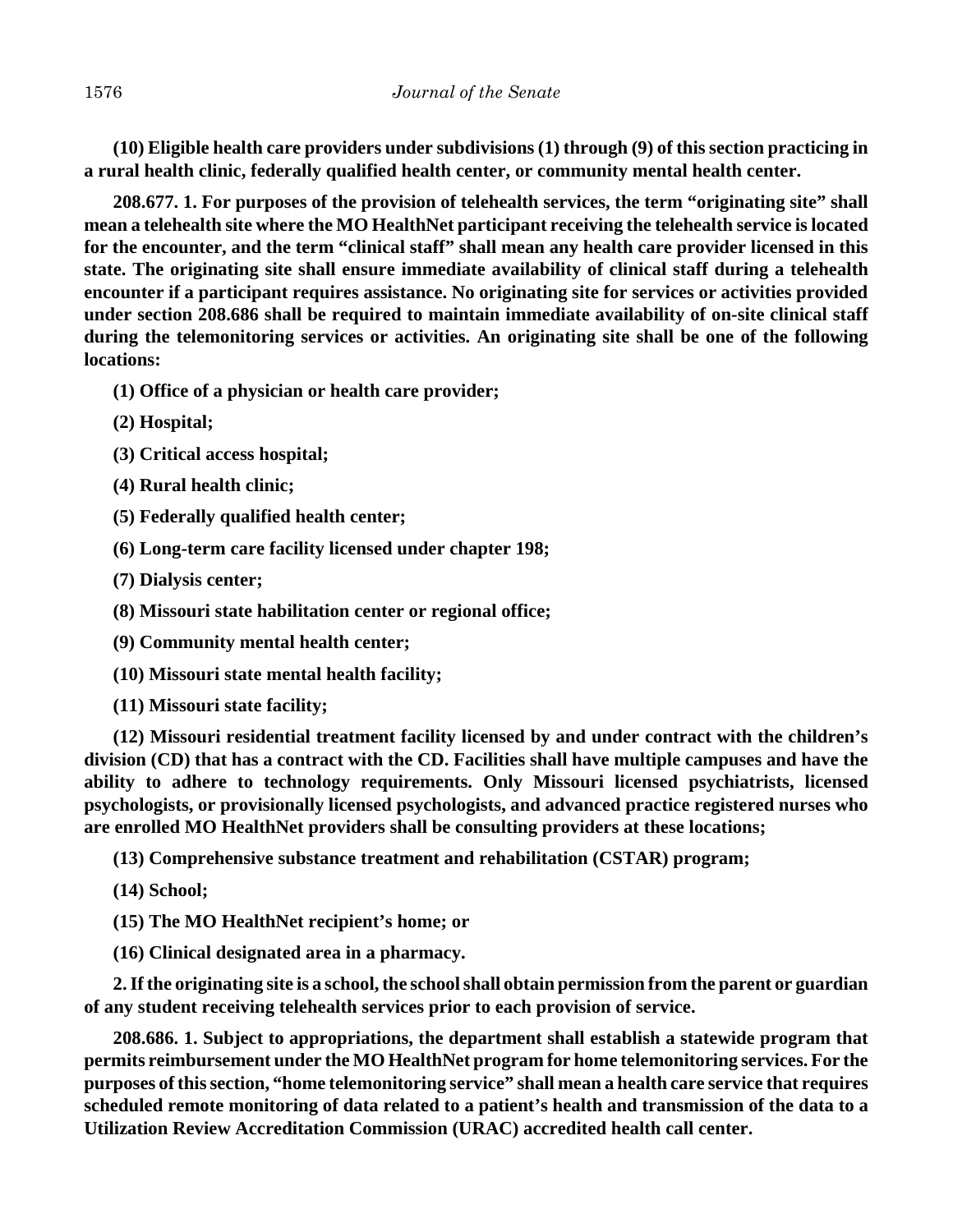- **2. The program shall:**
- **(1) Provide that home telemonitoring services are available only to persons who:**
- **(a) Are diagnosed with one or more of the following conditions:**
- **a. Pregnancy;**
- **b. Diabetes;**
- **c. Heart disease;**
- **d. Cancer;**
- **e. Chronic obstructive pulmonary disease;**
- **f. Hypertension;**
- **g. Congestive heart failure;**
- **h. Mental illness or serious emotional disturbance;**
- **i. Asthma;**
- **j. Myocardial infarction; or**
- **k. Stroke; and**

**(b) Exhibit two or more of the following risk factors:**

**a. Two or more hospitalizations in the prior twelve-month period;**

**b. Frequent or recurrent emergency department admissions;**

- **c. A documented history of poor adherence to ordered medication regimens;**
- **d. A documented history of falls in the prior six-month period;**

**e. Limited or absent informal support systems;**

**f. Living alone or being home alone for extended periods of time; or**

**g. A documented history of care access challenges;**

**(2) Ensure that clinical information gathered by a home health agency or hospital while providing home telemonitoring services is shared with the patient's physician; and**

**(3) Ensure that the program does not duplicate any disease management program services provided by MO HealthNet.**

**3. If, after implementation, the department determines that the program established under this section is not cost effective, the department may discontinue the program and stop providing reimbursement under the MO HealthNet program for home telemonitoring services.**

**4. The department shall determine whether the provision of home telemonitoring services to persons who are eligible to receive benefits under both the MO HealthNet and Medicare programs achieves cost savings for the Medicare program.**

**5. If, before implementing any provision of this section, the department determines that a waiver or authorization from a federal agency is necessary for implementation of that provision, the**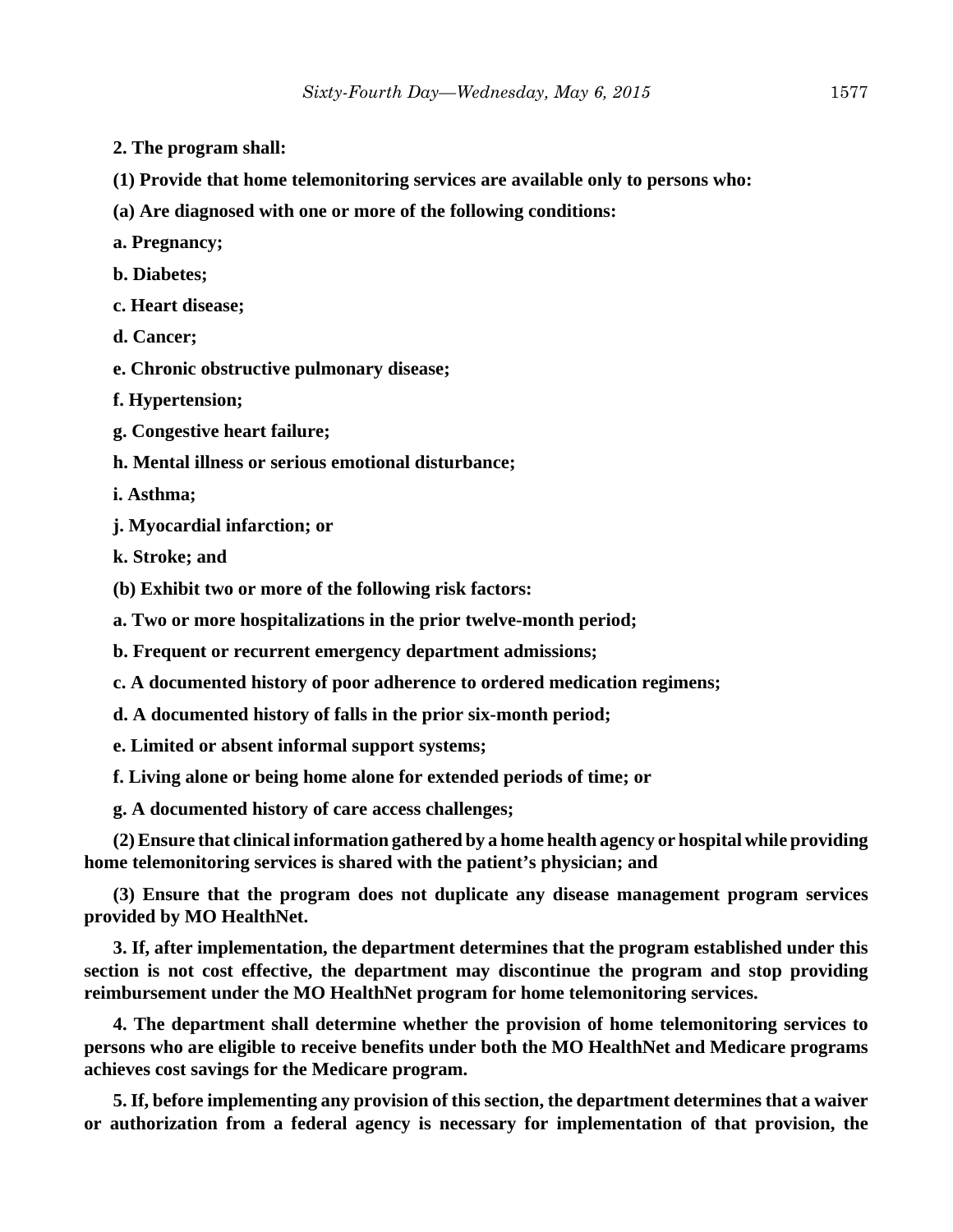**department shall request the waiver or authorization and may delay implementing that provision until the waiver or authorization is granted.**

**6. The department shall promulgate rules and regulations to implement the provisions of this section. Any rule or portion of a rule, as that term is defined in section 536.010, that is created under the authority delegated in this section shall become effective only if it complies with and is subject to all of the provisions of chapter 536 and, if applicable, section 536.028. This section and chapter 536 are nonseverable, and if any of the powers vested with the general assembly pursuant to chapter 536 to review, to delay the effective date, or to disapprove and annul a rule are subsequently held unconstitutional, then the grant of rulemaking authority and any rule proposed or adopted after August 28, 2015, shall be invalid and void.**"; and

Further amend said bill by amending the title, enacting clause, and intersectional references accordingly.

## HOUSE AMENDMENT NO. 14

Amend House Committee Substitute for Senate Committee Substitute for Senate Bill No. 380, Page 9, Section 192.926, Line 47, by inserting after all of said section and line the following:

"208.909. 1. Consumers receiving personal care assistance services shall be responsible for:

(1) Supervising their personal care attendant;

(2) Verifying wages to be paid to the personal care attendant;

(3) Preparing and submitting time sheets, signed by both the consumer and personal care attendant, to the vendor on a biweekly basis;

## (4) **Allowing the personal care attendant to use his or her telephone for the purpose of electronic visit verification (EVV) if such use does not add cost to the consumer;**

**(5)** Promptly notifying the department within ten days of any changes in circumstances affecting the personal care assistance services plan or in the consumer's place of residence;

**[**(5)**] (6)** Reporting any problems resulting from the quality of services rendered by the personal care attendant to the vendor. If the consumer is unable to resolve any problems resulting from the quality of service rendered by the personal care attendant with the vendor, the consumer shall report the situation to the department; and

**[**(6)**] (7)** Providing the vendor with all necessary information to complete required paperwork for establishing the employer identification number.

2. Participating vendors shall be responsible for:

(1) Collecting time sheets or reviewing reports of delivered services and certifying the accuracy thereof;

(2) The Medicaid reimbursement process, including the filing of claims and reporting data to the department as required by rule;

(3) Transmitting the individual payment directly to the personal care attendant on behalf of the consumer;

(4) Monitoring the performance of the personal care assistance services plan.

3. No state or federal financial assistance shall be authorized or expended to pay for services provided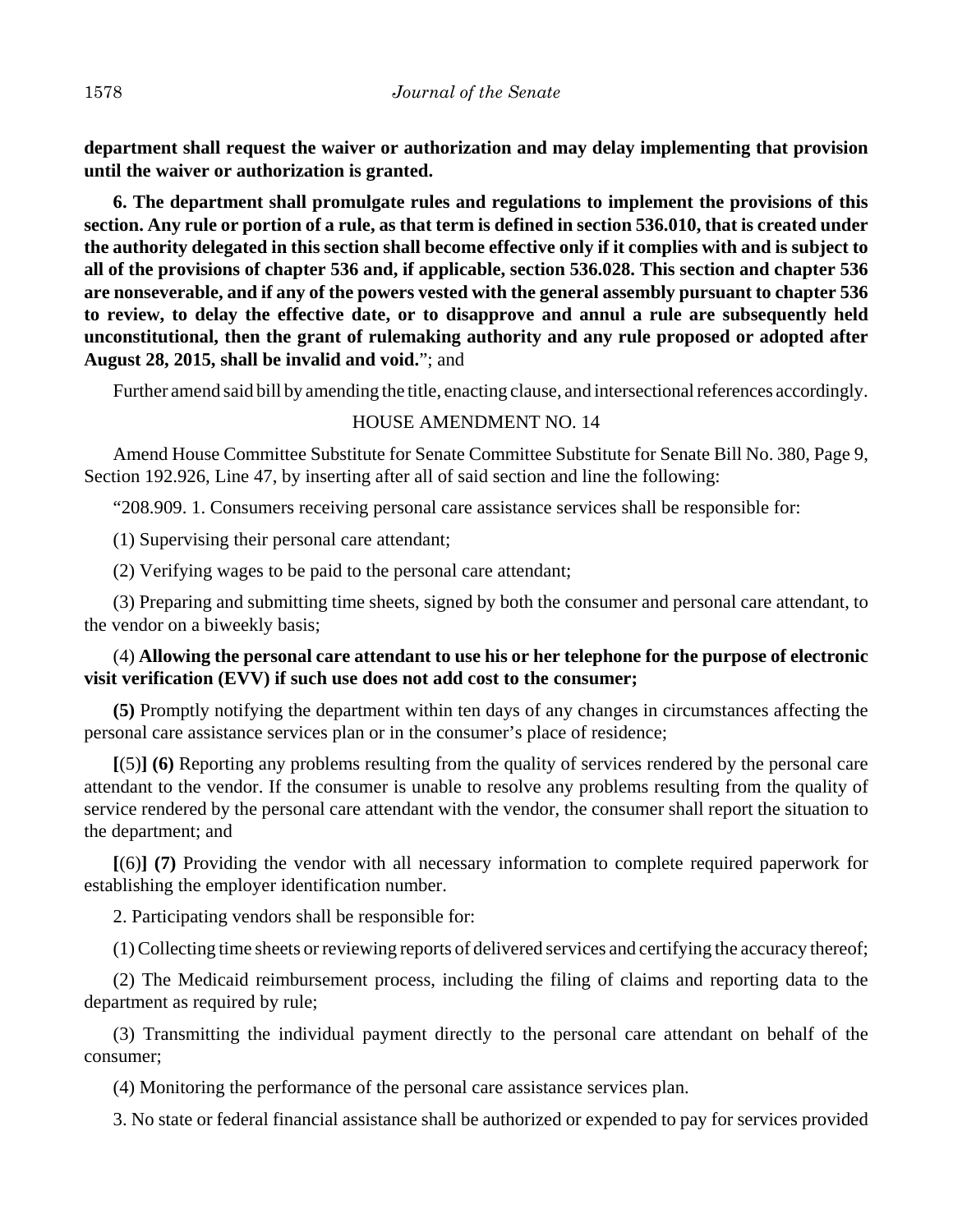to a consumer under sections 208.900 to 208.927, if the primary benefit of the services is to the household unit, or is a household task that the members of the consumer's household may reasonably be expected to share or do for one another when they live in the same household, unless such service is above and beyond typical activities household members may reasonably provide for another household member without a disability.

4. No state or federal financial assistance shall be authorized or expended to pay for personal care assistance services provided by a personal care attendant who is listed on any of the background check lists in the family care safety registry under sections 210.900 to 210.937, unless a good cause waiver is first obtained from the department in accordance with section 192.2495.

5. (1) All vendors shall, by July 1, **[**2015**] 2016**, have, maintain, and use **[**a telephone tracking**] an EVV** system for the purpose of reporting and verifying the delivery of consumer-directed services as authorized by the department of health and senior services or its designee. Use of such a system prior to July 1, **[**2015**] 2016**, shall be voluntary. The **[**telephone tracking**] EVV** system shall be used **[**to process payroll for employees and**]** for submitting claims for reimbursement to the MO HealthNet division. At a minimum, the **[**telephone tracking**] EVV** system shall:

(a) Record the exact date services are delivered;

(b) Record the exact time the services begin and exact time the services end;

(c) Verify **[**the telephone number from which the services are registered**] that the services are being delivered at the location where the consumer resides**;

(d) **[**Verify that the number from which the call is placed is a telephone number unique to the client;

(e)**]** Require a personal identification number unique to each personal care attendant;

**[**(f)**] (e)** Be capable of producing reports **[**of services delivered, tasks performed, client**] that at a minimum capture the consumer** identity, beginning and ending times of service and date of service in summary fashion that constitute adequate documentation of service**[**; and

(g) Be capable of producing reimbursement requests for consumer approval that assures accuracy and compliance with program expectations for both the consumer and vendor.

(2) The department of health and senior services, in collaboration with other appropriate agencies, including centers for independent living, shall establish telephone tracking system pilot projects, implemented in two regions of the state, with one in an urban area and one in a rural area. Each pilot project shall meet the requirements of this section and section 208.918. The department of health and senior services shall, by December 31, 2013, submit a report to the governor and general assembly detailing the outcomes of these pilot projects. The report shall take into consideration the impact of a telephone tracking system on the quality of the services delivered to the consumer and the principles of self-directed care.

(3)**] . (2)** As new technology becomes available, the department **[**may**] shall** allow use of a more advanced tracking system, **electronic or otherwise,** provided that such system is at least as capable of meeting the requirements of this subsection.

**[**(4)**] (3)** The department of health and senior services shall promulgate by rule the minimum necessary criteria of the **[**telephone tracking**] EVV** system. Any rule or portion of a rule, as that term is defined in section 536.010, that is created under the authority delegated in this section shall become effective only if it complies with and is subject to all of the provisions of chapter 536 and, if applicable, section 536.028.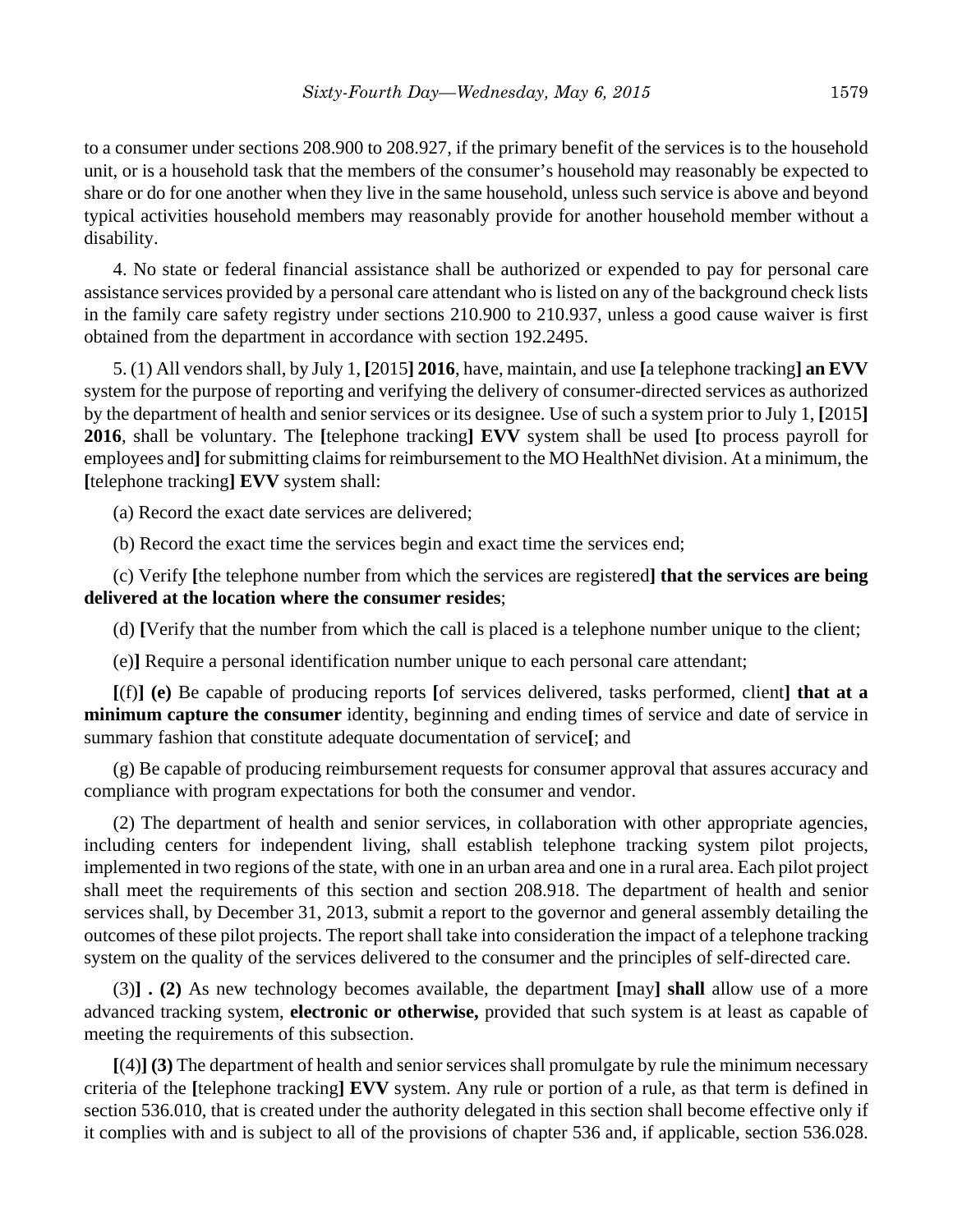This section and chapter 536 are nonseverable and if any of the powers vested with the general assembly pursuant to chapter 536 to review, to delay the effective date, or to disapprove and annul a rule are subsequently held unconstitutional, then the grant of rulemaking authority and any rule proposed or adopted after August 28, 2010, shall be invalid and void.

6. **[**In the event that a consensus between centers for independent living and representatives from the executive branch cannot be reached, the telephony report issued to the general assembly and governor shall include a minority report which shall detail those elements of substantial dissent from the main report.

7.**]** No interested party, including a center for independent living, shall be required to contract with any particular vendor or provider of **[**telephony**] EVV** services **[**nor bear the full cost of the pilot program**]**."; and

Further amend said bill, Page 15, Section 301.142, Line 217, by inserting after all of said section and line the following:

"660.023. 1. All in-home services provider agencies shall, by July 1, **[**2015**] 2016**, have, maintain, and use **[**a telephone tracking**] an electronic visit verification (EVV)** system for the purpose of reporting and verifying the delivery of home- and community-based services as authorized by the department of health and senior services or its designee. Use of such system prior to July 1, **[**2015**] 2016**, shall be voluntary. At a minimum, the **[**telephone tracking**] EVV** system shall:

(1) Record the exact date services are delivered;

(2) Record the exact time the services begin and exact time the services end;

(3) Verify **[**the telephone number from which the services were registered**] that services are being delivered at the location where the consumer resides**;

(4) **[**Verify that the number from which the call is placed is a telephone number unique to the client;

(5)**]** Require a personal identification number unique to each personal care attendant; and

**[**(6)**] (5)** Be capable of producing reports **[**of services delivered, tasks performed,**] that at a minimum capture** client identity, beginning and ending times of service and date of service in summary fashion that constitute adequate documentation of service.

2. The **[**telephone tracking**] EVV** system shall be used **[**to process payroll for employees and**]** for submitting claims for reimbursement to the MO HealthNet division.

3. The department of health and senior services shall promulgate by rule the minimum necessary criteria of the **[**telephone tracking**] EVV** system. Any rule or portion of a rule, as that term is defined in section 536.010, that is created under the authority delegated in this section shall become effective only if it complies with and is subject to all of the provisions of chapter 536 and, if applicable, section 536.028. This section and chapter 536 are nonseverable and if any of the powers vested with the general assembly pursuant to chapter 536 to review, to delay the effective date, or to disapprove and annul a rule are subsequently held unconstitutional, then the grant of rulemaking authority and any rule proposed or adopted after August 28, 2010, shall be invalid and void.

4. As new technology becomes available, the department **[**may**] shall** allow use of a more advanced tracking system, **electronic or otherwise,** provided that such system is at least as capable of meeting the requirements listed in subsection 1 of this section.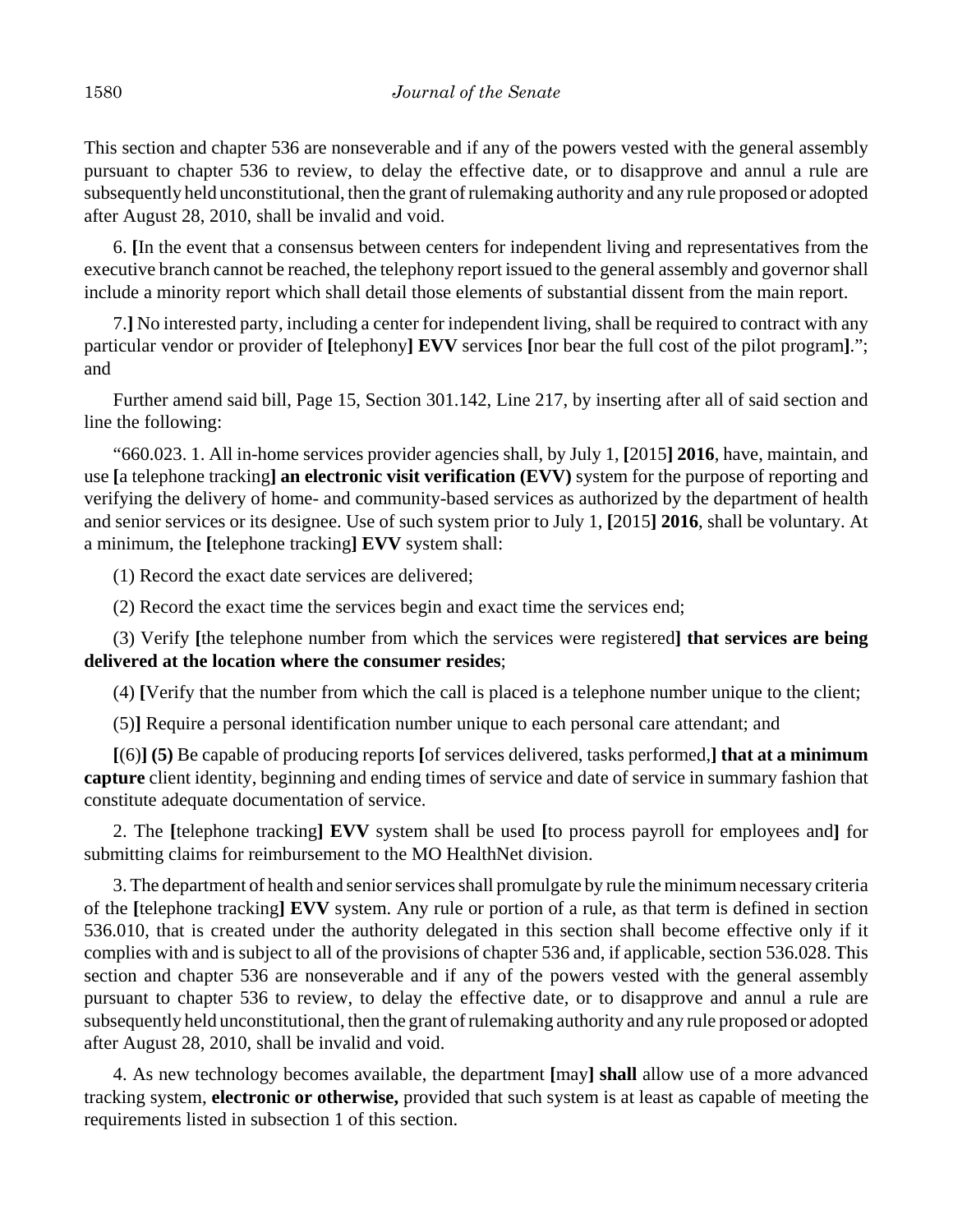5. The department of health and senior services, in collaboration with other appropriate agencies, including in-home services providers, shall establish telephone tracking system pilot projects, implemented in two regions of the state, with one in an urban area and one in a rural area. Each pilot project shall meet the requirements of this section. The department of health and senior services shall, by December 31, 2013, submit a report to the governor and general assembly detailing the outcomes of these pilot projects. The report shall take into consideration the impact of a telephone tracking system on the quality of the services delivered to the consumer and the principles of self-directed care.

6. In the event that a consensus between in-home service providers and representatives from the executive branch cannot be reached, the telephony report issued to the general assembly and governor shall include a minority report which will detail those elements of substantial dissent from the main report.

7. No interested party, including in-home service providers, shall be required to contract with any particular vendor or provider of **[**telephony**] EVV** services **[**nor bear the full cost of the pilot program**]**.

Section B. Because immediate action is necessary to ensure that home-based MO HealthNet participants receive necessary personal care assistance services, section 208.909 and 660.023 of section A of this act is deemed necessary for the immediate preservation of the public health, welfare, peace, and safety, and is hereby declared to be an emergency act within the meaning of the constitution, and section 208.909 and 660.023 of section A of this act shall be in full force and effect upon its passage and approval."; and

Further amend said bill by amending the title, enacting clause, and intersectional references accordingly.

In which the concurrence of the Senate is respectfully requested.

Also,

Mr. President: I am instructed by the House of Representatives to inform the Senate that the House has taken up and passed **HCS** for **SS** for **SCS** for **SB 174**, entitled:

An Act to repeal sections 70.210, 135.1150, and 135.1180, RSMo, and to enact in lieu thereof thirteen new sections relating to the Missouri Achieving a Better Life Experience program.

With House Amendment No. 1.

## HOUSE AMENDMENT NO. 1

Amend House Committee Substitute for Senate Substitute for Senate Committee Substitute for Senate Bill No. 174, Page 1, Section 70.210, Lines 1-10, by removing all of said section and lines from the bill; and

Further amend said bill, Pages 1-3, Section 135.1150, Lines 1-72, by removing all of said section and lines from the bill; and

Further amend said bill, Pages 3-5, Section 135.1180, Lines 1-75, by removing all of said section and lines from the bill; and

Further amend said bill by amending the title, enacting clause, and intersectional references accordingly.

In which the concurrence of the Senate is respectfully requested.

Also,

Mr. President: I am instructed by the House of Representatives to inform the Senate that the House has taken up and adopted **SCS** for **HB 403** and has taken up and passed **SCS** for **HB 403**.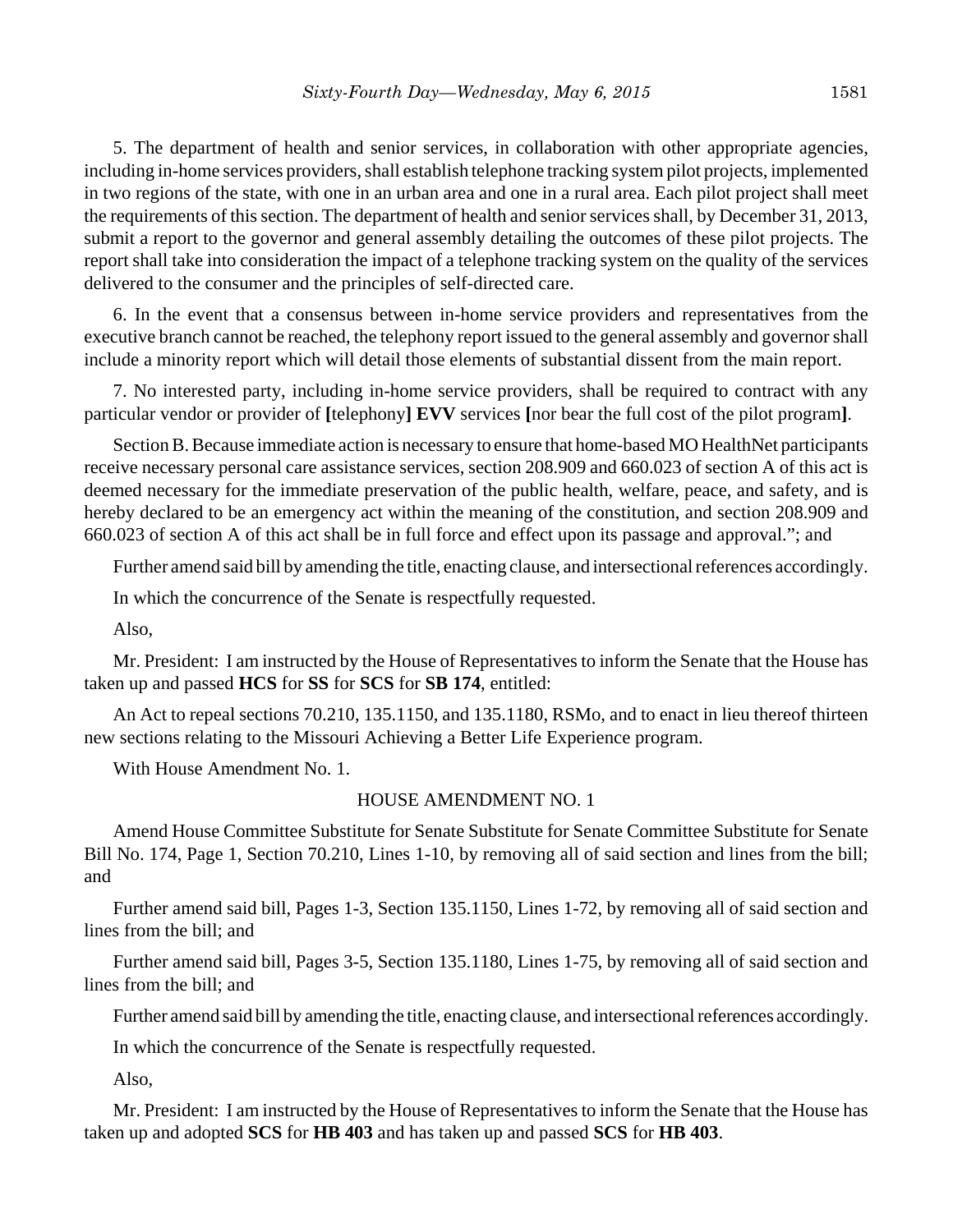Also,

Mr. President: I am instructed by the House of Representatives to inform the Senate that the House has taken up and adopted **SCS** for **HB 41** and has taken up and passed **SCS** for **HB 41**.

### **PRIVILEGED MOTIONS**

Senator Dempsey moved that the Senate refuse to concur in **HCS** for **SCS** for **SB 322**, as amended, and request the House to recede from its position or, failing to do so, grant the Senate a conference thereon, which motion prevailed.

Senator Sifton moved that **SB 164**, with **HCS**, be taken up for 3rd reading and final passage, which motion prevailed.

**HCS** for **SB 164**, entitled:

## HOUSE COMMITTEE SUBSTITUTE FOR SENATE BILL NO. 164

An Act to repeal sections 375.534, 375.1070, 375.1072, 376.370, 376.380, 376.670, 456.950, and 513.430, RSMo, and to enact in lieu thereof twelve new sections relating to financial transactions.

Was taken up.

Senator Sifton moved that **HCS** for **SB 164** be adopted, which motion prevailed by the following vote:

| YEAS—Senators |                 |            |         |         |        |             |         |
|---------------|-----------------|------------|---------|---------|--------|-------------|---------|
| <b>Brown</b>  | Chappelle-Nadal | Cunningham | Curls   | Dempsey | Dixon  | Emery       | Hegeman |
| Holsman       | Keaveny         | Kehoe      | Kraus   | LeVota  | Libla  | Munzlinger  | Nasheed |
| Onder         | Parson          | Pearce     | Richard | Riddle  | Romine | Sater       | Schaaf  |
| Schaefer      | Schatz          | Schmitt    | Schupp  | Sifton  | Silvey | Wallingford | Walsh   |
| Wasson        | Wieland-34      |            |         |         |        |             |         |

NAYS—Senators—None

Absent—Senators—None

Absent with leave—Senators—None

Vacancies—None

On motion of Senator Sifton, **HCS** for **SB 164** was read the 3rd time and passed by the following vote:

YEAS—Senators

| <b>Brown</b> | Chappelle-Nadal | Cunningham | Curls  | Dempsey | Dixon       | Emery      | Hegeman  |
|--------------|-----------------|------------|--------|---------|-------------|------------|----------|
| Holsman      | Keaveny         | Kehoe      | Kraus  | LeVota  | Libla       | Munzlinger | Onder    |
| Parson       | Pearce          | Richard    | Riddle | Romine  | Sater       | Schaaf     | Schaefer |
| Schatz       | Schmitt         | Schupp     | Sifton | Silvey  | Wallingford | Walsh      | Wasson   |
| Wieland-33   |                 |            |        |         |             |            |          |

NAYS—Senators—None

Absent—Senator Nasheed—1

Absent with leave—Senators—None

Vacancies—None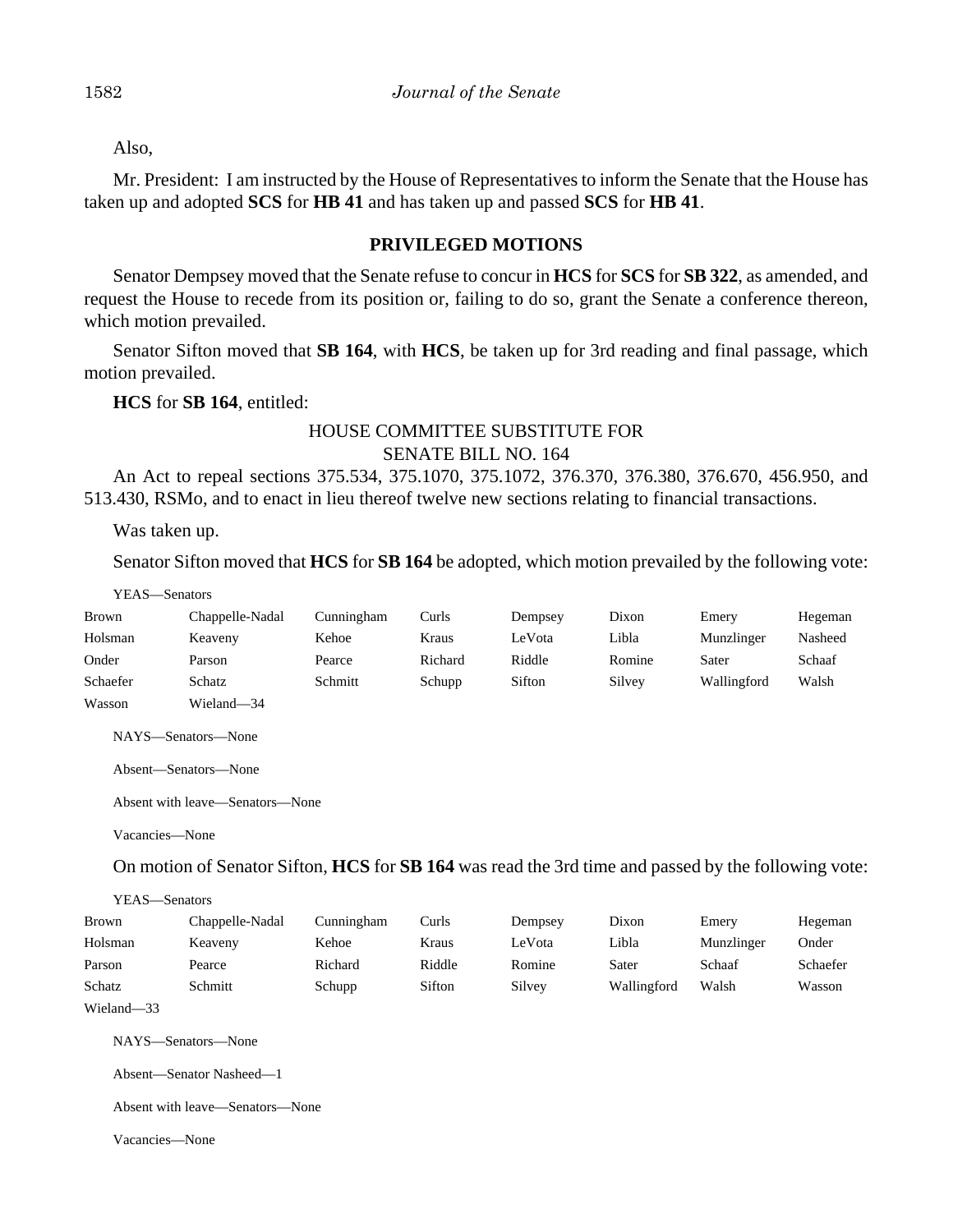The President declared the bill passed.

On motion of Senator Sifton, title to the bill was agreed to.

Senator Sifton moved that the vote by which the bill passed be reconsidered.

Senator Richard moved that motion lay on the table, which motion prevailed.

Bill ordered enrolled.

Senator Schatz moved that the Senate refuse to concur in **HCS** for **SB 221**, and request the House to recede from its position or, failing to do so, grant the Senate a conference thereon, and that the conferees be allowed to exceed the differences, which motion prevailed.

### **REPORTS OF STANDING COMMITTEES**

Senator Cunningham, Chairman of the Committee on Governmental Accountability and Fiscal Oversight, submitted the following reports:

Mr. President: Your Committee on Governmental Accountability and Fiscal Oversight, to which were referred **SCS** for **HB 1070** and **HCS** for **HB 137**, begs leave to report that it has considered the same and recommends that the bills do pass.

### **HOUSE BILLS ON THIRD READING**

**HB 799**, introduced by Representative Roeber, with **SCS**, entitled:

An Act to repeal section 478.463, RSMo, and to enact in lieu thereof one new section relating to the sixteenth judicial circuit.

Was taken up by Senator Dixon.

**SCS** for **HB 799**, entitled:

## SENATE COMMITTEE SUBSTITUTE FOR HOUSE BILL NO. 799

An Act to repeal sections 67.320, 476.083, 478.170, 478.191, 478.430, 478.433, 478.463, 478.740, 488.2206, and 600.042, RSMo, and to enact in lieu thereof fourteen new sections relating to judicial circuits.

Was taken up.

Senator Dixon moved that **SCS** for **HB 799** be adopted.

Senator Dixon offered **SS** for **SCS** for **HB 799**, entitled:

# SENATE SUBSTITUTE FOR SENATE COMMITTEE SUBSTITUTE FOR HOUSE BILL NO. 799

An Act to repeal sections 67.320, 476.083, 478.170, 478.191, 478.430, 478.433, 478.463, 478.740, 488.2206, and 600.042, RSMo, and to enact in lieu thereof fourteen new sections relating to judicial circuits.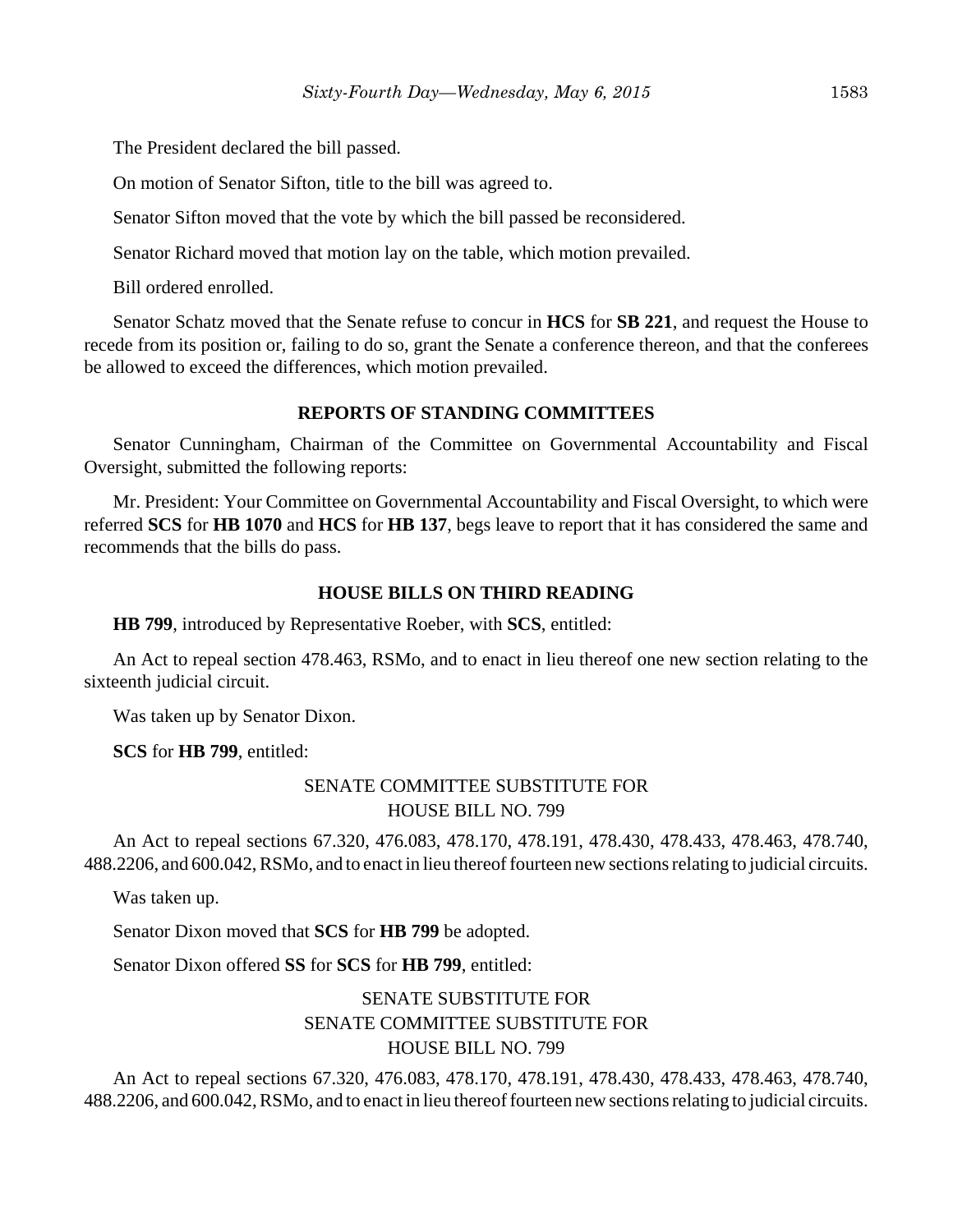Senator Dixon moved that the **SS** for **SCS** for **HB 799** be adopted.

Senator Dixon offered **SA 1**, which was read:

### SENATE AMENDMENT NO. 1

Amend Senate Substitute for Senate Committee Substitute for House Bill No. 799, Page 9, Section 488.2244, Line 25 of said page, by inserting after all of said line the following:

### "**5. The provisions of this section shall expire on August 28, 2025.**"; and

Further amend said bill, Page 11, Section 488.2257, Line 7 of said page, by inserting after all of said line the following:

### "**3. The provisions of this section shall expire on August 28, 2025.**".

Senator Dixon moved that the above amendment be adopted, which motion prevailed.

Senator Wasson offered **SA 2**:

### SENATE AMENDMENT NO. 2

Amend Senate Substitute for Senate Committee Substitute for House Bill No. 799, Page 3, Section 67.320, Line 6 of said page, by inserting after all of said line the following:

"211.393. 1. For purposes of this section, the following words and phrases mean:

(1) "County retirement plan", any public employees' defined benefit retirement plan established by law that provides retirement benefits to county or city employees, but not to include the county employees' retirement system as provided in sections 50.1000 to 50.1200;

(2) "Juvenile court employee", any person who is employed by a juvenile court in a position normally requiring one thousand hours or more of service per year;

(3) "Juvenile officer", any juvenile officer appointed pursuant to section 211.351;

(4) "Multicounty circuit", all other judicial circuits not included in the definition of a single county circuit;

(5) "Single county circuit", a judicial circuit composed of a single county of the first classification, including the circuit for the city of St. Louis;

(6) "State retirement plan", the public employees' retirement plan administered by the Missouri state employees' retirement system pursuant to chapter 104.

2. Juvenile court employees employed in a single county circuit shall be subject to the following provisions:

(1) The juvenile officer employed in such circuits on and prior to July 1, 1999, shall:

(a) Be state employees on that portion of their salary received from the state pursuant to section 211.381, and in addition be county employees on that portion of their salary provided by the county at a rate determined pursuant to section 50.640;

(b) Receive state-provided benefits, including retirement benefits from the state retirement plan, on that portion of their salary paid by the state and may participate as members in a county retirement plan on that portion of their salary provided by the county except any juvenile officer whose service as a juvenile court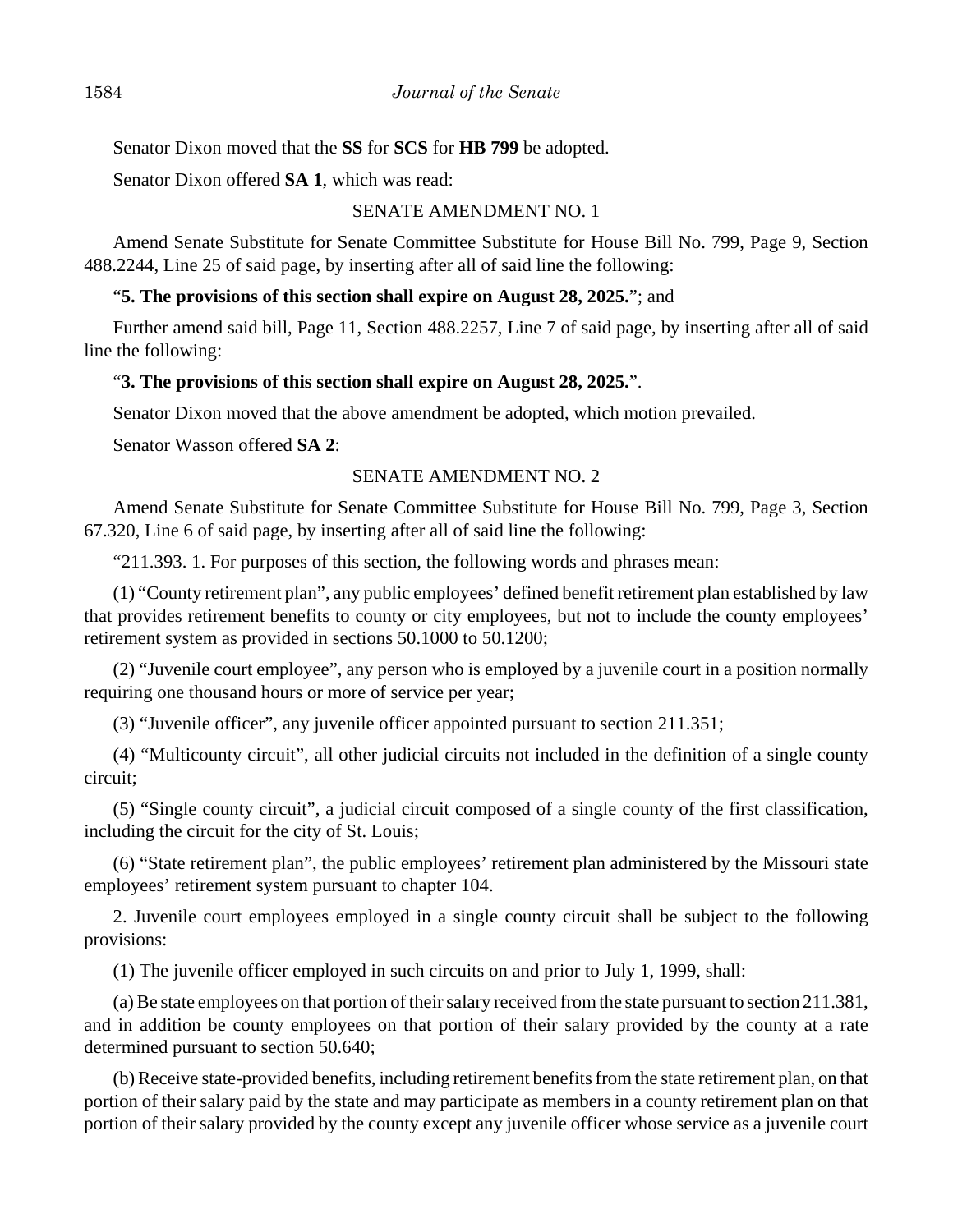officer is being credited based on all salary received from any source in a county retirement plan on June 30, 1999, shall not be eligible to receive state-provided benefits, including retirement benefits, or any creditable prior service as described in this section but shall continue to participate in such county retirement plan;

(c) Receive creditable prior service in the state retirement plan for service rendered as a juvenile court employee prior to July 1, 1999, to the extent they have not already received credit for such service in a county retirement plan on salary paid to them for such service, if such service was rendered in a single county circuit or a multicounty circuit; except that if the juvenile officer forfeited such credit in such county retirement plan prior to being eligible to receive creditable prior service under this paragraph, they may receive service under this paragraph;

(d) Receive creditable prior service pursuant to paragraph (c) of this subdivision even though they already have received credit for such creditable service in a county retirement plan if they elect to forfeit their creditable service from such plan in which case such plan shall transfer to the state retirement plan an amount equal to the actuarial accrued liability for the forfeited creditable service, determined as if the person were going to continue to be an active member of the county retirement plan, less the amount of any refunds of member contributions;

(e) Receive creditable prior service for service rendered as a juvenile court employee in a multicounty circuit in a position that was financed in whole or in part by a public or private grant, pursuant to the provisions of paragraph (e) of subdivision (1) of subsection 3 of this section;

(2) Juvenile officers who begin employment for the first time as a juvenile officer in a single county circuit on or after July 1, 1999, shall:

(a) Be county employees and receive salary from the county at a rate determined pursuant to section 50.640 subject to reimbursement by the state as provided in section 211.381; and

(b) Participate as members in the applicable county retirement plan subject to reimbursement by the state for the retirement contribution due on that portion of salary reimbursed by the state;

(3) All other juvenile court employees who are employed in a single county circuit on or after July 1, 1999:

(a) Shall be county employees and receive a salary from the county at a rate determined pursuant to section 50.640; and

(b) Shall, in accordance with their status as county employees, receive other county-provided benefits including retirement benefits from the applicable county retirement plan if such employees otherwise meet the eligibility requirements for such benefits;

(4) (a) The state shall reimburse each county comprised of a single county circuit for an amount equal to the greater of:

a. Twenty-five percent of such circuit's total juvenile court personnel budget, excluding the salary for a juvenile officer, for calendar year 1997, and excluding all costs of retirement, health and other fringe benefits; or

b. The sum of the salaries of one chief deputy juvenile officer and one deputy juvenile officer class I, as provided in section 211.381;

(b) The state may reimburse a single county circuit up to fifty percent of such circuit's total calendar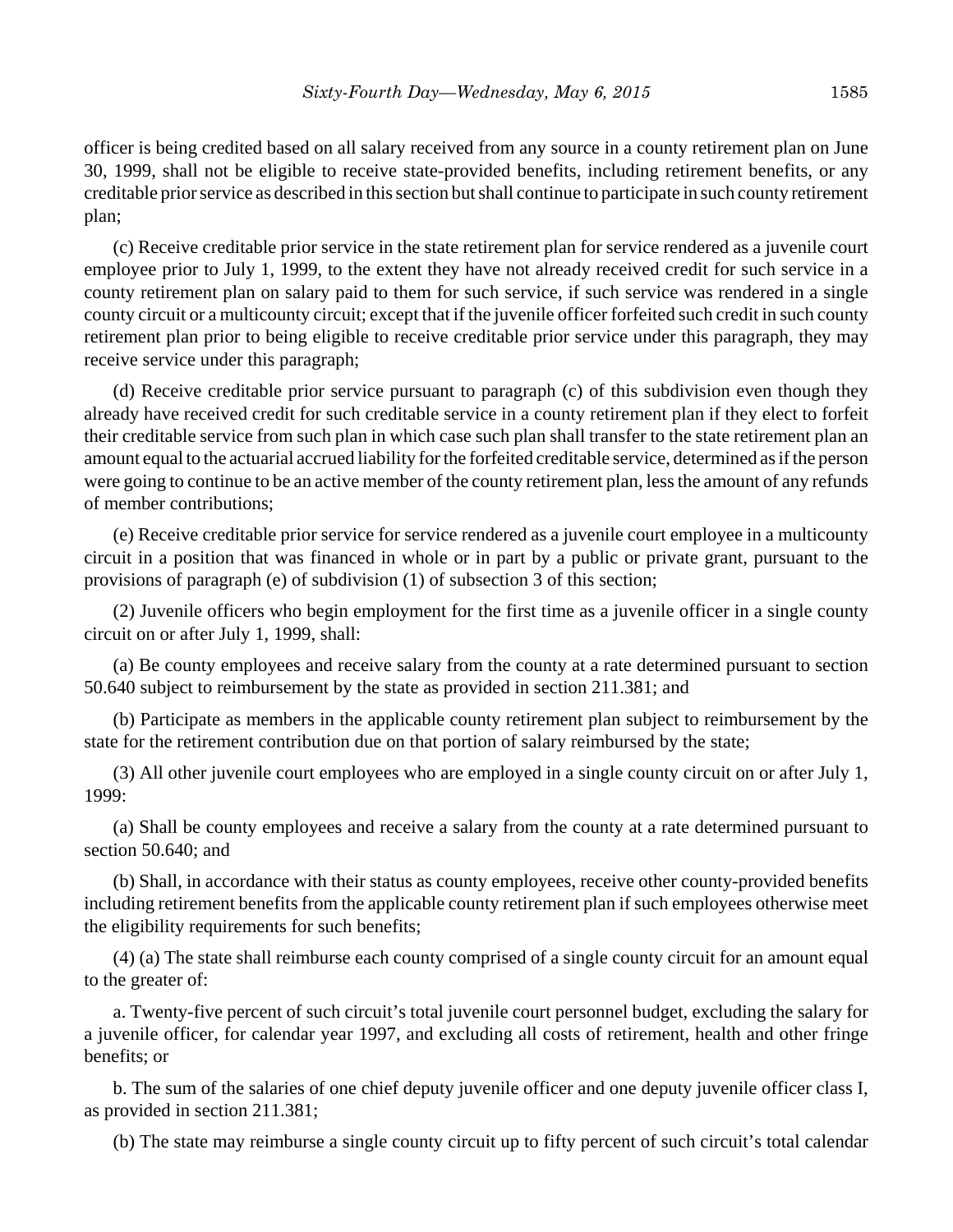year 1997 juvenile court personnel budget, subject to appropriations. The state may reimburse, subject to appropriations, the following percentages of such circuits' total juvenile court personnel budget, expended for calendar year 1997, excluding the salary for a juvenile officer, and excluding all costs of retirement, health and other fringe benefits: thirty percent beginning July 1, 2000, until June 30, 2001; forty percent beginning July 1, 2001, until June 30, 2002; fifty percent beginning July 1, 2002; however, no county shall receive any reimbursement from the state in an amount less than the greater of:

a. Twenty-five percent of the total juvenile court personnel budget of the single county circuit expended for calendar year 1997, excluding fringe benefits; or

b. The sum of the salaries of one chief deputy juvenile officer and one deputy juvenile officer class I, as provided in section 211.381;

(5) Each single county circuit shall file a copy of its initial 1997 and each succeeding year's budget with the office of the state courts administrator after January first each year and prior to reimbursement. The office of the state courts administrator shall make payment for the reimbursement from appropriations made for that purpose on or before July fifteenth of each year following the calendar year in which the expenses were made. The office of the state courts administrator shall submit the information from the budgets relating to full-time juvenile court personnel from each county to the general assembly;

(6) Any single county circuit may apply to the office of the state courts administrator to become subject to subsection 3 of this section, and such application shall be approved subject to appropriation of funds for that purpose;

(7) The state auditor may audit any single county circuit to verify compliance with the requirements of this section, including an audit of the 1997 budget.

3. Juvenile court employees in multicounty circuits shall be subject to the following provisions:

(1) Juvenile court employees including detention personnel hired in 1998 in those multicounty circuits who began actual construction on detention facilities in 1996, employed in a multicounty circuit on or after July 1, 1999, shall:

(a) Not be state employees unless they receive all salary from the state, which shall include any salary as provided in section 211.381 in addition to any salary provided by the applicable county or counties during calendar year 1997 and any general salary increase approved by the state of Missouri for fiscal year 1999 and fiscal year 2000;

(b) Participate in the state retirement plan;

(c) Receive creditable prior service in the state retirement plan for service rendered as a juvenile court employee prior to July 1, 1999, to the extent they have not already received credit for such service in a county retirement plan on salary paid to them for such service if such service was rendered in a single county circuit or a multicounty circuit, except that if they forfeited such credit in such county retirement plan prior to being eligible to receive creditable prior service under this paragraph, they may receive creditable service under this paragraph;

(d) Receive creditable prior service pursuant to paragraph (c) of this subdivision even though they already have received credit for such creditable service in a county retirement plan if they elect within six months from the date they become participants in the state retirement plan pursuant to this section to forfeit their service from such plan in which case such plan shall transfer to the state retirement plan an amount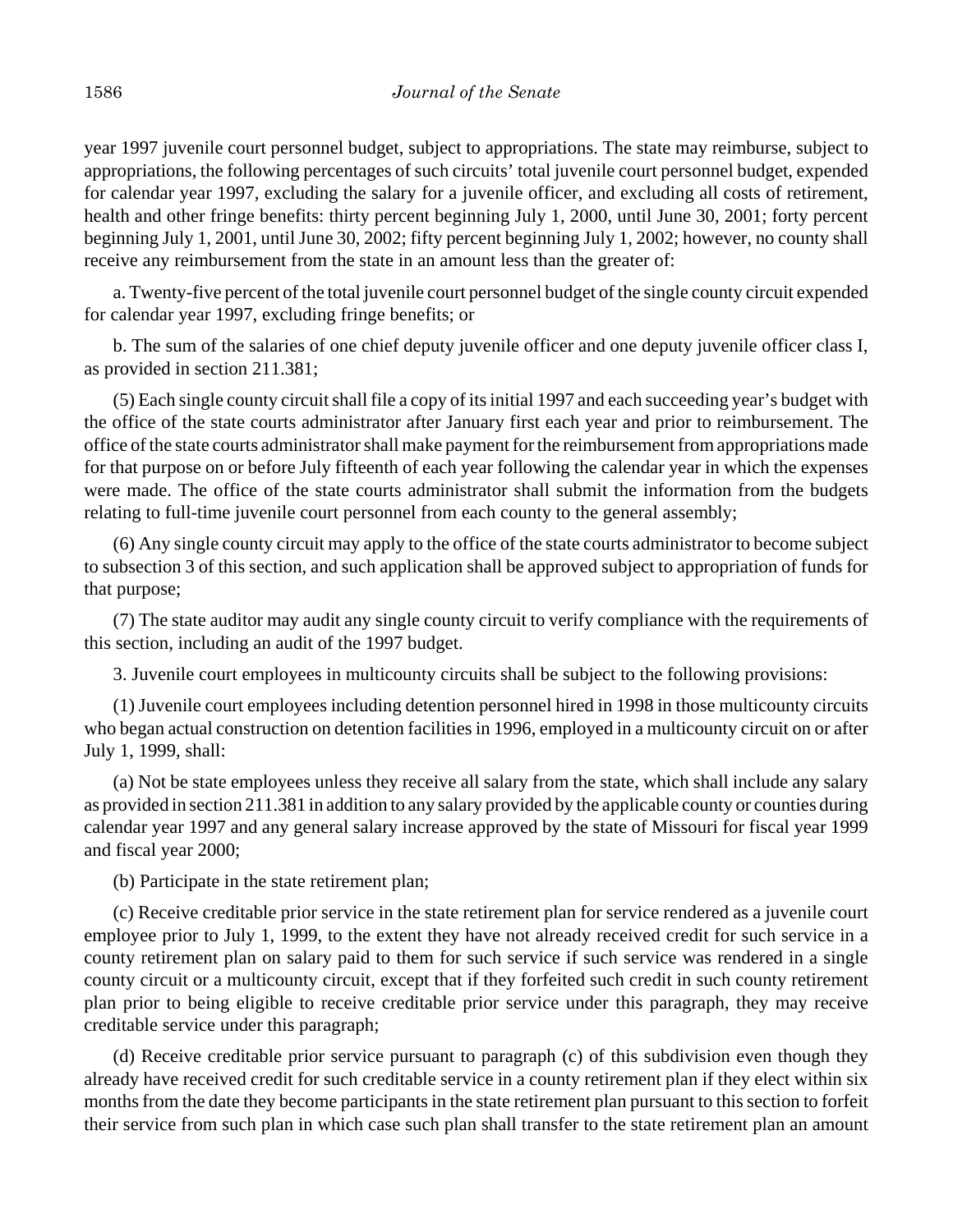equal to the actuarial accrued liability for the forfeited creditable service, determined as if the person was going to continue to be an active member of the county retirement plan, less the amount of any refunds of member contributions;

(e) Receive creditable prior service for service rendered as a juvenile court employee in a multicounty circuit in a position that was financed in whole or in part by a public or private grant to the extent they have not already received credit for such service in a county retirement plan on salary paid to them for such service except that if they:

a. Forfeited such credit in such county retirement plan prior to being eligible to receive creditable service under this paragraph, they may receive creditable service under paragraph (e) of this subdivision;

b. Received credit for such creditable service in a county retirement plan, they may not receive creditable prior service pursuant to paragraph (e) of this subdivision unless they elect to forfeit their service from such plan, in which case such plan shall transfer to the state retirement plan an amount equal to the actuarial liability for the forfeited creditable service, determined as if the person was going to continue to be an active member of the county retirement plan, less the amount of any refunds of member contributions;

c. Terminated employment prior to August 28, 2007, and apply to the board of trustees of the state retirement plan to be made and employed as a special consultant and be available to give opinions regarding retirement they may receive creditable service under paragraph (e) of this subdivision;

d. Retired prior to August 28, 2007, and apply to the board of trustees of the state retirement plan to be made and employed as a special consultant and be available to give opinions regarding retirement, they shall have their retirement benefits adjusted so they receive retirement benefits equal to the amount they would have received had their retirement benefit been initially calculated to include such creditable prior service; or

e. Purchased creditable prior service pursuant to section 104.344 or section 105.691 based on service as a juvenile court employee in a position that was financed in whole or in part by a public or private grant, they shall receive a refund based on the amount paid for such purchased service;

(2) Juvenile court employee positions added after December 31, 1997, shall be terminated and not subject to the provisions of subdivision (1) of this subsection, unless the office of the state courts administrator requests and receives an appropriation specifically for such positions;

(3) The salary of any juvenile court employee who becomes a state employee, effective July 1, 1999, shall be limited to the salary provided by the state of Missouri, which shall be set in accordance with guidelines established by the state pursuant to a salary survey conducted by the office of the state courts administrator, but such salary shall in no event be less than the amount specified in paragraph (a) of subdivision (1) of this subsection. Notwithstanding any provision to the contrary in subsection 1 of section 211.394, such employees shall not be entitled to additional compensation paid by a county as a public officer or employee. Such employees shall be considered employees of the judicial branch of state government for all purposes;

(4) All other employees of a multicounty circuit who are not juvenile court employees as defined in subsection 1 of this section shall be county employees subject to the county's own terms and conditions of employment**;**

## **(5) Any juvenile court employee in a single county circuit that changed from a multicounty circuit**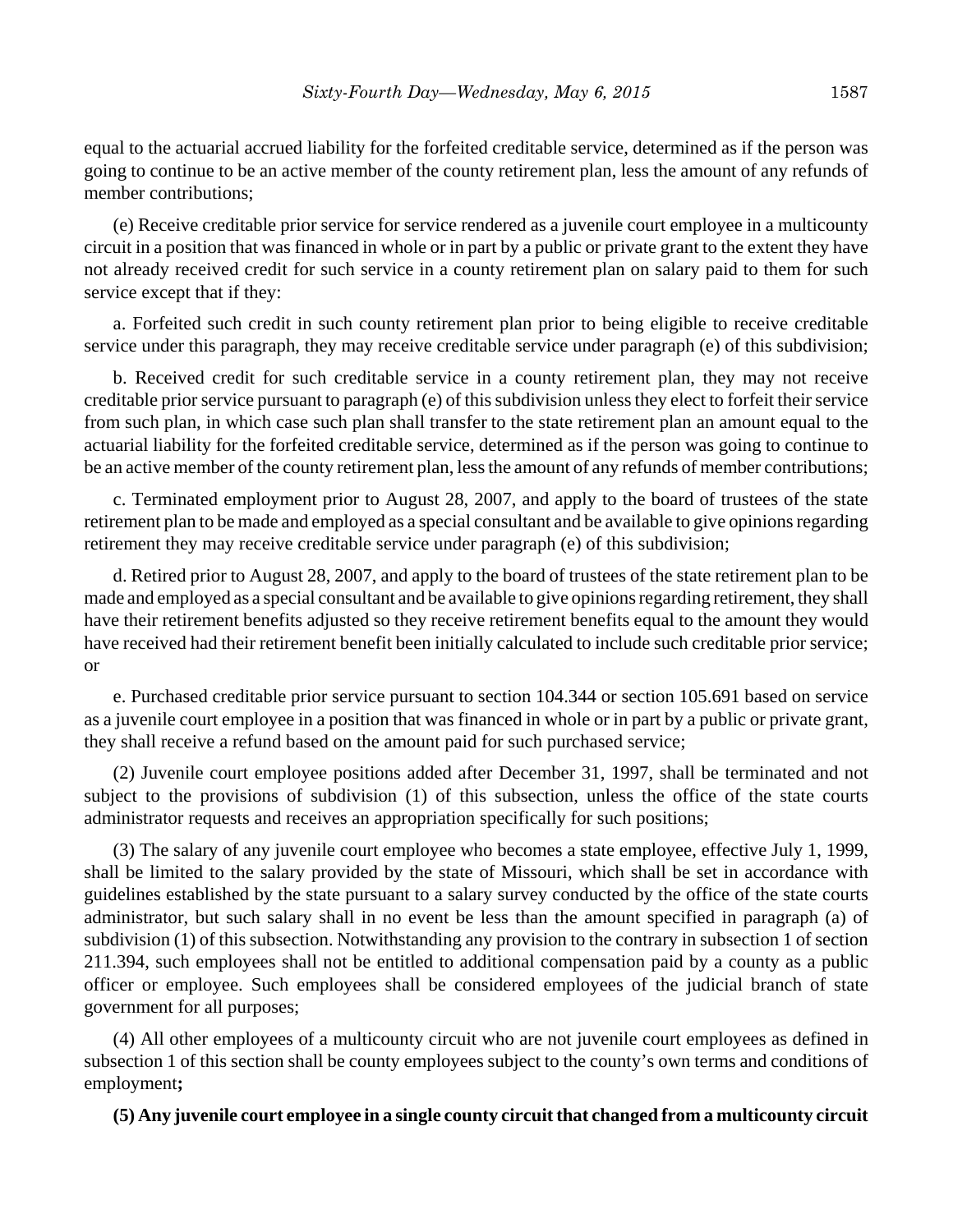## **on or after August 28, 2015, shall be a state employee, receive state-provided benefits, including retirement benefits from the state retirement plan, and not be subject to subsection 2 of this section**.

4. The receipt of creditable prior service as described in paragraph (c) of subdivision (1) of subsection 2 of this section and paragraph (c) of subdivision (1) of subsection 3 of this section is contingent upon the office of the state courts administrator providing the state retirement plan information, in a form subject to verification and acceptable to the state retirement plan, indicating the dates of service and amount of monthly salary paid to each juvenile court employee for such creditable prior service.

5. No juvenile court employee employed by any single or multicounty circuit shall be eligible to participate in the county employees' retirement system fund pursuant to sections 50.1000 to 50.1200.

6. Each county in every circuit in which a juvenile court employee becomes a state employee shall maintain each year in the local juvenile court budget an amount, defined as "maintenance of effort funding", not less than the total amount budgeted for all employees of the juvenile court including any juvenile officer, deputy juvenile officer, or other juvenile court employees in calendar year 1997, minus the state reimbursements as described in this section received for the calendar year 1997 personnel costs for the salaries of all such juvenile court employees who become state employees. The juvenile court shall provide a proposed budget to the county commission each year. The budget shall contain a separate section specifying all funds to be expended in the juvenile court. Such funding may be used for contractual costs for detention services, guardians ad litem, transportation costs for those circuits without detention facilities to transport children to and from detention and hearings, short-term residential services, indebtedness for juvenile facilities, expanding existing detention facilities or services, continuation of services funded by public grants or subsidy, and enhancing the court's ability to provide prevention, probation, counseling and treatment services. The county commission may review such budget and may appeal the proposed budget to the judicial finance commission pursuant to section 50.640.

7. Any person who is employed on or after July 1, 1999, in a position covered by the state retirement plan or the transportation department and highway patrol retirement system and who has rendered service as a juvenile court employee in a judicial circuit that was not a single county of the first classification shall be eligible to receive creditable prior service in such plan or system as provided in subsections 2 and 3 of this section. For purposes of this subsection, the provisions of paragraphs (c) and (d) of subdivision (1) of subsection 2 of this section and paragraphs (c) and (d) of subdivision (1) of subsection 3 of this section that apply to the state retirement plan shall also apply to the transportation department and highway patrol retirement system.

8. (1) Any juvenile officer who is employed as a state employee in a multicounty circuit on or after July 1, 1999, shall not be eligible to participate in the state retirement plan as provided by this section unless such juvenile officer elects to:

(a) Receive retirement benefits from the state retirement plan based on all years of service as a juvenile officer and a final average salary which shall include salary paid by the county and the state; and

(b) Forfeit any county retirement benefits from any county retirement plan based on service rendered as a juvenile officer.

(2) Upon making the election described in this subsection, the county retirement plan shall transfer to the state retirement plan an amount equal to the actuarial accrued liability for the forfeited creditable service determined as if the person was going to continue to be an active member of the county retirement plan, less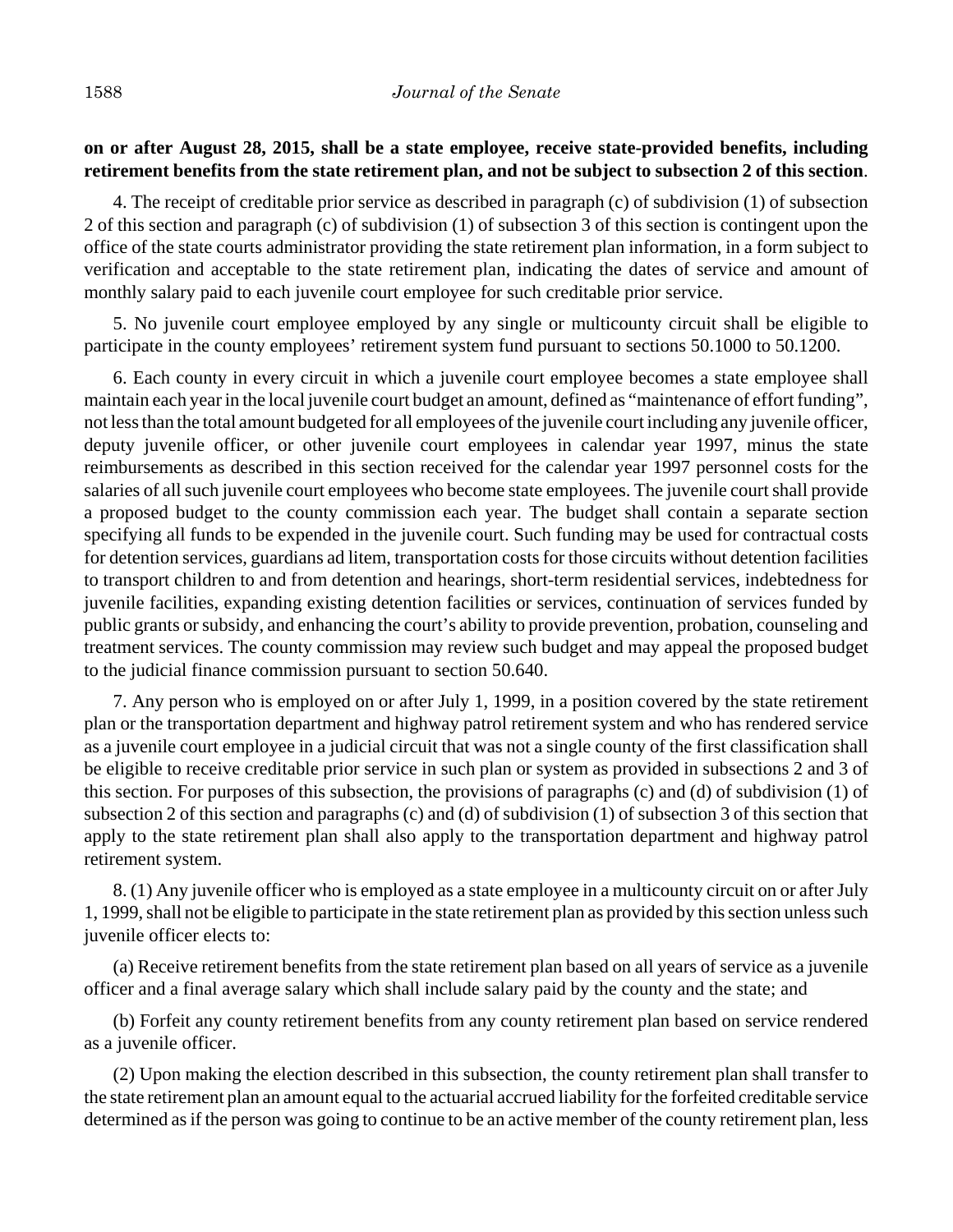the amount of any refunds of member contributions.

9. The elections described in this section shall be made on forms developed and made available by the state retirement plan."; and

Further amend the title and enacting clause accordingly.

Senator Wasson moved that the above amendment be adopted, which motion prevailed.

Senator Wallingford offered **SA 3**:

## SENATE AMENDMENT NO. 3

Amend Senate Substitute for Senate Committee Substitute for House Bill No. 799, Page 11, Section 488.2257, Line 7, by inserting after all of said line the following:

"**488.2265. 1. In addition to all other court costs prescribed by law, a surcharge of up to ten dollars shall be assessed as costs in each court proceeding filed in any court in the state located in any county of the first classification with more than seventy thousand but fewer than eighty-three thousand inhabitants and with a city of the fourth classification with more than thirteen thousand five hundred but fewer than sixteen thousand inhabitants as the county seat in all civil and criminal cases including violations of any county or municipal ordinance or infractions, except that no such surcharge shall be collected for any violation of a traffic law or ordinance or in any proceeding when the proceeding or defendant has been dismissed by the court or when costs are to be paid by the state, county, or municipality. For violations of the criminal laws of the state or county ordinances, including infractions, no such surcharge shall be collected unless it is authorized by order, ordinance, or resolution by the county government where the violation occurred. For violations of municipal ordinances, no such surcharge shall be collected unless it is authorized by order, ordinance, or resolution by the municipal government where the violation occurred. Such surcharges shall be collected and disbursed by the clerk of each respective court responsible for collecting court costs in the manner provided by sections 488.010 to 488.020, and shall be payable to the treasurer of the political subdivision authorizing such surcharge.**

**2. Each county or municipality shall use all funds received pursuant to this section only to pay for the costs associated with the land assemblage and purchase, planning, and construction of a new facility, maintenance, and operation of any county or municipal judicial facility or justice center including, but not limited to, architectural, engineering, and other plans and studies, utilities, maintenance, and building security of any judicial facility. The county or municipality shall establish and maintain a separate account known as the "justice center fund" limited to the uses authorized by this section. The county or municipality shall maintain records identifying all surcharges and expenditures made from the justice center fund.**"; and

Further amend the title and enacting clause accordingly.

Senator Wallingford moved that the above amendment be adopted, which motion prevailed.

Senator Dixon moved that **SS** for **SCS** for **HB 799**, as amended, be adopted, which motion prevailed.

On motion of Senator Dixon, **SS** for **SCS** for **HB 799**, as amended, was read the 3rd time and passed by the following vote:

| YEAS—Senators |                 |            |         |         |        |         |         |
|---------------|-----------------|------------|---------|---------|--------|---------|---------|
| <b>Brown</b>  | Chappelle-Nadal | Cunningham | Curls   | Dempsey | Dixon  | Keaveny | Kehoe   |
| LeVota        | ∟ibla           | Munzlinger | Nasheed | Onder   | Parson | Pearce  | Richard |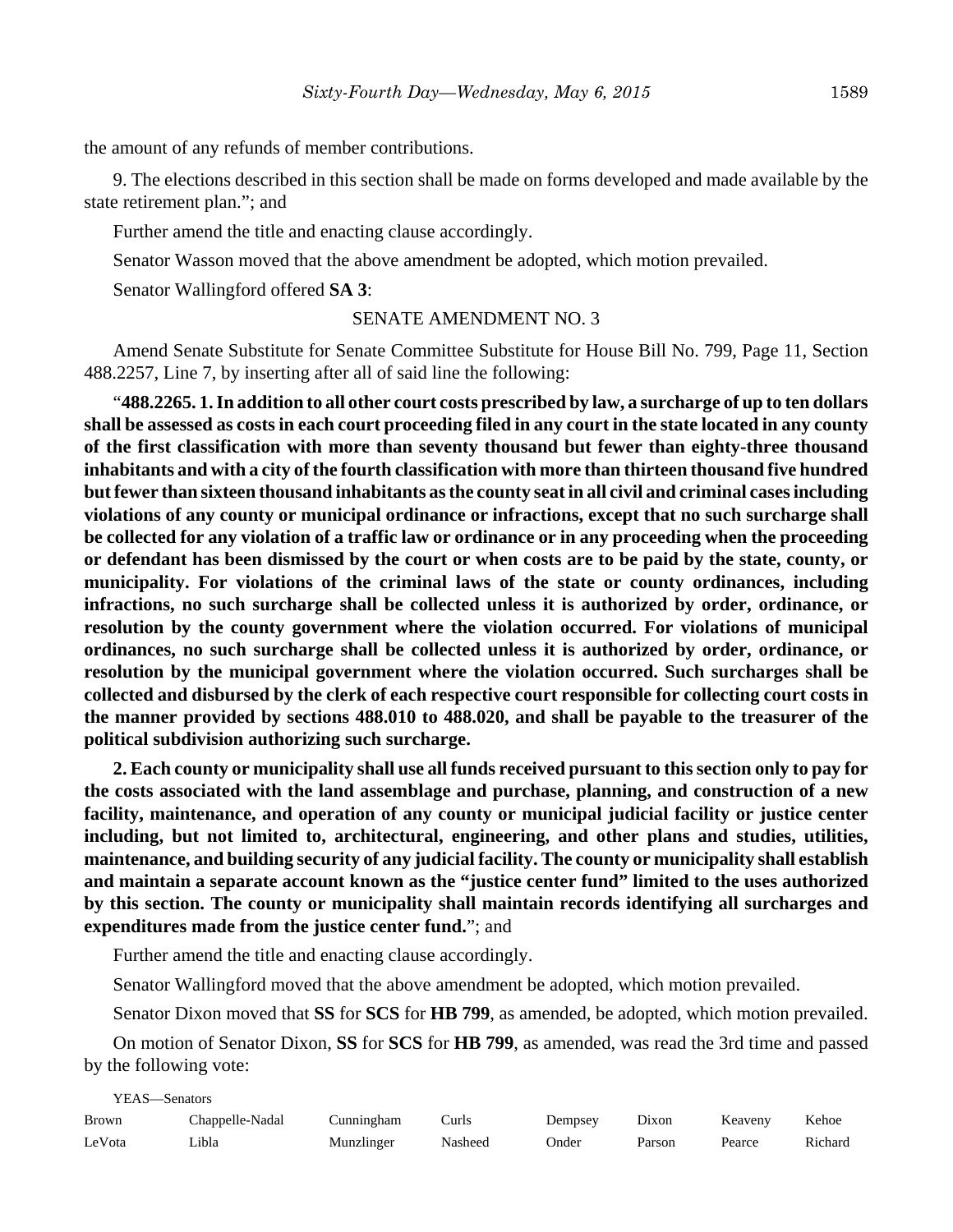| Riddle<br>Wallingford | Romine<br>Walsh                                                             | Sater<br>Wasson | Schaaf<br>Wieland-28 | Schatz | Schmitt | Schupp | Sifton |  |  |
|-----------------------|-----------------------------------------------------------------------------|-----------------|----------------------|--------|---------|--------|--------|--|--|
| NAYS-Senators         |                                                                             |                 |                      |        |         |        |        |  |  |
| Emery                 | Hegeman                                                                     | Kraus           | Schaefer-4           |        |         |        |        |  |  |
|                       | Absent-Senator Holsman-1                                                    |                 |                      |        |         |        |        |  |  |
|                       | Absent with leave—Senator Silvey—1                                          |                 |                      |        |         |        |        |  |  |
| Vacancies-None        |                                                                             |                 |                      |        |         |        |        |  |  |
|                       | The President declared the bill passed.                                     |                 |                      |        |         |        |        |  |  |
|                       | On motion of Senator Dixon, title to the bill was agreed to.                |                 |                      |        |         |        |        |  |  |
|                       | Senator Dixon moved that the vote by which the bill passed be reconsidered. |                 |                      |        |         |        |        |  |  |

Senator Richard moved that motion lay on the table, which motion prevailed.

**HB 1070**, introduced by Representative Davis, with **SCS**, entitled:

An Act to amend chapter 41, RSMo, by adding thereto one new section relating to the office of military advocate.

Was taken up by Senator Brown.

**SCS** for **HB 1070**, entitled:

## SENATE COMMITTEE SUBSTITUTE FOR HOUSE BILL NO. 1070

An Act to amend chapter 41, RSMo, by adding thereto one new section relating to the office of military advocate.

Was taken up.

Senator Brown moved that **SCS** for **HB 1070** be adopted, which motion prevailed.

On motion of Senator Brown, **SCS** for **HB 1070** was read the 3rd time and passed by the following vote:

| YEAS—Senators |  |  |
|---------------|--|--|
|               |  |  |

| Brown   | Chappelle-Nadal | Cunningham | Curls  | Dempsey     | Dixon      | Emery   | Hegeman    |
|---------|-----------------|------------|--------|-------------|------------|---------|------------|
| Keaveny | Kehoe           | Kraus      | LeVota | Libla       | Munzlinger | Nasheed | Onder      |
| Parson  | Pearce          | Richard    | Riddle | Romine      | Sater      | Schaaf  | Schaefer   |
| Schatz  | Schmitt         | Schupp     | Sifton | Wallingford | Walsh      | Wasson  | Wieland—32 |

NAYS—Senators—None

Absent—Senators Holsman—1

```
Absent with leave—Senator Silvey—1
```
Vacancies—None

The President declared the bill passed.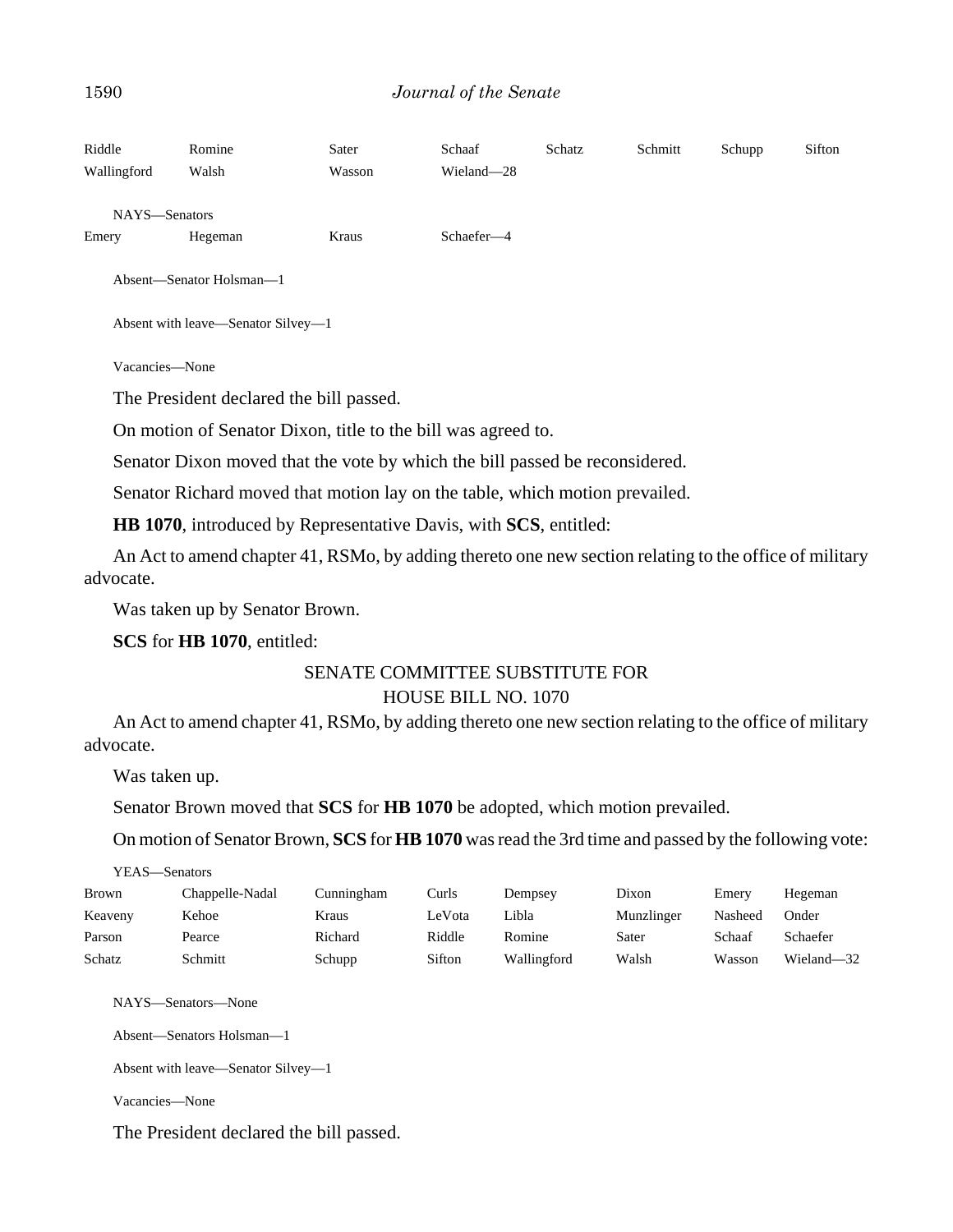On motion of Senator Brown, title to the bill was agreed to.

Senator Brown moved that the vote by which the bill passed be reconsidered.

Senator Richard moved that motion lay on the table, which motion prevailed.

Senator Kehoe assumed the Chair.

**HCS** for **HB 613**, with **SCS**, entitled:

An Act to repeal sections 140.170, 140.310, 140.340, 140.350, 140.405, 140.410, and 140.420, RSMo, and to enact in lieu thereof eight new sections relating to the collection of delinquent real estate taxes.

Was taken up by Senator Parson.

**SCS** for **HCS** for **HB 613**, entitled:

## SENATE COMMITTEE SUBSTITUTE FOR HOUSE COMMITTEE SUBSTITUTE FOR HOUSE BILL NO. 613

An Act to repeal sections 52.260, 65.620, 137.076, 140.170, 140.310, 140.340, 140.350, 140.405, 140.410, and 140.420, RSMo, and to enact in lieu thereof eleven new sections relating to the collection of property taxes, with an emergency clause for a certain section.

Was taken up.

Senator Parson moved that **SCS** for **HCS** for **HB 613** be adopted.

Senator Munzlinger offered **SA 1**:

#### SENATE AMENDMENT NO. 1

Amend Senate Committee Substitute for House Committee Substitute for House Bill No. 613, Page 11, Section 140.420, Line 13, by inserting after all of said line the following:

"231.444. 1. In addition to other levies authorized by law, the governing body of any county of the third **or fourth** classification **[**without a township form of government having a population of less than six thousand inhabitants according to the most recent decennial census**]** may by ordinance levy and impose a tax pursuant to this section which shall not exceed the rate of one dollar on each acre of real property in the county which is classified as agricultural and horticultural property pursuant to section 137.016.

2. The proceeds of the tax authorized pursuant to this section shall be collected by the county collector and remitted to the county treasurer who shall deposit such proceeds in a special fund to be known as the "Special Road Rock Fund". All moneys in the special road rock fund shall be appropriated by the county governing body for the sole purpose of purchasing road rock to be placed on county roads within the boundaries of the county.

3. The ordinance levying and imposing a tax pursuant to subsection 1 of this section shall not be effective unless the county governing body submits to the qualified voters of the county a proposal to authorize the county governing body to levy and impose the tax at an election permitted pursuant to section 115.123. The ballot of submission proposing the tax shall be in substantially the following form:

Shall the county of .......... (county's name) be authorized to levy and impose a tax on all real property in the county which is classified as agricultural or horticultural property at a rate not to exceed .......... (rate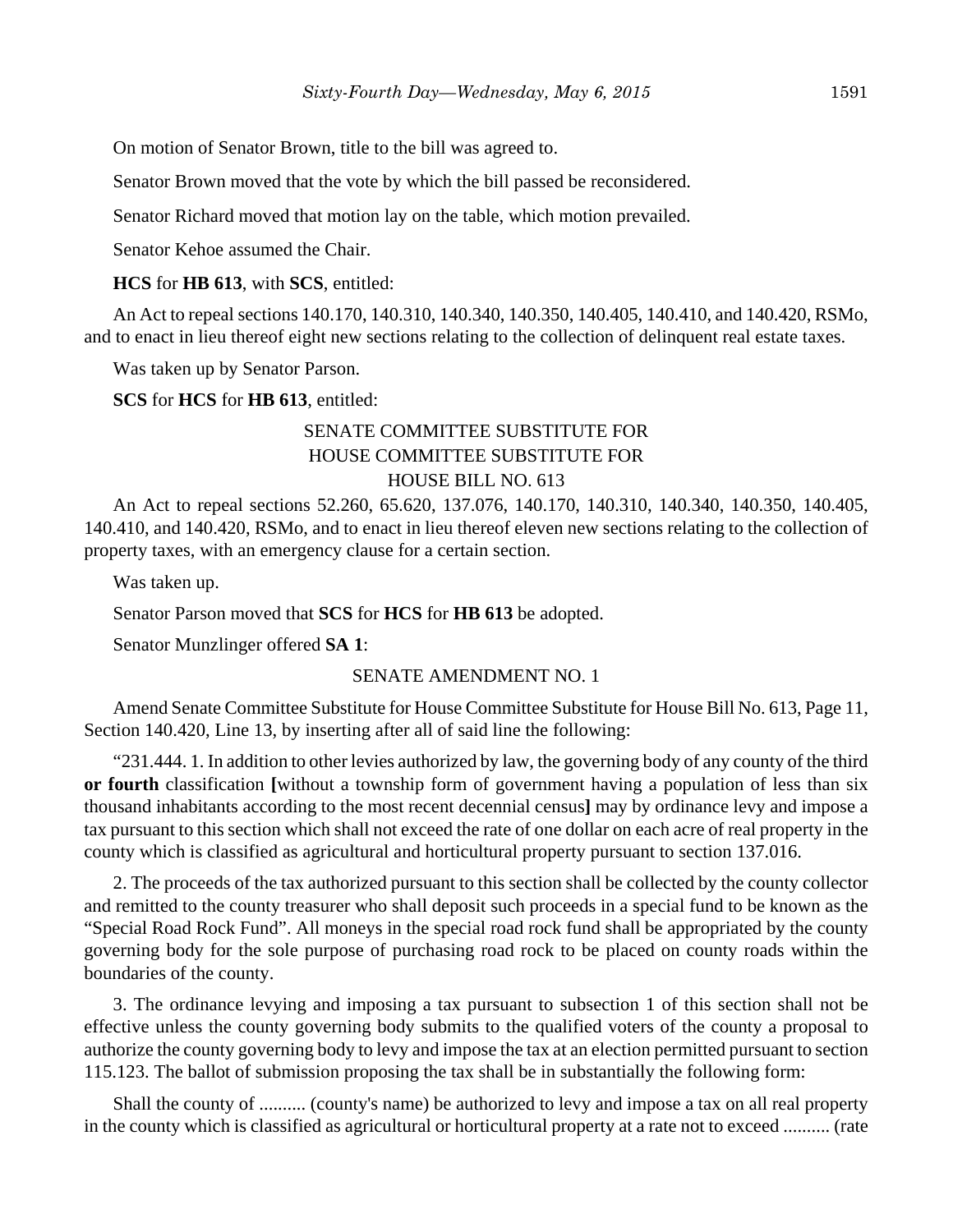of tax) cents per acre with all the proceeds of the tax to be placed in the "Special Road Rock Fund" and used solely for the purpose of purchasing road rock to be placed on county roads within the boundaries of the county?

## $\Box$  YES  $\Box$  NO

4. If a majority of the qualified voters of the county voting on the proposal vote "YES", then the governing body of the county may by ordinance levy and impose the tax authorized by this section in an amount not to exceed the rate proposed in the ballot of submission. If a majority of the qualified voters of the county voting on the proposal vote "NO", then the governing body of the county shall not levy and impose such tax. Nothing in this section shall prohibit a rejected proposal from being resubmitted to the qualified voters of the county at an election permitted pursuant to section 115.123."; and

Further amend the title and enacting clause accordingly.

Senator Munzlinger moved that the above amendment be adopted, which motion prevailed.

Senator Wallingford offered **SA 2**:

## SENATE AMENDMENT NO. 2

Amend Senate Committee Substitute for House Committee Substitute for House Bill No. 613, Page 2, Section 65.620, Line 32, by inserting after all of said line the following:

"**137.018. 1. As used in this section, the term "merchandise" shall include short term rentals of equipment and other merchandise offered for short term rentals by rental companies under 532412 or 532210 of the 2012 edition of the North American Industry Classification System as prepared by the Executive Office of the President, Office of Management and Budget, which will subsequently or ultimately sell such merchandise or equipment. As used in this section, the term "short term rental" shall mean rentals for a period of less than three hundred sixty-five consecutive days, for an undefined period, or under an open-ended contract.**

**2. For the purposes of article X, section 6 of the Constitution of Missouri, all merchandise held or owned by a merchant whether or not currently subject to a short term rental and which will subsequently or ultimately be sold shall be considered inventory and exempt from ad valorem taxes.**"; and

Further amend the title and enacting clause accordingly.

Senator Wallingford moved that the above amendment be adopted, which motion prevailed.

Senator Parson moved that **SCS** for **HCS** for **HB 613**, as amended, be adopted, which motion prevailed.

On motion of Senator Parson, **SCS** for **HCS** for **HB 613**, as amended, was read the 3rd time and passed by the following vote:

| YEAS—Senators |            |             |         |            |            |         |         |
|---------------|------------|-------------|---------|------------|------------|---------|---------|
| <b>Brown</b>  | Cunningham | Curls       | Dempsey | Dixon      | Emery      | Hegeman | Holsman |
| Keaveny       | Kehoe      | LeVota      | Libla   | Munzlinger | Nasheed    | Onder   | Parson  |
| Pearce        | Richard    | Riddle      | Romine  | Sater      | Schaaf     | Schatz  | Schmitt |
| Schupp        | Sifton     | Wallingford | Walsh   | Wasson     | Wieland-30 |         |         |

NAYS—Senators Kraus Schaefer—2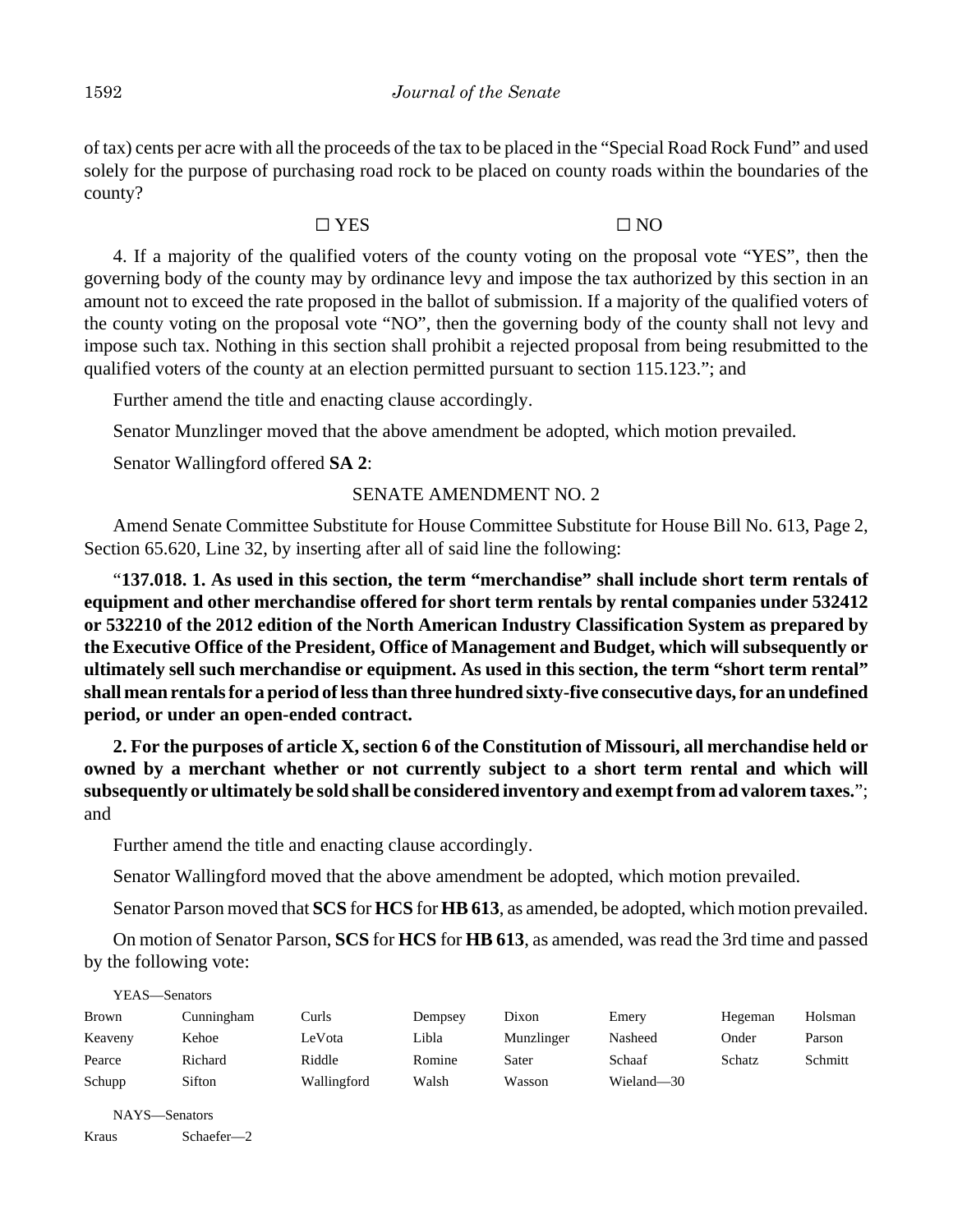Absent—Senator Chappelle-Nadal—1

Absent with leave—Senator Silvey—1

Vacancies—None

The President declared the bill passed.

The emergency clause was adopted by the following vote:

YEAS—Senators

| <b>Brown</b> | Cunningham | Curls   | Dempsey | Dixon       | Emery      | Hegeman | Holsman    |
|--------------|------------|---------|---------|-------------|------------|---------|------------|
| Keaveny      | Kehoe      | Kraus   | LeVota  | Libla       | Munzlinger | Nasheed | Onder      |
| Parson       | Pearce     | Richard | Riddle  | Romine      | Sater      | Schaaf  | Schaefer   |
| Schatz       | Schmitt    | Schupp  | Sifton  | Wallingford | Walsh      | Wasson  | Wieland-32 |

NAYS—Senators—None

Absent—Senator Chappelle-Nadal—1

Absent with leave—Senator Silvey—1

Vacancies—None

On motion of Senator Parson, title to the bill was agreed to.

Senator Parson moved that the vote by which the bill passed be reconsidered.

Senator Richard moved that motion lay on the table, which motion prevailed.

#### **PRIVILEGED MOTIONS**

Senator Schmitt moved that **SS** for **SCS** for **SB 174**, with **HCS**, as amended, be taken up for 3rd reading and final passage, which motion prevailed.

**HCS** for **SS** for **SCS** for **SB 174**, as amended, entitled:

# HOUSE COMMITTEE SUBSTITUTE FOR SENATE SUBSTITUTE FOR SENATE COMMITTEE SUBSTITUTE FOR SENATE BILL NO. 174

An Act to repeal sections 70.210, 135.1150, and 135.1180, RSMo, and to enact in lieu thereof thirteen new sections relating to the Missouri Achieving a Better Life Experience program.

Was taken up.

Senator Schmitt moved that **HCS** for **SS** for **SCS** for **SB 174**, as amended, be adopted, which motion prevailed by the following vote:

YEAS—Senators

| <b>Brown</b> | Cunningham | Curls   | Dempsey | Dixon       | Emerv      | Hegeman | Holsman    |
|--------------|------------|---------|---------|-------------|------------|---------|------------|
| Keaveny      | Kehoe      | Kraus   | LeVota  | Libla       | Munzlinger | Nasheed | Onder      |
| Parson       | Pearce     | Richard | Riddle  | Romine      | Sater      | Schaaf  | Schaefer   |
| Schatz       | Schmitt    | Schupp  | Sifton  | Wallingford | Walsh      | Wasson  | Wieland—32 |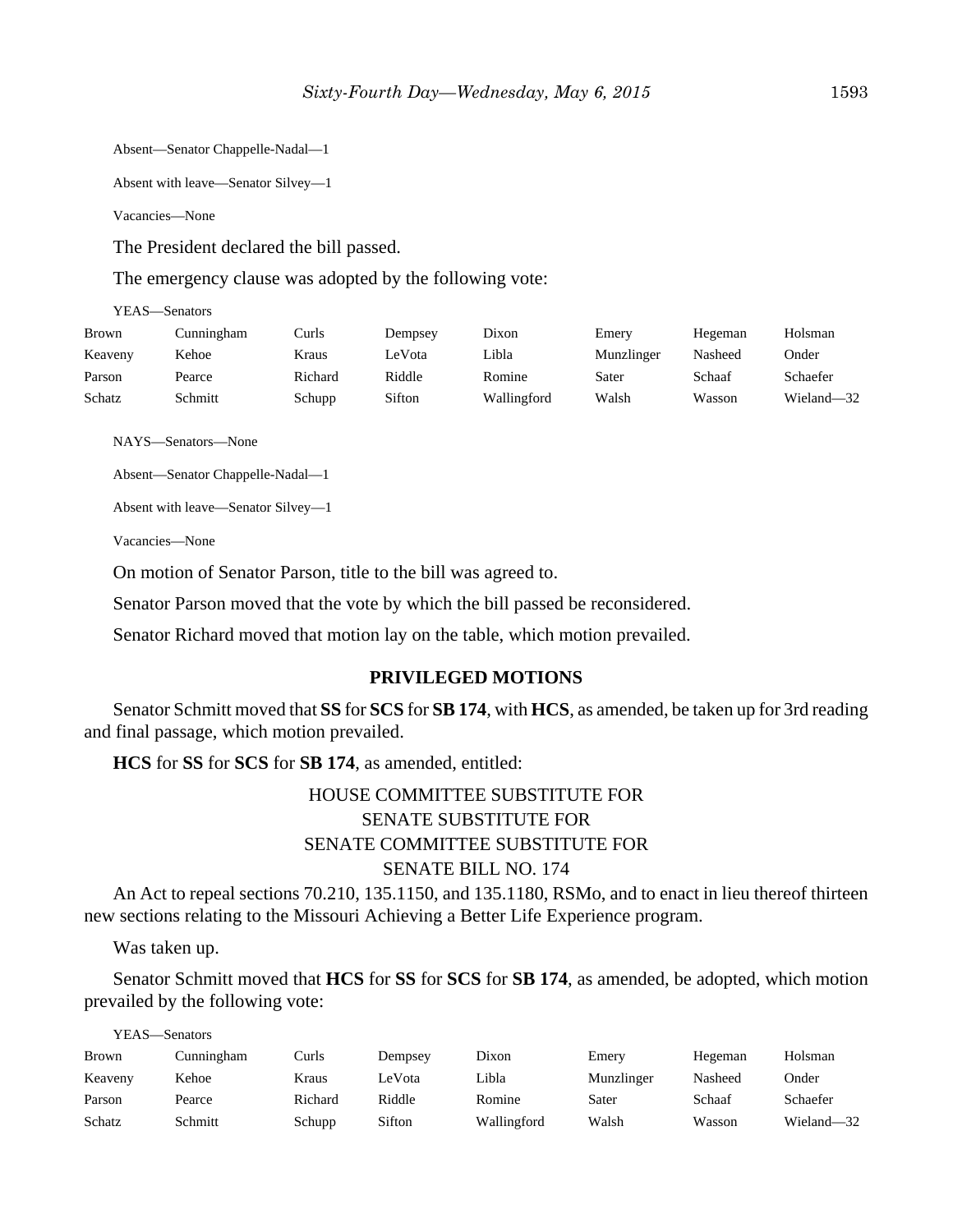```
NAYS—Senators—None
Absent—Senator Chappelle-Nadal—1
Absent with leave—Senator Silvey—1
```
Vacancies—None

On motion of Senator Schmitt, **HCS** for **SS** for **SCS** for **SB 174**, as amended, was read the 3rd time and passed by the following vote:

YEAS—Senators

| <b>Brown</b> | Cunningham | Curls   | Dempsey | Dixon  | Emery       | Hegeman | Holsman    |
|--------------|------------|---------|---------|--------|-------------|---------|------------|
| Keaveny      | Kehoe      | Kraus   | LeVota  | Libla  | Munzlinger  | Nasheed | Onder      |
| Parson       | Pearce     | Richard | Riddle  | Romine | Sater       | Schaaf  | Schaefer   |
| Schatz       | Schmitt    | Schupp  | Sifton  | Silvey | Wallingford | Wasson  | Wieland-32 |

NAYS—Senators—None

Absent—Senators Chappelle-Nadal Walsh—2

Absent with leave—Senators—None

Vacancies—None

The President declared the bill passed.

On motion of Senator Schmitt, title to the bill was agreed to.

Senator Schmitt moved that the vote by which the bill passed be reconsidered.

Senator Richard moved that motion lay on the table, which motion prevailed.

Bill ordered enrolled.

## **MESSAGES FROM THE HOUSE**

The following messages were received from the House of Representatives through its Chief Clerk:

Mr. President: I am instructed by the House of Representatives to inform the Senate that the House has taken up and adopted **SCS** for **HB 947** and has taken up and passed **SCS** for **HB 947**.

Also,

Mr. President: The Speaker of the House has appointed the following committee to act with a like committee from the Senate on **HCS** for **SCS** for **SB 35**, as amended. Representatives: Haefner, Barnes, Allen, LaFaver and Kirkton.

Also,

Mr. President: I am instructed by the House of Representatives to inform the Senate that the House has taken up and passed **SCR 10**.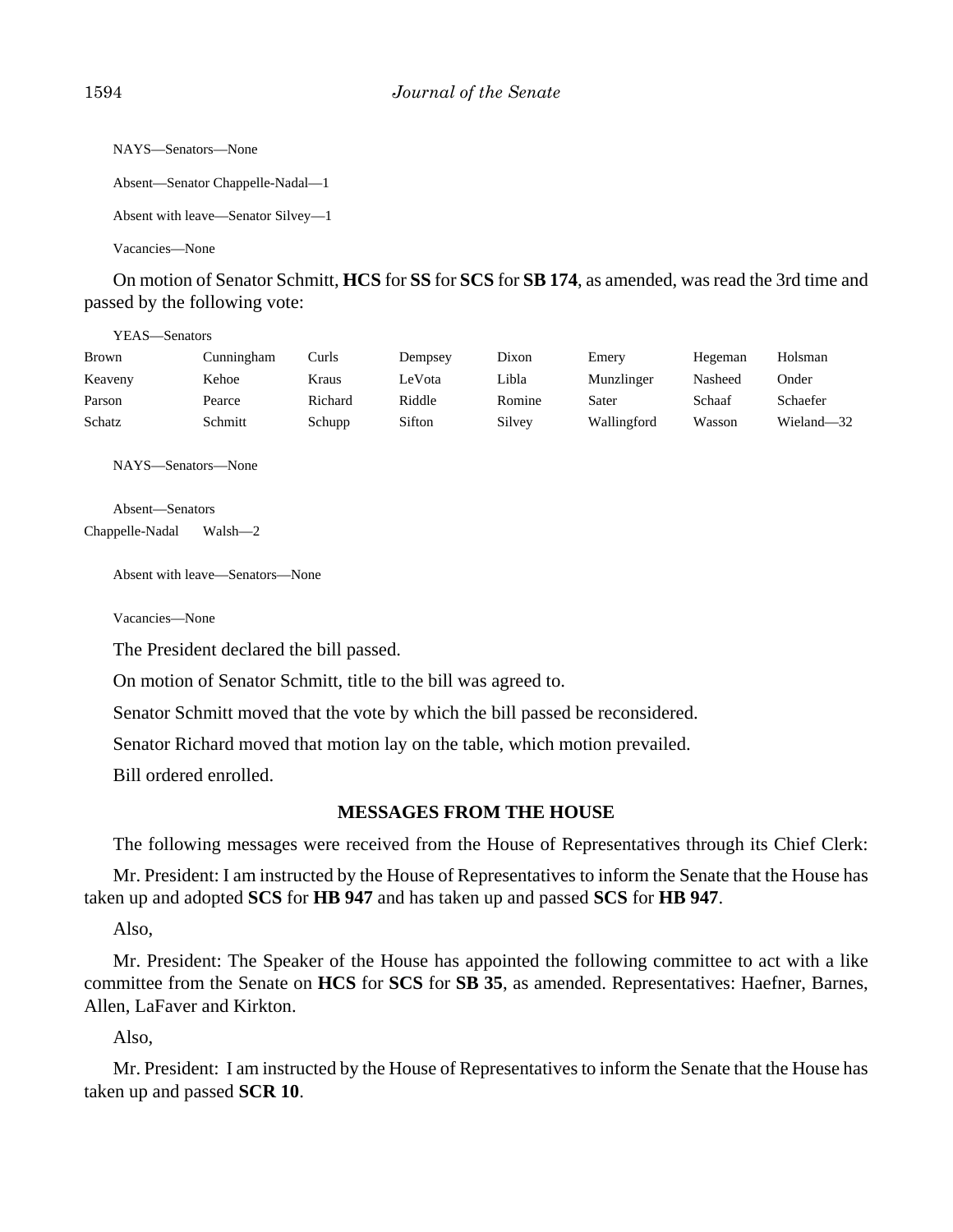On motion of Senator Richard, the Senate recessed until 8:00 p.m.

### **RECESS**

The time of recess having expired, the Senate was called to order by Senator Kehoe.

#### **MESSAGES FROM THE HOUSE**

The following messages were received from the House of Representatives through its Chief Clerk:

Mr. President: I am instructed by the House of Representatives to inform the Senate that the House refuses to recede from its position on **HCS** for **SCS** for **SB 210**, as amended, and grants the Senate a conference thereon.

Also,

Mr. President: I am instructed by the House of Representatives to inform the Senate that the House refuses to recede from its position on **HCS** for **SB 221**, and grants the Senate a conference thereon.

Also,

Mr. President: I am instructed by the House of Representatives to inform the Senate that the House has taken up and adopted **SS No. 2** for **HCS** for **HB 722** and has taken up and passed **SS No. 2** for **HCS** for **HB 722**.

#### **PRIVILEGED MOTIONS**

Senator Schmitt, on behalf of the conference committee appointed to act with a like committee from the House on **HCS** for **SS** for **SCS** for **SB 5**, as amended, moved that the following conference committee report be taken up, which motion prevailed.

## CONFERENCE COMMITTEE REPORT ON HOUSE COMMITTEE SUBSTITUTE FOR SENATE SUBSTITUTE FOR SENATE COMMITTEE SUBSTITUTE FOR SENATE BILL NO. 5

The Conference Committee appointed on House Committee Substitute for Senate Substitute for Senate Committee Substitute for Senate Bill No. 5, with House Amendment Nos. 1, 2, and 3, begs leave to report that we, after free and fair discussion of the differences, have agreed to recommend and do recommend to the respective bodies as follows:

- 1. That the House recede from its position on House Committee Substitute for Senate Substitute for Senate Committee Substitute for Senate Bill No. 5, as amended;
- 2. That the Senate recede from its position on Senate Substitute for Senate Committee Substitute for Senate Bill No. 5;
- 3. That the attached Conference Committee Substitute for House Committee Substitute for Senate Substitute for Senate Committee Substitute for Senate Bill No. 5 be Third Read and Finally Passed.

FOR THE SENATE: FOR THE HOUSE: /s/ Eric Schmitt /s/ Paul Curtman /s/ Kurt Schaefer /s/ Robert Cornejo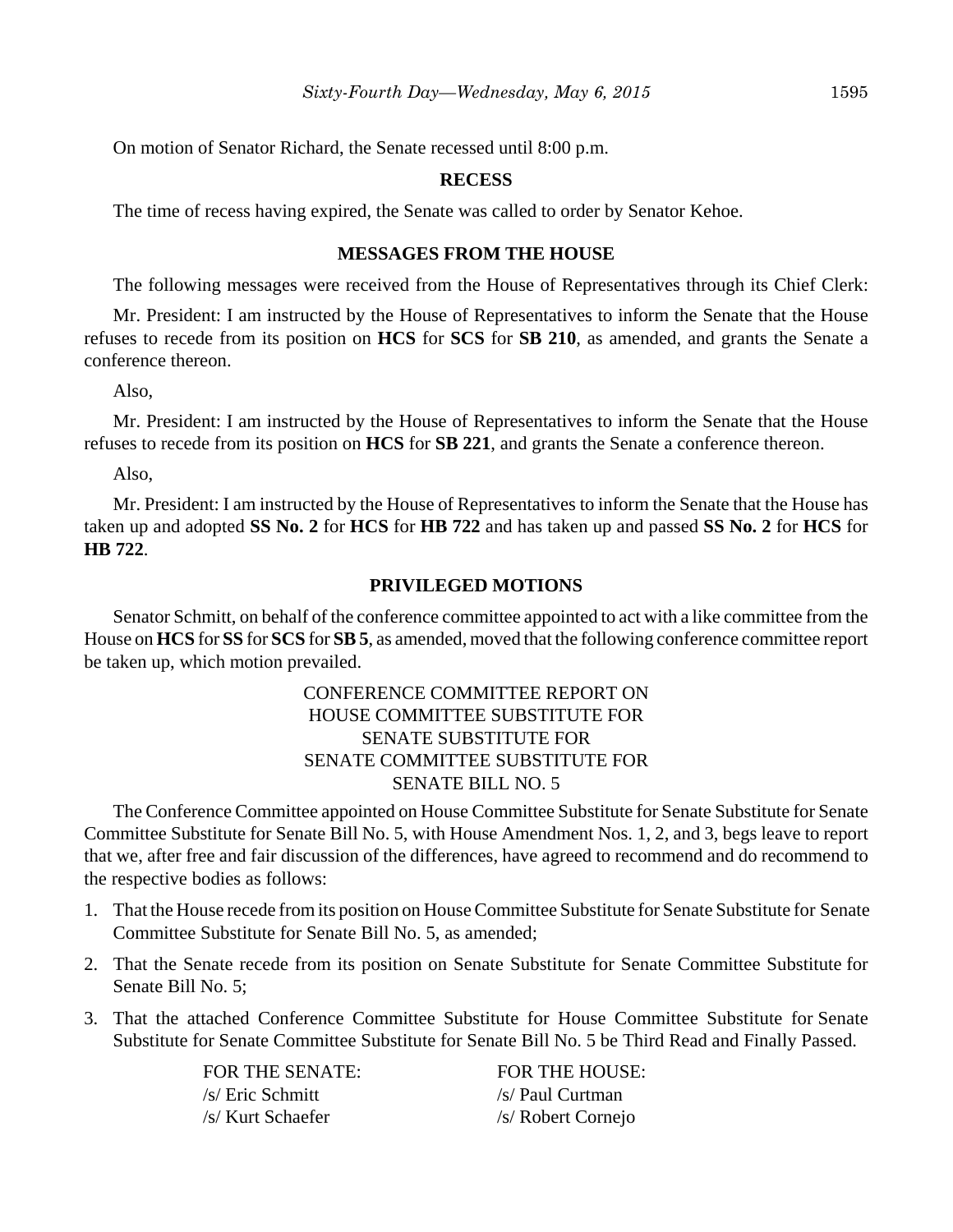| $/s/ Bob$ Dixon           | /s/ Kevin Austin       |
|---------------------------|------------------------|
| /s/ Maria Chappelle-Nadal | /s/ Tommie Pierson     |
| /s/ Jason Holsman         | /s/ Gail McCann Beatty |

Senator Schmitt moved that the above conference committee report be adopted, which motion prevailed by the following vote:

| YEAS—Senators        |                                 |              |         |             |            |            |         |
|----------------------|---------------------------------|--------------|---------|-------------|------------|------------|---------|
| <b>Brown</b>         | Chappelle-Nadal                 | Curls        | Dempsey | Dixon       | Emery      | Hegeman    | Holsman |
| Keaveny              | Kehoe                           | Kraus        | LeVota  | Libla       | Munzlinger | Nasheed    | Onder   |
| Pearce               | Richard                         | Riddle       | Romine  | Sater       | Schaaf     | Schaefer   | Schatz  |
| Schmitt              | Schupp                          | Sifton       | Silvey  | Wallingford | Walsh      | Wieland-31 |         |
| NAYS-Senators        |                                 |              |         |             |            |            |         |
| Cunningham           | Parson                          | $Wasson - 3$ |         |             |            |            |         |
| Absent—Senators—None |                                 |              |         |             |            |            |         |
|                      | Absent with leave—Senators—None |              |         |             |            |            |         |

Vacancies—None

On motion of Senator Schmitt, **CCS** for **HCS** for **SS** for **SCS** for **SB 5**, entitled:

## CONFERENCE COMMITTEE SUBSTITUTE FOR HOUSE COMMITTEE SUBSTITUTE FOR SENATE SUBSTITUTE FOR SENATE COMMITTEE SUBSTITUTE FOR SENATE BILL NO. 5

An Act to repeal section 302.341, RSMo, and to enact in lieu thereof twelve new sections relating to local government.

Was read the 3rd time and passed by the following vote:

| YEAS—Senators |                 |          |         |             |            |            |         |
|---------------|-----------------|----------|---------|-------------|------------|------------|---------|
| <b>Brown</b>  | Chappelle-Nadal | Curls    | Dempsey | Dixon       | Emery      | Hegeman    | Holsman |
| Keaveny       | Kehoe           | Kraus    | LeVota  | Libla       | Munzlinger | Nasheed    | Onder   |
| Pearce        | Richard         | Riddle   | Romine  | Sater       | Schaaf     | Schaefer   | Schatz  |
| Schmitt       | Schupp          | Sifton   | Silvey  | Wallingford | Walsh      | Wieland-31 |         |
| NAYS-Senators |                 |          |         |             |            |            |         |
| Cunningham    | Parson          | Wasson-3 |         |             |            |            |         |

Absent—Senators—None

Absent with leave—Senators—None

Vacancies—None

The President declared the bill passed.

On motion of Senator Schmitt, title to the bill was agreed to.

Senator Schmitt moved that the vote by which the bill passed be reconsidered.

Senator Richard moved that motion lay on the table, which motion prevailed.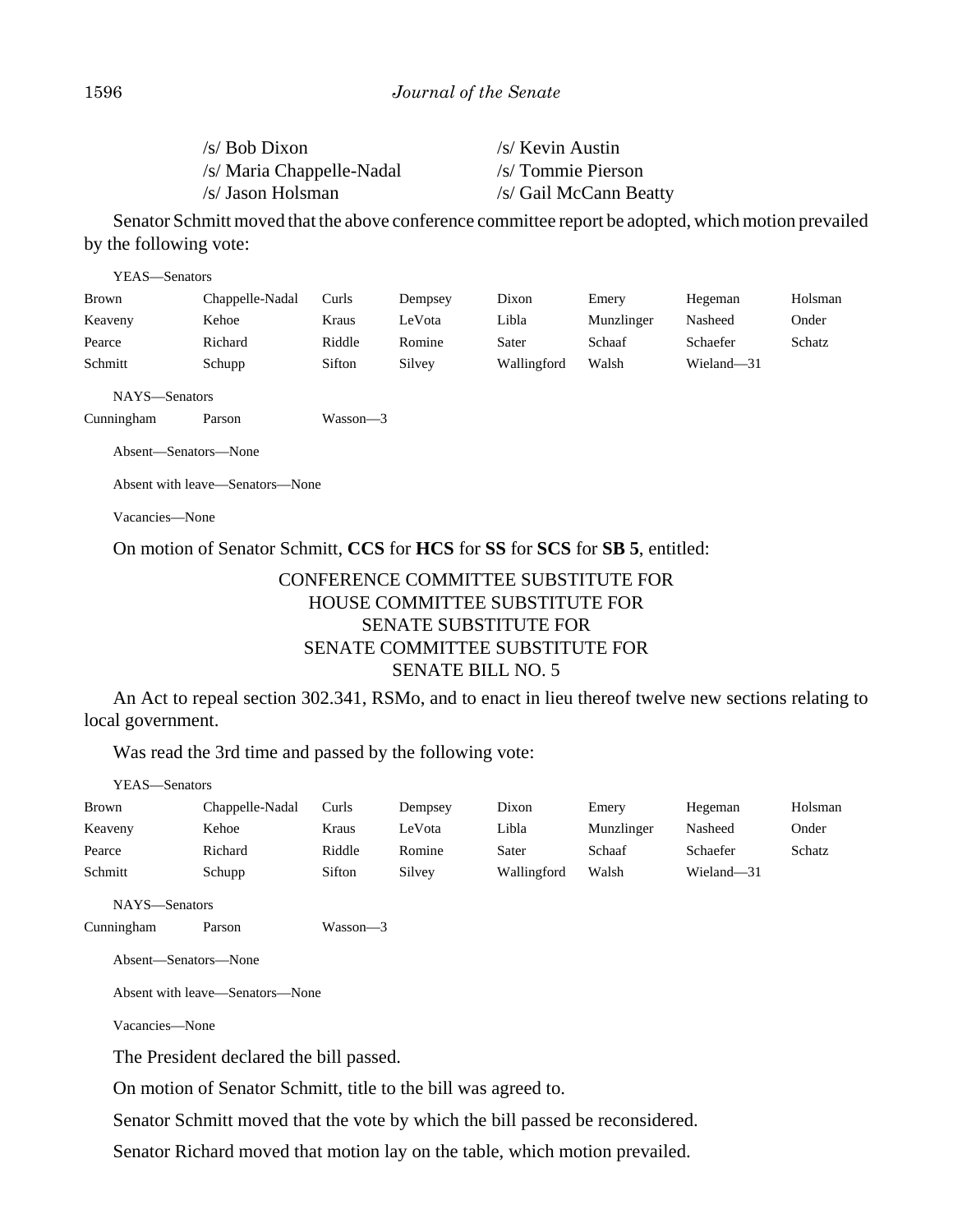Senator Wieland moved that the Senate refuse to concur in **HCS** for **SCS** for **SB 380**, as amended, and request the House to recede from its position or, failing to do so, grant the Senate a conference thereon, which motion prevailed.

## **REPORTS OF STANDING COMMITTEES**

Senator Cunningham, Chairman of the Committee on Governmental Accountability and Fiscal Oversight, submitted the following reports:

Mr. President: Your Committee on Governmental Accountability and Fiscal Oversight, to which were referred **HB 675**; **SCS** for **HCS** for **HB 976**; **HCS** for **HB 714**; **SCS** for **HCS** for **HBs 578**, **574** and **584**; **SCS** for **HCS** for **HB 796**; and **SCS** for **HB 529**, begs leave to report that it has considered the same and recommends that the bills do pass.

### **PRIVILEGED MOTIONS**

Senator Wallingford, on behalf of the conference committee appointed to act with a like committee from the House on **HCS** for **SCS** for **SB 152**, as amended, moved that the following conference committee report be taken up, which motion prevailed.

## CONFERENCE COMMITTEE REPORT NO. 2 ON HOUSE COMMITTEE SUBSTITUTE FOR SENATE COMMITTEE SUBSTITUTE FOR SENATE BILL NO. 152

The Conference Committee appointed on House Committee Substitute for Senate Committee Substitute for Senate Bill No. 152, with House Amendment Nos. 1 and 2, begs leave to report that we, after free and fair discussion of the differences, have agreed to recommend and do recommend to the respective bodies as follows:

- 1. That the House recede from its position on House Committee Substitute for Senate Committee Substitute for Senate Bill No. 152, as amended;
- 2. That the Senate recede from its position on Senate Committee Substitute for Senate Bill No. 152;
- 3. That the attached Conference Committee Substitute for House Committee Substitute for Senate Committee Substitute for Senate Bill No. 152 be Third Read and Finally Passed.

| <b>FOR THE SENATE:</b> | <b>FOR THE HOUSE:</b> |
|------------------------|-----------------------|
| /s/ Wayne Wallingford  | /s/ Rocky Miller      |
| /s/ Gary Romine        | /s/ Kevin Corlew      |
| /s/ Doug Libla         | /s/ Tila Hubrecht     |
| <b>Scott Sifton</b>    | /s/ Clem Smith        |
| /s/ Jason Holsman      | /s/ Mary Nichols      |

Senator Wallingford moved that the above conference committee report be adopted, which motion prevailed by the following vote:

YEAS—Senators

| <b>Brown</b> | Chappelle-Nadal | Cunningham | Curls   | Dempsey | Dixon  | Emery       | Hegeman |
|--------------|-----------------|------------|---------|---------|--------|-------------|---------|
| Holsman      | Keaveny         | Kehoe      | Kraus   | LeVota  | Libla  | Munzlinger  | Nasheed |
| Onder        | Parson          | Pearce     | Richard | Riddle  | Romine | Sater       | Schaaf  |
| Schaefer     | Schatz          | Schmitt    | Schupp  | Sifton  | Silvey | Wallingford | Walsh   |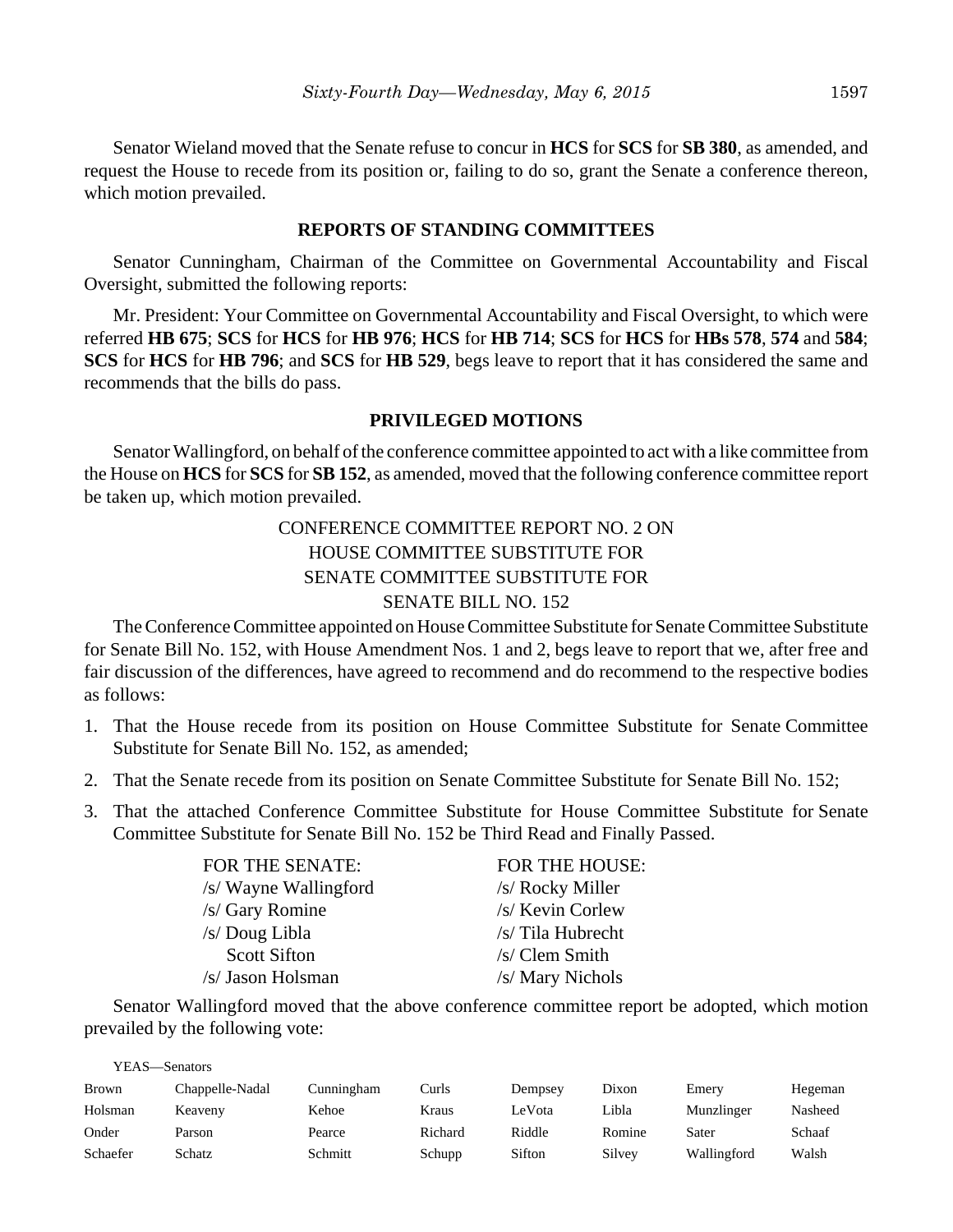Wasson Wieland—34

NAYS—Senator—None

Absent—Senators—None

Absent with leave—Senators—None

Vacancies—None

On motion of Senator Wallingford, **CCS No. 2** for **HCS** for **SCS** for **SB 152**, entitled:

## CONFERENCE COMMITTEE SUBSTITUTE NO. 2 FOR HOUSE COMMITTEE SUBSTITUTE FOR SENATE COMMITTEE SUBSTITUTE FOR SENATE BILL NO. 152

An Act to repeal sections 29.380, 260.200, 260.225, 260.250, 260.320, 260.325, 260.330, 260.335, and 260.345, RSMo, and to enact in lieu thereof eleven new sections relating to environmental protection.

Was read the 3rd time and passed by the following vote:

| YEAS—Senators |                 |            |         |         |        |             |         |
|---------------|-----------------|------------|---------|---------|--------|-------------|---------|
| <b>Brown</b>  | Chappelle-Nadal | Cunningham | Curls   | Dempsey | Dixon  | Emery       | Hegeman |
| Holsman       | Keaveny         | Kehoe      | Kraus   | LeVota  | Libla  | Munzlinger  | Nasheed |
| Onder         | Parson          | Pearce     | Richard | Riddle  | Romine | Sater       | Schaaf  |
| Schaefer      | Schatz          | Schmitt    | Schupp  | Sifton  | Silvey | Wallingford | Walsh   |
| Wasson        | Wieland—34      |            |         |         |        |             |         |

NAYS—Senators—None

Absent—Senators—None

Absent with leave—Senators—None

Vacancies—None

The President declared the bill passed.

On motion of Senator Wallingford, title to the bill was agreed to.

Senator Wallingford moved that the vote by which the bill passed be reconsidered.

Senator Richard moved that motion lay on the table, which motion prevailed.

Senator Romine, on behalf of the conference committee appointed to act with a like committee from the House on **HCS** for **SCS** for **SB 445**, as amended, moved that the following conference committee report be taken up, which motion prevailed.

# CONFERENCE COMMITTEE REPORT ON HOUSE COMMITTEE SUBSTITUTE FOR SENATE COMMITTEE SUBSTITUTE FOR SENATE BILL NO. 445

The Conference Committee appointed on House Committee Substitute for Senate Committee Substitute for Senate Bill No. 445, with House Amendment No. 1, begs leave to report that we, after free and fair discussion of the differences, have agreed to recommend and do recommend to the respective bodies as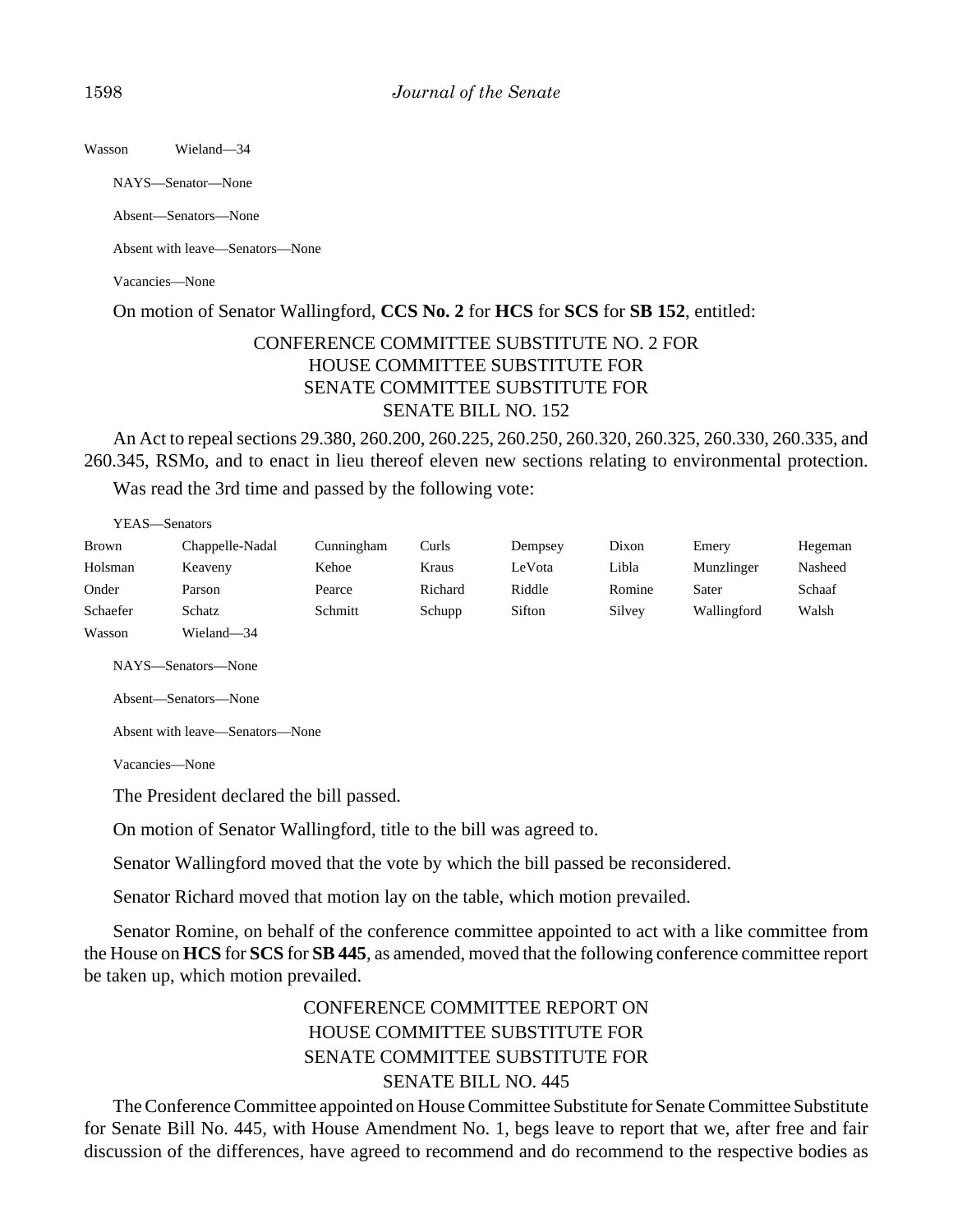follows:

- 1. That the House recede from its position on House Committee Substitute for Senate Committee Substitute for Senate Bill No. 445, as amended;
- 2. That the Senate recede from its position on Senate Committee Substitute for Senate Bill No. 445;
- 3. That the attached Conference Committee Substitute for House Committee Substitute for Senate Committee Substitute for Senate Bill No. 445 be Third Read and Finally Passed.

| <b>FOR THE SENATE:</b> | <b>FOR THE HOUSE:</b> |
|------------------------|-----------------------|
| /s/ Gary Romine        | /s/ Rocky Miller      |
| /s/ Mike Kehoe         | $/s/T$ im Remole      |
| /s/ Wayne Wallingford  | /s/ Jack Bondon       |
| $/s/$ Jill Schupp      | /s/Clem Smith         |
| /s/ Jason Holsman      | /s/ Mary Nichols      |

Senator Romine moved that the above conference committee report be adopted, which motion prevailed by the following vote:

YEAS—Senators

| <b>Brown</b> | Chappelle-Nadal | Cunningham | Curls   | Dempsey | Dixon  | Emery       | Hegeman |
|--------------|-----------------|------------|---------|---------|--------|-------------|---------|
| Holsman      | Keaveny         | Kehoe      | Kraus   | LeVota  | Libla  | Munzlinger  | Nasheed |
| Onder        | Parson          | Pearce     | Richard | Riddle  | Romine | Sater       | Schaaf  |
| Schaefer     | Schatz          | Schmitt    | Schupp  | Sifton  | Silvey | Wallingford | Walsh   |
| Wasson       | Wieland-34      |            |         |         |        |             |         |

NAYS—Senators—None

Absent—Senators—None

Absent with leave—Senators—None

Vacancies—None

Senator Pearce assumed the Chair.

Senator Kehoe assumed the Chair.

On motion of Senator Romine, **CCS** for **HCS** for **SCS** for **SB 445**, entitled:

# CONFERENCE COMMITTEE SUBSTITUTE FOR HOUSE COMMITTEE SUBSTITUTE FOR SENATE COMMITTEE SUBSTITUTE FOR SENATE BILL NO. 445

An Act to repeal sections 29.380, 260.200, 260.225, 260.250, 260.320, 260.325, 260.330, 260.335, and 260.345, RSMo, and to enact in lieu thereof eleven new sections relating to environmental protection.

Was read the 3rd time and passed by the following vote:

YEAS—Senators

| Brown   | Chappelle-Nadal | Cunningham | Curls | Dempsey | Dixon | Emery      | Hegeman |
|---------|-----------------|------------|-------|---------|-------|------------|---------|
| Holsman | Keaveny         | Kehoe      | Kraus | LeVota  | Libla | Munzlinger | Nasheed |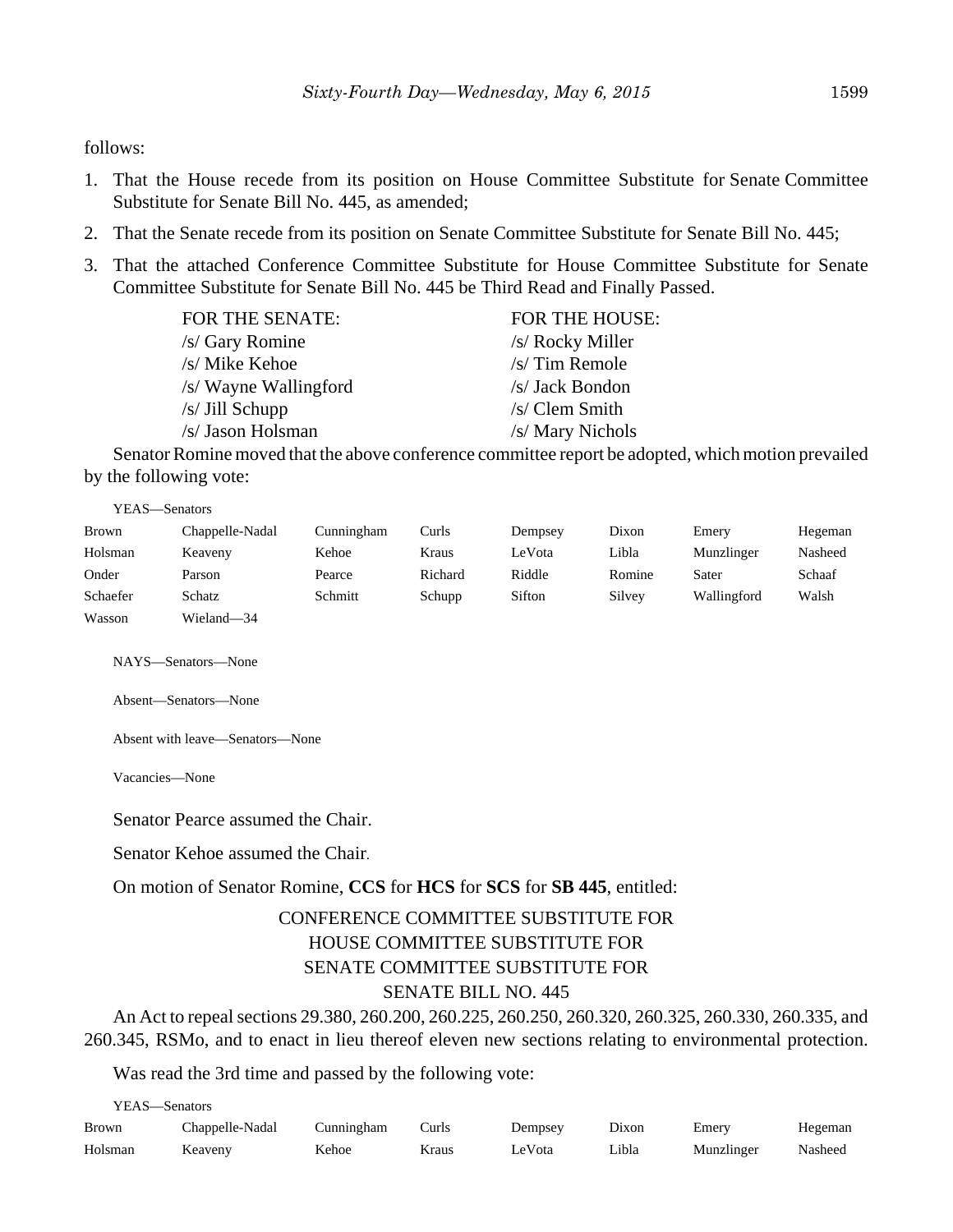### 1600 *Journal of the Senate*

| Onder<br>Schaefer<br>Wasson | Parson<br>Schatz<br>Wieland-34          | Pearce<br>Schmitt | Richard<br>Schupp | Riddle<br>Sifton | Romine<br>Silvey | Sater<br>Wallingford | Schaaf<br>Walsh |  |
|-----------------------------|-----------------------------------------|-------------------|-------------------|------------------|------------------|----------------------|-----------------|--|
|                             | NAYS—Senators—None                      |                   |                   |                  |                  |                      |                 |  |
|                             | Absent-Senators-None                    |                   |                   |                  |                  |                      |                 |  |
|                             | Absent with leave—Senators—None         |                   |                   |                  |                  |                      |                 |  |
|                             | Vacancies—None                          |                   |                   |                  |                  |                      |                 |  |
|                             | The President declared the bill passed. |                   |                   |                  |                  |                      |                 |  |

On motion of Senator Romine, title to the bill was agreed to.

Senator Romine moved that the vote by which the bill passed be reconsidered.

Senator Richard moved that motion lay on the table, which motion prevailed.

Senator Kraus, on behalf of the conference committee appointed to act with a like committee from the House on **HCS** for **SB 254** moved that the following conference committee report be taken up, which motion prevailed.

## CONFERENCE COMMITTEE REPORT NO. 2 ON HOUSE COMMITTEE SUBSTITUTE FOR SENATE BILL NO. 254

The Conference Committee appointed on House Committee Substitute for Senate Bill No. 254, with House Amendment Nos. 1, 2, 3, and 4, begs leave to report that we, after free and fair discussion of the differences, have agreed to recommend and do recommend to the respective bodies as follows:

- 1. That the House recede from its position on House Committee Substitute for Senate Bill No. 254, as amended;
- 2. That the Senate recede from its position on Senate Bill No. 254;
- 3. That the attached Conference Committee Substitute No. 2 for House Committee Substitute for Senate Bill No. 254 be Third Read and Finally Passed.

| FOR THE SENATE:     | <b>FOR THE HOUSE:</b> |
|---------------------|-----------------------|
| /s/ Will Kraus      | /s/ Charlie Davis     |
| /s/ Dan Brown       | $/s/Caleb$ Jones      |
| /s/ Bob Dixon       | $/s/$ Sue Allen       |
| /s/ Jason Holsman   | /s/ Pat Conway        |
| /s/ Jamilah Nasheed | /s/ Jeanne Kirkton    |

Senator Kraus moved that the above conference committee report be adopted.

At the request of Senator Kraus, the above motion was withdrawn.

Senator Munzlinger, on behalf of the conference committee appointed to act with a like committee from the House on **HCS** for **SB 13**, as amended, moved that the following conference committee report be taken up, which motion prevailed.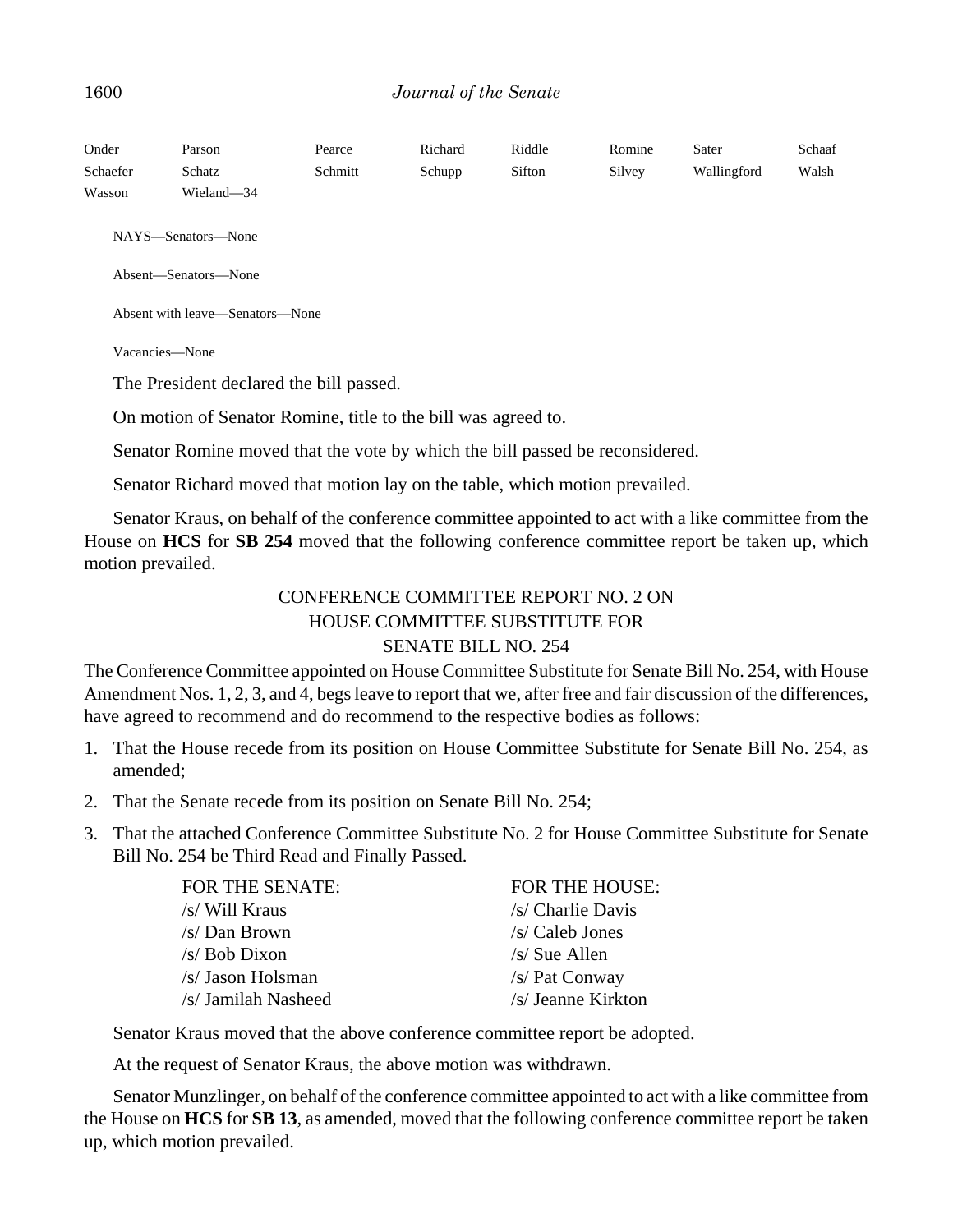## CONFERENCE COMMITTEE REPORT ON HOUSE COMMITTEE SUBSTITUTE FOR SENATE BILL NO. 13

The Conference Committee appointed on House Committee Substitute for Senate Bill No. 13, with House Amendment Nos. 1, 2, 3, and 4, begs leave to report that we, after free and fair discussion of the differences, have agreed to recommend and do recommend to the respective bodies as follows:

- 1. That the House recede from its position on House Committee Substitute for Senate Bill No. 13, as amended;
- 2. That the Senate recede from its position on Senate Bill No. 13;
- 3. That the attached Conference Committee Substitute for House Committee Substitute for Senate Bill No. 13 be Third Read and Finally Passed.

| <b>FOR THE SENATE:</b>    | FOR THE HOUSE:         |
|---------------------------|------------------------|
| /s/ Brian Munzlinger      | /s/ Bryan Spencer      |
| /s/ David Pearce          | /s/ Donna Lichtenegger |
| $/s/ Bob$ Onder           | /s/ Kathryn Swan       |
| /s/ Maria Chappelle-Nadal | /s/ Tommie Pierson     |
| /s/ Gina Walsh            | /s/ Lauren Arthur      |

Senator Munzlinger moved that the above conference committee report be adopted.

At the request of Senator Munzlinger, the above motion was withdrawn.

Senator Kehoe assumed the Chair.

Senator Schupp moved that the Senate refuse to concur in **HA 1** and **HA 2** to **SCS** for **SB 328** and request the House to recede from its position or, failing to do so, grant the Senate a conference thereon, which motion prevailed.

Senator Pearce assumed the Chair.

Senator Kraus moved that **CCR No. 2** for **HCS** for **SB 254** be again taken up, which motion prevailed.

On motion of Senator Kraus, **CCR No. 2** for **HCS** for **SB 254** was adopted by the following vote:

| YEAS—Senators   |            |         |             |        |            |            |
|-----------------|------------|---------|-------------|--------|------------|------------|
| Chappelle-Nadal | Cunningham | Curls   | Dempsey     | Dixon  | Emery      | Hegeman    |
| Keaveny         | Kehoe      | Kraus   | LeVota      | Libla  | Munzlinger | Nasheed    |
| Parson          | Pearce     | Richard | Riddle      | Romine | Schaefer   | Schatz     |
| Schupp          | Sifton     | Silvey  | Wallingford | Walsh  | Wasson     | Wieland-32 |
|                 |            |         |             |        |            |            |

NAYS—Senator Schaaf—1

Absent—Senator Sater—1

Absent with leave—Senators—None

Vacancies—None

YEAS—Senators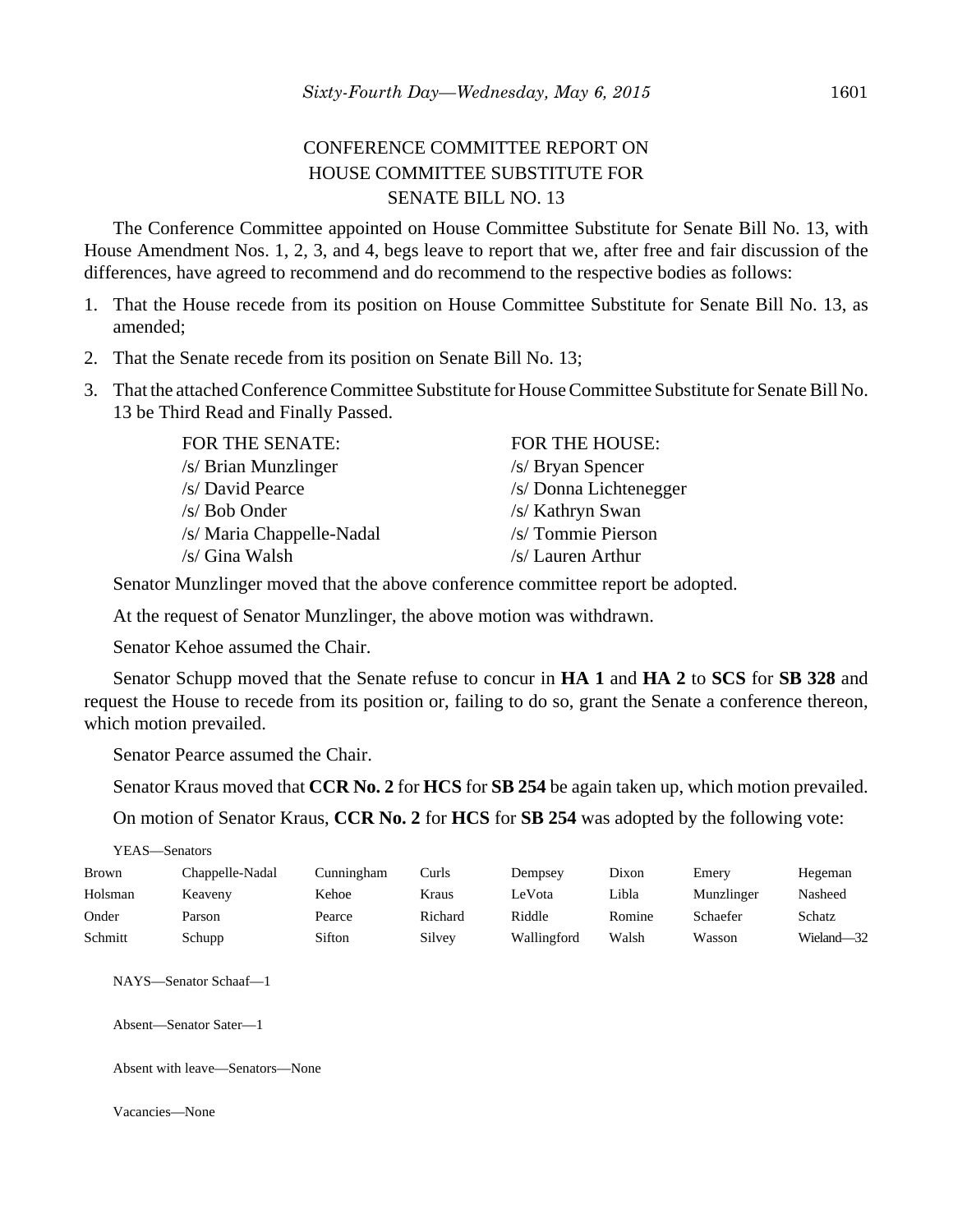### On motion of Senator Kraus, **CCS No. 2** for **HCS** for **SB 254**, entitled:

## CONFERENCE COMMITTEE SUBSTITUTE NO. 2 FOR HOUSE COMMITTEE SUBSTITUTE FOR SENATE BILL NO. 254

An Act to repeal sections 301.130, 301.142, 301.196, 301.3097, 302.010, 302.525, 302.574, 478.007, 577.013, and 577.014, RSMo, section 302.060 as enacted by senate bill no. 491, ninety-seventh general assembly, second regular session, section 302.304 as enacted by senate bill no. 491, ninety-seventh general assembly, second regular session, section 302.309 as enacted by senate bill no. 491, ninety-seventh general assembly, second regular session, section 577.001 as enacted by house bill no. 1371, ninety-seventh general assembly, second regular session, section 577.010 as enacted by house bill no. 1371, ninety-seventh general assembly, second regular session, and section 577.012 as enacted by senate bill no. 491, ninety-seventh general assembly, second regular session, and to enact in lieu thereof seventeen new sections relating to motor vehicles, with an effective date for certain sections and penalty provisions.

Was read the 3rd time and passed by the following vote:

| YEAS—Senators |                 |            |         |             |        |            |            |  |  |  |
|---------------|-----------------|------------|---------|-------------|--------|------------|------------|--|--|--|
| Brown         | Chappelle-Nadal | Cunningham | Curls   | Dempsey     | Dixon  | Emery      | Hegeman    |  |  |  |
| Holsman       | Keaveny         | Kehoe      | Kraus   | LeVota      | Libla  | Munzlinger | Nasheed    |  |  |  |
| Onder         | Parson          | Pearce     | Richard | Riddle      | Romine | Schaefer   | Schatz     |  |  |  |
| Schmitt       | Schupp          | Sifton     | Silvey  | Wallingford | Walsh  | Wasson     | Wieland-32 |  |  |  |

NAYS—Senator Schaaf—1

Absent—Senator Sater—1

Absent with leave—Senators—None

Vacancies—None

The President declared the bill passed.

On motion of Senator Kraus, title to the bill was agreed to.

Senator Kraus moved that the vote by which the bill passed be reconsidered.

Senator Richard moved that motion lay on the table, which motion prevailed.

### **HOUSE BILLS ON THIRD READING**

At the request of Senator Riddle, **HCS** for **HBs 578**, **574** and **584**, with **SCS** was placed on the Informal Calendar.

At the request of Senator Parson, **HB 529**, with **SCS** was placed on the Informal Calendar.

At the request of Senator Wallingford, **HCS** for **HB 714** was placed on the Informal Calendar.

At the request of Senator Sater, **HCS** for **HB 796**, with **SCS** was placed on the Informal Calendar.

At the request of Senator Sater, **HCS** for **HB 976**, with **SCS** was placed on the Informal Calendar.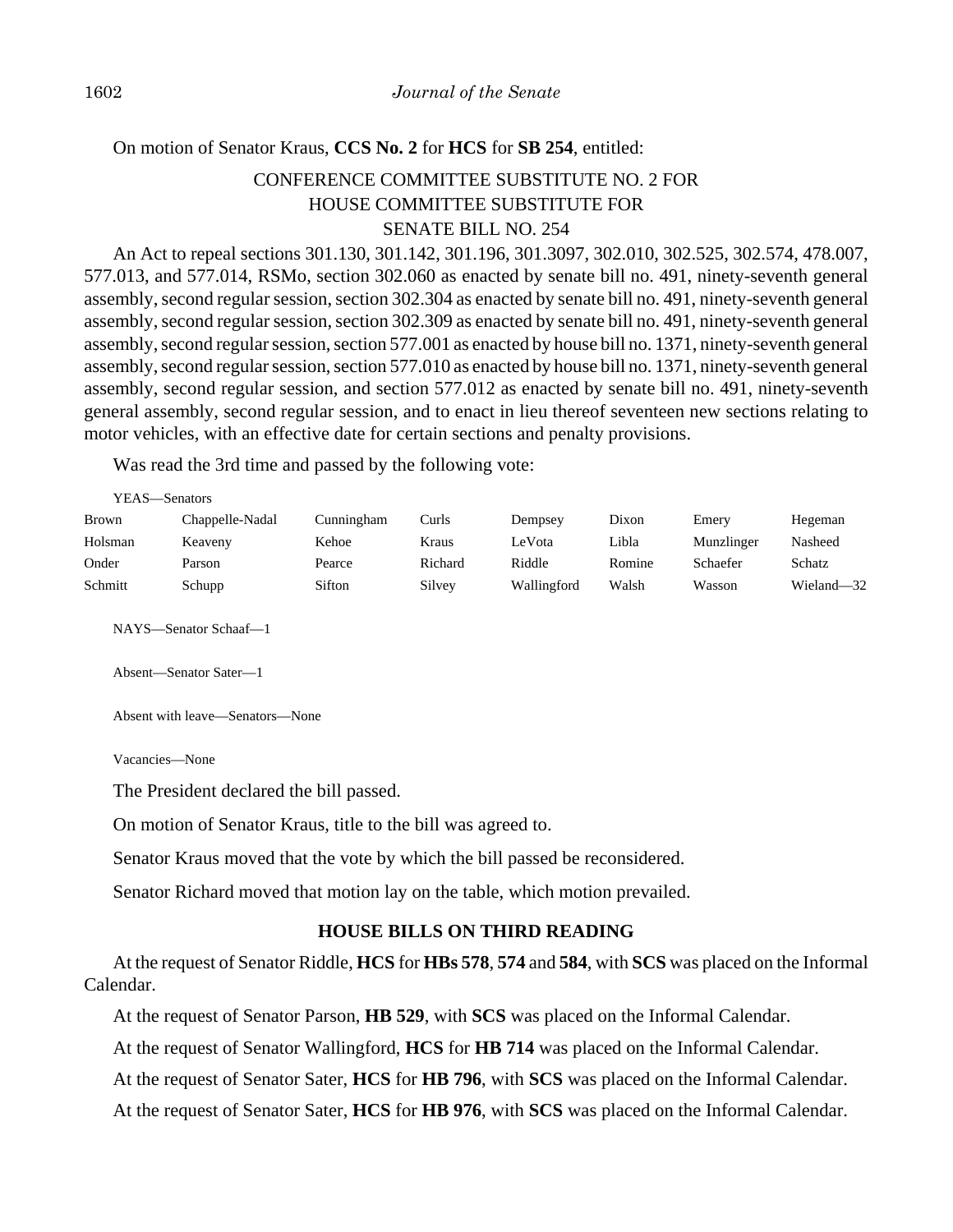At the request of Senator Silvey, **HCS** for **HB 137** was placed on the Informal Calendar. At the request of Senator Hegeman, **HB 1127**, with **SCS** was placed on the Informal Calendar. **HB 185** was placed on the Informal Calendar. At the request of Senator Kehoe, **HB 494** was placed on the Informal Calendar. **HB 982** was placed on the Informal Calendar. At the request of Senator Cunningham, **HB 64** was placed on the Informal Calendar. At the request of Senator Kraus, **HB 341** was placed on the Informal Calendar. At the request of Senator Dixon, **HCS** for **HB 734**, with **SCS** was placed on the Informal Calendar. At the request of Senator Romine, **HCS** for **HB 1019**, with **SCS** was placed on the Informal Calendar. At the request of Senator Munzlinger, **HB 1010** was placed on the Informal Calendar. At the request of Senator Onder, **HB 276**, with **SCS** was placed on the Informal Calendar. At the request of Senator Dixon, **HCS** for **HB 635** was placed on the Informal Calendar. At the request of Senator Libla, **HB 675** was placed on the Informal Calendar.

**HB 210** was placed on the Informal Calendar.

### **MESSAGES FROM THE GOVERNOR**

The following message was received from the Governor:

GOVERNOR OF MISSOURI JEFFERSON CITY 65102

May 6, 2015

TO THE SECRETARY OF THE SENATE 98TH GENERAL ASSEMBLY FIRST REGULAR SESSION STATE OF MISSOURI

Herewith I return to you Senate Committee Substitute for Senate Bill No. 19, entitled:

#### AN ACT

To repeal section 143.451, RSMo, and to enact in lieu thereof one new section relating to allocation of corporate income. On May 6, 2015, I approved said Senate Committee Substitute for Senate Bill No. 19.

> Respectfully submitted, Jeremiah W. (Jay) Nixon Governor

#### **RESOLUTIONS**

Senator Riddle offered Senate Resolution No. 1056, regarding Josh Boehm, which was adopted.

Senators Wieland and Romine offered Senate Resolution No. 1057, regarding Thomas Michael Surdyke, Festus, which was adopted.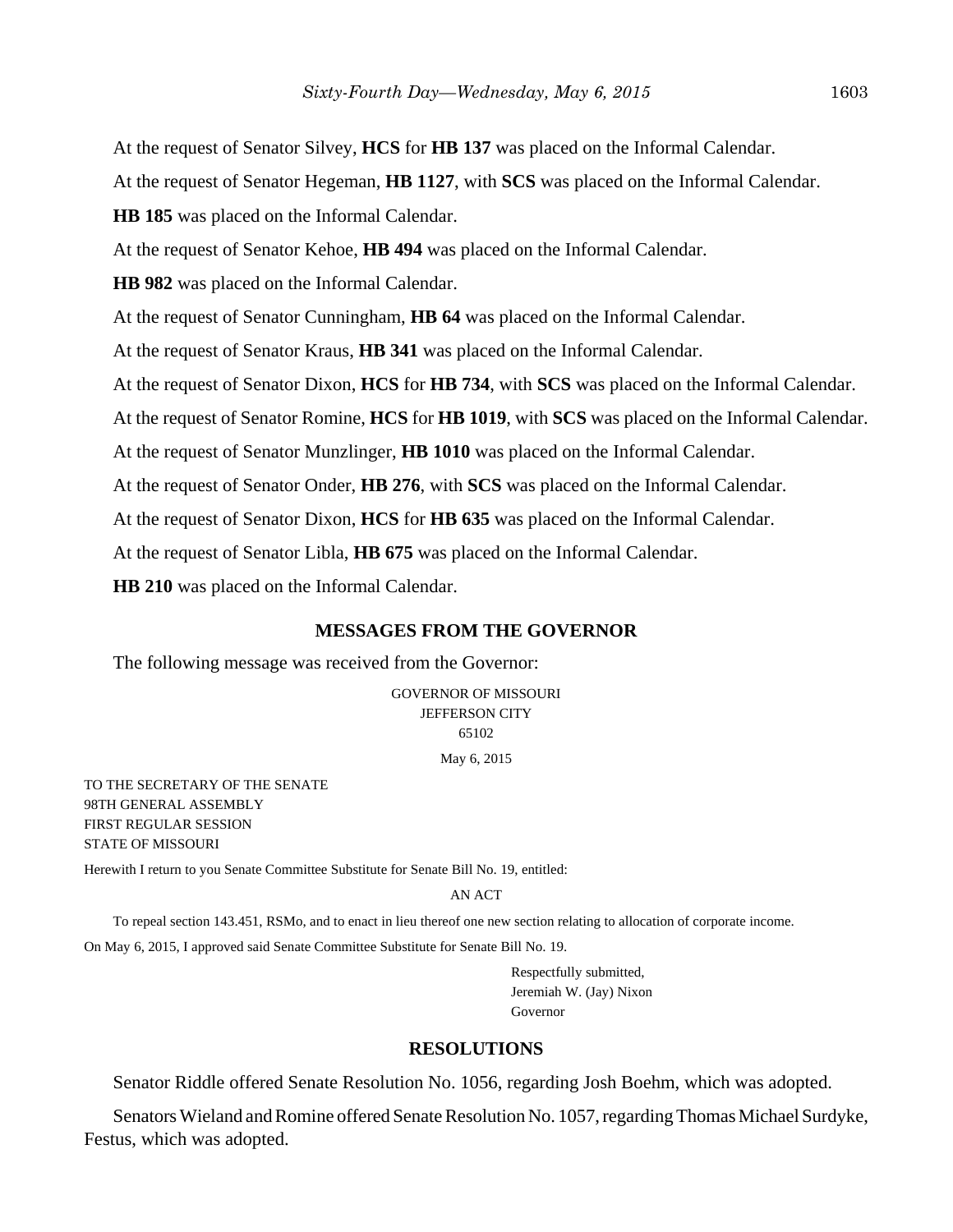Senator LeVota offered Senate Resolution No. 1058, regarding Jonathan B. Hambacker, which was adopted.

Senator LeVota offered Senate Resolution No. 1059, regarding Dan Mika, which was adopted.

Senator Schmitt offered Senate Resolution No. 1060, regarding The Magic House, St. Louis Children's Museum, which was adopted.

Senator Brown offered Senate Resolution No. 1061, regarding Walmart, St. James, which was adopted.

Senator Brown offered Senate Resolution No. 1062, regarding V.E. Falkenhain and Associates, Rolla, which was adopted.

Senator Walsh offered Senate Resolution No. 1063, regarding Richard Hugh "Dick" Kellett, Florissant, which was adopted.

Senator Brown offered Senate Resolution No. 1064, regarding Courtney Walker, which was adopted.

Senator Romine offered Senate Resolution No. 1065, regarding Cheryle A. Roussin, Festus, which was adopted.

Senator Romine offered Senate Resolution No. 1066, regarding Betty J. Kasten, Bloomsdale, which was adopted.

Senator Sifton offered Senate Resolution No. 1067, regarding Eliza Heerboth, Webster Groves, which was adopted.

## **INTRODUCTIONS OF GUESTS**

Senator Schaefer introduced to the Senate, Amy Parris and her daughter, Kate, and fourth grade students from Columbia Catholic School.

On motion of Senator Richard, the Senate adjourned under the rules.

# **SENATE CALENDAR \_\_\_\_\_\_**

## **SIXTY-FIFTH DAY–THURSDAY, MAY 7, 2015**

**\_\_\_\_\_\_**

## **FORMAL CALENDAR**

### **THIRD READING OF SENATE BILLS**

SCS for SBs 1, 22, 49 & 70-Pearce (In Fiscal Oversight)

SCS for SB 56-Munzlinger (In Fiscal Oversight)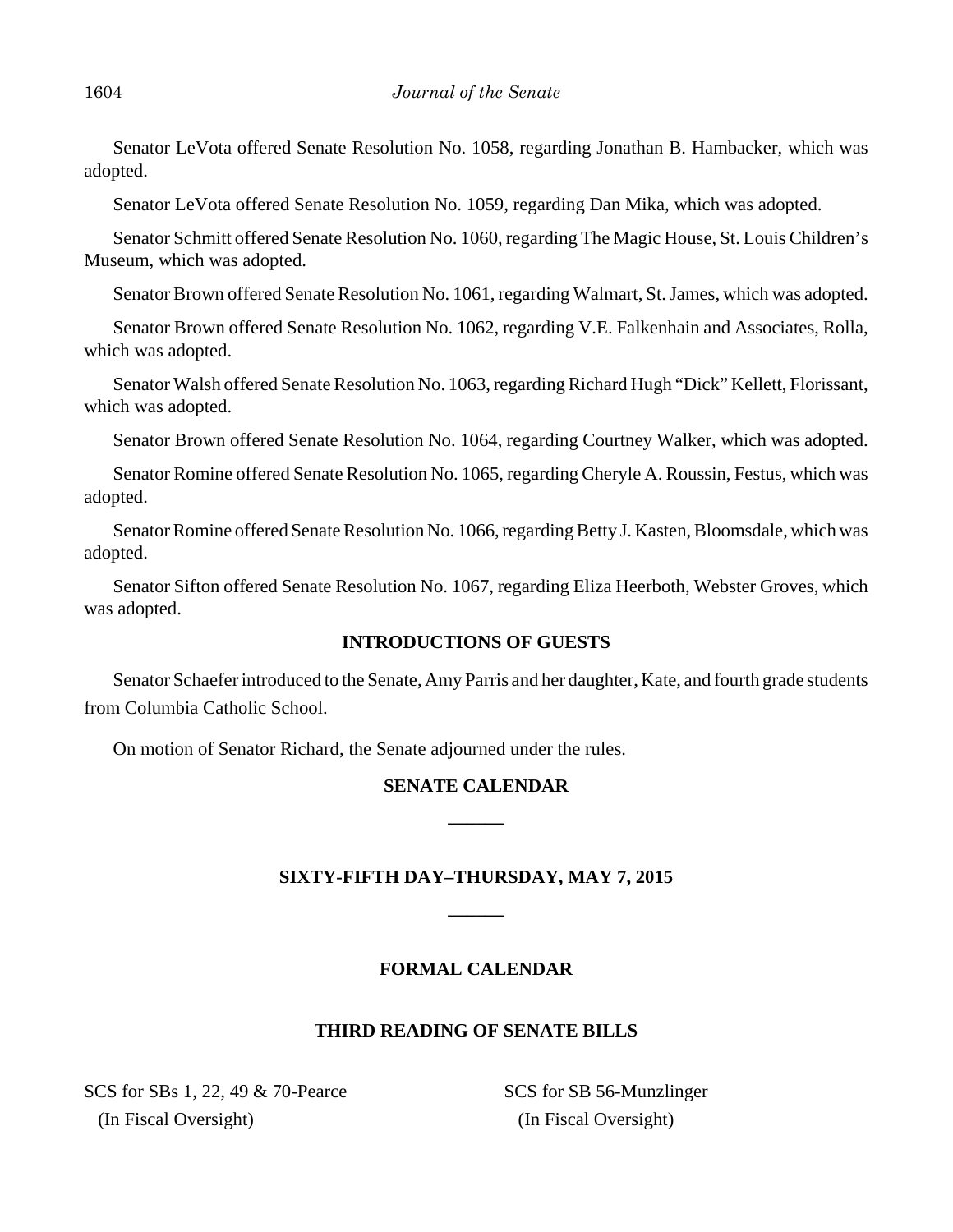SS for SB 201-Dixon (In Fiscal Oversight) SB 203-Dixon (In Fiscal Oversight)

SB 352-Schaefer (In Fiscal Oversight) SS for SB 540-Libla (In Fiscal Oversight)

#### **HOUSE BILLS ON THIRD READING**

- 1. HCS for HB 882-McGaugh, with SCS (Munzlinger) (In Fiscal Oversight)
- 2. HB 279-Cornejo, with SCS (Schmitt) (In Fiscal Oversight)
- 3. HB 100-Gosen, with SCS (Parson) (In Fiscal Oversight)
- 4. HCS for HB 807, with SCS (Dixon) (In Fiscal Oversight)
- 5. HB 254-Crawford, with SCS (Parson) (In Fiscal Oversight)
- 6. HCS for HB 811, with SCS (Riddle) (In Fiscal Oversight)
- 7. HB 32-Hoskins (Pearce) (In Fiscal Oversight)
- 8. HB 218-Wilson, with SCS (Dixon) (In Fiscal Oversight)
- 9. HCS for HB 117 (Dixon) (In Fiscal Oversight)
- 10. HB 101-Redmon (Libla) (In Fiscal Oversight)
- 11. HB 1305-Rowden (In Fiscal Oversight)
- 12. HCS for HB 1002, with SCS (Kehoe) (In Fiscal Oversight)

## **INFORMAL CALENDAR**

### **THIRD READING OF SENATE BILLS**

SS#2 for SB 475-Dempsey

### **SENATE BILLS FOR PERFECTION**

SB 17-Dixon SB 37-Romine, with SCS & SA 1 (pending) SB 44-Nasheed, with SCS, SS for SCS & SA 1 (pending) SB 46-Holsman SB 53-Schaaf, with SS#2 (pending) SB 55-Munzlinger SB 59-Dixon

SB 69-LeVota, with SCS SB 80-Dixon, with SCS SB 91-Dixon, with SCS SBs 112, 212, 143 & 234-Dixon, with SCS SB 117-Brown, with SCS SB 127-Brown, with SCS SB 130-Walsh and Schupp, with SCS SB 151-Sater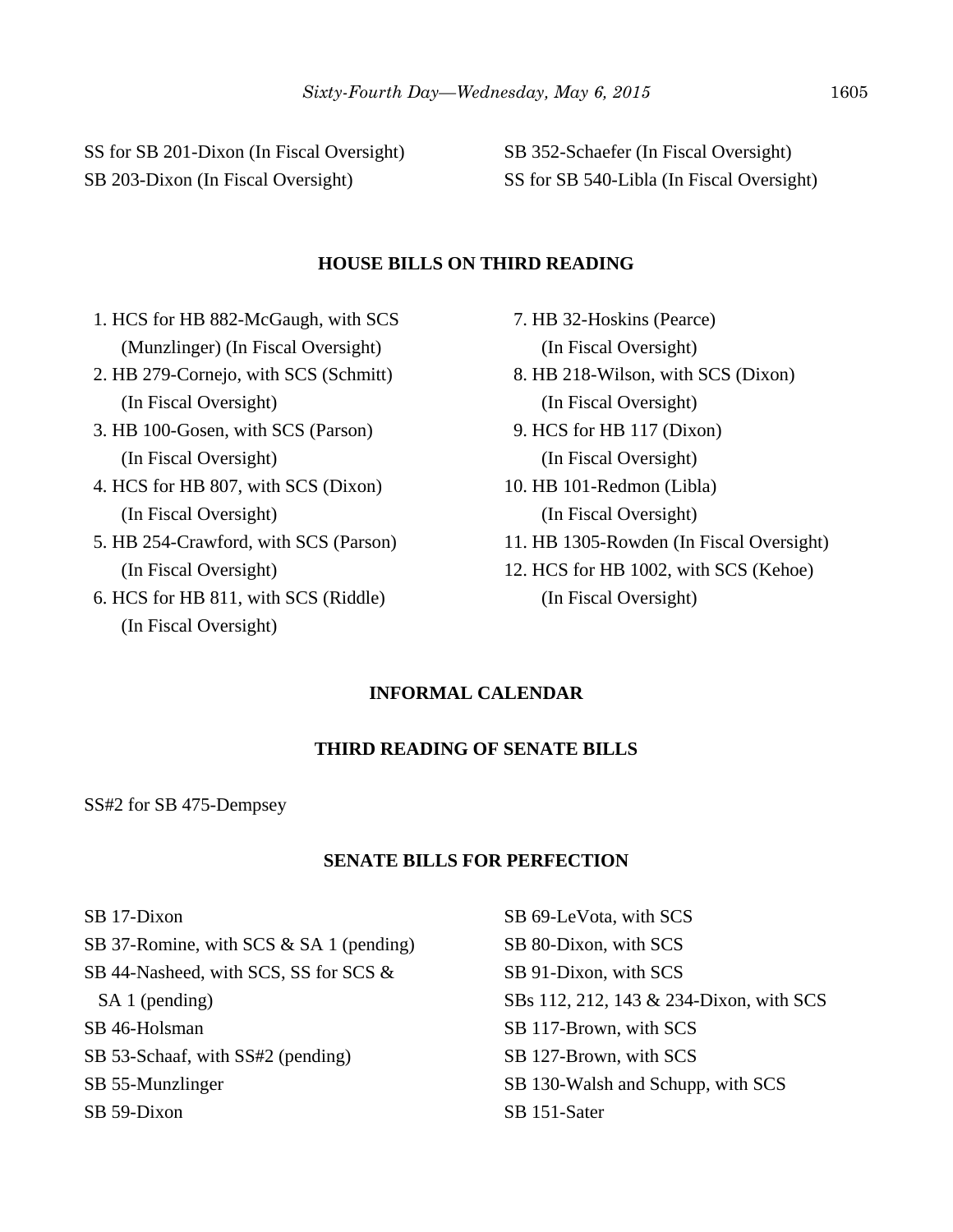SB 159-Parson SB 167-Schaaf, with SCS SB 177-Munzlinger, with SCS SB 220-Kehoe SB 225-Romine, with SCS SB 227-Emery, with SS (pending) SB 232-Kehoe, with SCS (pending) SB 233-Kehoe, with SCS & SA 2 (pending) SB 266-Schaefer, with SCS SB 267-Schaefer, with SCS SB 268-Pearce, with SCS SB 286-Schaaf and Silvey SB 299-Pearce SB 302-Riddle, with SCS (pending) SB 304-Keaveny, with SCS SB 305-Onder SB 313-Wallingford, with SCS SBs 331 & 21-Libla, with SCS & SS for SCS (pending) SB 339-Munzlinger, with SS (pending) SB 358-Kehoe SB 360-Parson, with SCS SB 371-Munzlinger

SB 372-Keaveny, with SCS (pending) SB 374-Schatz, with SCS SB 399-Onder SB 400-Onder, with SS (pending) SB 409-Wallingford, with SCS SB 420-Schmitt SB 424-Pearce, with SA 1 (pending) SB 427-Sifton, with SCS SB 432-Onder, with SCS SB 442-Schaefer SBs 451, 307, 100 & 165-Dixon, with SCS SB 452-Schmitt, et al, with SA 1 & point of order (pending) SB 455-Kehoe SB 469-Munzlinger SB 471-Schaaf SB 481-Onder, with SCS SB 520-Kehoe, with SCS SB 528-Sater SB 567-Chappelle-Nadal, et al SJR 7-Richard and Wallingford SJR 12-Onder, with SCS (pending)

### **HOUSE BILLS ON THIRD READING**

HCS for HB 33, with SCS (Parson) HB 64-Dugger (Cunningham) HCS for HB 104 (Schaefer) HB 108-McCaherty (Dixon) HCS for HB 112 (Wasson) HCS for HB 119 (Wallingford) HCS for HB 137 (Silvey) HB 185-Love HB 190-Swan (Wallingford)

HB 210-Conway (104) HB 233-Franklin, with SCS (Parson) HB 271-Hoskins (Dixon) HB 276-Cornejo, with SCS (Onder) HCS for HB 299, with SCS (Kraus) HB 336-McGaugh (Kraus) HB 341-Dugger (Kraus) HB 401-Fraker, with SCS (Sater) HB 440-Koenig (Kraus)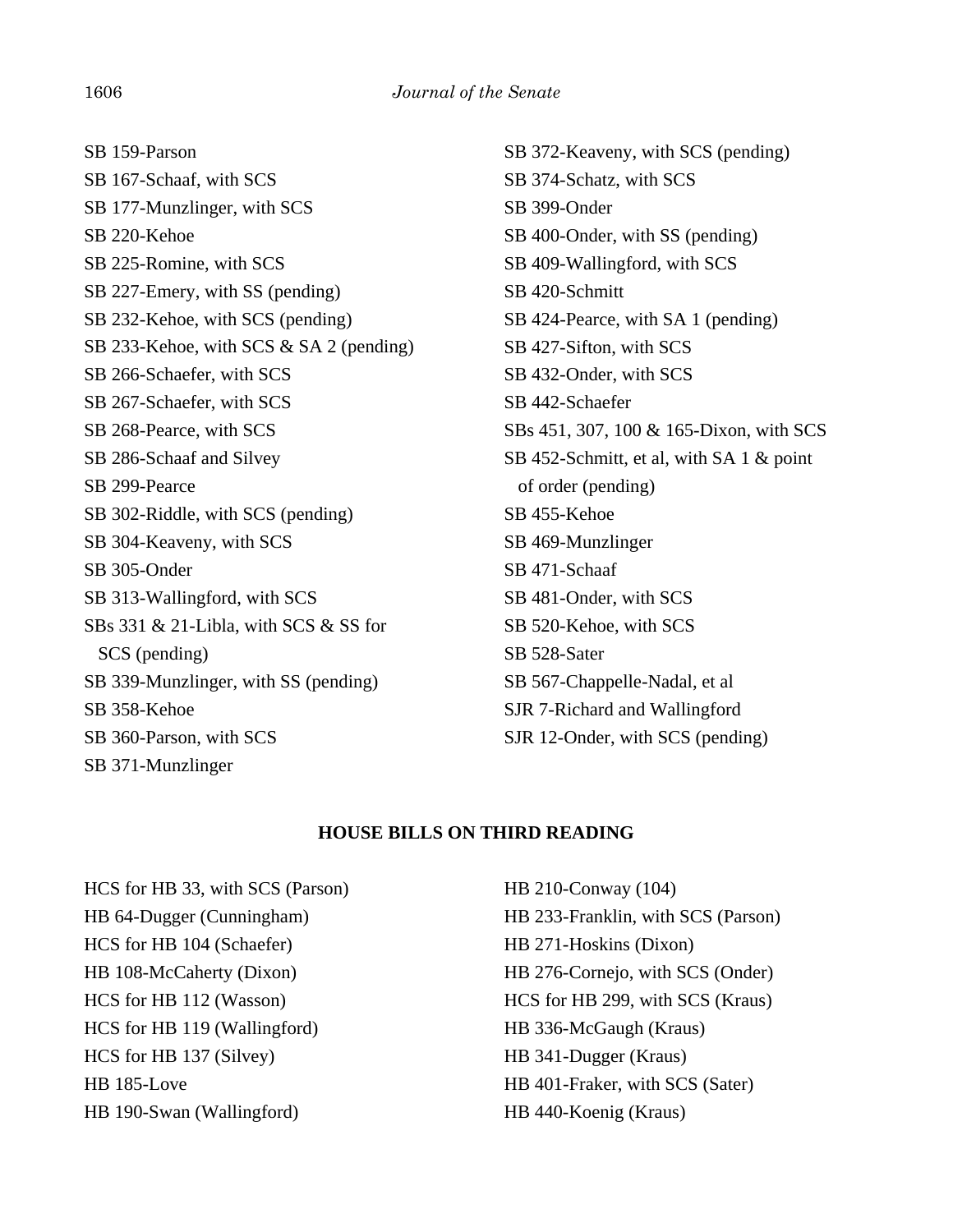HCS for HB 478-Fitzwater (Wallingford) HB 494-Leara (Kehoe) HB 502-Kelley, with SCS (Kraus) HB 523-Burlison, with SCS (Brown) HB 529-Gosen, with SCS (Parson) HB 533-Dugger, with SCS (Wasson) HCS for HB 538, with SCS (Brown) (In Fiscal Oversight) HB 562-Davis (Wasson) HCS for HBs 578, 574 & 584, with SCS (Riddle) HB 589-Hough, with SCS (Onder) HCS for HB 592 (Wasson) HCS for HB 635 (Dixon) HB 675-Rowden (Libla) HB 684-Koenig (Dixon) HCS for HB 692, with SCS (Munzlinger) HCS for HB 714 (Wallingford) HCS for HB 734, with SCS (Dixon)

HCS for HB 777 (Kraus) HCS for HB 796, with SCS (Sater) HB 808-Cornejo, with SCS (Hegeman) HCS for HB 830, with SCS (Munzlinger) HB 836-Ross (Libla) HCS for HB 864 (Kehoe) HB 923-Miller, with SCS (Kehoe) HCS for HB 926 (Cunningham) HCS for HB 976, with SCS (Riddle) HB 982-Rowden (Pearce) HB 1010-Brown (57) (Munzlinger) HCS for HB 1019, with SCS (Romine) HCS for HB 1058, with SCS (Brown) HCS for HB 1063 (Dixon) HCS for HB 1084 (Romine) HB 1093-Houghton (Riddle) HB 1127-Johnson, with SCS (Hegeman) HJR 1-Dugger (Kraus) HCS for HJR 34, with SCS (Schmitt)

## **BILLS IN CONFERENCE AND BILLS CARRYING REQUEST MESSAGES**

#### **In Conference**

SS for SCS for SB 5-Schmitt, with HCS, as amended (Senate adopted CCR and passed CCS) SS#2 for SCS for SB 11-Richard, with HA 1, HA 2, as amended, HA 3, as amended  $\&$  HA 4 SB 13-Munzlinger, with HCS, as amended (CCR Offered) SB 35-Wallingford, with HCS, as amended SS for SCS for SB 67-Cunningham, with HCS, as amended (Senate adopted CCR and passed CCS)

- SB 104-Kraus, with HCS, as amended (Senate adopted CCR#2 and passed  $CCS#2)$
- SS for SCS for SB 115-Kraus, with HCS, as amended

SCS for SB 152-Wallingford, with HCS, as amended (Senate adopted CCR#2 and passed  $CCS#2)$ 

SCS for SB 172-Romine, with HCS, as amended

SCS for SB 210-Schaefer, with HCS, as amended